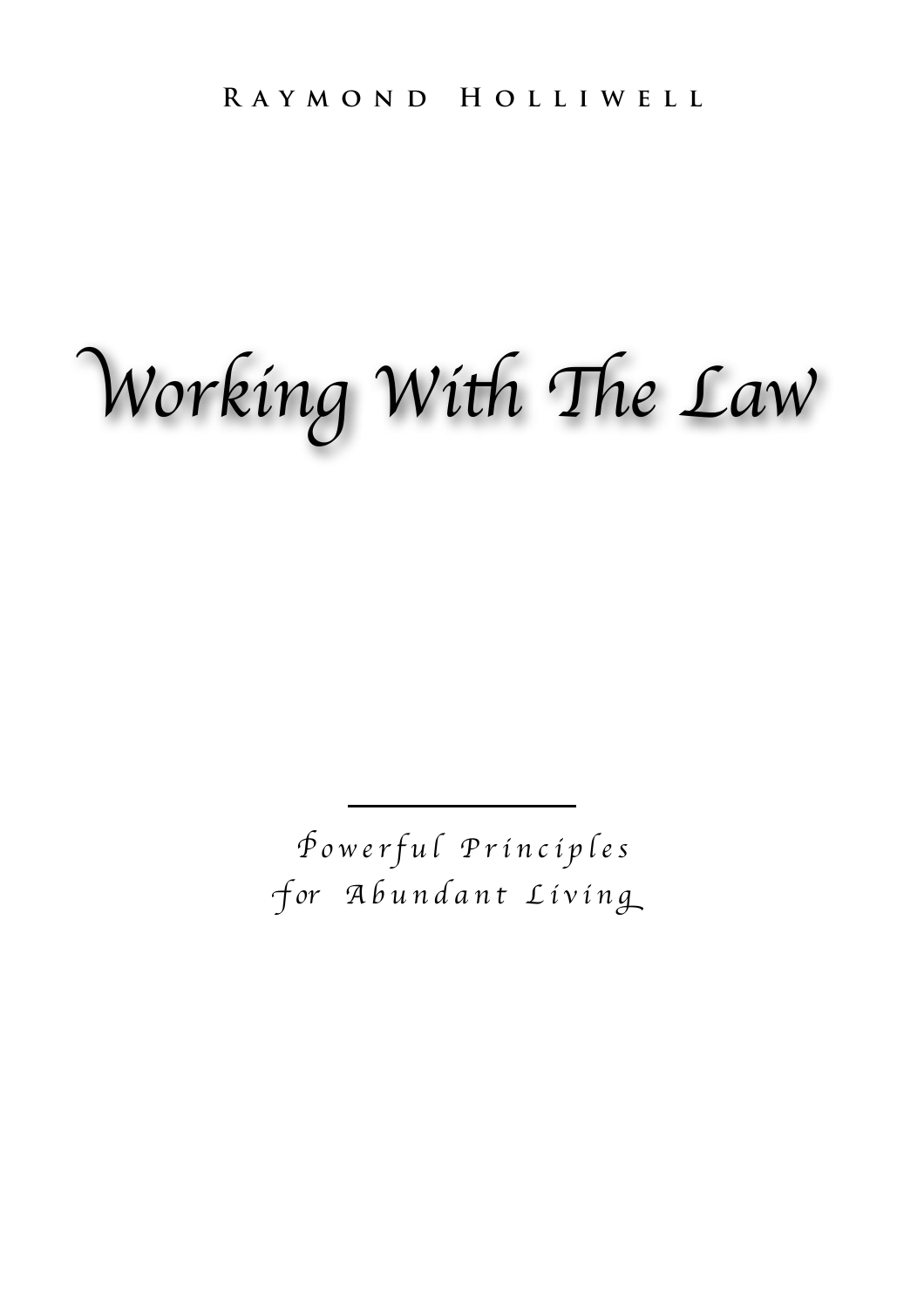## $T$ able of Contents

| Preface               | $\overline{4}$ |
|-----------------------|----------------|
| Foreword              | 6              |
| Working The Law       | 8              |
| Law of Thinking       | 13             |
| Law of Supply         | 19             |
| Law of Attraction     | 26             |
| Law of Receiving      | 32             |
| Law of Increase       | 38             |
| Law of Compensation   | 42             |
| Law of Non-Resistance | 47             |
| Law of Forgiveness    | 52             |
| Law of Sacrifice      | 58             |
| Law of Obedience      | 63             |
| Law of Success        | 68             |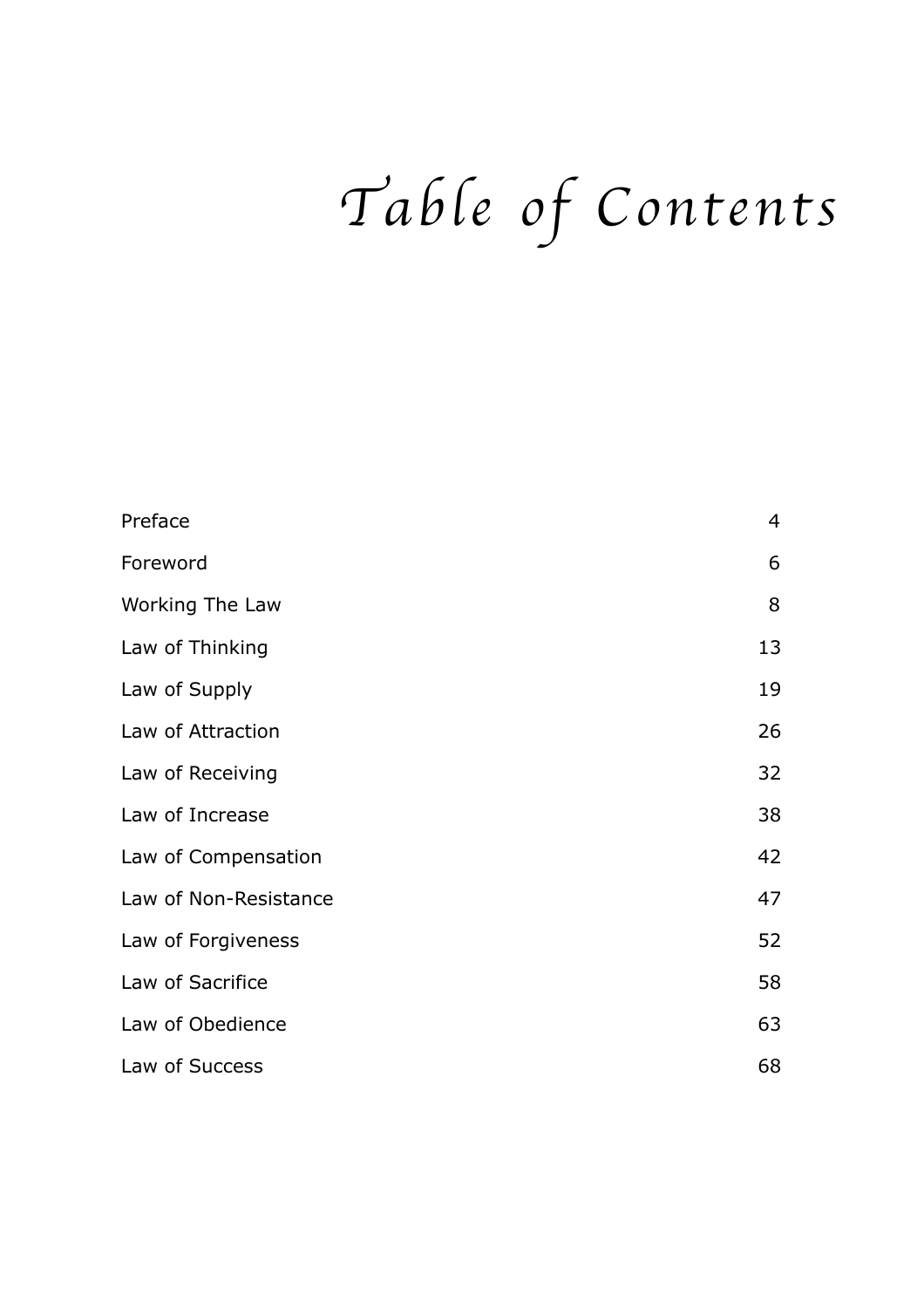\**is book is lovingly dedica*+*d* , *a*- *humani*. *and* , y*ou who have shared in any way* , *make it possible.* Y*our love, help*1*lness, support, encouragement, and inspira*2*on are a*- *bound wi*%*in* %*ese covers*—, *you I am indeb*+*d.*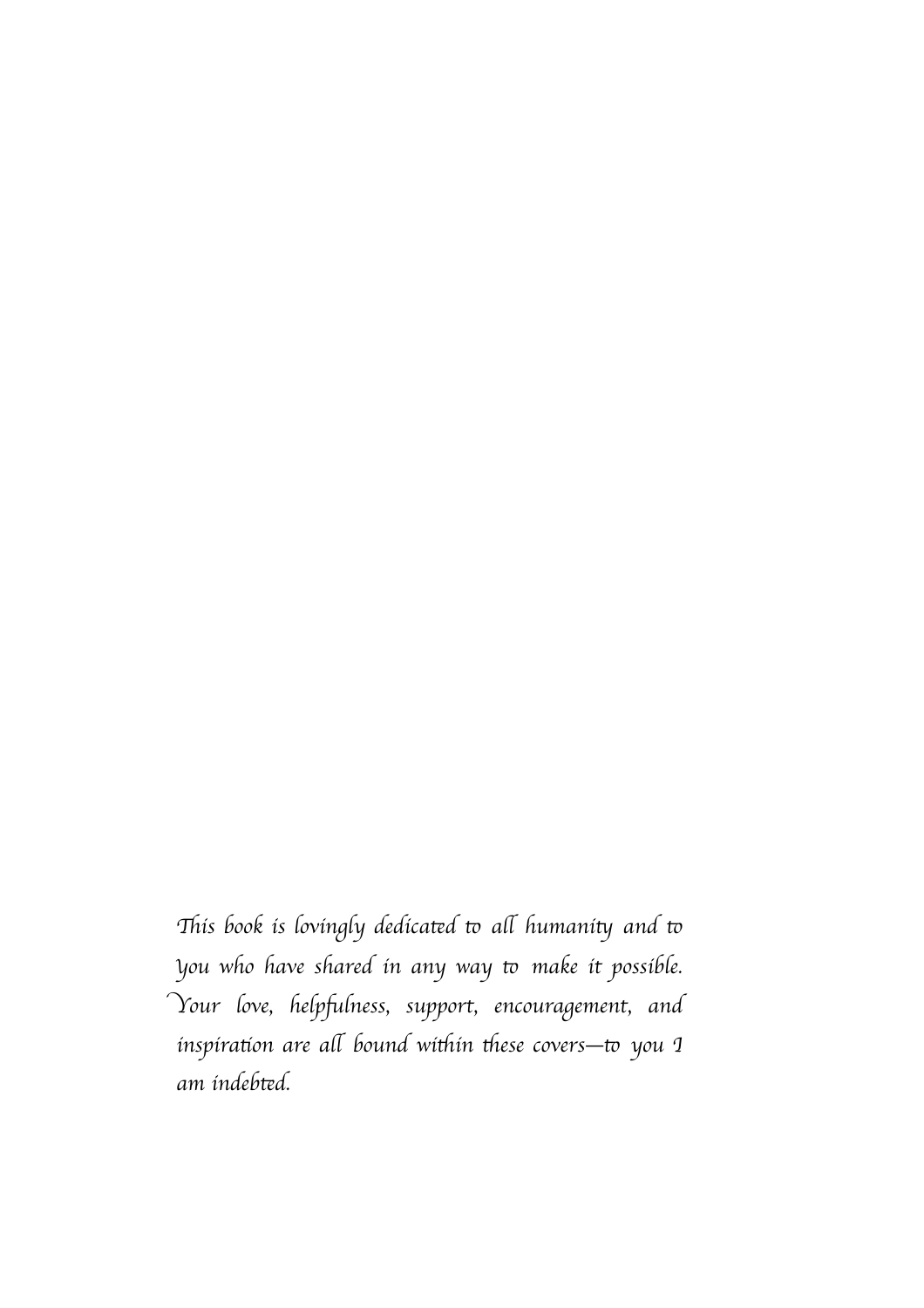## <span id="page-3-0"></span>P*re fa c e*

**S**TUDENTS for many years have come to this School asking for a better understanding of God, and desiring knowledge of the best way to get the most out of life. They have heard God spoken of as being afar off, when He is as close to us as the breath we breathe, closer than our hands and feet. They have heard Him spoken of as: Love, Divine Mind, Divine Intelligence, Jehovah, God, Lord, First Cause, Primal Substance, and other names. Being of an analytical mind, I too, have wanted to know the facts of a Truth. If it is a Truth, there are facts to be had, and they can prove themselves, not alone in Spirit but in a very practical way.

 It is my intention to present these lessons simply, without high-minded words or vague statements that sound pretty and promising. The terms above named are all synonymous. They mean one and the same thing, and I choose to use a simpler name that everyone will understand.

 I shall call God working in our lives "LAW." Interpreting the Law in several ways should bring it more clearly into our way of thinking. Then as we strive to work with the Law we are living closer to God, and such living brings a better understanding.

 As you grow in knowledge and are able to form better opinions, do not hesitate to change your views. Remember, "The wise man changes his mind; the fool never." There can be no progress without change, no growth without renewal.

 There must be a constant stream of new thought, better thought, and truer thought to insure progression in life. As soon as you perceive the better, let go of the old, grasp the new. To continue to hold on to the old and inferior when the new and superior is at hand is to retard growth, and to this one cause may be traced many of the ills of man.

 Proceed to use your thinking faculty and take care that it does not use you. Master your mind and guide it intelligently; that is, exercise discrimination in all your thinking. Learn to think as you ought to think, give your mental life to the matters that are absolutely essential to your welfare, and the balance of your thought to themes of beauty, truth and progress. In other words, live with the ideal, but do not neglect the practical.

 Aim to adjust the two, and to strive to be on the outside what you idealize on the inside. Your thoughts make you; and your ideals, principles, or ruling desires will determine your destiny.

 Learn to use your powers unless you wish to be used by them. Make a daily effort to use the knowledge you have gained. Try to improve upon all your opinions. Endeavor to obtain a truer and larger conception of each of your personal views.

 This process entails effort, but all such mental discipline is highly constructive. It leads to a steady increase of mind-power, and it is the mind that matters most among life's actualities. You may occasionally blunder. We are all inclined to do this, more so in the earlier stages of our mental development. However, we learn by our mistakes'

 Then by the constant use of our intelligence we cause our faculties to grow so strong and alert that in time, we are able to avoid further errors.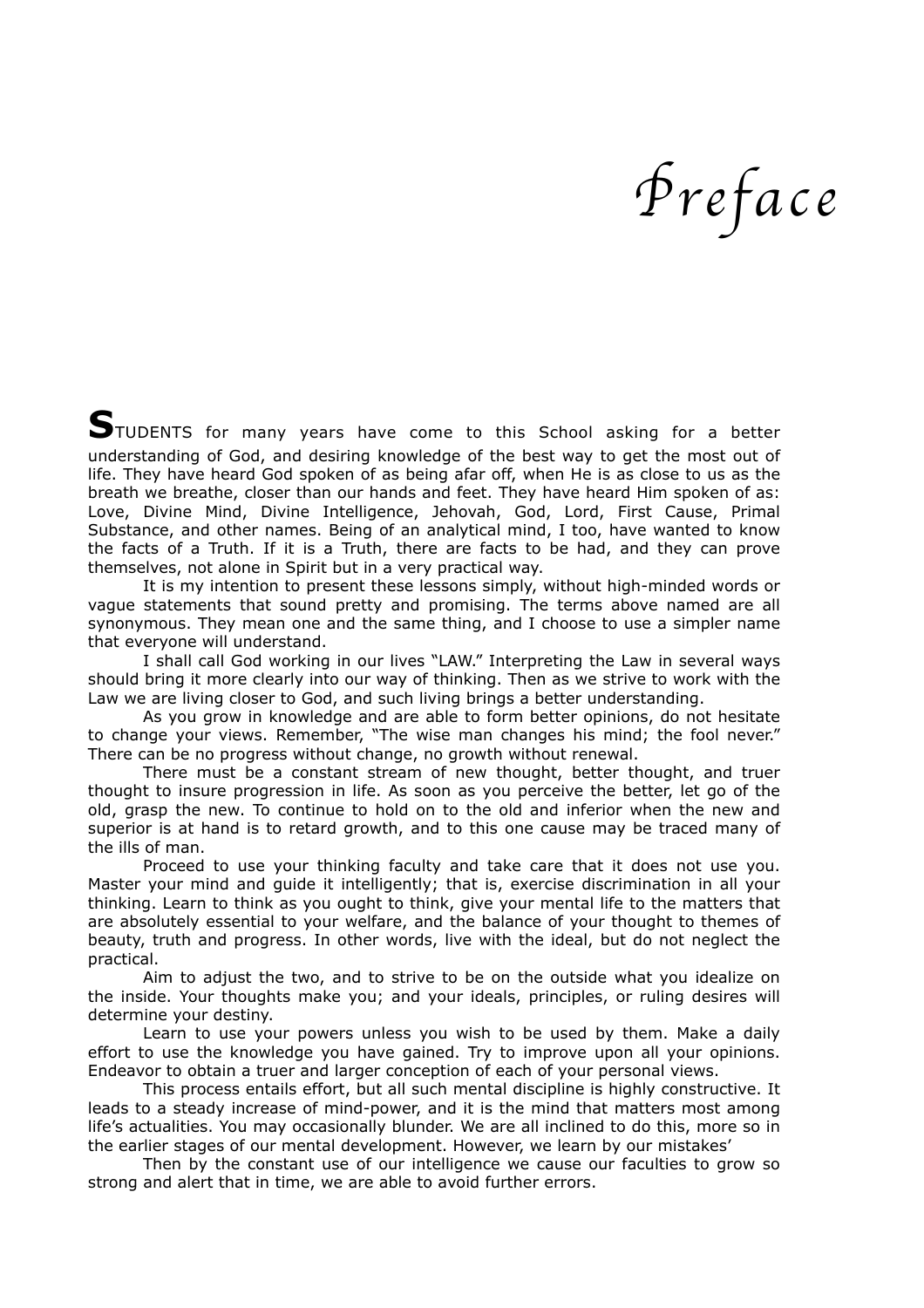Man's problems are mental in nature; they have no existence outside of themselves, and it has been discovered that nearly all will yield up their solutions when subjected to a broad and exact analysis.

 You can acquire this ability by studying the Law of life and its modes of expression. Then by constant effort use your thinking faculty in constructive ways as you work with these Laws. Have good and sound reasons for all the views you hold.

 As you try to find these, many of your old-time views will fall to pieces. Form clear and definite ideas regarding your convictions as to why you do as you do, and as to why you think as you think. Such practice is like conducting a mental house cleaning.

 The practice of clear thinking tends to clarify the mind, tones up the faculties, sharpens the perceptions, and gives one a stronger and better grasp of the basic essentials for a larger and richer life.

 Clear and exact thinking is a very great necessity. It is, in fact, a sure means to advancement on the material as well as on the spiritual planes.

 A line of distinction, however, should be drawn between mere surface thought, that is, ordinary, trivial and commonplace thinking, and real thought, which is associated with the understanding of Truth. The latter is deep thinking which arouses dormant powers, quickens the perceptions, and leads to the enlargement of the understanding. The former is but a passing phase of mental activity, while the latter governs the life of man.

 The shallow, surface thought that we give to the ordinary duties and small things of daily life is not the thought that reforms our character, develops our mind or changes our destiny. It is the positive, deep, and penetrating thought that comes from profound and strong conviction born of a higher perception and a clearer realization of the Truth. The surface idea is not the real thought.

 The inner convictions which control one's aims, desires, and motives, constitute the real thought of the individual and wholly determine the course of his life and personal destiny.

 Psychologists tell us that every individual is controlled by his convictions, whether he is aware of it or not. Such convictions largely determine the nature of his thinking; the inner thought coming from the heart represents the real motives and desires. These are the causes of action. If his ideas or convictions are wholesome and true to his higher nature all will be well, and he will reflect something of the harmony and beauty and utility of his constructive and superior views in his personal life. If his convictions or ideas are not wholesome and true, he will reflect something that is discordant, inharmonious, and evil.

 Always make it a point of moving forward in your mind, ever seeking to unfold your power of thought and to develop hidden possibilities.

 Learn to train the mind to clear and exact thinking. Your ability to do so will grow rapidly by regular exercise and discipline. No normal person wants to decrease in power and ability. Therefore, strive to cultivate your intelligence and to express better, bigger, and superior thought on all matters about which you may think. There is so much good in the world that it can out balance the evil; therefore, you can go on thinking more constructive and good thoughts every day, about yourself, your fellowman, life, and all natural things, to the constant enrichment of your mind and the improvement of your whole being.

 You cannot get the most out of these lessons by reading them once or twice. They should be read often and studied with scrutiny. You will find with each reading something clearer than before.

Raymond Holliwell.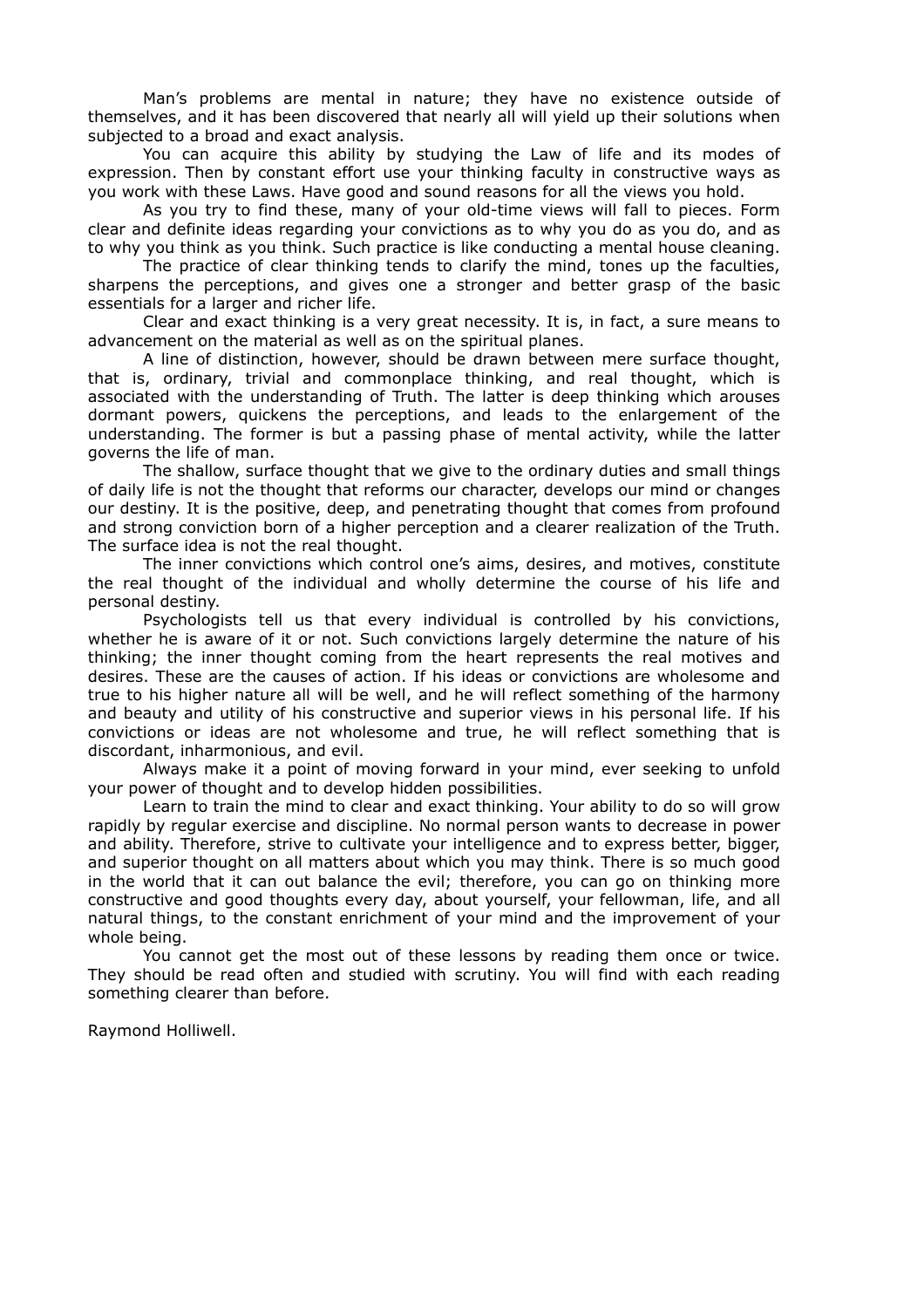### <span id="page-5-0"></span>F*orewor*d

 **I** first met him in 1973 at a conference where he was a keynote speaker at the Banff Springs Hotel in Alberta, Canada. I was twenty-three years old. The first thing I noticed were his hands. As he spoke, at first I was mesmerized more by his hands than his words. These were hands not only large in size but they literally seemed to have rays of light pouring forth into the room as he shared his message. As I began to turn my attention to what he was saying, I felt myself lifted, inspired and wanting for myself whatever this man knew. He clearly possessed a deep confidence of knowing and an aura of power and well-being. His life demonstrated such a mastery of liberation and abundance, that when he finished speaking, I dashed to be the first in line to speak to him. In this one conversation, I learned that he was president of a seminary where one could study the laws of life and be instructed in their application. Four months later, I was living six blocks from the seminary and was registered for the fall semester.

 Raymond Holliwell was a student and master of the Laws of Living. He was informed by years of study and research in all the great religions and philosophies as well as modern psychology and the new science. He authored many books, the cornerstone of which is his classic offering, "Working With The Law." While his writing was done at a time before we had politically correct gender balancing in the words chosen, I had first hand experience to know that Raymond Holliwell was deeply honoring of women as well as men. When he used the word "Man" in his writing, he was speaking to every one of us.

 During the two years I studied, lived and breathed the teachings of this man, I knew I was in the rarefied air of greatness. He not only spoke the words, he lived and demonstrated the mastery that comes only with an incorporation of the liberating Truths of Life that he had discovered and taught. When I graduated from the seminary two years later and moved back to Northwest to begin my own teaching, I felt saddened to leave. I wondered if, ever again, I would have the privilege of such closeness to one who not only knew, but was a living example.

 Ray Holliwell was so in harmony with the Law of Life, that his life radiated mastery and abundance in all that matters. Just to be around him or have the honor of receiving his message was to be offered Keys to the Kingdom of one's deepest hopes and desires. He died in the early 1980's. A few years following his death, his seminary would close and the church he built became another denomination. I grieved at what I thought of as a loss.

 In 1995, I answered the phone. A woman I knew casually asked if I would be willing to join her and a man she knew, who was visiting my home city, for breakfast. I told her how very busy my week was and suggested maybe next time he came to town we could work it out. She asked again with a new insistence in her voice and wanting to help her out, I reluctantly agreed. I would later find out that the man, with whom the breakfast was planned, had agreed to breakfast with the same reluctance, only wanting to help out the woman making the invitation.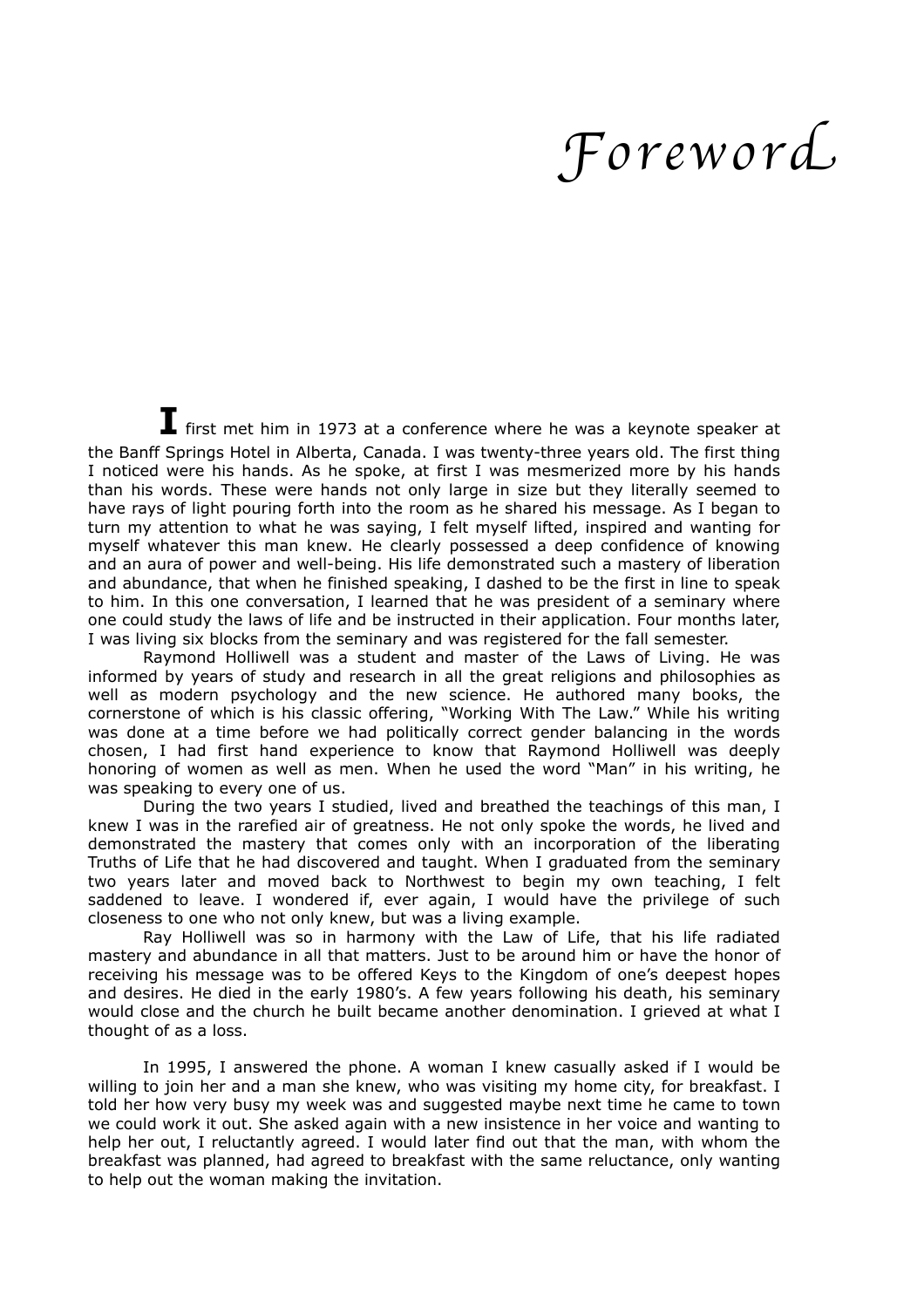I went to the Greenwood Inn and sat down at the meeting. Within a few minutes, I felt a kind of exhilaration. A remembrance of how I had felt when I first met Raymond Holliwell began to dawn in my awareness. It was the knowing that I was in presence of the kind of greatness of being that one rarely, if ever, is gifted to experience. The man I was sitting with had spent his life studying the great Laws Of Life and devoting his efforts to assisting others in incorporating the freedom, abundance and well-being that is the natural result of living in harmony with these Laws. As we discussed our individual exploration into these Laws, he mentioned that he had often turned for inspiration to a great book of understanding, "Working With The Law", by Raymond Holliwell. My jaw dropped and my heart opened. Clearly the universe had more in mind for this meeting than a casual breakfast that would soon be forgotten. The man with whom I was sitting would become one of the great teachers and best friends of my life. His name: Bob Proctor.

 For many years, Bob and I talked about creating an opportunity for others to have access to the power and freedom that studying "Working With The Law" offers. You are now holding that opportunity in your hands. Mary Manin Morrissey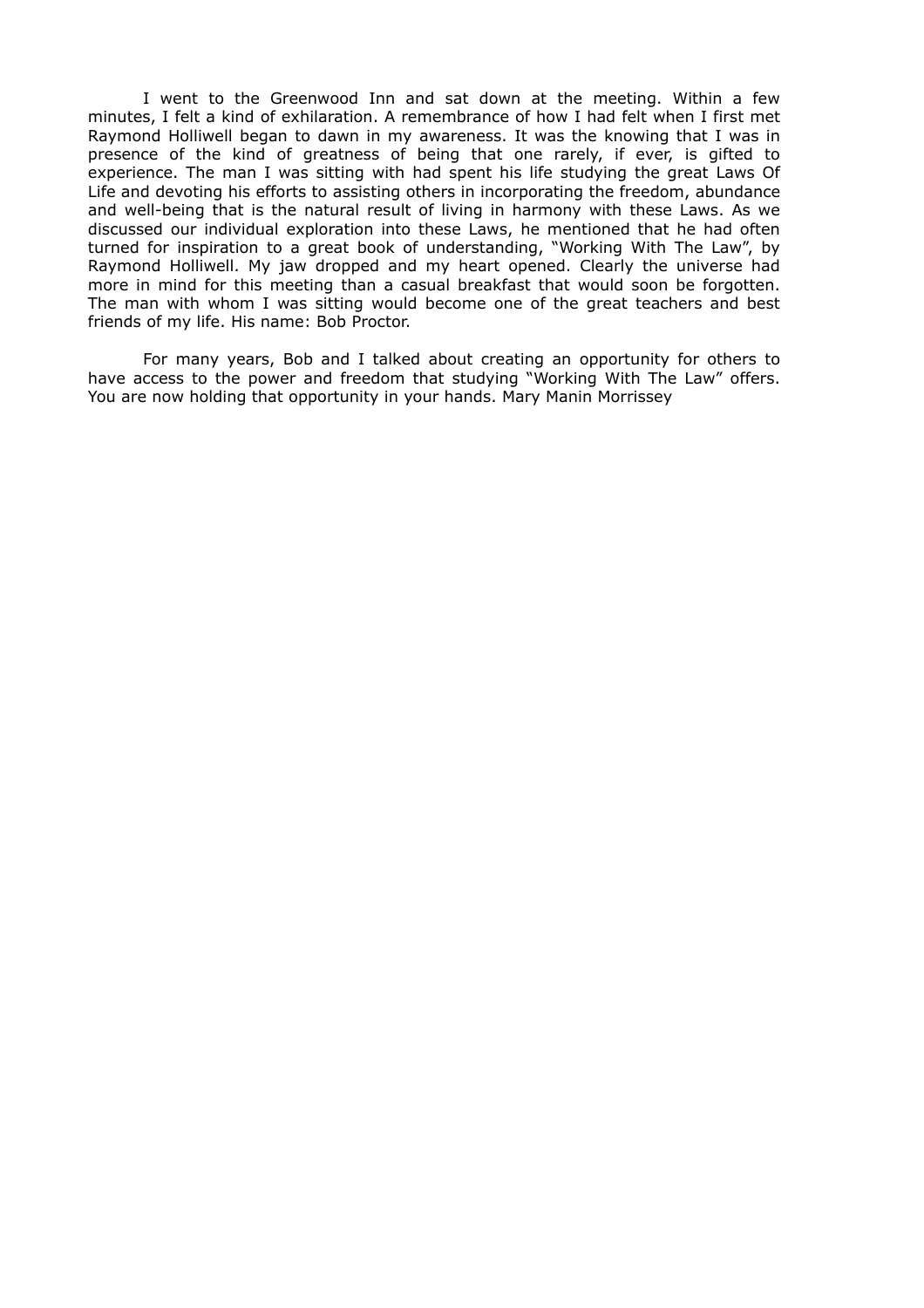<span id="page-7-0"></span>*Working The Law*

 *"The Lord God made the earth and the heavens and every plant of the field before it was in the earth, and every herb of the field before it grew."*  Gen. 2:4-5

**T**HE question uppermost in the world of thought today is whether a man has the capacity, equipment, and power to control his life; whether he can be what he wants to be; or whether he is a drop in the great ocean of life. Millions are affected by unemployment, poverty, and want.

 Can they help it? Where we have thousands of homes broken on the rocks of matrimony, can such a breach be repaired? Millions complain of sickness and disorder in countless forms. All this gives rise to the belief that we are victims of circumstance over which we have no control. Such belief makes of us fatalists and karmic addicts instead of masters and controllers of our destinies.

 A fatalistic belief is contagious, and when man submits to its influence, believing that the circumstances around him are stronger than the power within him, that man is defeated before the race IS run.

 In the history of the race and the biography of man, there is a long list of evidences of man overcoming circumstances and meeting his problems of life. Evolution and anthropology alike furnish the truth that man is responsible for what he is. He has power to control his circumstances, and by using this power he has created other circumstances more necessary in his upward climb. Yet some, not sure that we create our circumstances, are rather prone to think that they are caused by heredity, karma, environment, or numerous other external things. These are the real reasons, they think, for our failures. They believe in the natural limitations of life; they live in the conviction that as we are, so we must remain; they are sure that what is to be will be.

 The scientist on the other hand, searching into the mysteries of human life, reveals to us a wonderful world of power, possibility, and promise.

 He tells us that the mind is the creative cause of all that transpires in the life of man, that the personal conditions are the results of man's action, that all the actions of man are the direct outcome of his ideas, that we never make a move of any kind until we first form some image or plan in the mind. These plans or ideas are powerful, potent; they are the causes - good, bad, or indifferent, of the following effects, which in turn correspond to their natures. He tells us that these ideas liberate a tremendous energy. Hence, when we learn to employ our minds constructively, we use correctly these hidden powers, forces, and faculties. This, the scientist tells us, is the KEY to success in living life.

 There is a marvelous inner world that exists within man, and the revelation of such a world enables man to do, to attain, and to achieve anything he desires within the bounds or limits of Nature. I believe the reason the famous English literary genius, William Shakespeare, is the leading dramatist of the world lies in this realm. The great Greek dramatists with their noted insight always saw the causes in some external fate or destiny that brought about the downfall of their characters, but Shakespeare saw something within the man as the cause of his failure or success.

 "The fault, dear Brutus, is not in our stars but in ourselves that we are underlings."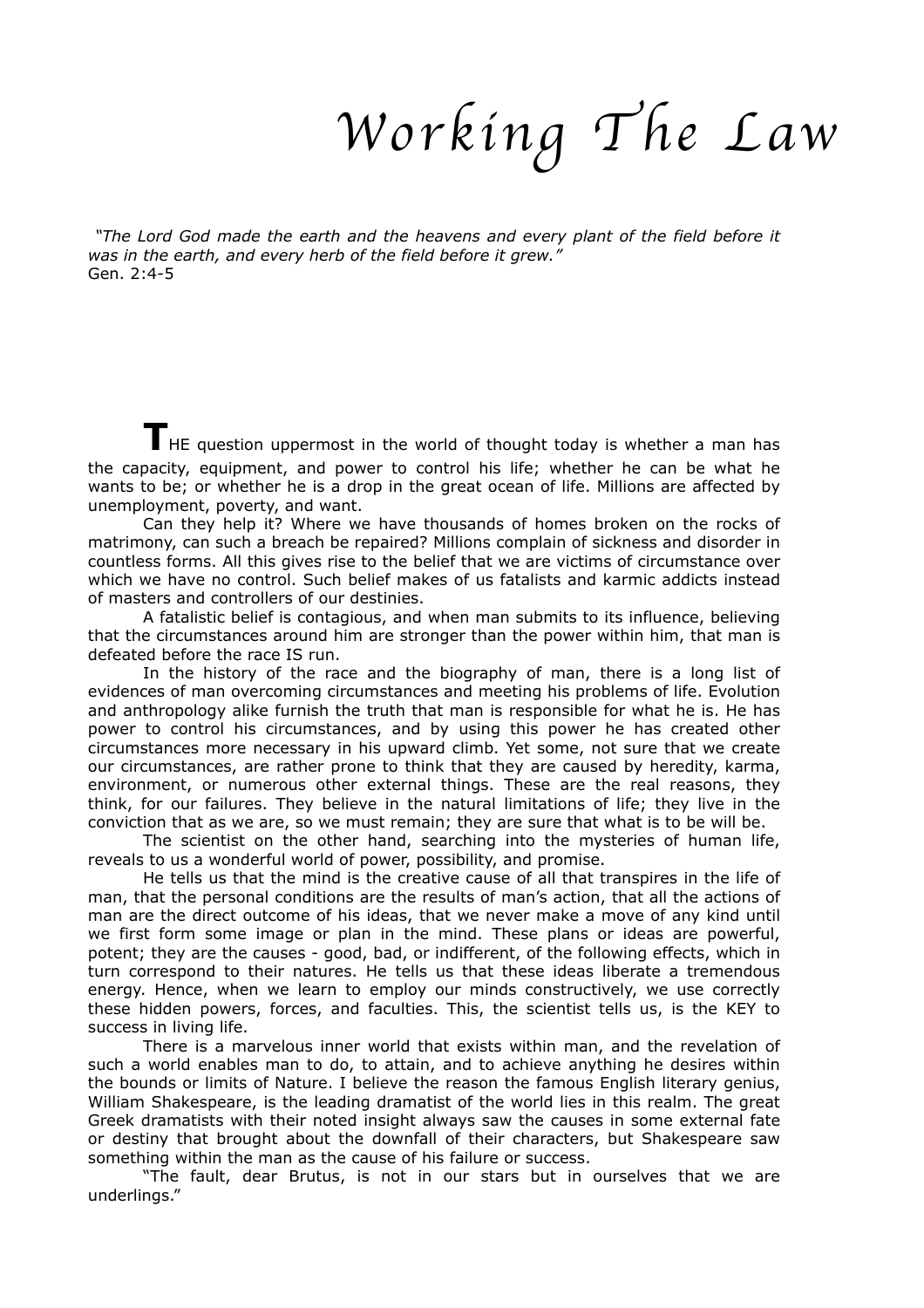We see Hamlet wrestling with his reluctant, indecisive soul. Macbeth is being pulled and driven by his ambition. Othello is torn and discomfited by his jealousy. Always the characters were battling with their inner selves as though the dramatist were saying: "You are the master of your circumstance; call forth your power, initiative, and ingenuity, and be the master. Fate is in your hands, determine it." If every man has the power and privilege to determine his fortune, what is that power? How can we recognize it?

 If all conditions are the result of our actions, and all actions are the outcome or the fruit of our ideas, then our ideas must determine the conditions in our daily lives. An idea is a thought or a group of thoughts. An idea is an image or a picture in the mind. There must have been an idea, a mental picture, back of every well known achievement and invention. From the beginning this is the creative plan. We read in the first book of the Bible that the Great Architect, God, saw a finished pattern or idea before it grew. There was a mental picture established within the mind of the Creator before it became a reality on the without in some form of a creature.

 "The Lord God made the earth and the heavens and every plant of the field BEFORE it was in the earth, and every herb of the field BEFORE it grew."

 Every architect and builder follows the same plan whether he is building or planning a house, a bridge, an institution, or his own life. Every man is his own designer and builder; like the Creator, he makes his creations within before they materialize on the outside. All fears of sickness, poverty, and old age, are impressions, ideas, and mental pictures, long before they become painful realities. Every idea and mental picture must produce after its own kind whether the picture is good or bad; the

 Law determines it so. The Law does not question or challenge the kind of picture we give to it. It only knows that it must take what is offered or planted, and then proceed to materialize it into a visible form. Some men can visualize great engineering achievements, yet they do not know that by the same method they can overcome their diseases and despairs and enjoy the health and happiness they long for. Mechanical engineering is the same as mental engineering; they are both dependent wholly upon a creative intelligence. Mental photography, like mechanical photography, produces exactly what it sees. A picture of a homely, unsightly person never turns out to look like a Beauty Pageant winner; nor does the little, short person look tall and large on a photograph. A picture of black will not be white; neither can negative, destroying ideas produce constructive and positive results. If the ideas are negative, they will in turn create negative results.

 I knew a woman who once lived in a beautiful home in an exclusive suburban district with every comfort that wealth could supply to make her happy. This home was a large rambling house, facing a beautiful lake, with green terraces sloping to its edge. Flower gardens, perfectly kept, were scattered freely along each path throughout the estate. She had many servants to help her, and from observation her life was just about as complete as one might dream about. But, with all this wealth and beauty, the woman was heard to remark to her friends that she hoped the day would come when she would be relieved of the big house and all its problems and could live in a trunk. She wanted a room to herself, for herself, and just large enough to move about without any extra space to dust and to keep clean.

 A few years elapsed. Her husband died and left the estate to her. She sold the home at a sacrifice. Her other holdings depreciated so much in value through unwise investments and transfers that she had but a small income left.

 She went to live with a sister, and, true to her wish, she now has a small room on the third floor and practically lives in a trunk. Whether she is happier now than before I do not know, but I doubt it. One thing I do know; that is, she gradually led herself to the small room and privations when her consciousness began to grow small and limited. She unconsciously touched the creative principle and supplied it with ideas of smallness and privacy and limitation which materialized within a few years' time.

 As we assimilate in mind these ideas or mental pictures, we, knowingly or unknowingly, exercise a power to produce them. This creative process continues working night and day until the idea is completed. We cannot picture thoughts of poverty, failure, disease and doubt, and expect in return to enjoy wealth, success, health, and courage. It just can't be done, any more than the photographer can take a beautiful picture of a homely creature.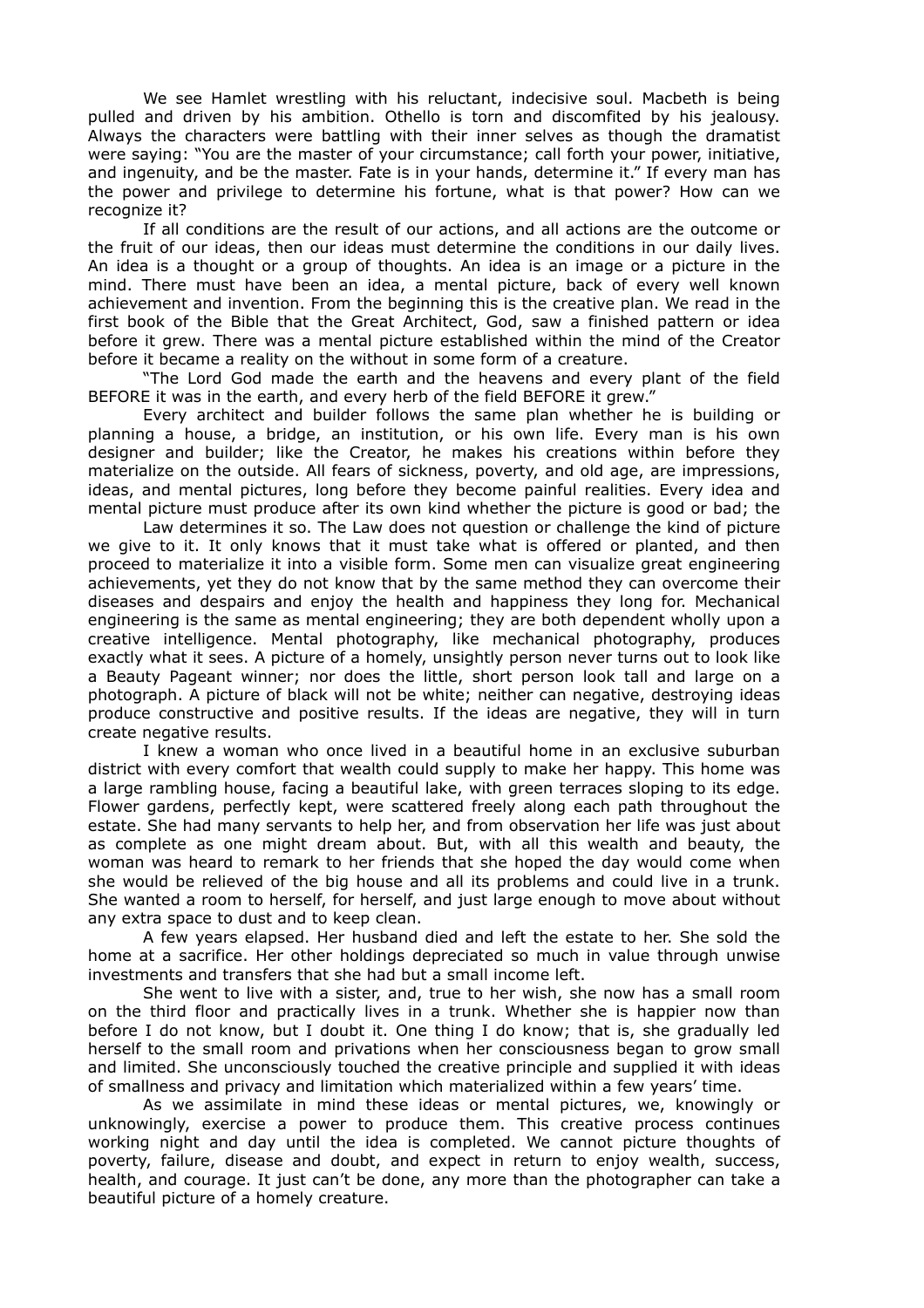This creative principle is summarized in a sentence found in Proverbs. It reads: "As a man thinketh in his heart, so is he." You may have read or heard the statement before. It has been taught and expounded by philosophers of every age. You may have tried to prove the statement by ridding from your memory all negative thoughts, but because it took determined and persistent effort, you wearied. Then you dropped back into the current of old conditions and ideas and, if anything, became worse off than before.

 Others, hearing the statement, were not impressed, for they could not accept the assertion that all inharmonies of life are the results of their own beliefs, or of their past thinking crystallized into beliefs. They prefer to blame this upon something, or someone else. Even God is given a share of the blame. There are others who believe that in God's good time all things will eventually work out to their satisfaction, but this is not so.

 These people are planning for a heaven to be gained at some future time, when it is actually a condition and state of mind that can be had now as well as hereafter. In fact, unless it is gained here and now, it can never be had in the future.

 At some time in a man's life he is forced to reckon with this creative law. There is no alternative.

 Everyone is governed by the Law, whether he knows it or not. Possibly it is the same idea that some have concerning prayer. They think it is God's fault, will, or desire, when they do not get the answer they seek. They use God as their scapegoat and excuse when their prayers are unanswered, or when they are unable to explain some act of God or of Nature. "God's will be done," is one of the most overworked and least understood statements in our day. Some use the idea as a crutch to lean upon, when in reality it is a powerful bridge over which man may cross the deepest chasms and mysteries. It is man's failure if his prayers are unanswered. The creative Law is ever ready to answer and cannot fail to respond when approached rightly and wisely. At the moment that man is able to contact and to realize the Law, he will at once enjoy the benefits. It is the realization of the Law in action that determines manifestation.

 An electrician, for example, does not pray and wait for the electric energy to make up its mind to serve him. He learns first hand the laws of conduction and transmission in order to know how to cooperate with the law that governs electric energy. After gaining this knowledge, he can go ahead and set up the machinery which provides the means to generate and direct the power. Then he can snap in a switch and operate giant machines, create heat, set in motion countless other devices, or flood a room with light. He can do this, not once or twice, but as many times as he chooses, so long as he does not disturb the mechanics or violate the law governing the energy. The same principle holds true in all other sciences, including the science of mind.

 There is a scientific way of thinking about everything, a true and a right way that prevents the needless waste of mental energy and produces the desired results on all occasions. As explained, all things and events, all experiences and conditions of life, are results. All results, however, will vary in quality and in quantity in accordance with the degree of knowledge possessed and in the measure of the mind's activity.

 The quality of the results produced by the individual thinker may be good, bad, or indifferent, as may be determined by conscious direction and choice, or lack of such; some results being harmonious and favorable, while others are discordant and unfavorable, or there may be a medley of the whole. It is absolutely essential to give intelligent direction to the creative powers of the mind to obtain the best and largest results in our particular sphere of active expression. In fact, it is highly important, from the standpoint of usefulness and common duty, that we should endeavor to understand the mind and its workings, and learn how to cultivate and develop those processes of thinking that will give us mastery over life and its conditions.

 Thinking is a perpetual process. It is a creative function of life that is ever going on. We are engaged in it and are producing results of some kind every hour and day that we live, registering within ourselves the exact effects of all our thinking. While we cannot stop thinking, we possess the supreme privilege of being able to determine the sort of results it is desired to experience by regulating the form and quality of our thought.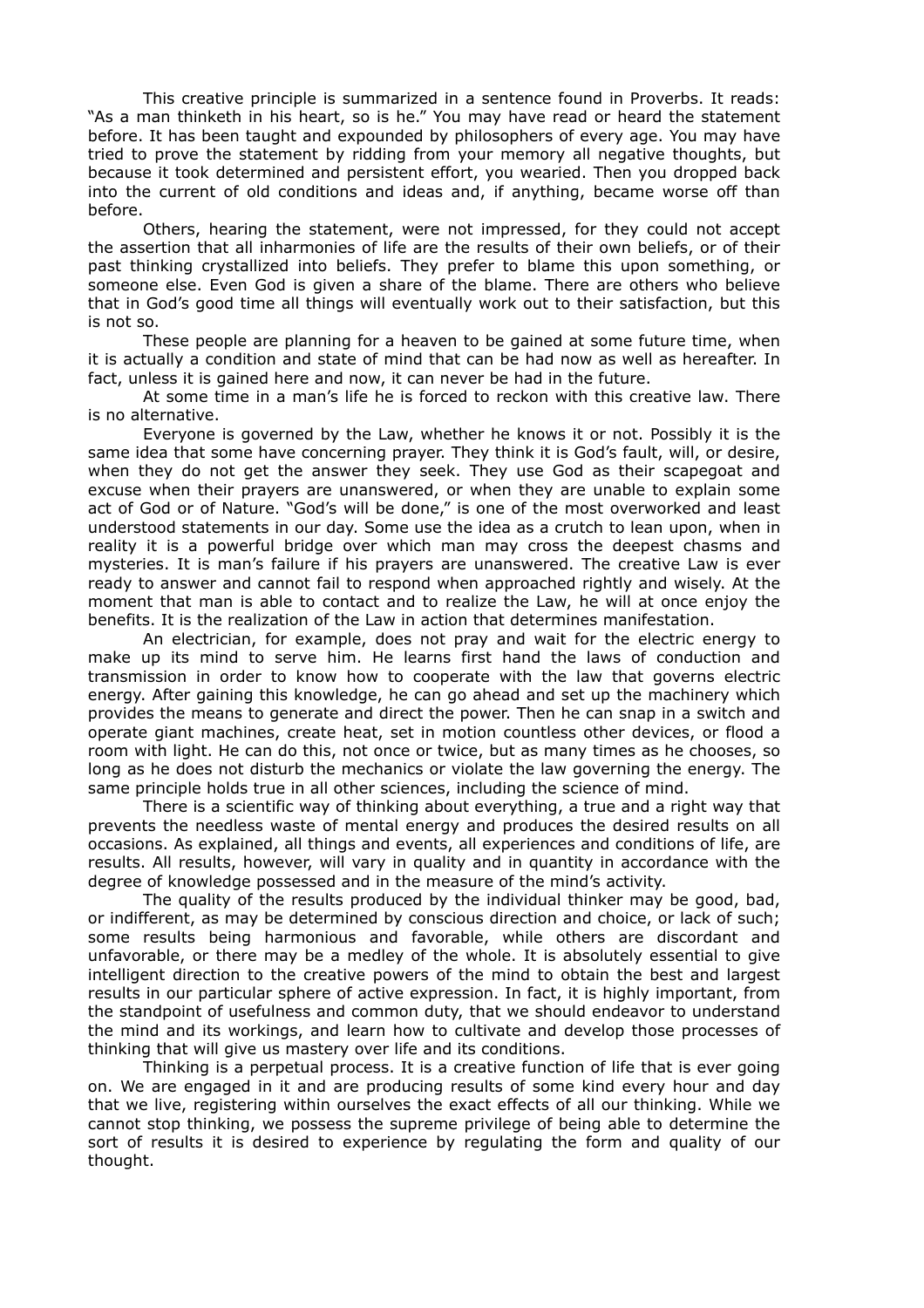How this is done in a simple and effective manner is explained throughout these lessons. Our main object is to arouse the individual to think for himself, to cultivate his own powers, and thereby to take the sure path of self-development and true culture.

 The great, self-evident fact, which cannot be too often repeated, is that when we change our thinking for the better, we automatically change our lives for the better. Modern psychology has conclusively demonstrated that a change of thought must precede every change in the life and in the affairs of man.

 In the course of our studies we have discovered that the more a mind is undeveloped, the more materialistic or lower its individual point of view; while the more developed the mind, the higher its individual point of view. It does not follow that, because a person is worldly-wise and has retained a large number of facts and experiences, such a one has a well developed or highly evolved mind.

 On the contrary, that person may have an undeveloped mind and be largely dominated by the lower instincts. Narrowness of thought, limited views, prejudiced convictions, and materialistic opinions are signs of a lack of real development.

 Breadth of thought, wide and tolerant views, wholesome convictions, and expanding conceptions are signs of growth. The small mind, however, need not remain small or undeveloped. It can grow and expand and ultimately become great. The path is clear and simple. Let such a one form his own clear conceptions and strong convictions from the loftiest point of view he can reach, and then proceed to think and act accordingly. Advancement will follow as a natural sequence. The law is that the mind is no greater that its conceptions. As you improve and enlarge your ideas and mental pictures, you improve and enlarge your mind. As you aspire to realize the larger truth, you must inevitably grow in understanding. Again, the greater your power of mind, the better you will be able to conduct the affairs of life to use and advantage.

 Next we may ask, if there is such a law of mind, what is the Law's intention? Some may think that the Universal Mind has no intention because It is impersonal. Yet Jesus tells us that the Universal Mind has definite intentions. He says, "Fear not, little flock, it is your Father's good pleasure to give you the kingdom." Thus we see that the Universal Mind's intention is for the universal good; therefore, our intention must take the same direction, knowing that whatever works for the universal good will work for the individual good, for the individual's health and happiness, on this same principle. The principle, that which blesses the whole, will bless all its parts.

 When our intention becomes reconciled or cooperative with the Universal intention, then we become an expression of that good. This is working with the Law. When man's intention is as God's intention, and not just a mere personal caprice, a force is called into action which gives direction to the undirected mind power. Working with the Law, when we understand it, may become as simple as touching the light button, like the electrician, which, when we do, floods our mentality with illumination and understanding.

 We hear much today about cooperation, united effort, merging of forces, and pulling together as a single unit or team. We know the advantage of team work in our games of sport and play. We learn from our games that no grandstand play or individual "show-off" is dependable. It is likewise true with the game of living life. No man can play the game alone. He must conform with the Law, and it is better to cooperate with it than to be used blindly by it. Someone said: "Man with himself as a partner is a fool, but with God (Law) is a majority." Thus, when man is able to combine or direct all his thoughts, ideas, and desires for good, he will be able to bring forth a continued stream of good.

 Again referring to the Master, and appreciating all the good work and miracles He accomplished, we see that He never took personal credit for the results. He knew the Law and, by working with it, was able to perform miracles to the amazement of the unenlightened public. He said: "It is not me, but the Father (Law) in me that doeth the work." Thus all things work together for them that love good (live the Law), because the love of good unites itself with a stream of good, and not because good steps out of its way to show its gratitude.

 All failures in life are due to taking sides with the finite around us. All success in life is due to taking sides with the Law within us. Thus working with the Law may be considered the same as taking the Law into our minds and lives as a silent partner. We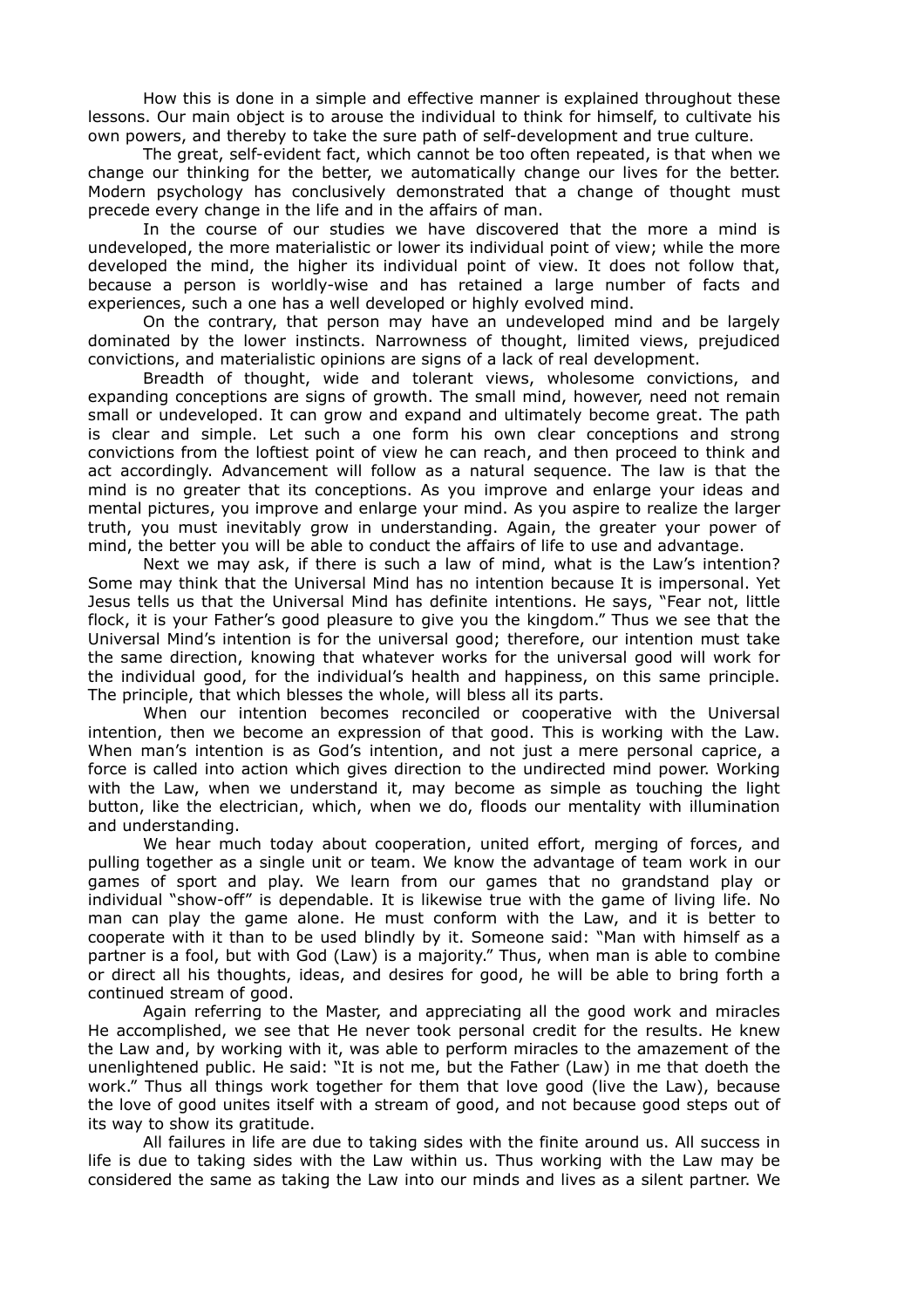are then conscious of the source and creator of all power, and realize and receive the many benefits that surround us.

 You who are searching and grasping any and every idea that comes along, in the hope that it will be a short- cut method to solve the problems of life, you who condemn and blame every misunderstood person or thing for your failures and defeats, will never find a satisfying life that way. You will find only an existence, and at its best it will be variable and changing. Life with all its attributes of good is a something that doesn't just happen to touch a fortunate few. It is a something you must create. It is a something you must plan, mentally picture, and think about. You, who are seeking love, fortune, happiness and success, must understand that it is not something you may find, you cannot buy it nor borrow it from another. No one can give it to you; you must create it within yourself. Your desires and ideas are like seeds you plant in the soil, but these are planted in the soil of mind. After planting the thought- seeds, you cultivate them, nurture them, and guard them well until the harvest time. Then you will reap all that you have sown, and abundantly. Of course he who has the cleanest and most fertile garden will enjoy the best returns.

 We may realize from this lesson that we have the capacity, for we can think, and in our thinking, create desires and ideas. We have the equipment; it comprises the ideas and thought-seeds that we plant in the soil of the mind. We have the power, for the Universal power of mind is endowed within each and every one of us. All that we may ever desire to have and to be is ours for the asking as we correctly apply the Law of life, the Law of Mind. When a circumstance arises we are not to come under it, to submit to it in servitude, but we are to surmount it, to overcome and master it, by exercising the creative law of thinking, and thus grow in wisdom and power. For, as Dr. John Murray so often said, "We are according to our system of ideas."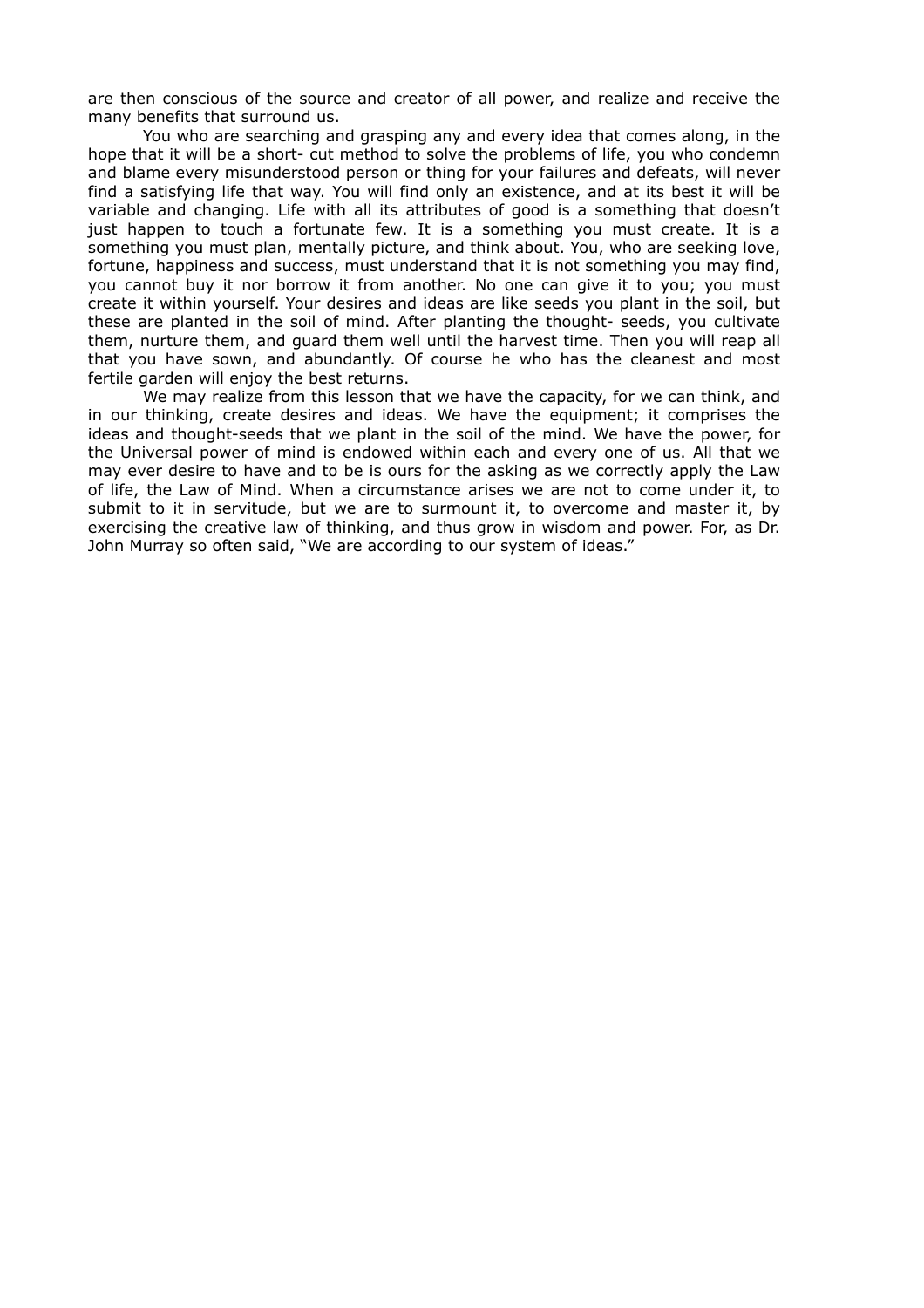<span id="page-12-0"></span>L*aw o f Thinking*

*"As a man thinketh in his heart so is he."* Prov. 23:7

To the average person life is an enigma, a deep mystery, a complex, an incomprehensible problem, or appears so, but it is very simple if one holds the key. Mystery is only another name for ignorance; all things are mysteries when they are not understood, but when we understand life, it no longer appears mysterious.

 Man is a progressive being, a creature of constant growth, before whom lies an illimitable ocean of progress to be navigated and conquered only by development and culture of his inherent powers. The progress of the individual is largely determined by his ruling mental state, because the mind is the basic factor and governing power in the entire life of man. Attention should be given to the predominant mental state, for it will regulate the action and direction of all one's forces, faculties and powers, the sum total of which will inevitably determine many particular experiences and the personal fate.

 The ruling state of mind is made up of various mental attitudes which the individual adopts toward things, events, and life in general. If his attitudes are broad in mind, optimistic in tone, and true to life, his predominant mental state will correspond and exhibit a highly constructive and progressive tendency. As almost all the forces of the personality function through the conscious mind in one way or another, and as the daily mental and physical acts are largely controlled by the conscious mind, it is obvious that the leading mental state will determine the direction in which the powers of the individual are to proceed.

 If his ruling mental state is upward bound, that is, aspiring, harmonious, and positive, all his forces will be directed into constructive channels; but if his state of mind is downward in tendency, that is, discordant and negative, then almost all his forces will be misdirected. It is evident, therefore, that of all the factors which regulate the life and experience of man, none perhaps exercise a greater influence than the ruling state of mind.

 Mental attitudes are the result of ideas, and these have their origin in points of view; therefore, by seeking true and natural points of view, one may secure the best and most superior ideas, and these in turn will determine the predominating state of mind.

We are prone to believe more than what we see.

 The evidences of the senses are the only facts that some accept, but now we shall realize more and more that it is what we believe that determines what we shall see. In other words, believing is seeing. More defeats and failures are due to mental blindness than to moral deviations. If one lived only by physical sight; his world would be very small. It is said of a bug that its world is only as large as the size of the leaf on which it lives, and many times it does not live long enough to consume the whole leaf. With man, if he lived according to the senses, the largest sense he possessed would be that of sight. Thus our whole world would extend only as far as we could see.

 If we believed in the testimony of our eyes we would accept many conditions that are not true. For example, if you look down a railroad track you will observe that at a certain distance the two tracks converge at one point. This is not true.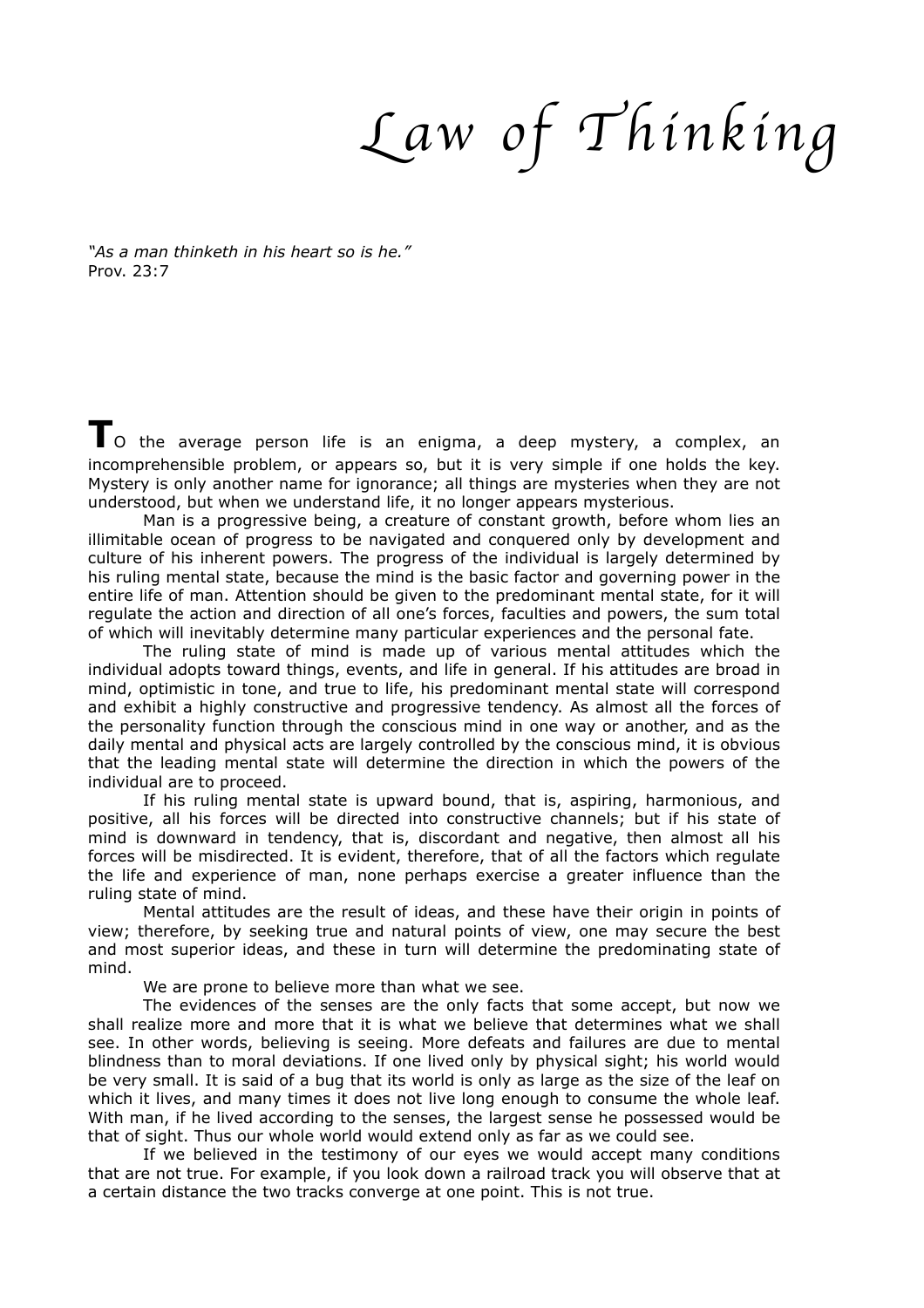Have you ever stood on the boardwalk and watched a ship slowly sink into the sea as it sailed away? That ship wasn't sinking; our eyes tell us falsely. When you are worried over some obstacle or problem, just remind yourself that it may be purely an illusion of the senses, that it may not be true at all, according to the Law.

 Did you know that you don't even see with your eyes! Your eyes are like a pair of windows; at the back of the window there is a reflector and this reflector, in turn, forms an image of what you see and sets up a wave current. This wave current follows along thin wires called nerves. This relays the image back to the brain. Here at the brain it is referred to the memory center. If the picture is a common one our memory accepts it readily, but if we are looking upon some new picture, some new scene, our memory does not recognize it, and then we must repeat the picture over and over many times until it makes a lasting impression. Therefore, we do not see with our eyes; we see with our mind.

 Thought is a subtle element; although it is invisible to the physical sight, it is an actual force or substance, as real as electricity, light, heat, water or even stone. We are surrounded by a vast ocean of thought stuff through which our thoughts pass like currents of electricity, or tiny streaks of light or musical waves. You can flash your thoughts from pole to pole, completely around the world many times in less than a single second. Scientists tell us that thought is compared with the speed of light. They tell us our thoughts travel at the rate of 186,000 miles per second. Our thought travels 930,000 times faster than the sound of our voice. No other force or power in the universe yet known is as great or as quick. It is a proven fact, scientifically, that the mind is a battery of force, the greatest of any known element.

 It is an unlimited force; your power to think is inexhaustible, yet there is not one in a thousand who may be fully aware of the possibilities of his thought power. We are mere babes in handling it. As we grow in understanding and in the right use of thought, we will learn to banish our ills, to establish good in every form we may desire.

 It is our power to think that determines our state of living. As one is able to think, he generates a power that travels far and near, and this power sets up a radiation which becomes individual as he determines it. Our thoughts affect our welfare, and often affect others we think of. The kind of thoughts we register on our memories or habitually think attracts the same kind of conditions.

 If we take the thought of success and keep it in mind, the thought elements will be attracted, for "like attracts like." We are mentally drawn to the universal thought currents of success, and these thought currents of success are existent all around us. We will psychically contact minds who think along the same lines, and later such minds will be brought into our lives. Therefore, successful minded people help success come to them. That is how successful living is founded. The Law of mind is in perpetual operation, and it works both ways. Persons who dwell on thoughts of failure or poverty will gravitate toward like conditions; they, in turn, will draw to them people who accept failure and poverty.

 On the other hand, we can think on positive conditions, on success and plenty, and in the same manner, enjoy full and plenty. What the mind holds within takes its form in the outer world.

 Some think that we must deal with two forces; that is, to attract the good we must do away with the bad, but this is not true. For example, if we are cold we do not work with cold and heat alike in order to get warm. We build a fire, and as we gather around that fire we enjoy the heat that is extended from it and become warm. As we build up warmth, the cold disappears, for cold is the absence of heat. To be warm, we give our whole thought to those things which tend to create warmth. We ignore the cold in thinking of heat and bring forth heat. Prosperity and poverty are not two things; they are merely two sides of one and the same thing. They are but one power, rightly or wrongly used. We cannot think of plenty and then worry about the unfavorable conditions that may seem apparent. We think about plenty, and as we think of it, lack, its opposite, will become absorbed or disappear. All our thoughts must be directed to that one thing which we desire in order that our desire may be fulfilled. Our method is not manipulating two powers, not dealing with good and evil, right and wrong, prosperity and poverty, but as we follow the Law of Good and dwell upon that which is good we shall bring to pass all good things.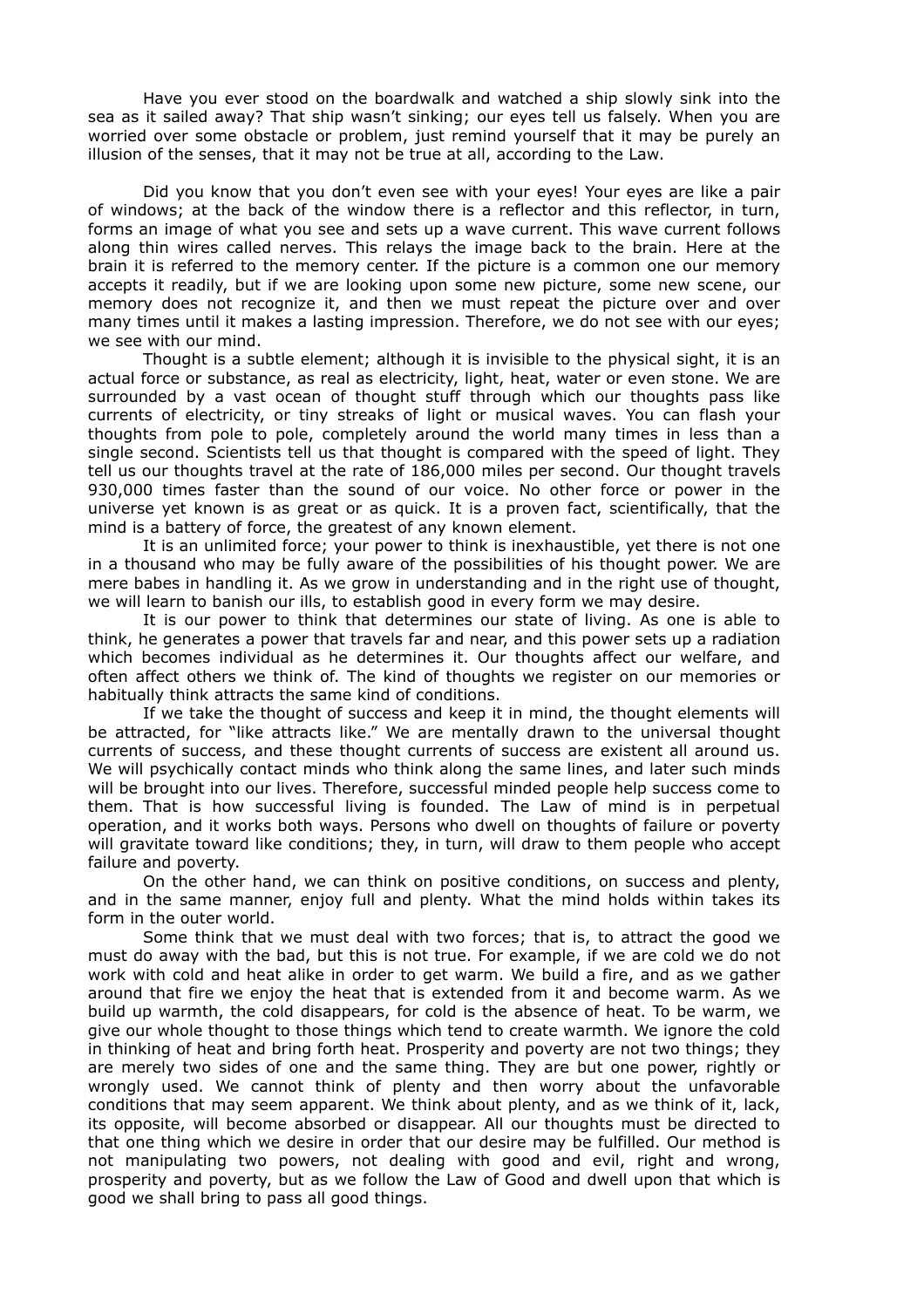The mind force is creating continually like fertile soil. Nature does not differentiate between the seed of a weed and that of a flower. She produces and causes both seeds to grow. The same energy is used for both, and so it is with the mind. The mind creates either good or bad. Your ideas determine which is to be created.

 A farmer who lived in Nebraska and had come from a small farm in Pennsylvania years before, never could adjust himself to using the binder, a machine that cut and bound grain. He had been accustomed to the old hand cradle and tied his grain by hand. Repeatedly he said to his friends: "That binder will get me yet." He was afraid every time he climbed upon its seat. One day while I was there his horses ran away with him and he was thrown over the reel into the machinery. Like Job, his fears came upon him. It took just a few years to bring into reality the fears that he subconsciously had entertained and accepted.

 Our fears can do so much to us that we should be most careful what we fear and worry about. Years ago, when the flu epidemic was raging throughout this country and many were dying from the plague, a newspaper published an item of interest. In bold letters the heading read: Do Not Fear The Flu. It was the caption of an article written by a local doctor who explained that fear was the greatest enemy of mankind, and that it would have a tendency to break down a person's mental resistance and make him more susceptible to the disease. The world is realizing more and more that we dare not entertain in our minds any fear lest it come upon us.

 Whatever we think in our minds must grow. Why do you suppose the farmer goes out to weed his garden and works tediously to eliminate every weed? Because he knows that if he does not clean out the weeds they will grow stronger and tougher and choke out his crop. If some condition handicaps us, perhaps a weed that must be plucked out, it is important to know that the condition is the effect that we see; it is not the true cause that we see. Dig down deep into the mental storehouse and find out what is that cause. If we cannot discern it, there are others who can. Then weed out the cause by replacing it with the right kind of thought. That is, if it is fear, replace it with courage. If it is a disease thought, replace it with a healthy thought. If it is a limited thought, think thoughts of plenty. Force some issue whereby we alter or change the trend of the thought. Then as we replace the thoughts that are as weeds, they will die of their natural selves, for such weeds die from lack of cultivation.

 As long as we allow things to seem real to us, we are putting our energy into it. We are nurturing it; we are feeding it; we are keeping it alive; we are putting our faith into that thing, whether we like it or not, and it must naturally grow, for the law of growth is ever working to produce whatever seed we plant.

 In my college days I remember how a number of us were taken on a hazing party. It was purely a fraternal affair, so we were to be initiated and branded. When they came to my chum, they told him to peel off his shirt. He was blindfolded and they were going to brand him with the initials of the order. They branded him with hot tallow from a burning candle. Now you know that tallow dropping from a candle would not burn; at least, it never did burn me. But, my chum was so excited and nervous he thought they were really branding his back with a hot iron. After we returned to our rooms in the dormitory, I saw on his back a perfect letter as though it had been burned with a hot iron. Man can impress his thought on formless substance and cause the thing he thinks about to be created. My chum believed he was being burned, and thought it so intently that a welt rose on his flesh which lasted for two days.

 Man is constantly thinking. He can change his thought, but he cannot stop thinking. This thinking power flows in and through him like the very air we breathe. Man's problem, then, is to direct his power of thinking into constructive channels of expression. It is a scientific fact that no power can act without producing some kind of an effect, and by merely thinking we are continually producing effects. These effects register and record in daily life.

 When our thoughts are aimless and imperfect, we create for ourselves pain and confusion. This is misdirected energy. Now electric energy, when it is misdirected and uncontrolled, develops lightning, a most destructive agent. Yet that same power of lightning can be harnessed to become a most obedient and useful servant for good. The first question in our self- development is, are we controlled by our thoughts, or are we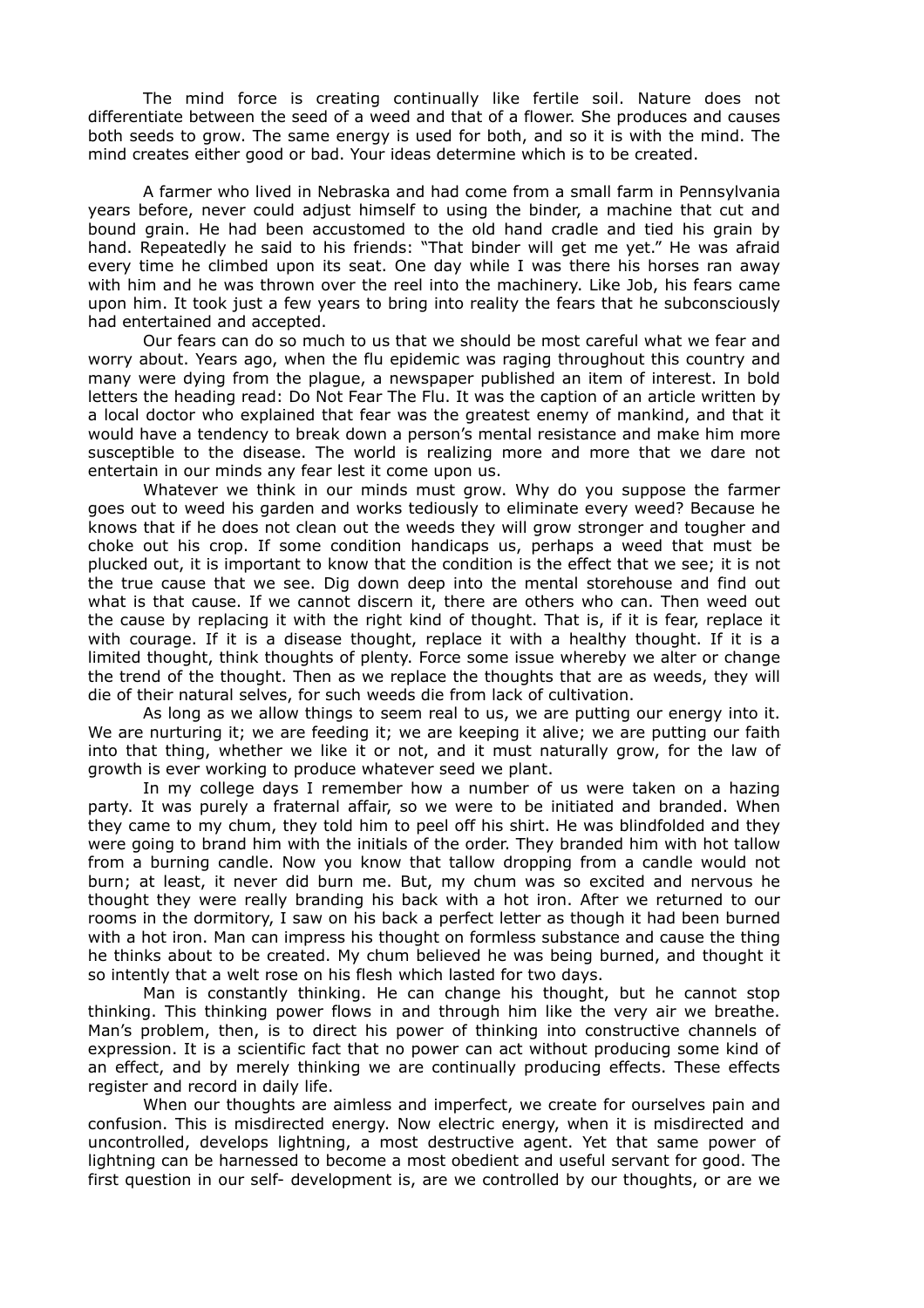controlling our thoughts? Are we using our thoughts for gain? Are our thoughts using us for a continued loss?

 Jesus said: "Seek ye first the Kingdom of Heaven and all things will be added." He also said, "The Kingdom is within you." Heaven is a state of mind. Therefore, heaven is an orderly, disciplined, constructive state of thinking. To gain all things, we must first gain a disciplined, orderly, constructive state of mind. Have you a disciplined mind? Have you any dominating appetite? Are you emotional? Do you vent your feelings through impatience, temper, malice, hate, pride, envy, conceit, lies, dishonesty and the like? Any of the negations as named, if controlling your thoughts, will delay good from coming to you. Anything in life that dominates us, makes us a servant to its dictates. All our weaknesses and our lacks are due to some compelling influence that blinds us and keeps from us what we naturally would receive, if we were free in mind to receive them.

 Man, being a creature of Nature, is endowed with the power to overcome all these mistakes, all these evil forces. That power is unfailing in its operation. When used properly, one can master any trial. Nature has no problems she cannot solve; she has no troubles she cannot remove; all her movements are governed by the Law of Order and Discipline. Man can say and do the same if he will pattern after Nature.

 But first note, Nature takes no chances. There are no "ifs," "ands" or "buts" her forces operate under a law. If a stone is thrown up into the air, it falls back to the ground again. The Law says so. Thoughts in our minds are governed by a law with the same exactness. Mind is the source and cause of conditions in our lives; hence, it is here that we start to adjust and discipline our thoughts in order to stabilize our affairs. The fact that every problem is mental is another reason why we must learn to control our thoughts to determine our lives.

 But is our problem mental? Let us see. If we desire to gain wealth, we find that it is not a place, nor an environment. If so, all the people in one city would be rich, and the people in another city would be poor. Wealth is not the result of saving or of thrift. Many penurious people are poor; many free spenders are rich. Wealth is not due to any certain business, for men in the same business are poor and rich alike. It is something within the mind of man that makes the wealth, and that something in the mind of man is the quality and type of thoughts he entertains.

 Look at Nature again. We see she has every movement well organized. A cut flower soon wilts and dies because it has been taken away from the source of its life. If a dog jumps off a barn roof, he lands with a thud and suffers pain for his act. Instinct warns a dog not to take advantage of Nature. Does the hungry lion in the jungle roar and lash in an effort to find his prey? Instinct warns the lion to be quiet, to steal carefully upon his prey, to stalk his meal. Have you ever observed how Mrs. Cat will patiently wait for hours for Mr. Mouse? These are samples of organized action that is instinctive in any animal. This instinct must be adhered to by man. This is the organized method, the constructive method. A disorganized method would be destructive and negative.

 Man must stalk success or any worthwhile enterprise similar to the lion who stalks his meal. Man must work himself up to gain success; he does not fall into it. Just to roar or to shout his statements is not enough. Birds of dollars will not fall out of trees through fright, they will more likely flyaway. When our ideas are organized, they are under our control. That is, our thoughts are so arranged that they work together as a single unit. Our minds must be controlled in their expressions so that every process of thought will be in an orderly fashion.

 All action is the result of thought. It determines the conditions of life, and to have better conditions in life we must first make efforts to organize our thoughts. We wish to gain the best in life, but we do not know how to think correctly.

 The average person thinks at random; he has no clear design in his mind to which he can frame his thoughts. If he has a design, he does not direct his daily efforts toward it. Most of his thinking is beyond control, chaotic, and unorganized. This is why disappointment and failure are always near, for they thrive on indecision.

 We attract only what we think or create; this is the Law of Thinking. To achieve success we must think it, we must work it, we must become it. To advance, we must make some effort to rise. To obtain happiness we must adapt our lives to the Law of Harmony and Order. To rise above any limitation we must organize our thinking along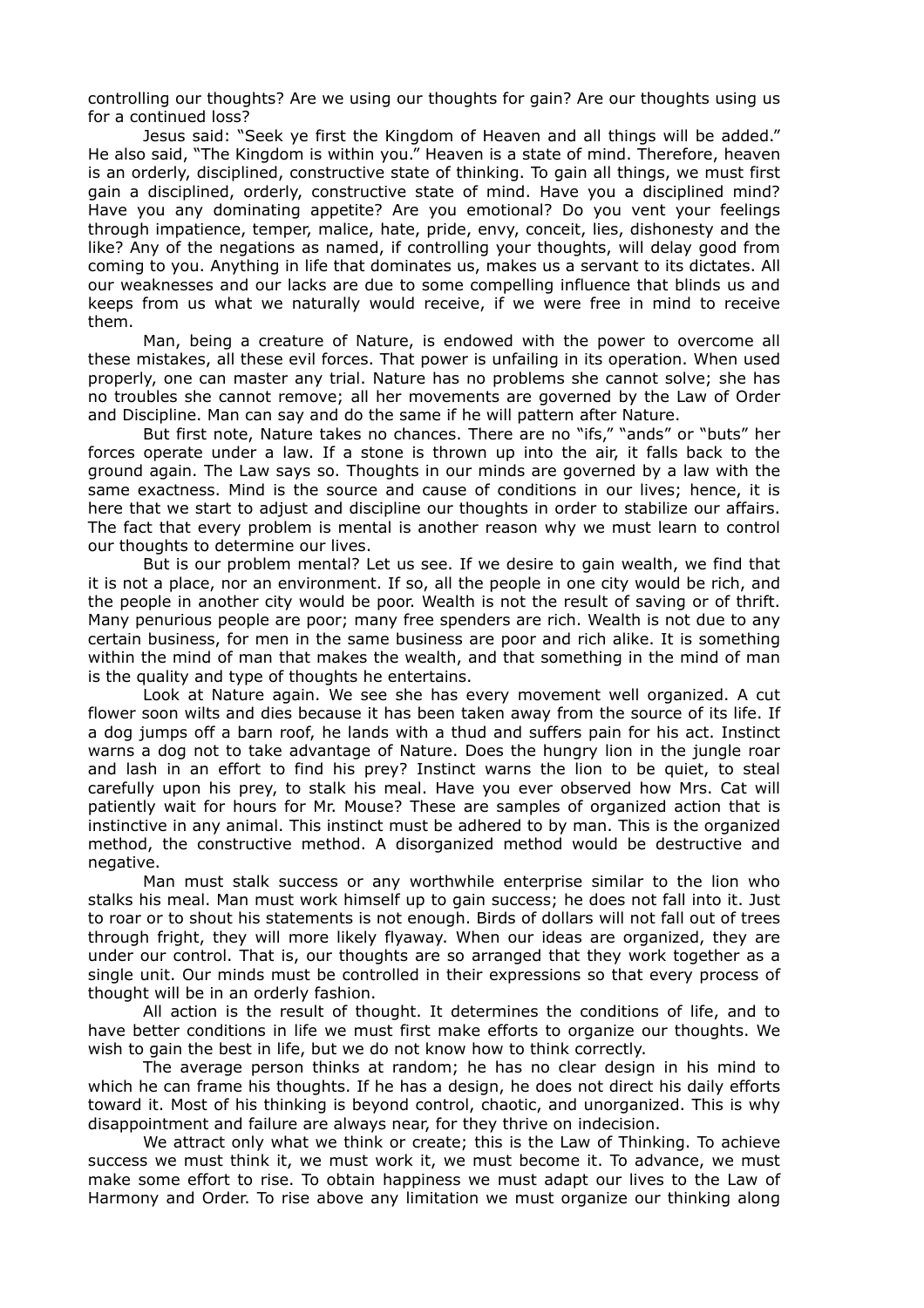constructive lines. If man wishes to climb a hill, he doesn't sit down at the base of it and pray to the good Lord to lift him, hoping the Lord will pick him up bodily and carry him to the top, or give him a pair of wings to fly. The natural thing he does first is to organize his thought; he decides he is going to climb the hill, and then he starts to climb. He climbs steadily, keeping his eye ever on the top. He may find another, picking out a better trail; he may wind around; he may slip back a step or two; he may even fall; he may have to stop to rest to regain his strength; but as he keeps his thoughts collected and his desire intent upon reaching the top, he will eventually get there.

 A woman wanted to dispose of her home. She couldn't understand what was delaying her answer, for he had been praying, she said, for some time. I asked her, "What do you do towards working with the Law? Tell me what you did yesterday." Well, first she prepared breakfast for her family. Then she got the children off to school. Then, she said, she always spent thirty minutes with her silence and her reading. After that, Mrs. Jones called her on the phone and they had a lengthy chat, but it was of little importance.

 Then it was time to prepare lunch. After lunch her neighbor called her out to see the garden, and she stood and talked over the fence for more than an hour. "But," I asked, "What did you do in between these incidents?" "Oh," she replied, "whatever came to my notice that had to be done. I was busy all the time, but somehow," she added, "I have never liked housework." Where did she fail?

 First of all, she lacked discipline in her mind except where others demanded it. Her husband demanded it, the school demanded it, so she got the breakfast and the children off to school on time. "You didn't make any effort towards selling your house," I stated. "You thought thirty minutes' silence would do it. Instead of organizing your time and work you did just whatever came along." Her housework controlled her; she did not control her time or her work. She saw the truth. She went back home, and each day thereafter outlined her work mentally. If she talked with a friend or neighbor, it was for just a definite time, not any length of time. Each day her work was planned so that she would accomplish something toward preparing to sell the house. Several weeks later a letter came to me in which this woman stated that the house had been sold at a good price, and she added, "Do you know, I really love my work now. When the day is done I have accomplished so much more, and I am not nearly as tired as before. I am teaching my children to be orderly thinkers."

 Do you do just whatever comes along? Do you plan your day that something definite will be accomplished towards your aim, your ambition?

 One type of people we call "drifters," the latter type we call "builders." A president of an automobile company whose output of cars was 76,000 last year, put out more than a million and a half. How did he do it? Each day he carefully planned the work so that steadily his organization was becoming more disciplined and cooperative until they worked as a single unit. He said, when interviewed, he planned more than the job required so he was always assured of reaching his goal. Whether he knew it or not, he was in tune with the Law of Orderly Thinking.

 If we have any problems, it is because we are not controlling our ideas. Nature has no problems because she is orderly and disciplined. Self-control consists of an organized thought direction; that is, we start out with a well defined aim or objective, think toward it continuously, not just for thirty minutes, plan our time and work so that fill our day so full of constructive duties that there is no room for idle chatter or waste of any kind to enter in. This development will enable us to move steadily upward toward success. When all things are in harmony and order, problems will cease to be perplexities, and mysteries will cease to be mysterious. Knowledge and understanding will supplant fear and ignorance, and that which was invisible will become visible, that which was unknown will become known. Life with its circumstances is no longer an enigma, but a clear interpretation of the Law of Thinking. We are what we are according to our state of thinking. We attract only what we think or create.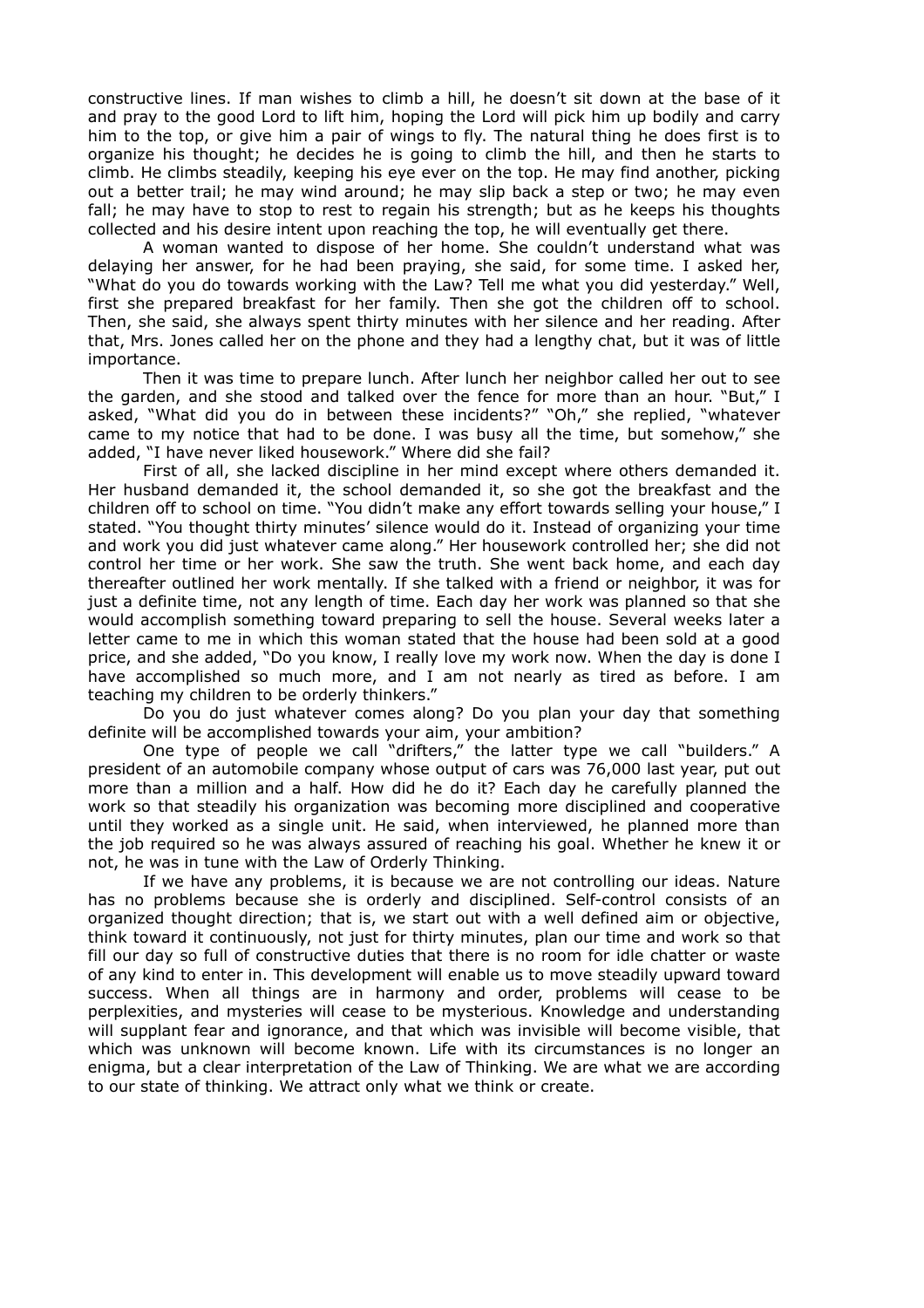#### $T$ *houghts Are Things*

I hold it true that thoughts are things; They're endowed with bodies and breath and wings: And that we send them forth to fill The world with good results, or ill. That which we call our secret thought Speeds forth to earth's remotest spot, Leaving its blessings or its woes Like tracks behind it as it goes. We build our future, thought by thought, For good or ill, yet know it not. Yet so the universe was wrought. Thought is another name for fate; Choose then thy destiny and wait, For love brings love and hate brings hate.

Henry Van Dyke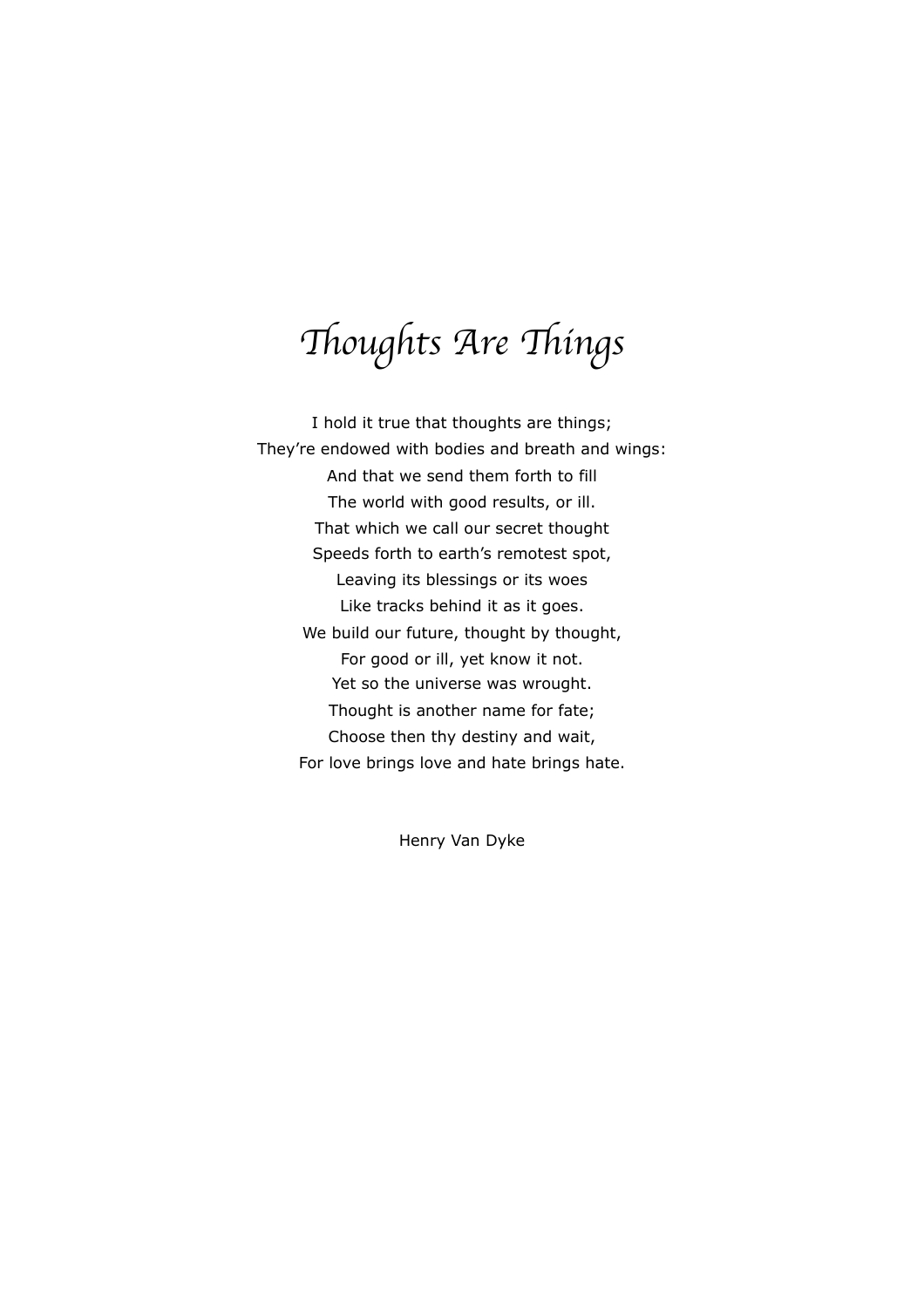<span id="page-18-0"></span>L*aw o f Supply*

*"Ask, and it shall be given you; seek, and ye shall find; knock, and it shall be opened unto you."* Matt. 7:7

**M**AN is never satisfied. This fact is deplored by many, but God did not intend that man should be forever satisfied.

 The law of his being is perpetual increase, progress, and growth; so, when one good is realized, another desire for a greater good will develop; and when a higher state is reached, another and more glorious state will unfold his vision and urge him on and on. Hence, the advancing life is the true life, the life that God intended man to live.

 The law of good is universal; for, are we not all seeking GOOD in some form or another? Science and logic alike declare that the universe is filled with the essential substance of every imaginable good that man can image, and that he is entitled to a full and ever increasing supply of any and every good he may need or desire. We believe, therefore, that it is right and good for man to seek to gratify all pure desires and ambitions.

 Here is the key to the law as Jesus gave it: "What things so-ever ye desire, when ye pray, believe that ye receive them and ye shall have them." Every person, consciously or unconsciously, is operating this law in one or more of its phases. It works universally and on every plane of life's expression. We are all daily drawing into our lives the things we most desire and expect, and whether we attract good things or bad things, the principle operated is the same. But as we want more of the good things in life and less of the bad, it will be necessary to understand the law more perfectly, and so be able to adapt our thinking to it in a more direct fashion. Thus we secure the greater benefits that accrue from a conscious, intelligent use of its power.

 We affirm repeatedly that God is our supply, and if we would think a moment and trace our supply back to its source, we would agree that the statement is true. The difficulty with some is that they can more easily look to creature for the source of their substance than to the Creator. We don't REALLY believe that God is the source of our substance. We try to think it true, and may theoretically accept it, yet there is an uncertainty. It is hard for some to believe in something they do not see. It is so much easier to believe in what we see. Now if we can see plenty all about us, we are willing to believe it and enjoy it. But later, as we are able to believe in the abundance of good, we shall then see it and enjoy it. Thus at the outset the question is, which comes first, seeing or believing? As we study the facts we shall learn that the latter comes first, and the law is founded on our belief, which in turn determines our sight.

 People at one time believed in magic. Once they thought material things could appear right out of the air from nothing and from nowhere. They also believed that things could be made to disappear into nothing. Science has long since refuted this idea and proven such magic to be impossible, except when it is done through some trick in chemistry, a sleight of hand, or an optical illusion. NOTHING can ever become SOMETHING, nor can SOMETHING ever become NOTHING. Substance can be converted, transmuted, and changed in a million ways, but it can never be destroyed. For example, if we plant an acorn in the soil, it will sprout forth a tree. Each year the tree will bring forth leaves in the spring and shed them in the fall. The leaves drop to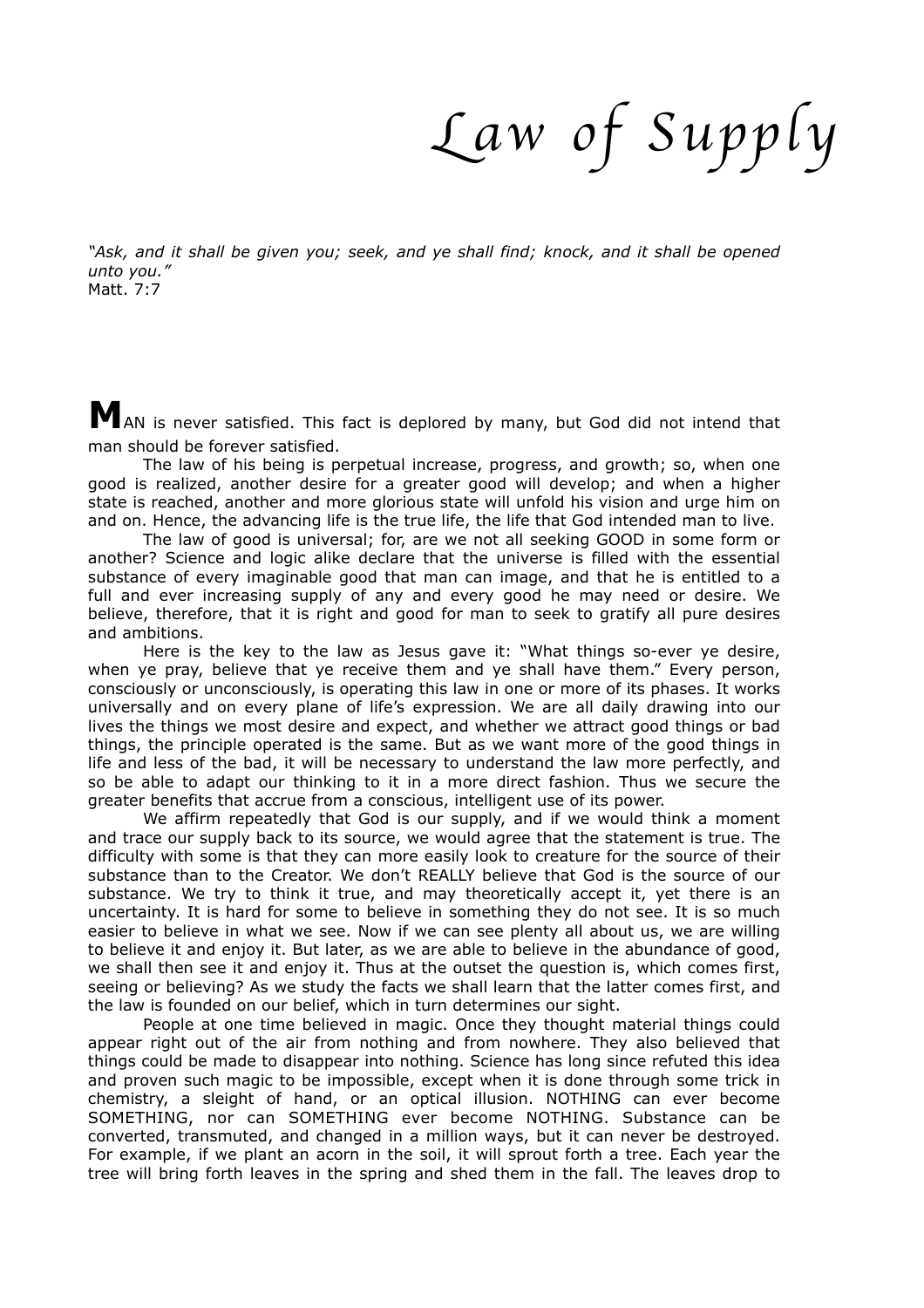earth and become a part of the fertile soil. The tree lives for a hundred years, dies, falls to the earth, and decays.

 This decomposed timber slowly becomes part of the earth and is hardened into peat and coal. The coal is mined and brought into the home as fuel.

 Here it is consumed with fire and burned into ashes, and the heat units thrown off are used to warm the home. The ashes are again cast upon the earth, supplying food to the soil, which finally nurtures another seed and causes it to sprout forth and become in time another great tree.

 Following the cycle of the substance of a tree, we find it changing form many times; we see it giving off gases, heat units, chemicals of many kinds, and yet if it were possible to be measured accurately, we would find that not one tiny part has been lost. All the supply there ever was, still is, and ever shall be, for nothing can ever be wasted or lost. There can never be a shortage in supply.

 Because some people do not see an abundance around them and do not enjoy plenty is evidence that they do not understand or do not apply the Law. In their blindness they say that plenty does not exist, and so far as they can see, they may be right. But when they learn to see with their mind's eye, they will realize differently.

 There is a phase of the Law known as DEMAND and SUPPLY which is found in every department of life. Years ago Thomas Edison resorted to its use when he invented the first electric light. When his carbon lamp was brought to the people as a new kind of lighting, far superior to any method then known, did they readily accept it? Many thought it ridiculous and too expensive. They were using candles, oil lamps, and a small percentage of gas lamps. Such light was plenty good enough. Hence, quite some time elapsed before the public was educated to the advantages of electricity over the old ways of light, heat, and power. Not until the people were convinced of the advantages of this new power did they invest in its future, build power houses, set up poles, and string wires all over the town to factories and homes.

 How was all this accomplished? When there was a demand for the need of electric power, the supply was forthcoming. Where did it all come from? Out of the earth, out of the air, from water power, steam power, gas, oil, and a thousand and one other sources. It comes directly from Nature, whose foresight created these materials in the earth.

 Once our forefathers were in style when they rode the stage, a hack, or a carriage. It has not been so long since one was the talk of the town if he owned a fast team of horses and a rubber-tired victoria or gig. Where are they now? Gone and almost forgotten. The automobile has supplanted them. How did it all happen? When people demanded a means of traveling with more speed, greater comfort and luxury, necessity gave man an idea. He thought of building a horseless carriage. He worked on the plan, slowly developed it, and slowly educated the public to accept the modern mode of transportation. One outstanding man dreamed of the world rolling on wheels and set out to build a car that the poor man could afford. Today the automobile has become such an important factor in man's life that we wonder how he could have ever progressed without it. You see, whenever man has needed a certain thing in life, an idea has been first given him in mind. He was inspired to develop the idea and then materialize it by converting a piece of mud or metal into a usable form.

 Why did people live so long content with the horse and carriage and not enjoy the automobile? Because they could not imagine it. Their minds were not trained to demand such a thing. Was the supply available to build such a machine? There was as much supply at hand then as now, in fact the supply has always been there since the beginning. Thus, it was not God's fault that the auto was so late in coming to man's need. It was man's fault because he had been so long realizing the need. Where there is no demand, there will be no evidence of supply. Our parents who had a horse and buggy consciousness could not attract the new mode of travel until they were able to enlarge their minds to conceive the necessity of the automobile.

 The secret of the Law lies in one's consciousness. A man's life consists not in the abundance of the things he possesses, but in the consciousness of that which he has. Man possesses the whole world and all its wealth, yet is only able to enjoy what his consciousness permits him to discern.

 Somewhere I read a story of a man who lived outside of Pittsburgh and operated a small farm and dairy. Day in and day out he worked laboriously to earn a meager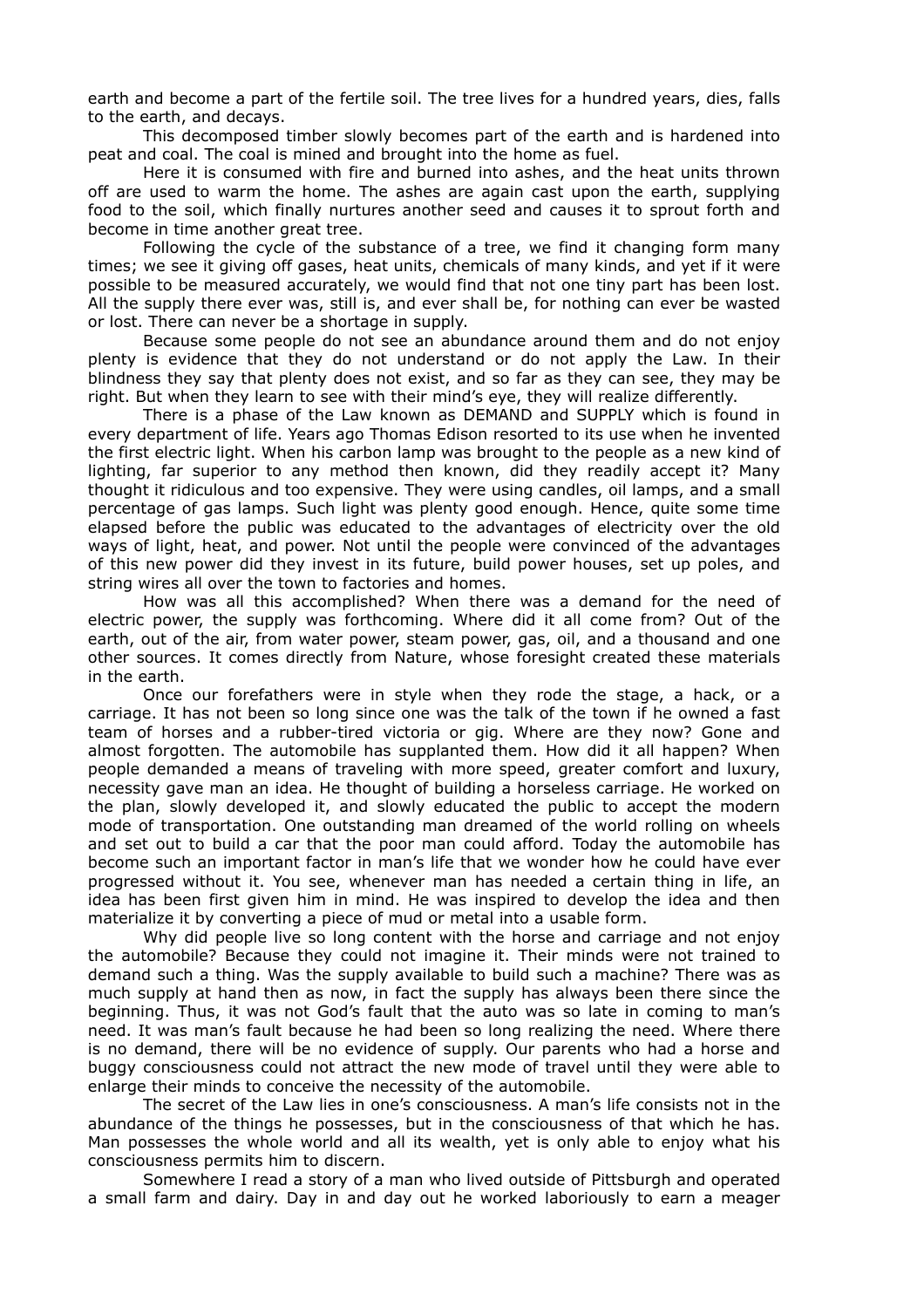living for himself and his family. One day several men who had been surveying some adjacent land walked across his pasture land. When they were crossing a stream of water that ran through the field, the farmer noticed them stopping, stooping down, and studying the slime and scum that had collected against the crude footbridge he had laid there. One man had scooped up some water in his hand and apparently drank it. Another collected some water in a canteen he carried attached to a buckle on his belt. The farmer was puzzled and wondered why anyone should be interested in that stuff; even the cattle had no taste for it, for they pushed the scum aside to drink the clear water.

 Some weeks later a man called and offered him a fabulous price for the farm. Why, the man must be crazy, he thought. He could never get his investment back by farming that ground, had he not tried it for years? He was joyful at the prospects of getting such value, and readily sold the farm. He moved to Canada to be near his brother and bought another farm. It wasn't long, however, until some queer contraptions were set up on the field, and word spread like wildfire that they had found oil. In a few years that farm of less than one hundred acres produced millions of dollars in oil for its owners. The farmer remained poor and worked hard because he knew only how to scratch the surface and till the soil. Nature had supplied an abundance for the man, but he could realize only a scanty portion. He could see the farm only as acres of stones and dirt. The Law is not at fault because the man was poor and had to work so hard to earn a living. Man will ever be poor as long as he demands of life a meager living and sees in it a struggle, toil, hardship and limitation.

 The thing we dare not do is to fret and worry about supply or about where our next dollar is coming from. Fretting and worry tend to restrict and limit the supply at hand. They tend to close off the outflow of substance, whether that flow is small or large. Instead of lifting us out of limitation, instead of improving our conditions or increasing our supply, they drag us deeper into the throes of doubt and fear. Instead of expecting more to follow, we grow tense and anxious, which increases our fear and brings us less and less. Instead of tightening up in our thinking, we must relax and be more expanding. We must educate our minds to a larger state of thinking. When we can think and realize more abundance, we shall receive more abundantly. This does not mean that the engineer is destined to be rich while the farmer remains poor. There are poor engineers and rich farmers. It is not the vocation that determines riches, but the demands we make of our vocations that determine riches. As we are able to think and to realize more abundance out of what we already have, we shall not only expand our thinking, but receive more abundantly. This is the basic principle of the Law.

 The magnet was not charged of itself, but had to be charged with an electric energy by one who understood the operation. A magnet in the hands of an untrained man would be little changed, but in the care of a trained engineer it could become a strong force of attraction and do a great good. Likewise the mind magnet of a person can be stimulated to a strong force of attraction, if it is possible to get help from one who already has a full understanding of the Law and can give him a good start. Of course the mind magnet can be charged with constructive thoughts, but it will take some time for these to be effective, and the student who lacks perseverance may too readily become discouraged before the work is accomplished. I always advocate that it is better to get a good start when possible by getting help, rather than to come over the slower and more arduous path of self-education. Then the student, knowing that the Law does work, will be able to make rapid progress in his development and practice.

 All the poverty in the world arises from a poverty- consciousness, whether it be collective or individual. Why do millions suffer lack, and millions more die yearly in India from starvation? I am told that many of them have never in a whole life time enjoyed a full meal. Surely it is not because Nature has underestimated the need for so great a people. Surely it is not because there is not enough food to go around. It is because the vision of the people has been limited to such poverty.

 Ask the farmer about his crops. He will tell you his problem is not scarcity, but oversupply. Ask the miner, no matter whether he mines for gold, silver, diamonds, coal, or iron, he will tell you that the supply is far greater that the demand. Ask the scientist, and he will tell you there is food a plenty. There is more food in the air yet undiscovered than we can use. There is more power in a single drop of water or in a lump of sugar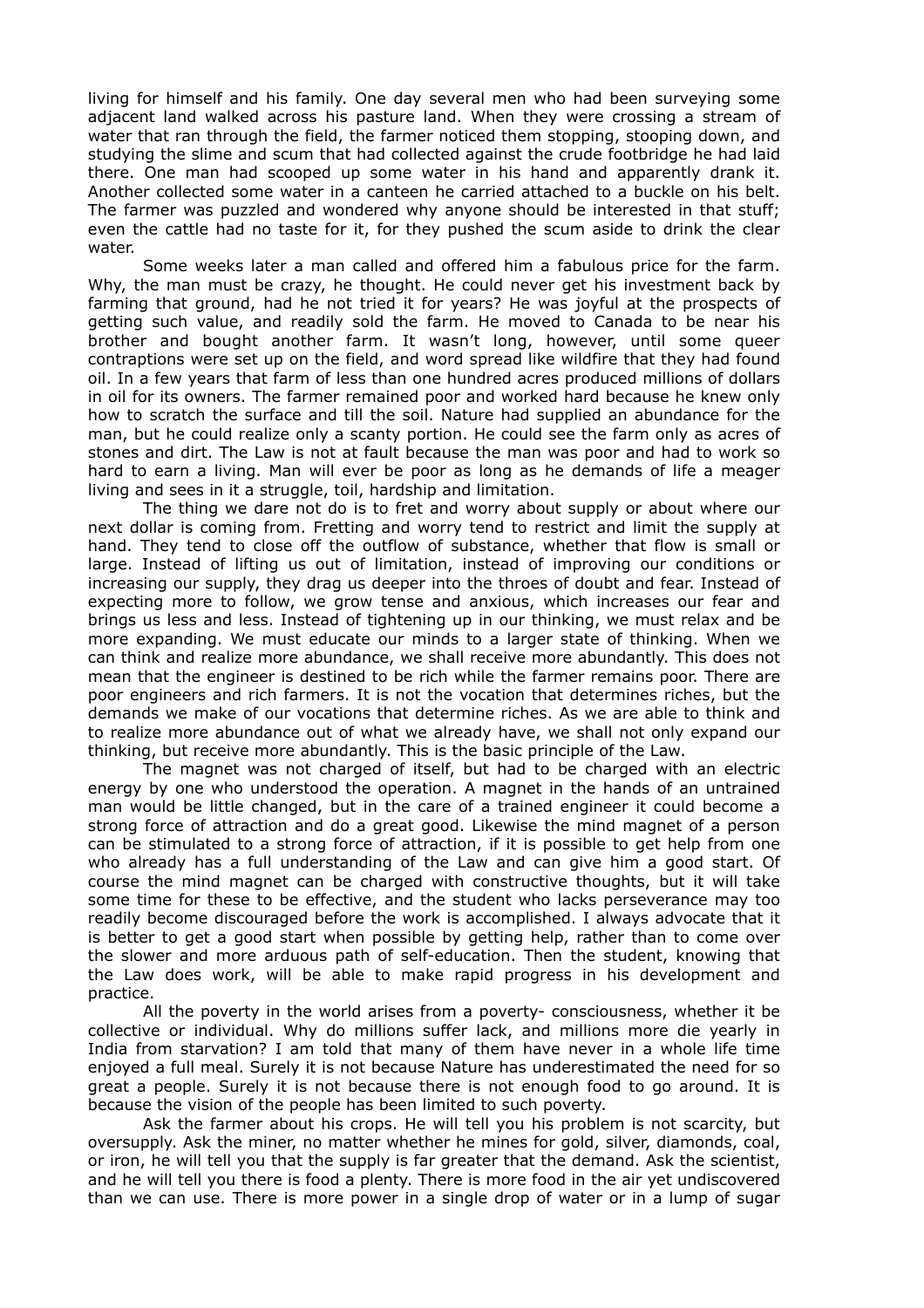than man can realize at this moment. The supply is greater than the demand, and the demand is determined by man's own thinking.

 The proposition with most of us is that our power of attraction is too weak to meet the demands. Our mind is like a magnet which draws unto itself its own like, type, and kind. A magnet can draw to itself in proportion to its power of magnetism that is generated or collected within itself. Our mental magnet is greatly reduced in strength by our worries and fears, and our inflow of good is slowly closed off. If our mental force becomes too weakened, we may even repel what little good that is trying to reach us. As we can charge a magnet with electric energy to build up its power of magnetism, so can our mind be charged with a mental energy that builds up a power of attraction.

 Like Nature, we must follow a natural Law. Nature never builds down hill, always up. To receive prosperity, we, like Nature, cannot perform magic or miracles. We cannot make health or happiness or dollars out of nothing. Nature shows us how we can convert much or little of the available substance into a usable material. The available substance is our thought, and we charge our minds with CONSTRUCTIVE thoughts. Like Nature, to accomplish good our thoughts must always be building upward, must be constructive. If, for example, a drone bee in a hive has decided to lay down on its brothers and only do a half job, does Mother Nature agree and find a part time work for the special bee? She does not. She impresses the other bees, who are working hard to collect the honey and fill the hive, to send their soldiers after the drone. It is politely marched outside and stung to death. Nature destroys a lazy bee.

 If thoughts enter our minds that are not full strength, are not wholly positive, like Nature, we must comply with the Law and destroy them. We dare not entertain a half truth or a lazy thought without weakening our power of attraction and reception. Right here is an excellent place for us to begin with an inventory. We Law should sieve our thoughts carefully to separate the strong thoughts from the drone thoughts. The drones must be cast out and destroyed by refusal to accept them any longer. Then we must carefully guard every thought so that another weak one cannot unconsciously or consciously slip through to play destruction with others that are trying to do good.

 A man came to me one day late in the fall and expressed his fears pertaining to his job. He had been employed for many years in a hotel that for the first time had felt the effects of a dull season.

 It was rumored, he said, that the management was going to close down the house and let out the employees until spring. He said, "I feel these folks know there will be a shut down, they are in the office of the Manager. What do you think I can do about it?" "There is only one thing you can do," I answered. "Go back to your work and realize the Law. If the Law determines your supply and position, then no one but the Law can change it for you. If you will realize this and keep it constantly in mind, I shall help you keep the Law at work. If the Law has another position for you, there will be a door open before this one can close. Go back to your work and ignore the rumors. Let the others fear and fret, but don't let yourself come under their thought. To prove your faith or confidence in the Law, prepare to enter another year's business on your books. Get ready to carry on, and expect your work to increase and improve."

 He went back and did as he was told. When rumors grew to realities, he held firmly to the thoughts of increased work and business; thus, he was retained during the slack times. He was kept in the office to handle the business, and because of the increased work and responsibility placed upon him, he was given an increase in salary. If he had been allowed to entertain the fears and thoughts of loss and lack, he would have suffered with the rest who were laid off. This is according to the Law, and the Law is no respecter of persons. If he had allowed his thoughts for good to become adulterated with thoughts of lack, he would have weakened his mental magnet. He could not have attracted any more than his mind was able to receive. It matters not how much we pray or how loud we pray, our prayers can only be answered as we work the Law. The Law will serve us in proportion to how well we serve it.

 Robert Collier, in one of his books, tells of an incident that happened in Chicago. A young man while in the elevator of a large business house was asked the question, "What is your religion?" He promptly answered, to the surprise of others, that his religion was "Sears, Roebuck & Company." That young man is one of the executives of the same company today. Why? He touched the Law of Supply in that he thought solely in terms of his interests. His firm's success was his success. His concerted interest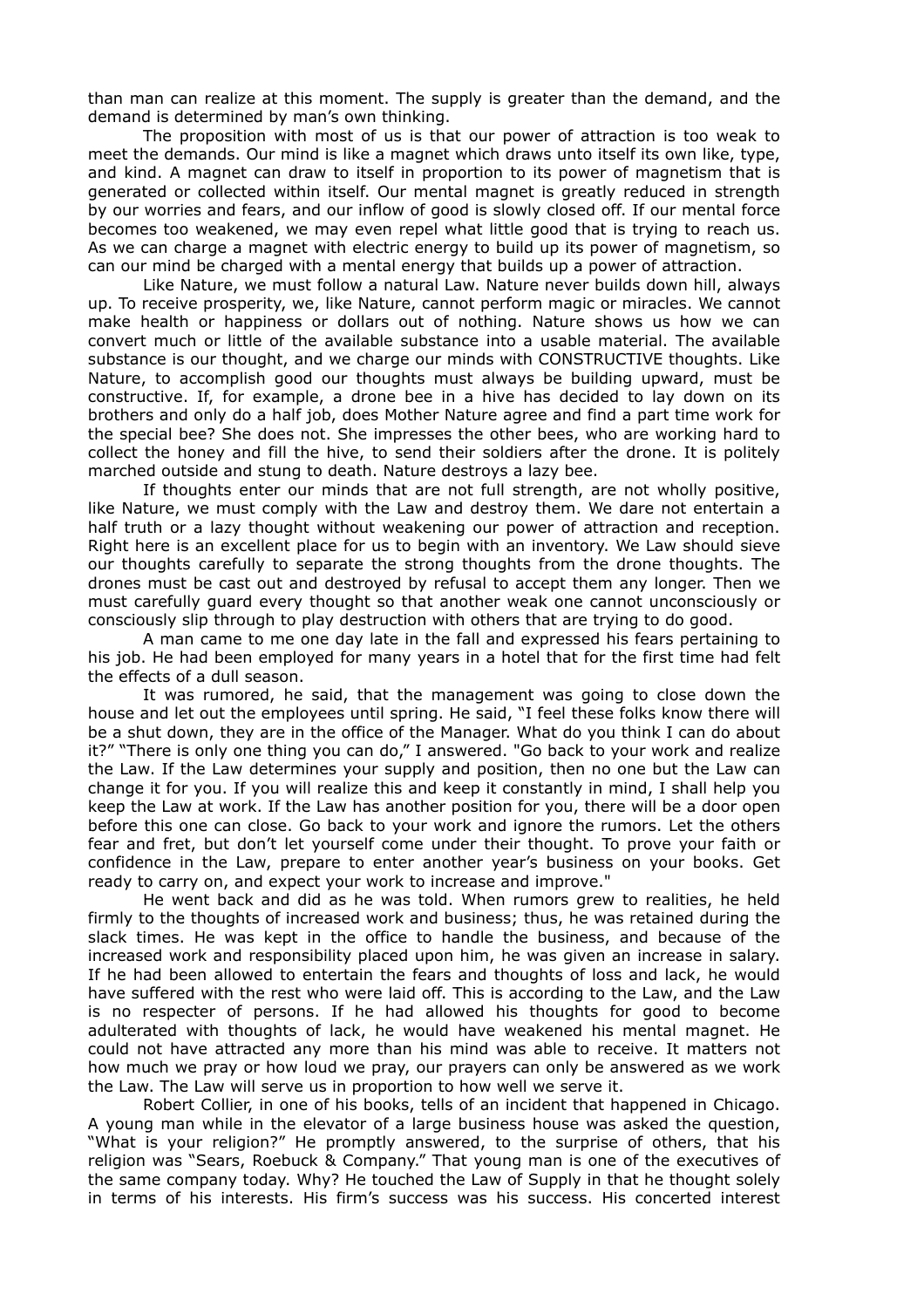enabled him to become a part of the firm. Today he has a tufted seat, a handsome office, and a fine salary. If your need is supply, then your religion is the same. Like the young man, your single thought must be abundance. As abundance and supply are one, then to use the Law you must think supply, talk supply, and live supply with every thought. Keep your thoughts so occupied with ideas of plenty that any and all the drone thoughts of lack or loss will be destroyed.

 Remember not to confuse money with supply. Money is but one of the numerous means of supply. Money is not the root of evil, but the love of money is. If you concentrate upon money alone and use every means to gather it and hoard it, you are forcing the Law to close out other good. If you concentrate on a part and not the whole, you get only a small part. If you concentrate on the whole, you enjoy all its parts. If you love money, use the Law solely to amass riches, you may gain riches, but you will also lose so much more that is good that your life will be quite empty and lonely. I knew a man who determined early in his life to concentrate on accumulating money. He attained his ambition and became an influential power in his town. He confided in a friend before he died, saying, "I did everything I knew to become rich; I gained riches, but I lost the love and companionship of my wife and the joy of being a father to our children. I lost my health and am spending my wealth to regain my health, but somehow it doesn't respond. Yes, I learned how to get rich, but I never learned how to live."

 If we love the Law, use the Law to gain supply and use it wisely, we will satisfy every desire. We will learn how to live wholesomely, freely, and wisely, and there will be no losses. Our lives will be as complete as God, the Law, designed them to be.

 There may be many of you who are trying to follow the Truth ideas and who have earnestly affirmed and thought statements for supply, but somehow it has only come in small amounts or not at all. This may be largely due to the fact that your senses are yet too strong for your mind to control. You must see first before you can believe. That is, you are so used to seeing just so much supply or money that in spite of your statements, you believe more in what you see than in what you are trying to think. To you it is necessary first to train your senses to come under the control of the thoughts which you know you must think to conform with the Law.

 Florence Shinn gives a clear example of this in her book, "The Game of Life". She tells of a man who was seeking a new position, and having a limited amount of money, was debating in his mind whether to buy a new coat or to hold tight to the money in case he was long in getting employment. He was advised to buy the coat, and it was an expensive fur coat. This reduced his bank account considerably, but it increased his confidence and stimulated his faith to such a degree that his prospective employer caught the spirit of it and gave him a splendid job.

 The coat served to enable him to feel prosperous, and the venture strengthened his courage and confidence, so the Law proceeded to satisfy the demand. If such a condition arises, wherein one feels better for seeing some evidence of prosperity, then it is wise to do that which makes it easier for the person to draw prosperity to him. Certainly it is not helpful to work for prosperity and see a stack of bills before you or a condition of limitation and squalor around you. It is better to come away from such a sight and go where the view is more in keeping with the desire of the mind. When I desire to work for prosperity for myself or others, I try to stay in an environment where there is plenty and beauty and where the people around me are not in limited straits.

 It follows, therefore, that you can steadily draw into your life any and every form of good you may truly desire, as it is the "will" of God that you should enjoy every good that will promote happiness and progress. All desire is an expression of the will, while to expect good is to demand good, so that both are necessary to attract supply. Therefore, seek to adjust your desire with God's plan, the Law, and expect that every good and only good can reach you; then nothing but good can come.

 An abundance of all needed good is the natural heritage of every man, woman and child. That is a vital truth. It is wrong for one to dwell in poverty when there is plenty for all. It is wrong for one member of the human family to accumulate vast wealth at the expense of his fellow man; wrong for one to dwell in conditions of war and chaos when peace may prevail; wrong for the strong to take advantage of the weak; wrong to lack in good of any kind that may be essential to promote the welfare and happiness of the individual.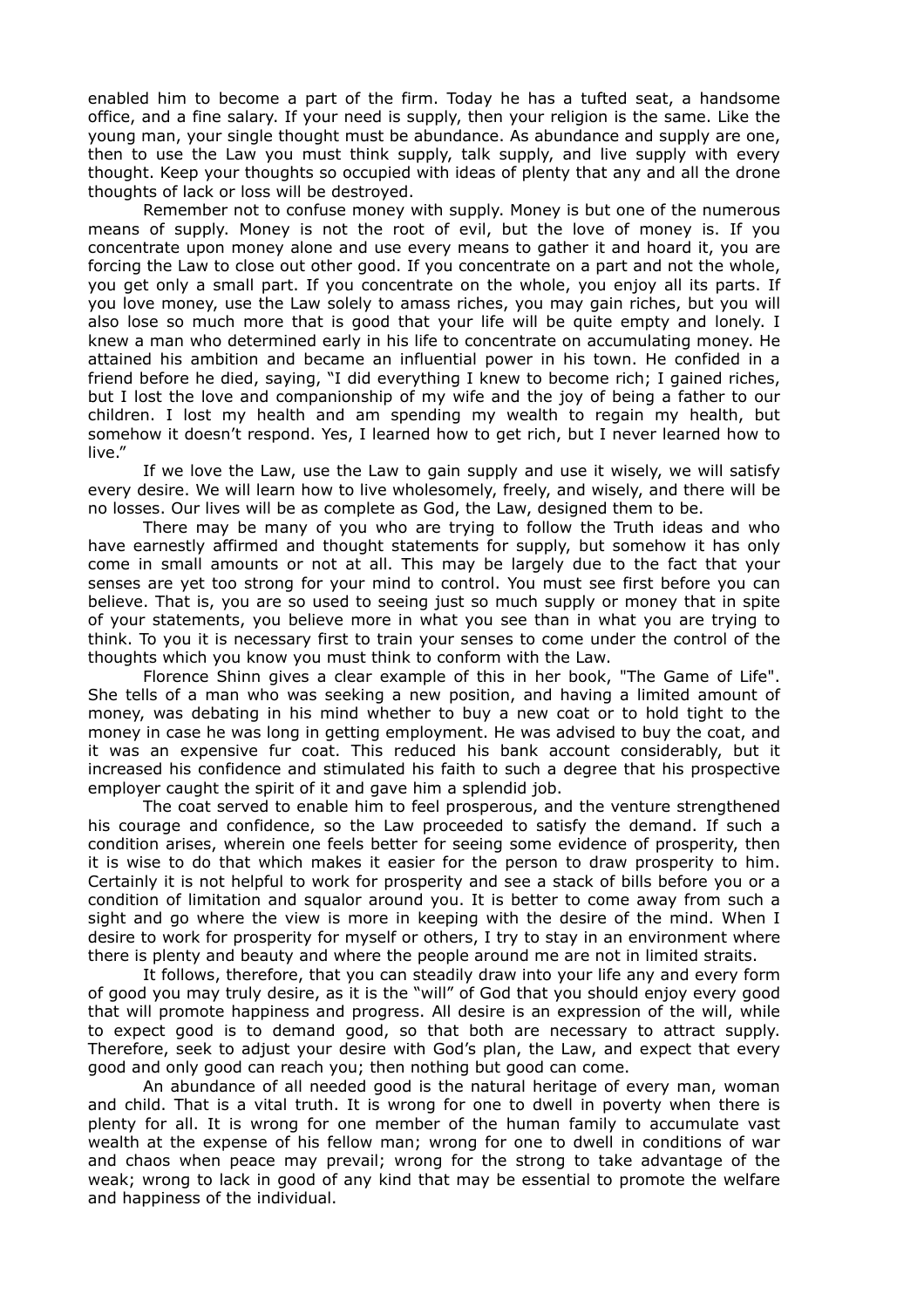So, whatever falls short of giving satisfaction, harmony, growth, and increase is abnormal. Nature originally intended that the real needs of man should be adequately supplied; not his surface wants, which are often impulses, but the normal specific needs of the individual which would be abundantly satisfied, were man to live in closer harmony with the fundamental law of supply.

 Nature is a prolific producer of blessings which she gives freely to mankind, ever producing all things for a good and useful purpose. Every individual, therefore, has a natural right to a full supply of every good that he can use or enjoy. Owing, however, to the artificial means man has been taught to use and to depend upon for his supply, he has lost sight of the basic truth upon which this lesson is based. At the outset, let us realize that the material world in which we live is a sphere of effects, and that behind these effects is a world of causes. Then recognize that when you desire any particular effect, it is because that specific "good" is already in existence in the sphere of causes. Then recognize that when you desire any particular effect, this desire is an appearance of an underlying cause.

 This is the Principle upon which our definition of the Law of Supply is based; and, when you learn how to operate it in the proper manner, you will be able to draw into your life more and more of the good in whatever form you may need or desire. Everywhere in the world is an omnipotent Principle of Good. We touch it in countless ways. Each thought of good is a seed, for the production of good. You are entitled to all the good you can appropriate and use, and the more good you realize and enjoy, the more you live in true accord with the purpose of this ever present Spirit of Goodness. Learn to understand how to tap the Source of all Supply for there is no limit to the good that may be developed and enjoyed in your life. In truth, man embodies every law of Nature relating to his highest welfare and orderly growth. He is not, therefore, separated from any good thing he may need to enhance his happiness or further his progress. But whether he shall lack or possess that which he needs or requires will be largely determined by the use he makes of his present endowment of intelligence and power. The more man grows in true knowledge and the more he uses his powers in constructive ways, the more good he will create in the circle of his expression, in his own little world.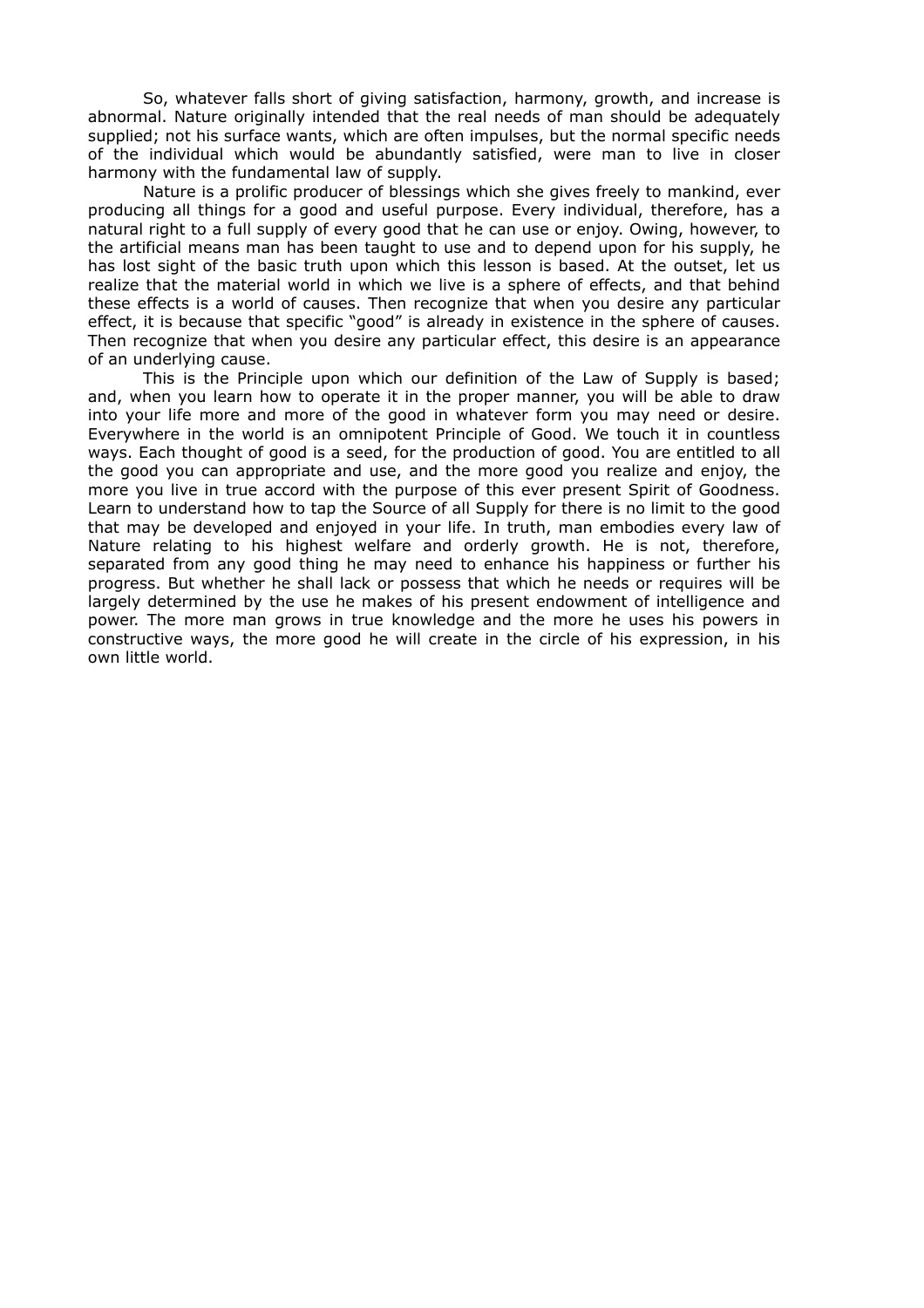#### The Promised Land

No more shall I look to the far skies for my Father's loving aid; Since here upon earth His treasure lies, and here is His kingdom laid. No more through the mist of things unknown I'll search for the Promised Land; For time is the footstool of His throne, and I am within His hand. The wealth that is more than finest gold is here, if I shall but ask; And wisdom unguessed and power untold are here for every task. The gates of heaven are before my eyes; Their key is within my hand; No more shall I look to the far skies; For here is the Promised Land.

Alva Romanes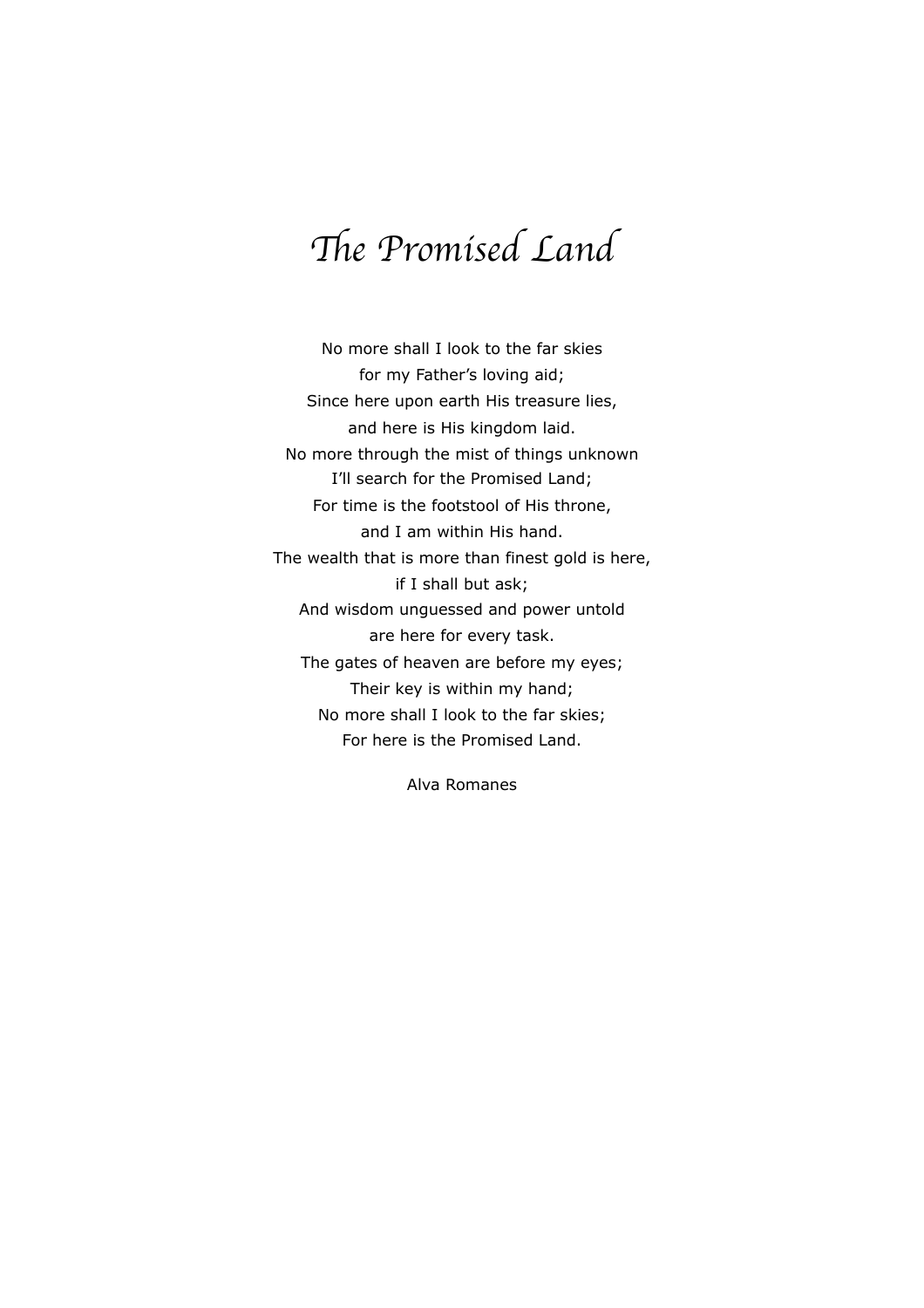### <span id="page-25-0"></span>L*aw o f A t tra c tion*

 *"To desire is to expect, to expect is to achieve."* 

**T**HE underlying law that regulates supply in the world of effects has two important phases, one is "desire" and the other "expectation." These mental attitudes represent lines of attractive force, the former being the positive phase of the law and the latter the negative phase, while phases must be complied with to obtain the best and greatest results.

 The first phase of "desire" embraces a positive process of attraction; that is, when an individual earnestly desires a thing he sets up a line of force that connects him with the invisible side of the good desired. Should he weaken or change in his desire, that particular line of force is disconnected or misses its goal; but if he remains constant in his desire or ambition the good demanded is sooner or later realized in part or in entirety. The principle involved is that you cannot long or yearn for anything unless it already exists, if not in form, then in substance; and "desire" is the motive power for calling it forth into visible appearance or physical effect.

 It is no use to desire a thing unless you expect to get it, either in part or in full. Desire without expectation is idle wishing or dreaming. You simply waste much valuable mental energy in doing this. Desire will put you in touch with the inner world of causes and connect you by invisible means with the substance of the thing desired; then, continuous expectation is necessary to bring it into a reality in your life. Much like the pull of gravitation in the physical realm, "expectation" is a drawing force of the mind which acts in the invisible realm.

 We all know that many persons desire good things which they never expect nor make any real effort to grasp. They start out well and may get halfway, but not any further. When they learn to comply with the other half of the process involved and learn to expect what they desire, most of their dreams or wishes will steadily materialize. Again, we meet people who expect things they do not want, but which often come. This proves that expectation is a powerful attractive force. Never expect a thing you do not want, and never desire a thing you do not expect. When you expect something you do not want, you attract the undesirable, and when you desire a thing that is not expected, you simply dissipate valuable mental force. On the other hand, when you constantly expect that which you persistently desire, your ability to attract becomes irresistible. Desire connects you with the thing desired and expectation draws it into your life. This is the Law.

 Should you be oppressed by poverty, hardship, limitation, or lack of any kind, begin now to operate this Law of mind and gradually command more and more of the Good in the form of better things and improved conditions. It is your right to be happy and free. We should seek, therefore, to learn more of the unseen laws of mental creation and the marvelous possibilities dormant within our beings. Nature does not deprive us of any good and desirable thing, but has provided us with the mental equipment and inner power to acquire and enjoy all the essential good to insure a happy and worthwhile existence.

 Application is the test of adequacy, as knowledge is of little or no value unless it can be used to practical ends. Here is a simple method in the beginning for using the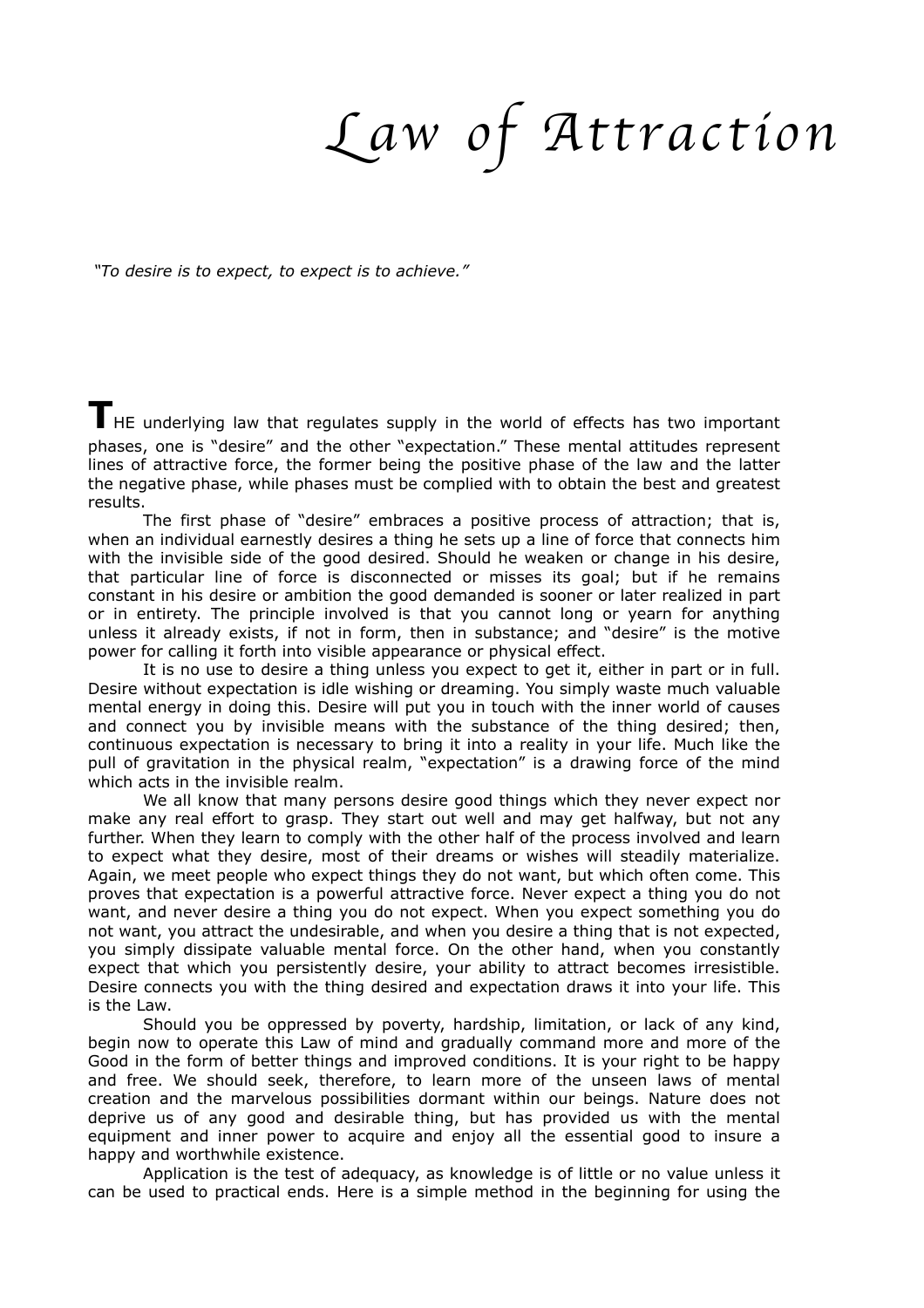power of mind to increase the amount of good in our lives in conformity with the Law. Form a clear and well-defined mental picture of what you want. Do not specify its particular form or how it shall come, but simply desire firmly and gently the greatest amount of good in that direction. Avoid a tensed state of mind or any condition of strain or anxiety. It is better to do your mind-picturing in odd moments when in quiet and restful conditions. Let the idea or plan of good unfold into a vivid mental picture, much the same as though it were a moving picture upon a screen. Do not force the thought, as pressure causes congestion and confusion. The calmer and more peaceful you are, the better the results. The main thing is to hold the thought. Then proceed to nourish your desire or want with a calm, confident conviction that what you seek will come. As you persist in this state of mind, the good desired will tend to gravitate towards you. It may come almost at once as in respect to little things of less consequence, like an invitation, a book, or meeting a friend on the street, or it may come by degrees over a period of time, according to the clearness and strength of your demand and the particular form of good desired. In the meantime, be reasonable and practical and do what you can to promote its coming. I have little confidence in the Lord answering the one who rocks in an easy chair and waits for the desired thing to be placed on his lap. Somewhere it says the Lord helps them that help themselves. Yes, action spells results. This supplements your mental creative process and provides the channel for its expression. Then leave the results to the Law. As you do your part, the Law will do the rest. How well or how accurately you cooperate with the Law determines the duration of time apparently required to bring forth your supply. Time is a period created by man; Nature knows no time and always responds in the present, in the now.

 In some instances, results that seem almost magical will appear. Often where there has been a deep, longing desire for a particular good with no expectation of its realization, the addition of "action" will finish the process with the happiest results. In fact, you are always on the right side of the Law when you combine the two essentials of "desire" and "expectation." You operate a hidden intelligence that puts you in touch with the actual ways and means of materializing your desires. The principle underlying this process of attraction is as sound and as demonstrable as any principle in the science of mathematics. We all employ it every day, more or less, but usually unconsciously, and therefore imperfectly.

 Finally, do not desire or demand what rightfully belongs to another, in the sense that such a one would suffer by deprivation. Only desire that which will round out your life to make it fuller and happier, and also that which will enable you to help others into better and happier conditions. Aim to be normal in your demands, and use the intelligence with which God has endowed you in discriminating between rational and irrational demands. The innate desire of your being is for Harmony, Satisfaction, and Plenty. These conditions will be obtained more and more in your life as you live in accordance with the Law, and constantly expect a continuous increase of Good as an evidence of your growing faith in the wisdom and all-sufficiency of the great Source of All Good.

 The mind is a magnet and attracts whatever corresponds to its ruling state. Whatever we image in mind, whatever we expect and think about, will tend to bring into our lives the things and conditions that are in harmony therewith. Science has convincingly proven the existence and constant operation of the Law of mental attraction. For this reason everyone should be doubly careful about how and what he thinks. Our predominant mental attitude is the primary cause of most everything that comes into our lives, and the sooner we realize this truth, the sooner we shall begin to improve our lives and progress.

 We must seek to become imbued with the desire to advance, and give the Law a chance to help us. Everything will then work toward our aid. Obstacles will strengthen our resolve to win. Discouragement from others will only serve to strengthen and to arouse us to a stronger activity. We will see more clearly and understand more fully that every difficulty is an opportunity to advance, every stumbling block is a stepping stone to success. Our so-called burdens will lose their heaviness because the Spirit within us is unconquerable, and when invoked by desire and aspiration will unfailingly come forth in greater power and richer intelligence. This will guide our thoughts and actions into those pathways that lead to the heights of conquest.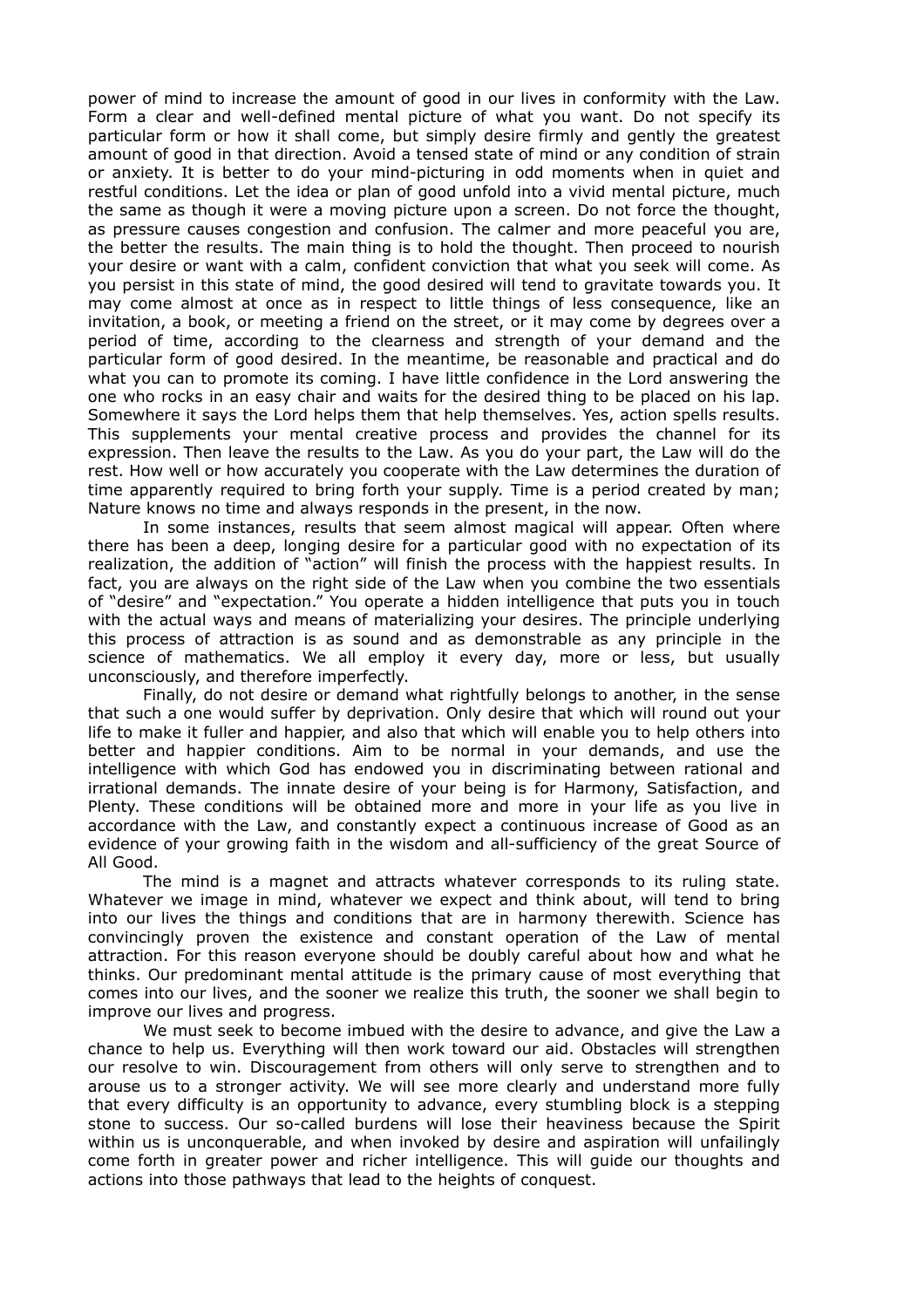The Law of mental attraction acts along the same lines as the law of gravity; it is as definite and as accurate. You have heard the Law expressed in such statements as "Birds of a feather flock together" or "Like attracts like" or, "Things equal to the same thing are equal to each other." The thoughts and the actions of people draw to them people of their own type and kind. It is difficult to tell one just where he may fail to attract his needs, as no two people think alike and therefore no two people make the same mistakes. However, I shall name and explain the three steps one can use to build up realities. By following closely these suggestions, he can note where he may have failed:

 INTEREST—The first step to take is called INTEREST. Interest is paying special attention to some object or thing. It is being definitely concerned about someone or something. Interest is tending to see in the outer world what is already existent in one's mind. Things you think of that give you joy, pleasure, wisdom and satisfaction are interests. I recall one woman telling me that she invariably could see cripples in a crowd quicker than anyone else. They seemed to draw her attention to them and excite her sympathy. It was because she had once been injured and was wheeled about for several months packed in a cast, and the memory of the experience was fresh in her mind and created the interest.

 Our interests are largely individual because we do not think alike; one person may find interest in some things that another would fail to see. Recently my wife and I went out exploring along a dried up river bed on the desert. She was especially interested in collecting bright stones containing gold, silver, copper, and iron that are commonly found in this country. I, in turn, was looking for gourds that I knew would grow wild where there had been moisture. I was interested in gathering the kind that the native Indians used in their hogans, and particularly the kind they selected for their ceremonial dances. There we were together, she walking about picking up these rare stones, and I looking around for the vines that held the gourds. I didn't even see the stones, and I am sure she didn't see many of the gourds. Both walking together, yet we were seeing differently because we were looking for different things. We see in life that which interests us the most and pass blindly by that which is of little or no interest. It is here in this simple practice that many of us may be making our mistakes. We may be so interested in things that are not prosperous, joyful, and healthy that we pass by the very things we desire most and overlook the means of our health and prosperity. With our interest so engrossed in seeing the lesser, either through habit or ignorance, we fail to attract the greater things that are all around us.

 A young man came to me one day asking what he could do to increase his income - he was dissatisfied with a meager earning. I learned that he was an electrician. His work occupied several hours a day. He liked his home, enjoyed his garden, his newspapers, and occasionally stepped out socially. I thought he was getting well paid for his efforts and told him so. I added that if he wanted more earnings he would need to stimulate his interests and be deserving of it. God feeds the birds and supplies an abundance of food, but He does not put the worms into the bird's mouth. The bird must at least go out and search for the food. So it is with all of us, we must do something about it more than wishing or praying.

 He decided then that he would increase his capacity as an electrician, so he went to a class at night school and laid aside his newspapers for books and other material. He became interested in radio and was enthusiastic about its possibilities. This interest drew him into new circles and landed him a position with a growing radio company. In a very short time he had found a new pleasure and tripled his meager earnings. No one is to be blamed for the dissatisfied life but the man himself, because he failed to expand his interests with his desires.

 It is so easy for people to allow themselves to get into a rut, and it is always a mental rut before it becomes a material one. People drift along unknowingly, unconsciously, and aimlessly into unhappiness and blindness. A very lovely person came to me with a problem, the like of which has caused many a woman to give up and lose the very thing she wants most. This woman had a nice home, a well-providing husband, many servants, and two fine sons to be proud of. But, with all that, she was most unhappy. When her boys were growing up she devoted all her time to their training and care. Now they had married and were making their own homes. While she was so tied at home her husband was becoming a successful man, and this took him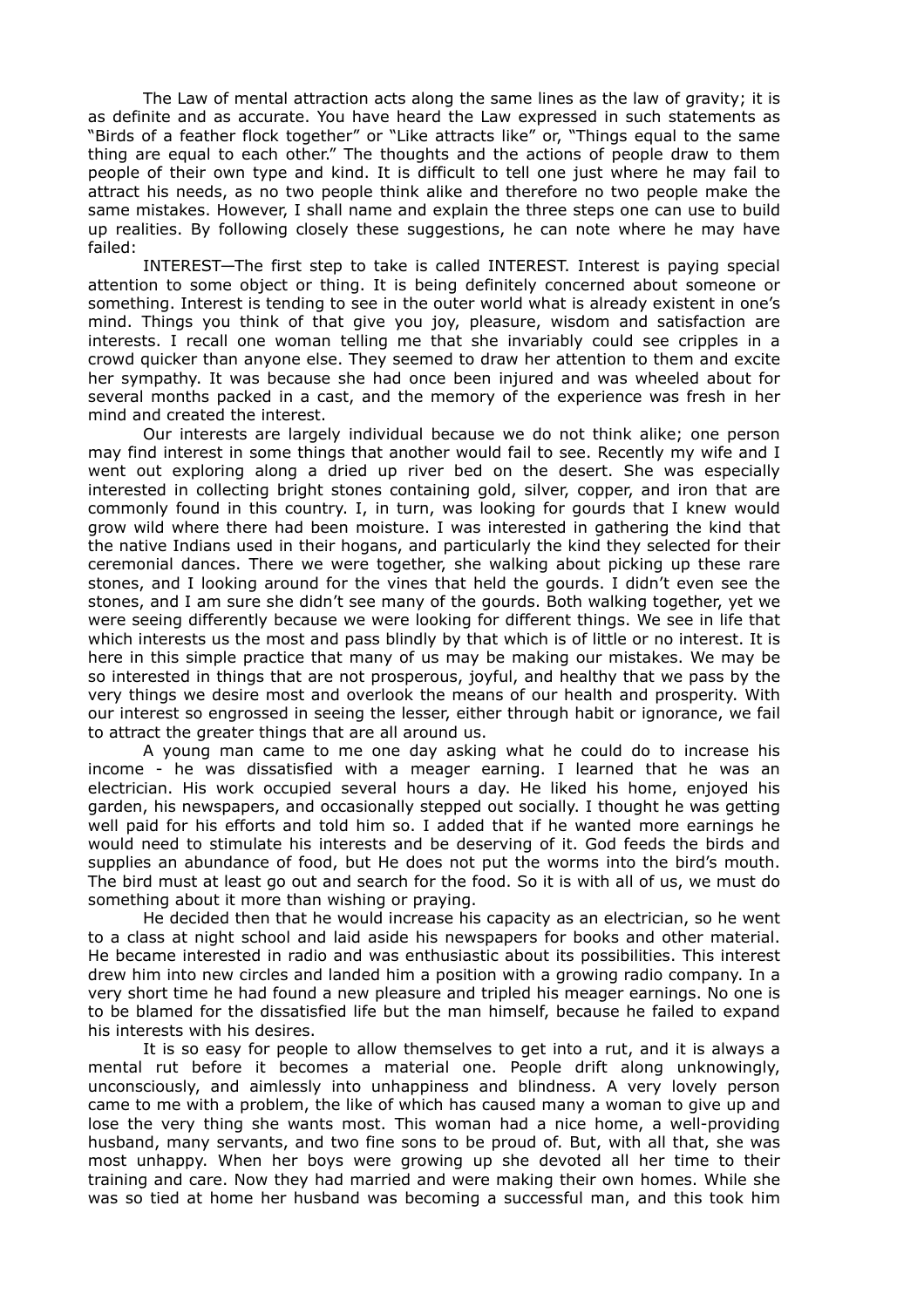out to his clubs and made new friends of other women as well as men. He was quite occupied with his interests; he came home at nights, but most of his weekends were spent elsewhere. Here she was with a big house and servants, plenty of money, but no love or happiness. She realized the breach was widening, and knowing that soon her husband would want a divorce, she was forced to seek a way out.

 After a lengthy analysis, I learned that she had a spark of interest left in art and literature, so recommended that she take a trip abroad for the summer to see new sights and to plan a busy winter with new studies. She returned feeling refreshed and anxious to begin the work. She joined a literary club and liked it. Gradually she worked into some small dramatic parts until one day her interest burst out into a flaming desire to go further with the work. Home, servants, loneliness, all receded with the new ambition. In short, she advanced into radio work and has been very successful. Her sons are proud of her achievement, her husband has become almost jealous with his attentions, and her happiness is supreme.

 You see, one must keep up some interest. One must keep his mind active and keen in order to avoid losing one's attractiveness and satisfaction. Our highest interests should govern our thoughts and not the material things. The material things are only the means through which we express our interests. A strong magnetic power is founded upon a strong idea or principle. This idea or principle directs our interests, and this in turn develops an inner power of attractiveness.

 A young woman, whom I know very well and shall always prize as a friend, is not a beautiful girl as far as beauty goes, but she is most attractive. She has a wide circle of friends and verily charms them wherever she goes. When asked one time what it was she possessed that seemed to cast a spell over her admirers, she said, "I can't accredit it to my physique, nor to my brand of cosmetics, but I believe it is because I love frankness, truth and a pure mind." Innumerable examples can be told of men and women who have attained success and fame because they have loved and lived some principle of good. To live such a principle and to follow it with interest will, according to the LAW, always attract good.

 ATTENTION—To have a high interest is not enough. We must inject this interest into our daily labors. Our attention must portray our interest, and the keener our interest, the more intense will be our attention. It is our interested attention that draws from the outside world such facts as are formed in the mind. As we direct our attention to our interest, this magnetizes our power of attraction which draws to us much of the same type as our thought. When much of our interest is taken up with our full attention we shall find that most of our petty and selfish leanings will be absorbed by our higher interests and we will steadily progress.

 I recall years ago when I was yet a student at the University that I would often pass through the terminal of Williamsport where a certain man had his offices and was then a junior supervisor for the Pennsylvania Railroad. Often it would be after working hours when I passed the building, and frequently it would be late in the evening, yet I would see his office lighted and find that he was busily engaged in finishing up some important work. It seemed that he lost himself in his interest for his work, and all his attention was drawn to benefit his employer. Years passed and the day came when I met that man and knew then why he had been steadily promoted from one position to a better one. Today he is next to vice-president of the largest railroad in the world. Whatever he did, he did it with all his might and main and his attention never waned from a job until he thought it well done. I learned from him that he did not wonder when he would get his next raise in payor change in position. He just worked, he said, and the advancement came without worrying about it. I believe another young man expressed this Law in action years ago when they thought it was impractical idealism. He said: "For whosoever will save his life will lose it. Whosoever shall compel thee to go a mile, go with him twain." Whosoever will find himself great must render great service. Whosoever will find himself at the top must lose himself at the bottom. The big salaries are paid to those who travel the undemanded extra mile. The man whose attention becomes lost in his interests will grow to worthwhile accomplishments. Emerson said: "See how the mass of men worry themselves into nameless graves, while here and there a great unselfish soul forgets himself into immortality."

 Yes, you say, I know of men who have had such advantages and opportunities to forge ahead, but they didn't succeed as your friend. They had influence and money and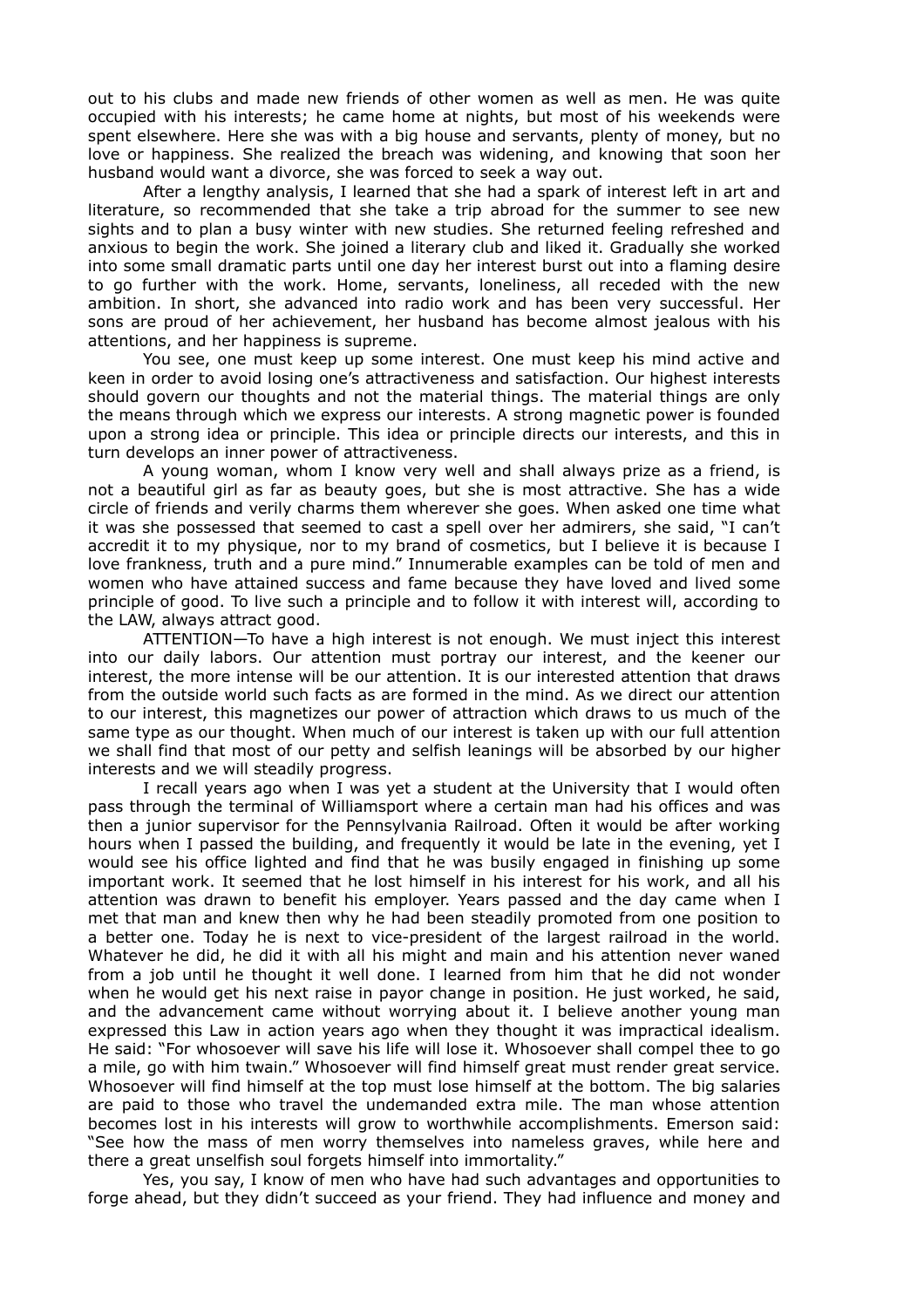brains, but somehow they did not reach the top. Granted that they had all the material and physical advantages that any average man might need to skyrocket to the pinnacle of success, yet they lacked something within themselves. The source and cause of all successes lies hidden deep within the mind, and one must give one's attention and interest first to principle and then to fact. What do I mean?

 If you believe in honesty, then you support the principle of honesty with all your attention. You direct this attention to do and think all things in an honest manner. If you should have an opportunity to cheat or steal from another you adhere to your principle and refuse to take advantage of what may seem a trivial thing. They always seem trivial in the beginning, but that is only the beginning. Such trivials grow with a cancerous rapidity. You rarely see the surface record for remaining loyal to your standard, but in time you will not only see but feel its satisfaction. As you watch closely your dealings and force every issue to comply with your principle, you are charging your mind with honesty and it becomes magnetic to attract honest endeavor and permanent success.

 Next, take truth and follow it along until you have worked it the same way. There are so many ways that truth may be challenged that you need not expect to accomplish your work in a week or two. It becomes a growth. After a time you will find your interest and attention so taken up with truth in all its forms that you will no longer attract deceit or dishonesty to you or in your affairs. I remember a statement I heard when I was young in this work. The owner of a store spoke of a little lady who often came in to buy cards and gifts for her family. It had been suggested that she pass off some inferior articles on the little lady, but the woman replied, "Oh, no, she is too honest to be cheated." I wondered then why she had made the remark, but I understand it now. Such can be said of all of us when we earn what that little lady had earned.

 A President of an eastern college came into our Chapel one day while Mrs. Holliwell was at the book cases. He said he had read a few of the books that were on display in the window and was especially impressed by one book called "The Game of Life and How to Play It," by Florence Shinn. He thought the title very attractive and of interest to anyone. "Do you know," he said, "I learned to look upon life as a game, and I started out as a poor boy with few advantages, but I played the game. I did not have the help that so many of these books may offer. I succeeded, and now I am telling thousands of boys and girls how I played the game. I built my success on three common principles - Truth, Honesty and Sobriety. I measured my living with these standards, and I have won a happy life."

 Set up a standard or a measurement for yourself if you have not already done so. Take one thing or one thought at a time and build upon it. As you strive to give your attention to some constructive interest, you will cease giving so much attention to a lesser one. You do not have to work over the things as some folks may do. They go about treating against dishonesty and the like when they should adjust their minds to be free from thinking and fearing dishonesty. The Law requires us to make the correction within ourselves, and if we do our work there, it will proceed to work for us outwardly. It is our thought which stimulates interest and directs our attention; therefore, let us not wander away from the source and cause of attracting the things we do not want.

 EXPECTATION—The last step we take is expectation. This is an active form of attention; it is attention with intensity. It may be likened to the actions of a cat that waits patiently at the mouse hole. The cat expects to catch its prize at any moment; he expects to get the mouse because he believes he will get it eventually. If the cat did not believe and expect to catch the mouse, his interest and attention would lack that intensity which is now present. His energies would not be so actively called forth. When you believe in the probability of success in your undertaking, you experience the keenest interest in your work. This interest is intensified with expectation and anticipation. Through this you will draw to you the success you are working for. Your expectation must be built up with your interest and attention.

 When the widow came to Elisha and asked his help to meet a problem of finance that meant the freedom or slavery of her two sons who were to be held for her husband's debt, Elisha promptly asked her what she had that could be converted into money. She had nothing more than a pot of oil, but that was something, so Elisha told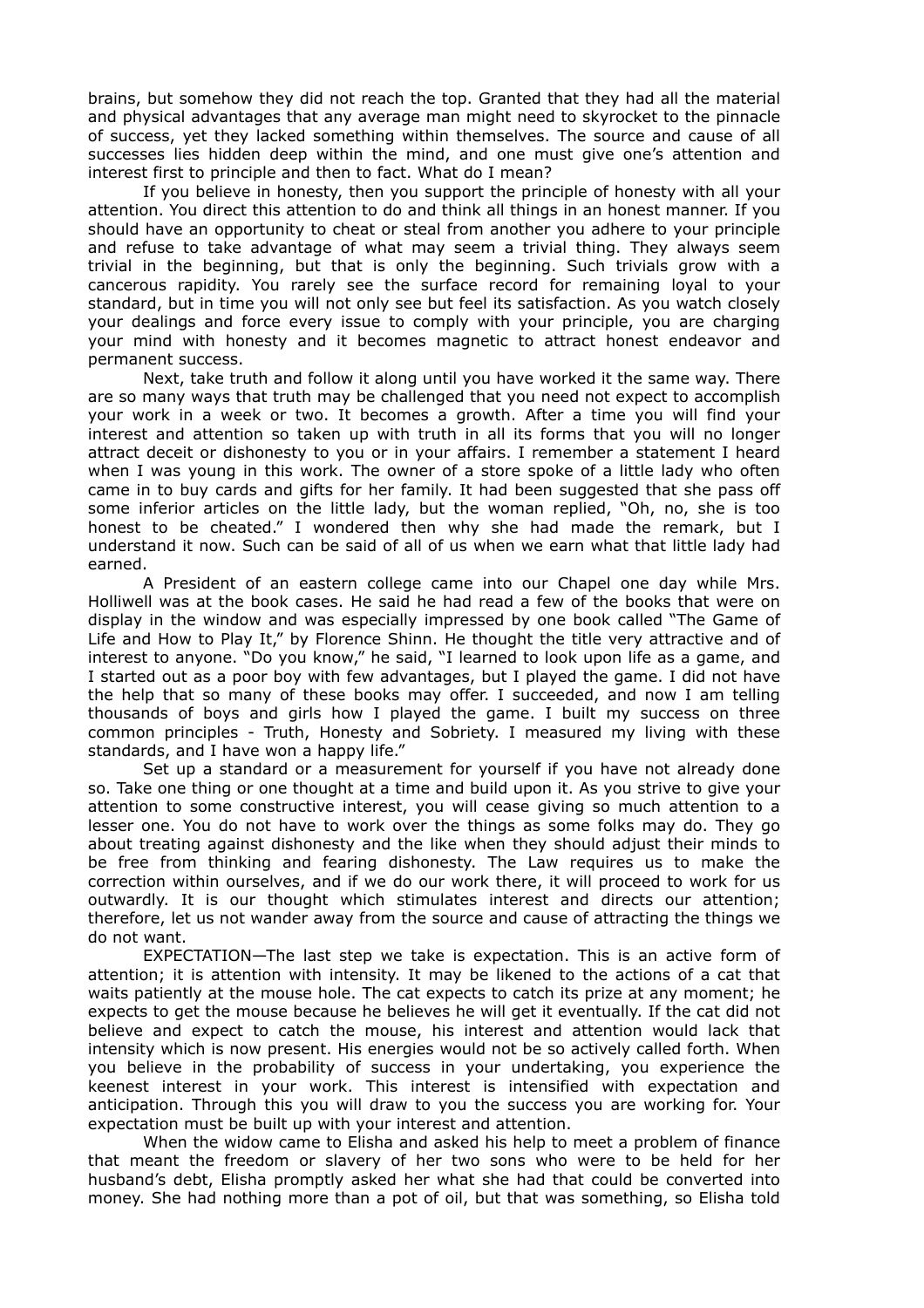the widow to collect other vessels from her friends and go into her home and there pour out what oil she had. She poured the oil until all the borrowed vessels were filled, and when she had filled the last one, the oil stayed. There was not a drop left over. They followed the routine of our lesson, and as she reached the last vessel and the end of her expectation, she found, the supply shut off. She was able to receive only as much oil as she had expected, and her expectation was measured by the number of vessels she had collected. Elisha had set the Law to work, but she had determined how far it would go by her thought of expectancy. She might have hoped for much more, but she got only what was expected. If you are working for success, health, or happiness, you may wish for a lot, but you will only enjoy as much as you are able to expect. If in your heart you doubt or fear that your need will be met only in part or not at all, you can know that you will receive that much and no more. When you pray for one thing and then fear and doubt that you will receive it, you diffuse your mental forces and can attract only what the lesser thoughts believe and expect.

 A prominent doctor was asked why it was that he was able at times to reach cases that others had failed to reach. He said: "I never expect a patient to be too far gone not to survive. I fish around in my mind for some idea of what to treat, and sometimes those ideas are very simple or strange, but the moment something inside me clicks, I accept it and use it." He said he had never failed to help a patient when he firmly expected his recovery.

When we charge our thoughts so firmly with the idea that there are no failures, then we expect success. Our mind becomes strengthened with our conviction and, like a magnet, draws to us through the principle upheld whatever desire is uppermost at the time. To desire is to expect, and to expect is to achieve.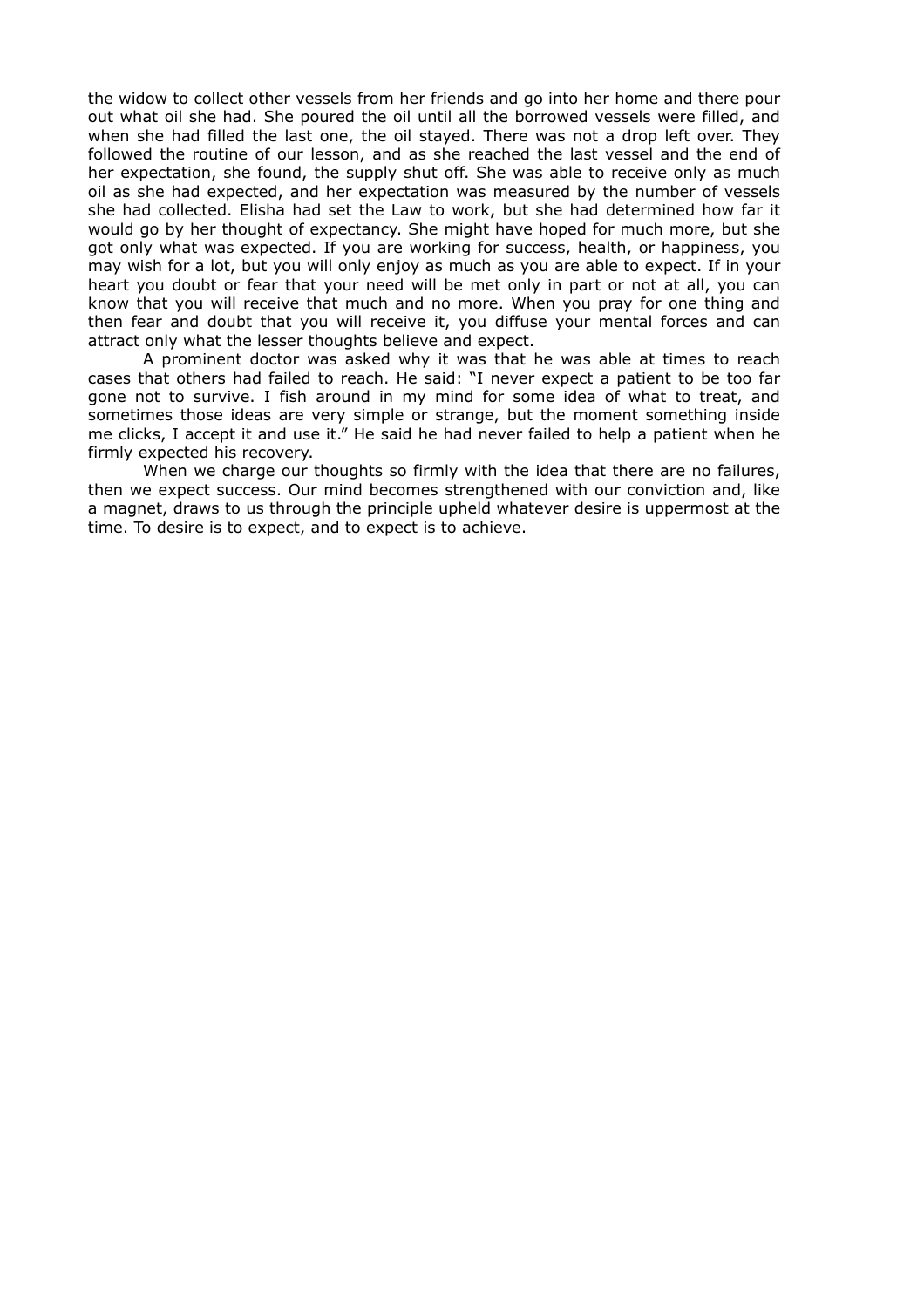<span id="page-31-0"></span>L*aw o f R e c eivin*g

*"Give and it shall be given unto you, good measure running over."* Luke 6:38

**U**NDERSTANDING reduces the greatest to simplicity, and lack of it causes the least to take on the magnitude of complexity. In order to make Christianity practical, we must understand Christianity and obey the law on which it is founded. The teaching of Christ shows the way back from wrong results of selfish living to the love, intelligence and power of God. By a man's words, deeds and actions, he reveals whether he has as yet found the way. God exists in man as man's highest concept of perfection, and comes forth through man's faith and works as a redeeming love, intelligence, and power.

 He who seeks a greater Life, with "getting" as his objective, does not seek Life in trueness of spirit. To the extent, and so long as, any material object remains between the mind of the seeker and the Law of God the two are held apart and do not become one. In the same degree that a man holds to personal opinion and desire, he is limited in knowing and experiencing the limitless authority and power endowed him by his creator.

 In a state of limited understanding, we reason that we must get before we can give, and then we turn and walk in the same mental rut as before by reasoning that we must give before we can get; but in our lack of understanding, we continue to leave the "getting" idea foremost in our thought and we shut out the spirit of giving.

 Giving, which is the first or fundamental law of life, is the first law of all creation. The attitude of getting is the law of life in a congested state, or in repressed action. As long as "getting" dominates a mind, that mind is in a paralyzed condition, being limited in its action in accord with the fundamental law of creation.

 The radio has aided greatly in explaining the process of the law of giving and receiving, or prayer and blessing. The principles involved are very similar. In fact, they are the same, except that one is mechanical and the other mental. When the operator projects a program, he stirs up a vibration in the air that goes forth to accomplish what it will. He has nothing more to do with it after it has been projected. The ether, or the air, carries the vibrations to any station that is capable of receiving and reproducing it.

 When we pray, we in turn stir up a vibration with our desires. This, also, is received by a force determined according to the power, the purpose, and the sincerity of our prayer. Often when we pray we think that all that is necessary is to keep on praying, with the result that we never adjust ourselves to become receptive to receive our answers, and so complain when we do not get them promptly.

 A dreamer or a wisher is one who is continually praying, sending out his ideas, his desires, and is so busy dreaming that he gets all his enjoyment out of his dreams. He doesn't know or realize that to release his dream and allow it to go forth to accomplish what it will, will in time return to him for good. After you form a definite clear outline of your desire, then release your thought God-ward—let it go—like throwing a ball out with no string or rubber attached to bring it back to you.

 "Man's extremity is God's opportunity" is true, for when man reaches his limit, he hopelessly stops his efforts. When he relaxes from his strain, the Law has a chance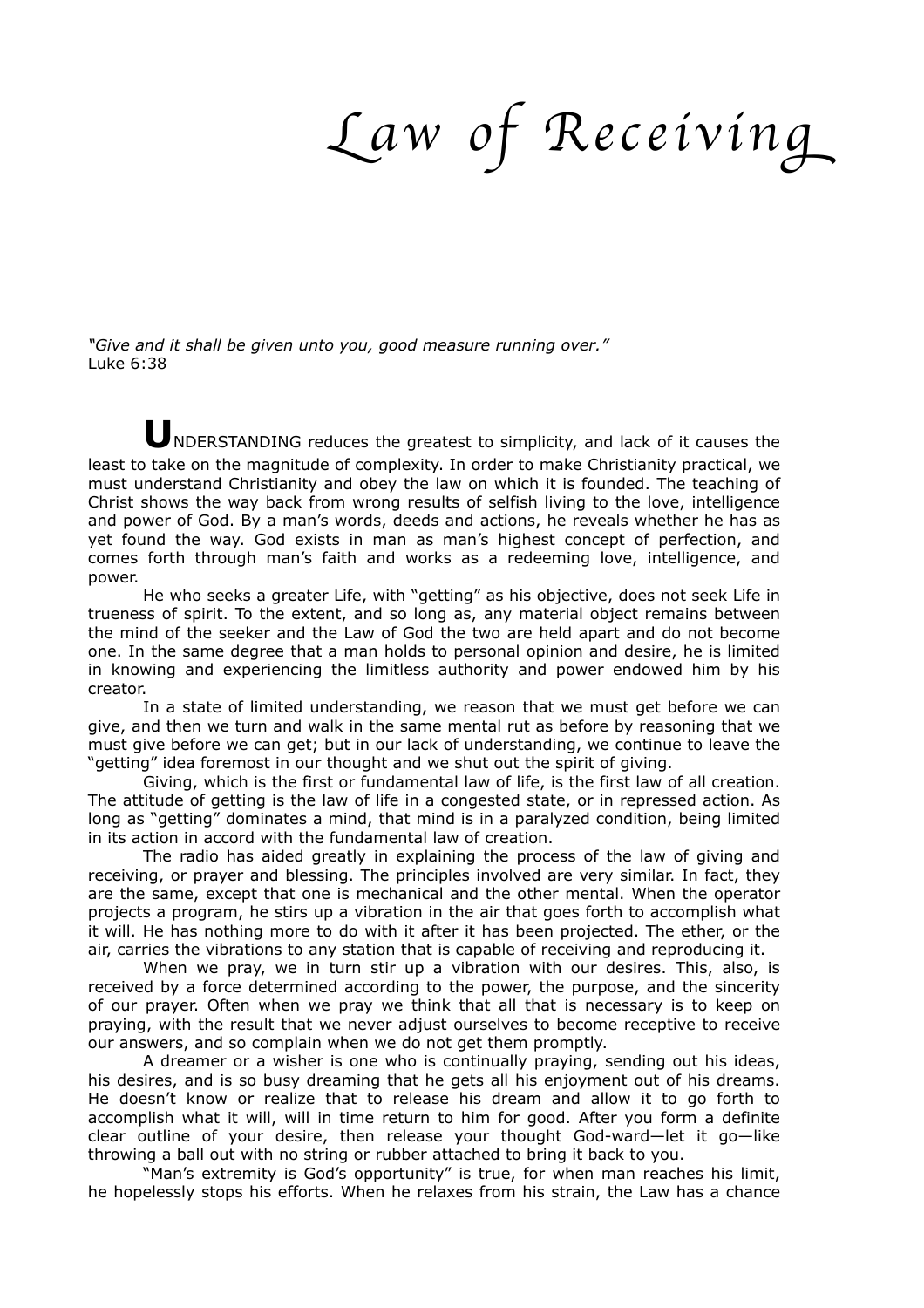to reply to his desires, and things begin to change for him. Have you not seen this work in trivial things, such as books or clothing or invitations or a desire to see a certain friend? Possibly at some time you sent out a thought or a desire and then forgot completely about it. The next thing you knew, you had that book presented to you; you received the invitation; or you were walking down the street and bumped right into the friend you so desired to meet. Yet, somehow when it comes to more important things, to larger things, we fail to release our desires and prayers as readily, and anxiety and tension holds everything fast. Nothing worthwhile is accomplished. The mind is like a sponge. We squeeze it hard with our anxious thoughts, but not until we can release the pressure and allow the sponge to take its normal shape can it become absorbent and receptive again.

Once we have expressed our needs through prayer or otherwise, some believe that is all we must do. On the contrary, we are working with a law that is definite and active, and this is only the beginning of our work. The principle of life upon which this Law is based is clearly written. It reads, "Give and it shall be given unto you, good measure, pressed down, shaken together, running over." Giving always precedes and predetermines the reception, whether you are giving your thought, your word, your service, or your deed.

 Some folks may consider this Law as a two-way law; that is, half the time you should be busy giving and the other half of your time you should be receiving. It is like the proposition of heat and cold; they are two sides to the same law. That is, if we concentrate upon cold and hope and pray to get heat, we are likely to freeze to death. What we must do is to give all our thought and effort toward building a fire or seeking that which will create heat to warm us. If we concentrate upon receiving, not giving any thought or idea or desire to build upon, we, in like manner, may perish. The Law says, "It is more blessed to give than to receive" and "as you freely give, you freely receive." Unless we are free to extend or give out our desire, our good, the, Law will not have any pattern to work with. It cannot proceed to supply any need without a pattern. Many try to work the Law backwards, and for that reason get little or no results. They say to themselves, "Well, after I get, then I will give." If you wish any good thing, you must first give some good to build upon.

 A young man gives his girlfriend a gift, a paste diamond. Later when he got into financial difficulties, his friend, most anxious to help him to tide over, wrote a kindly note and wished him every success in meeting his obligations. She enclosed the gift he had given her and suggested that he sell it to satisfy his need. The young man was sorry then that he had not given his friend a diamond of real worth. He got back at a time when he needed help most, that which he had given out, an imitation instead of the genuine.

 When we speak of giving, most people have a tendency to think first of giving their money. Money, an object of human affections so passionate that men will slay and steal to gain its possession, is by nature so obedient to our will that we can ;hold it gently in our hand or fold it fondly in our purse without feeling any resistance from its nature. With all the selfish getting ideas which man attaches to it, man has not changed its nature or its purpose. What does money get out of constantly giving itself into hands that so eagerly grasp it? Nothing. Nothing beyond the joy of giving itself in the fulfillment of its mission. Man may do some terrible deed to obtain it; he may pay it for something detrimental to his progress; but in all these exchanges man, not money, loses value. Just as the sun shines on the just and the unjust alike, so money passes through the deserving and undeserving hand to accomplish its work. Its purpose is exchange without discrimination. Leaving the latter to the mind that is using it, money goes merrily on its way, losing nothing in self-value, in giving itself.

 Money came into form to fill the need for exchange and on that purpose it is "all intent." Let our attitude toward it be what it may, money will remain true to its nature as long as it is needed by its master, Man. If we fail to pay full value in an exchange, we fail to understand the prospering Law back of the idea. Money represents the law of services; its value is the estimation of worth placed upon it by the mind of man, while its form is designed to insure the easiest exchange. When we give our best in some useful service, forgetful of self, concentrating on the joy of giving instead of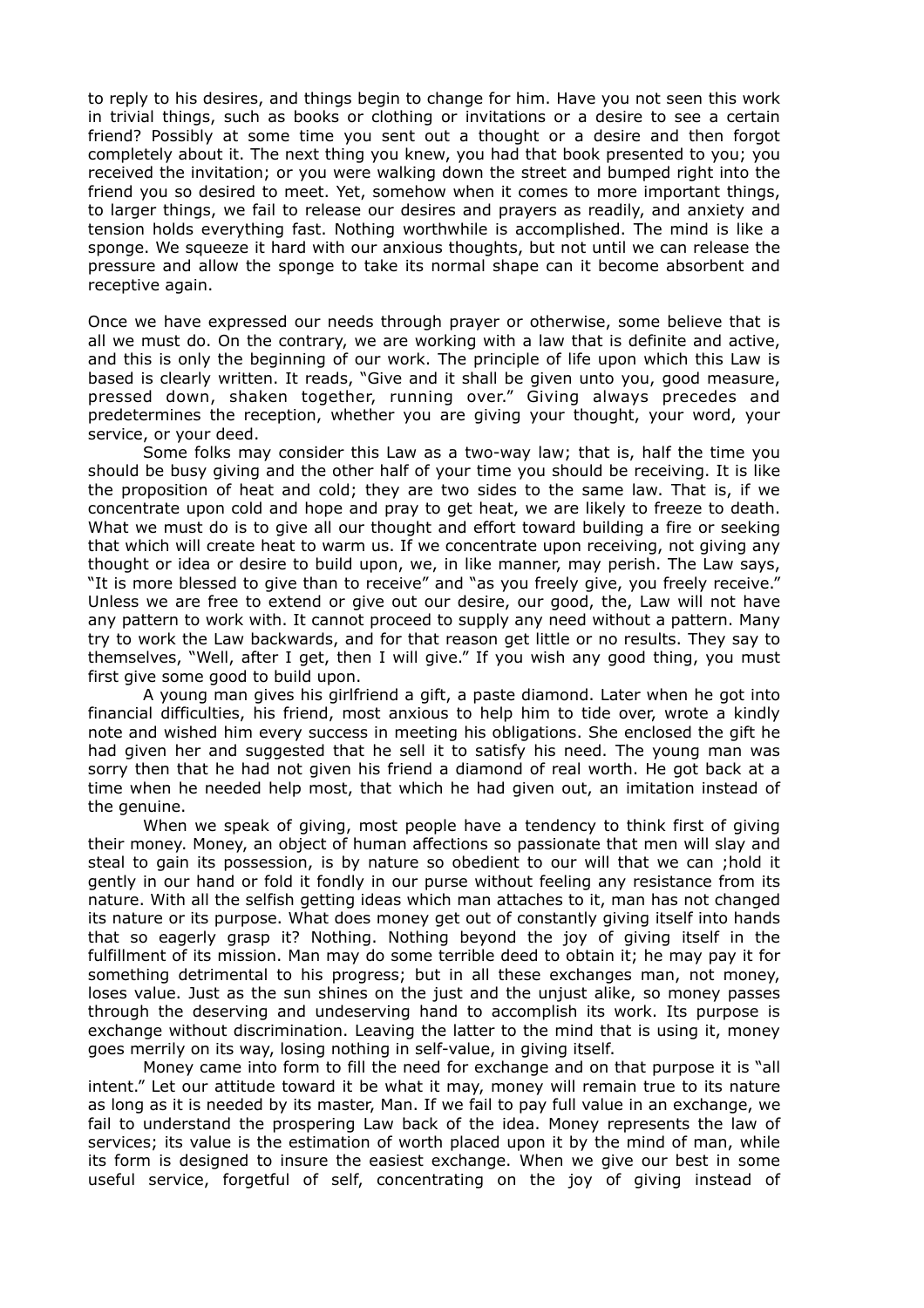concentrating on the returns, we find that our purpose and the purpose of money have blended and we come together in righteousness and eternal good.

So often I hear people say, "Well, I do give, and sometimes until it hurts, but I seldom see any sign of a return." There is a right way and a wrong way to give. There is a careless, impulsive giving and there is a careful, scientific giving. When we give to a person or group of persons where we are retarding progress, we are wasting our substance. Where we give to one who doesn't put forth the effort to help himself, we need not expect a good return.

Nature does not support a parasite or a loafer, but she gives her energy to the ones who are struggling forward. She lets the parasite and the loafer see that she will help if they put forth the effort to help themselves. But with us, if we support a loafer in what he is in, how can we expect any good returns? Rather the loafer becomes arrogant and demanding for more and more relief, until we wonder where and when it will end.

 A woman once gave her daughter, when she married, a home fully furnished, and set the son-in-law in a good business. The business from year to year was always needing more funds to carry it over, and she continued giving her money to him until it was almost exhausted. When she had gotten down to a small income and living in one room, she wanted to know why she was not blessed for her generosity. She gave as she thought best, but it paid in losses and bitter words. The son-in-law demanded more help until she had no more to give, then she was unwelcome in their home and invited to leave. Her mistake was in her judgment. She was as much at fault as the dependent son, for she was part of the cause of his failure. I directed her to stay away from the young couple and let them sink or swim by themselves. I was sure they would find themselves. She followed my advice, and within a year the young man had put his business on a paying basis. For the first time it was operating at a profit. The home life was restored to a normal state, and all were happier because their efforts were being directed into right channels. The young man was proud of his efforts that enabled him to make good on his own merit. A practical interpretation of the Law is, when you see someone making an effort to help himself, that is the time to assist him, but do not give of your substance to the one who will not help himself, or at least try. The latter type will not only misuse your gift, but will abuse you if and when you cease giving.

 Jesus gave his substance always where it would do the most good. He fed the multitude because they were seeking good, not because they were begging food. Nowhere do we find Him giving as much as a thought to anyone except those who desired to improve and grow. He cautioned others about unwise giving, "Do not throw your pearls before swine lest they trample them under their feet and turn and rend you." He meant simply, do not give your substance to anyone who cannot appreciate it or improve with it. It is as foolish as giving a child a loaded gun and expecting him to realize the danger as you do. Sooner or later the child through lack of appreciation will either hurt someone or get hurt, to the sorrow of all concerned. You cannot build something on nothing and expect something in return. If, in your giving, there is no principle of good in some measure, no matter how small, to add to, then you are casting your pearls away. You are wasting your substance.

 Many have found tithing a successful form of giving, but the questioning mind wonders. Why would tithing be more potent than any other form of giving? It is more potent because you touch the Law of Giving and Receiving in a definite, orderly, or systematic way of giving. You establish a methodical plan of giving which creates a steady flow of reciprocal good to be received. When one's method of giving is sporadic or occasional, one's reception of good is irregular and uncertain. Scientists analyze it; they say that tithing gives man a self-reliance, a confidence which enables him to build up a positive mental attitude which attracts success. Others say that a tither already has considerable confidence to take the chance to spend his money that way. This makes him a positive type and attracts only positive and goodly conditions. Then there are others who take a spiritual view toward tithing and assume that God is their partner and they are paying only one- tenth of their receipts as His share. Then, too, some make the mistake in tithing when they give for selfish gain or when they make a bargain of it. Remember, it is not the money you give; it is the idea back of the giving that is so vital. If you give money and the idea is wholly one of bargaining, your mind is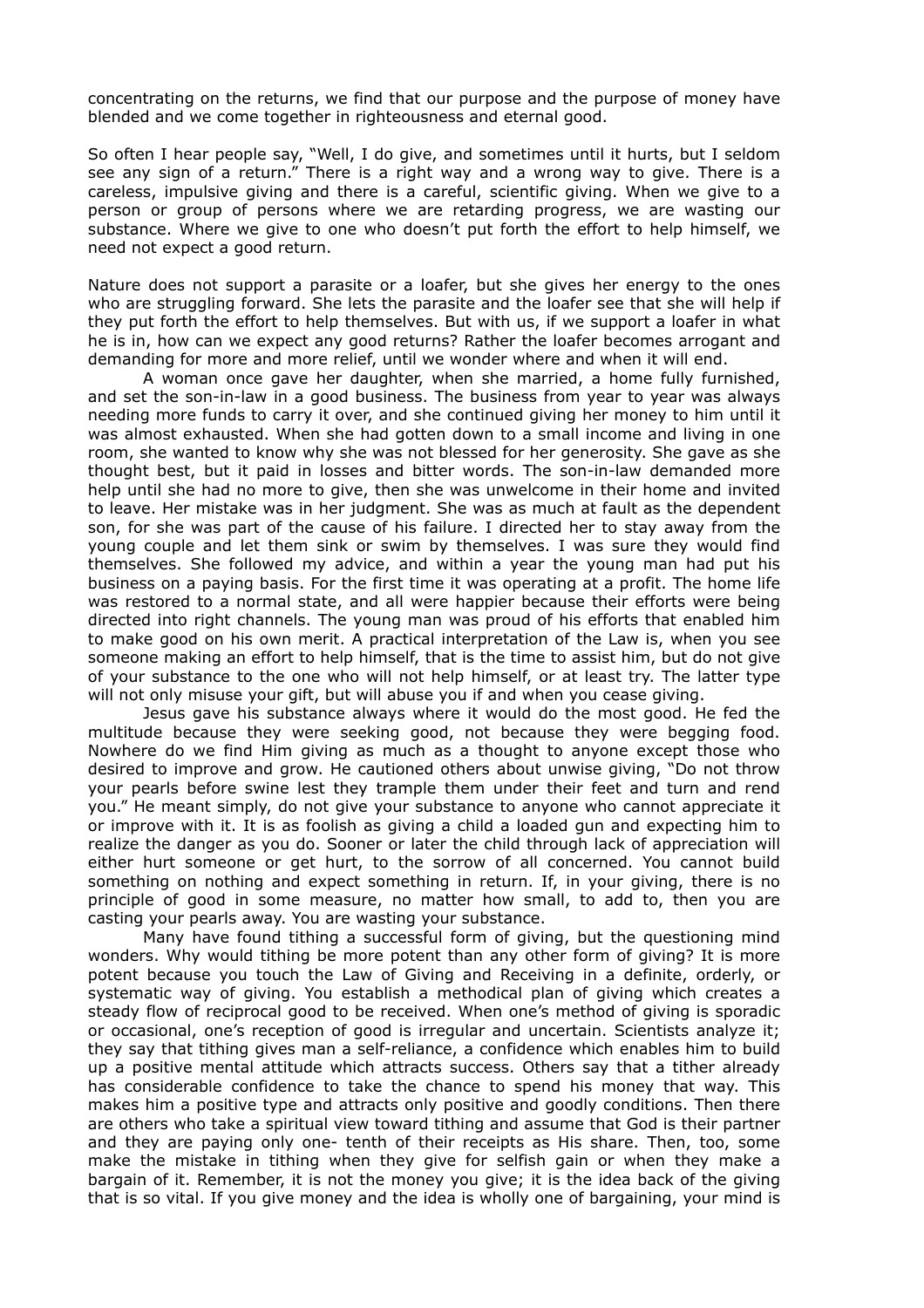not free; therefore, your results cannot be free and full flowing. Tithing, no matter what one may think about it, if one thinks at all, has a tendency to bring man into line with the Law of Giving and his results will be in proportion to the honesty, sincerity, and spirit of his gift.

 Jesus praised and blessed the widow who gave her all, her mite, into the church coffer, but criticized the rich man offering his bags of gold. Why do you suppose He took exception in this case to praise the lowly gift of the widow? He knew the Law of Giving was in action; it was the spirit of her gift that prompted His blessing. When John D. Rockefeller was a poor boy he was able to apply the Law early in his life. When he earned his first money, he kept a record of his givings and his receivings, and he kept a ledger all through life. It is known that he gave away more than one-half billion dollars. Possibly we can judge why he received so much to give.

But after we give, that is not all we must do. Our next step is to prepare to receive the response or results of our giving and to receive, as the Law states, good measure, pressed down, shaken together, and running over. This is the most interesting part, because our preparation shows our active faith. Instead of rocking and waiting, we are preparing and working. This, in turn, enlarges our view. It stimulates our interest, it disperses our doubt and fear, and energizes our power of reception. This was clearly illustrated by Elijah, the Prophet, when the three kings came to him and asked him to pray for them that they would be victorious in battle, and that they might have rain to supply their soldiers and animals. Elijah told the kings to go back to their camps and prepare for the morrow; prepare to receive the water they asked for by digging ditches. Now, if you have ever been on the desert, you will know that it was a most foolish idea to dig ditches in the sand and expect rain to fall, but the kings did as they were told. They prepared for the rain by digging the ditches, and clouds gathered, and rain fell, and the ditches were filled. The men and their beasts were satisfied; their thirst was quenched; and going into battle strengthened, they were victorious. Elijah, knowing the Law, instructed them to prepare and made the way easy for them to receive.

 The key to the Law then is: we are continually drawing into life what we give and expect. Whether we attract good or bad, it is governed by this same principle. You have probably made the remark, "Oh, yes, it is just as I expected," and especially when some unpleasant condition or circumstance arose. You invited the condition just because you gave out the thought of expecting it. You can also expect good to appear on the same principle and you can help it to come to pass by the method of your preparation. Many failures in demonstrations are because we do not force our expectations to keep apace with our desires. Very often we desire one thing and expect in our hearts another, which creates confusion. The Master said, "A house divided against itself cannot stand." When a mind is confused, there is no cooperation, nor is there united force to attract the strength it requires. Positive mental radiations will drive away all clouds of doubt and fear with confident expectation that all things will work all right. You operate a law that can and will put matters right. There is a power within, greater by far than any difficulty that you can ever meet; that power will never fail to see you through.

 You may ask. "Can I desire things not ready for me to have?" Can I ask too much of the Law? Does the Law withhold things from me which are not for my good? True desire represents the urge of life, seeking a fuller expression, and is kept alive by continuous expectation of its fulfillment. It brings to us ways and means for its manifestations. The principle explains, "No desire is felt until the supply is ready to appear." No mind can be conscious of a need or of a desire unless the possibility of its fulfillment exists. Your prayer, your desire, and your inner urge are like a magnet and the stronger they are, the stronger the power of your magnet and the greater its attraction. You cannot ask too much of the Law, for it is unlimited and the supply is inexhaustible. You can get only what you can conceive, what you can understand. You can get only the equivalent to what you give. The Law does not withhold any more than mathematics withholds its numbers. You may receive some things that appear not good, but yet good may come through them like mistakes in mathematics. Whereas, you make many mistakes, the mistakes enable you by their correction, to better know the Law. After you have made one or several corrections, you will never again repeat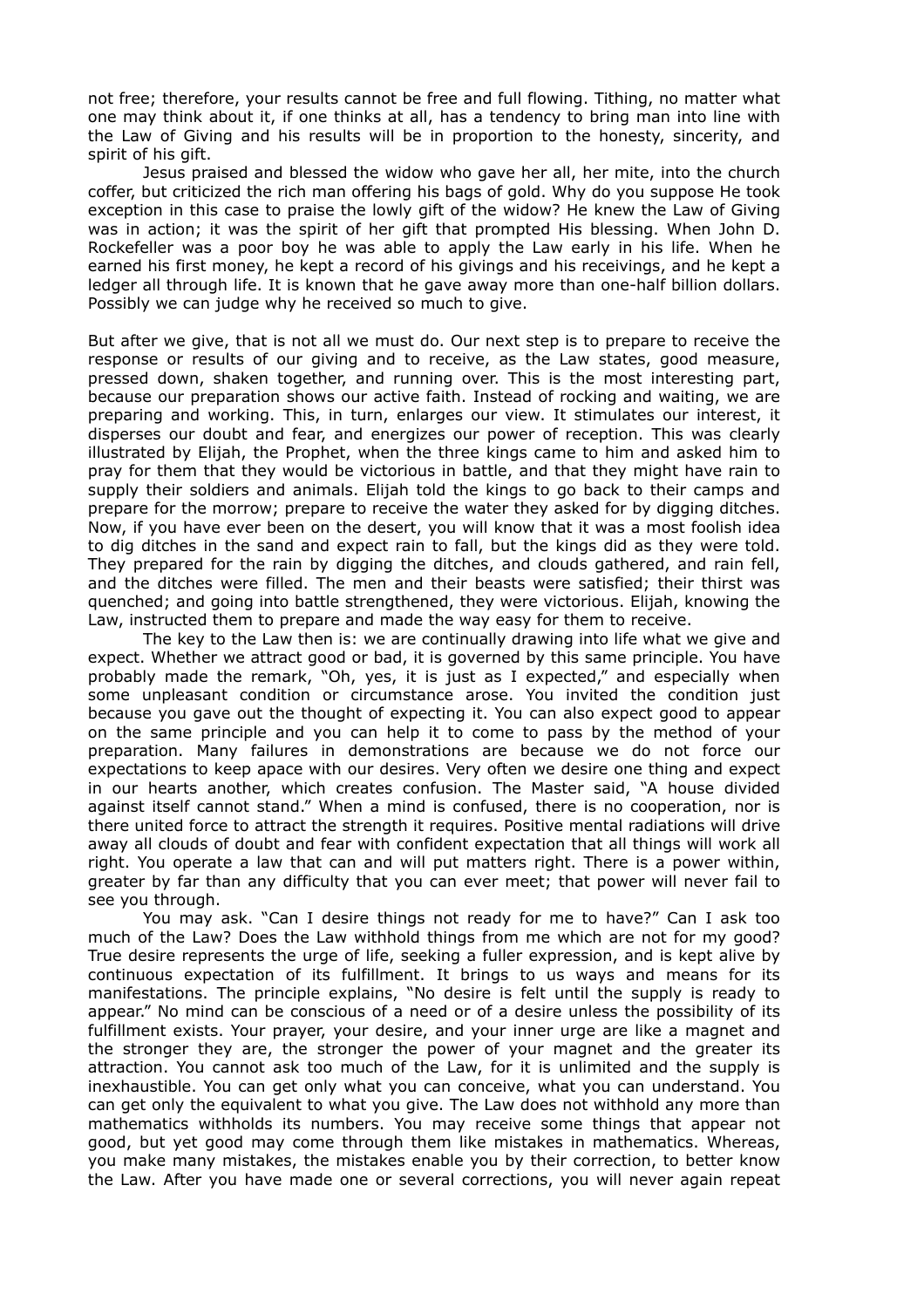the same mistake, so in that way the Law has served you well and has supplied you with a greater knowledge.

 "The Lord loveth a cheerful giver;" the Law serveth a free and willing giver. Whatever you give, give it with a free and willing spirit. Give it out with no obligations or dictations attached, then it will come back to you unburdened with obligations or restrictions of any form.

 He who gives much receives much. To give your best is to receive the best in ratio to the degree of your giving. The reason why so many people receive little is because they give out so little. They are poverty- stricken because they refuse to give. Whatever the nature of your possessions, give and give abundantly. You are to give of your life, interest, energy, thought, ability, love, appreciation, and helpfulness. In giving of your life, thought and love, in doing gladly and well whatever you may be called upon to do, you express your best, and the more you give the more you receive. This does not mean that you are to give to the selfish and thoughtless, but to so order your life as to make a full and proper use of your energies, faculties, and talents in useful living. If today your abilities are small and your powers insignificant, begin now to make a more thorough use of them and they will grow.

 Recall the story of the Master and his servants to whom he gave each a talent, some two, some three and others more, and from whom he expected a harvest according to their respective endowments. There was greater joy in Heaven over him who had but one talent and used it well than over him who had many talents but failed to employ them in useful service. Hence the servant with one talent took the higher place. In other words, the individual who makes full use of what he has shall be blessed with more and more, for "In what measure ye mete, it shall be measured unto thee again." That is the path of increase. That is the secret of the Law of Receiving.

 If the business world accepts the giving of service as the basis of success and progress, can we not accept the same truth in our business of living life? This is not a religious plea; this is good logic, or plain common sense, for if the Law works in one department it surely will work in every department wherever we choose to apply it.

Whatever you desire in the way of health, success, happiness, riches, or power, start toward it, start it on its way by this procedure. The Law works. The results are sure because a natural principle is involved; you may proceed without doubt or fear to desire and to expect all the good you can realize, use, and enjoy. When the mind of man becomes unselfish to the point of yielding to the Law, man has been born anew; for his attitude toward the Law, himself, and his fellowmen has changed, and his affairs take on the character of his newness of thought.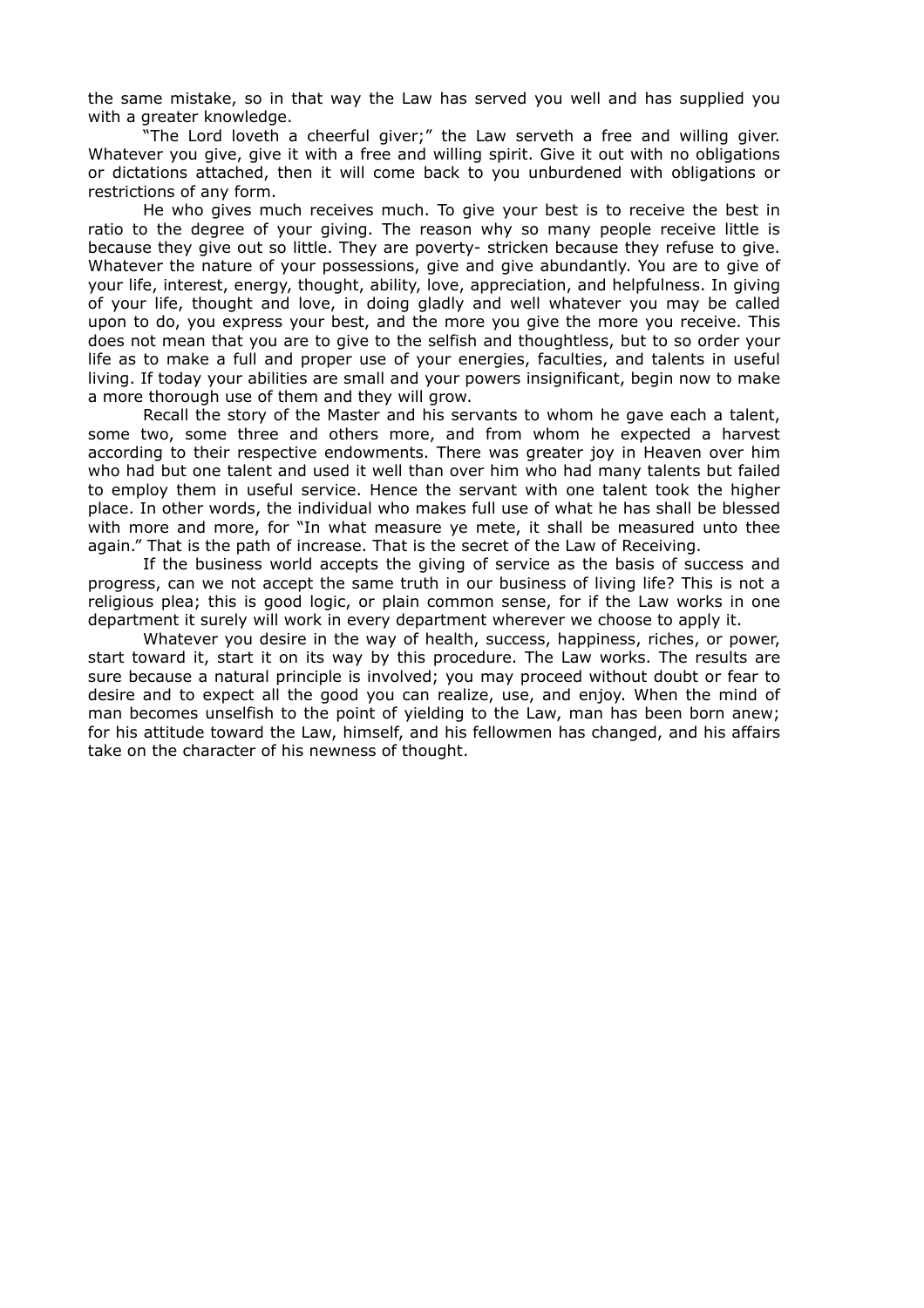## G*iving*

To get he had tried, yet his store was still meager. To a wise man he cried, in a voice keen and eager; "Pray tell me how I may successfully live?" And the wise man replied, "To get you must give." As to giving he said, "What have I to give?" I've scarce enough bread, and of course one must live; But I would partake of Life's bountiful store. Came the wise man's response; "Then you must give more." The lesson he learned: to get was forgotten, Toward mankind he turned with a love newbegotten. As he gave of himself in unselfish living, Then joy crowned his days, for he grew rich in giving.

Arthur William Beer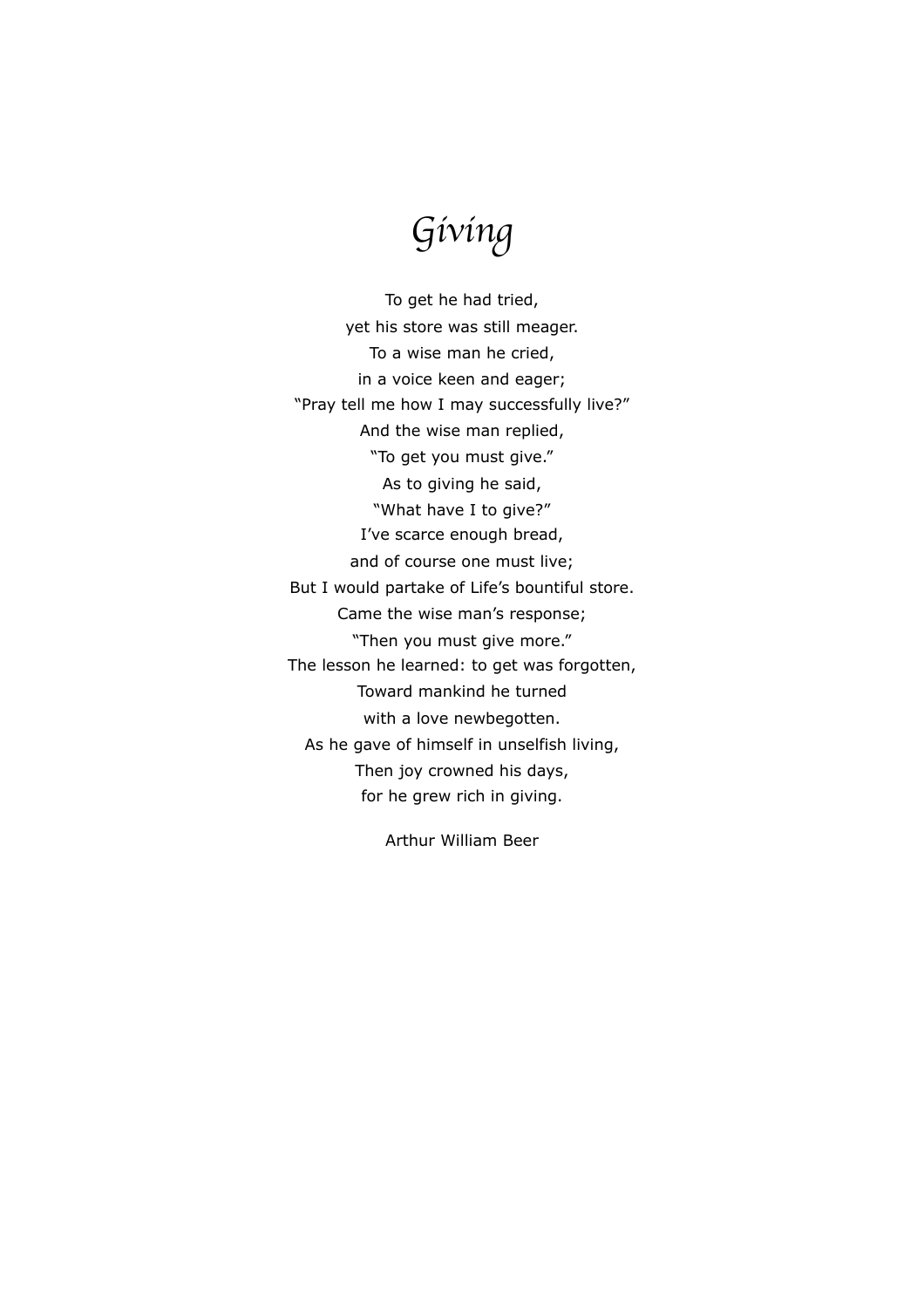L*aw o f In crea s*e

 *"Let everything that hath breath praise the (LAW) Lord. Praise ye the Lord."*  Psalm I50

**W**ITHOUT exception I believe everyone has read or heard the delightful story of Aladdin and his magic lamp; how a poor boy had stumbled upon the little genie who led him to find a dusty old lamp. It was a magic lamp, and when he rubbed it briskly, a little man appeared out of a cloud before him and asked to fill his wishes. We, as children, have always dreamed of fairies and of the beautiful things in life that we wished we might have, yet many of our dreams remained as such because we could do nothing about them.

 In truth we may not believe in fairies but we know there is a principle equivalent to the magic lamp. No, it is not something material that we can carry about and rub at will to find a little genie to do our bidding; it is an understanding which enables us to use the Law more clearly, and in using it we stimulate our good and bring about much for our pleasure and happiness that seems like magic or miracles. This understanding is the act of praising God, the Law, for that which we desire, and invariably the fulfillment of that desire is speeded up to almost magic proportion.

 This method is, of course, not new. It has been used throughout the Bible from beginning to end. Praise has ever been a common method used to employ the attention, favor, and blessing of God, however one believed in it. In early history we learn that the people would bring their sacrifices and place them on the altar to gain the favor of Jehovah. Following this act they would render their praise in song and ceremony, believing that by so doing they would be favored, their prayers would be granted. Read the song of Moses and note its structure. Read of the fall of Jericho and note the process used by the people, who marched about the city walls until they crumbled and fell, and who became conquerors. Read the last Psalm of David, and in doing so remember that it has been used by the Hebrews for ages and has proven most effective throughout the centuries. The singing of songs or the blowing of trumpets does not bring the results you pray for; nor do you suddenly gain favor with God because of it. The effect of your efforts does not influence God in any sense, but it does influence you. It enables you to be lifted up and unconsciously touch the Law and gain its blessing. What has been an unconscious act or an accidental method can become a known fact and a regular means of stimulating your good. If one learns the simple method of praise, that alone will stimulate and increase his good. Jesus once said, "If one has faith as a grain of mustard seed, he can move mountains." If one can realize the power of praise he can do the same. Praise is complementary to faith. Whereas faith is wisdom and understanding, praise is the application of that understanding. Faith is the boiler that holds a substance of power, whereas praise is the fuel that generates that power into an active force. If you must constantly watch your boiler and care especially for the fuel that charges it, in order to get the most out of it, then the fuel is a very important part of the machinery. In like manner, faith without praise is but a cold boiler, an inert mass of machinery. It may be nice to look at or to talk about, but of no value more than that until it is put in motion and produces. Praise is a stimulant of the mind. It quickens prayer. It magnetizes all the good around you. It transforms that good into usable, visible substance.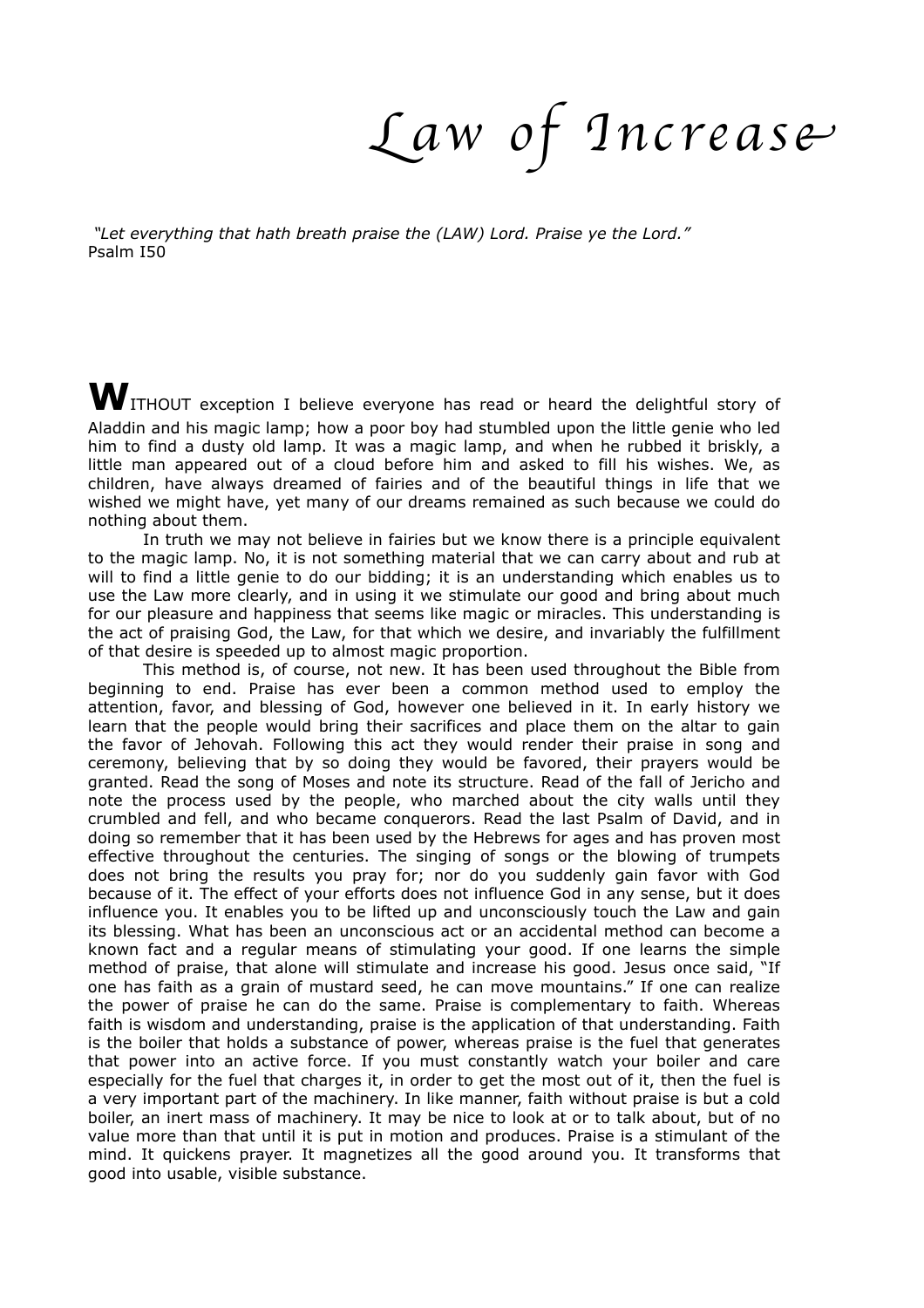A woman was crying bitterly and praying tearfully to God for her release. The Master hearing her, silenced her and asked, "Is your God a God of tears, of grief and anguish and pain?" Ah, no; God is a giver of joy and peace and happiness and love. You want peace and joy, yet you pray to your Father with tears. If you want black, do you ask for white? If you ask for a fish do you expect a serpent? If you ask for bread, do you expect a stone? You can only get what you expect, for the unchanging Law is ever working to supply you. Prayer should not be one of supplication, pleading, begging, entreating, a sad state. It should be one of claiming, declaring, decreeing, praising and a joyful thanksgiving.

 Praise is an avenue of prayer through which the Spirit Law expresses itself. Praise is a broad highway, while all other forms are only feeding arteries. Through this inherent Law, when man praises, he opens himself upward to God. He lifts his consciousness to a higher realm and becomes  $\sim$  greater channel to receive the good that is ever waiting to come to him. Praise opens a little door in his mind that enables him to draw closer to God and to be attuned to the Divine forces within and about him. Praise is the shortest route to complete any demonstration and the quickest way to enjoy effectual prayer. Praise expands and opens the mind upward, while its opposite, condemnation, contracts and restricts.

 The whole creation responds to praise and is glad. You may have noted how a trainer, after each performance of his charges, would give them a satisfied pat or some morsel of food they especially liked. That man was wise in using the Law in bringing out the best work from his charges and thereby giving the best performance. You have noticed perhaps how children will glow with gladness and joy when they receive commendation and praise. Those who have trouble with their servants or helpers can learn much by using this method and will find a great difference in the quality and quantity of work produced.

 You have experienced at some time, I am sure, this Law in your affairs. Have you ever had someone to condemn or criticize your efforts when you were trying to please? Did you not feel like folding up within yourself? Perhaps you even felt like quitting the job and letting someone else worry about it. Least of all, such an experience suppressed your interest and zeal, and you did not desire to do better. That is how one reacts when the Law is reversed. Whereas when someone praises you for your efforts, you feel like expanding and doing better, trying harder to be more perfect. Your interest becomes greater because of that pleasure, and with your happiness you bring happiness into your work and all around you. It is a well known fact that even plant life is responsive to praise, for I have seen flowers praised to longer life and beauty.

 When we are praised or praise ourselves there is a physical response within our bodies. Doctors tell us that the cells of our body respond to the Law. They seem to know and to expand in strength, in capacity, and even in intelligence. Of course, we know that it is the mind working through every cell that causes the expansion.

 All thoughts act through an invisible ether. As water expands into power when it is heated and retards into a solid mass of ice when it is chilled, the Law of Spirit is reflected in the law of physics. Though we may not sense it or fully understand it, our thoughts are moving continually in this invisible ether, and they are either increasing or diminishing in power and intelligence. When we praise the richness and opulence of God, the Law, our thoughts are greatly increased in the mental atmosphere. This increase affects our being in that it reflects in everything our mind and hands may touch. If we are contracting our thoughts through fear, criticism, and complaint, we reflect that contraction and our results are delayed or frozen.

 It has been proven that a failing business can be praised into success. Supposed lost friends have returned their affections when the Law of Praise was used. One man told me that while out driving he heard a clicking noise develop in the rear of his car. He talked to his machine and praised it to get him home safely and without delay. He drove some thirty miles and rolled into the driveway safely. When he tried to move the car further he discovered a broken axle. A woman wrote me stating that she was weary looking at an old carpet that had seen better days and had given good service. She tried the praise method and began to speak kindly to the old rug. Within a few days she had word that a brand new carpet was on its way from Colorado, and that same week she received three smaller rugs equally as new. Her husband, upon seeing the contrast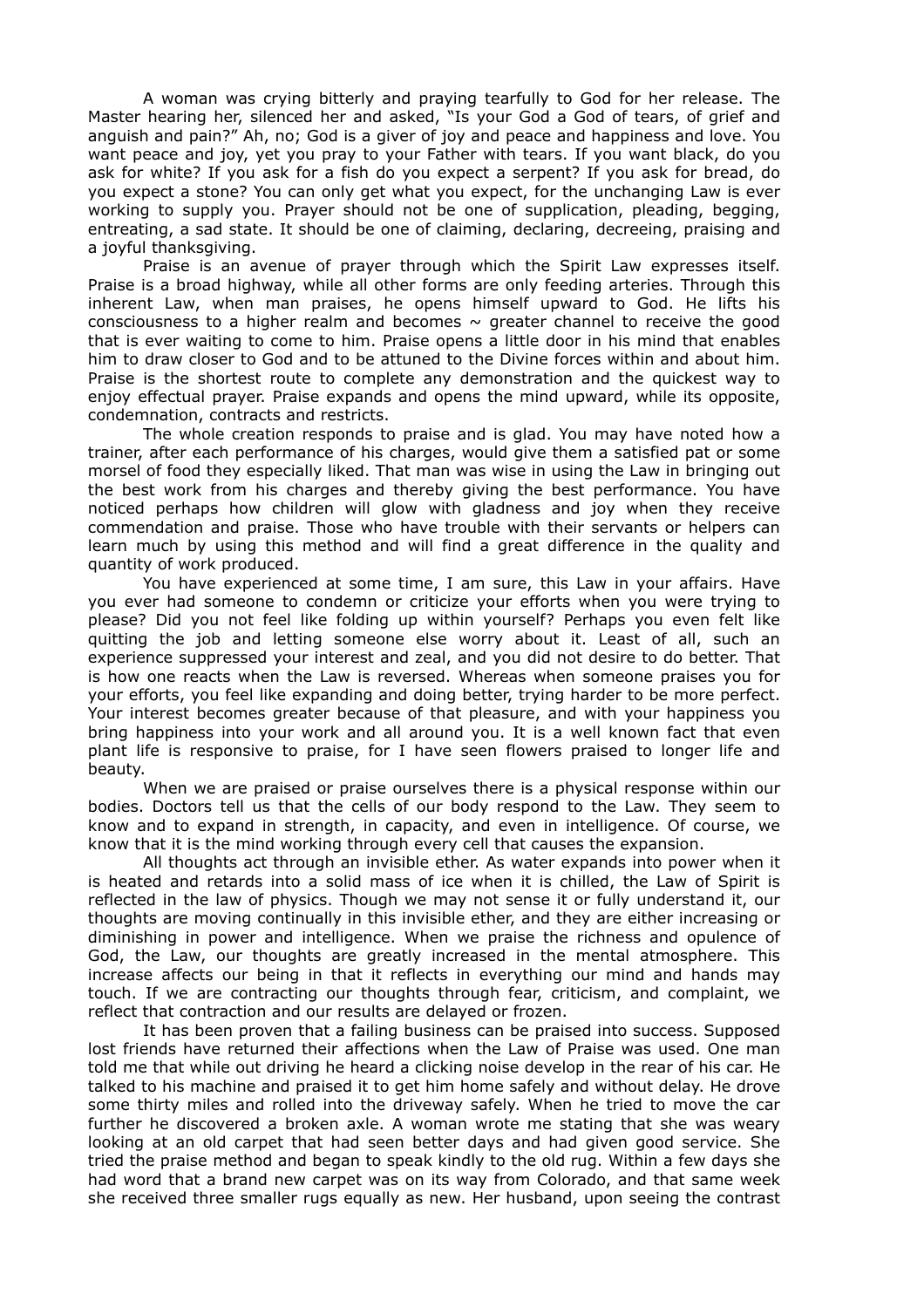with the new floor covering, decided hurriedly that they must have a new suite of furniture. So, all in all, the Law worked, and by praising the old rug she has a newly furnished living room. Whether the changes are in inanimate things or in individuals, it matters not so long as the desired results are obtained. The Law works without discrimination.

But better still, though praise is good for other persons and things, it is our salvation too. Praise changes our observation, our whole outlook of life. In the past we were in the habit of seeking our weaknesses and failings, as well as the shortcomings of others, but now we see differently. We look for the accomplishments, the good, and the beauty that is worthy of our praise. This, in turn, has a dual effect. It enriches our human self and we are able to radiate praise, joy, courage, and happiness to all who are affected by our influence. It affects our inner self in such a way that our memory begins to retain all praiseworthy thoughts sent to it. This sets up a new system of thinking and gradually the old thoughts that were destroying become absorbed in the new ones. Thus it becomes habitual to think praises, and our life takes on the likeness of all good that is worth praising.

 Praise with the heart is far more vital and effectual than praise with the head or praise from the lips. Praise does not flatter nor influence God as it does some humans who are turned by superficial praise and applause. Praise is not intended for God. It is intended only for man and is an aid to enable man to lift himself upwards to become attuned with the Law or God. It raises his state of consciousness that he may become more receptive to the good about him and lifts him above the lack of it. Praise raises man's vibration, speeds up his activity, stimulates his faith and contacts a higher realm of thought.

 We copy from the Israelites a practice that falls annually. Each year we have a Thanksgiving service, and many think it is for us to express our gratitude for the year past. If you think a moment you can readily see that this is a reversal of the Law of Praise. Such a service should not be a REVIEW, it should be a PREVIEW. That is, a true Thanksgiving service should be an expression of our faith, not in the past, but in the present and in the future to come. Many of us have gotten into a rut. We want our pay in advance. We offer praise after our barns are well filled. If all is going well we are willing to pause to give thanks for our good fortune. Anyone can be grateful with the gift already in hand. If conditions are bad, our harvest lean, or trouble besets us, we are apt to forget to praise, and we storm at our failures and often blame God for His neglect.

 When one can sing praises in the face of adversity, the adversity will soon disappear. That is not a promise; that is a Law. Learn to render praise, to be thankful for the good at hand, and you will have found the magic lamp of Spirit. This attitude of mind not only brings forth our desires but it also generates our confidence, strengthens our faith, builds up an assurance for the things to come. Thus to be able to praise when things appear the darkest will invariably force the sunshine through. Our degree of faith in the Law and God is measured before we receive, not afterwards. It is that degree of faith that determines what we shall be capable of receiving.

 This is what Jesus knew when He said, "What things soever ye desire, when ye pray, BELIEVE that ye receive them and ye shall have them." Praise is this belief in action, and that action is in the present tense. It is in the Now. Samples of His work show us how He approached His problems. In one case He turned to the patient and asked, "Do you believe?" To another He questioned, "Do you perceive?" In one of His most trying tests, that of going to the tomb where His beloved friend Lazarus lay dead, we see His approach no different. He stood apart from the mourners and His first words of prayer were, "Father, I thank Thee that Thou hast heard me." What could one be thankful for at a time like that? But the Master knew He was grateful for the answer to His prayer that Lazarus would be restored to life again. Directly He called out in a loud voice, "Lazarus, come forth," and the Book reads that Lazarus stirred in his grave clothes and returned to his body again.

 At another time ten lepers called to the Master asking to be healed. He directed them to go show themselves to the priests. Later one of the men came back and expressed his gratitude to Jesus for having been cleansed. Jesus turned to him and asked, "Were there not ten cleansed, but where are the nine?" To the one who touched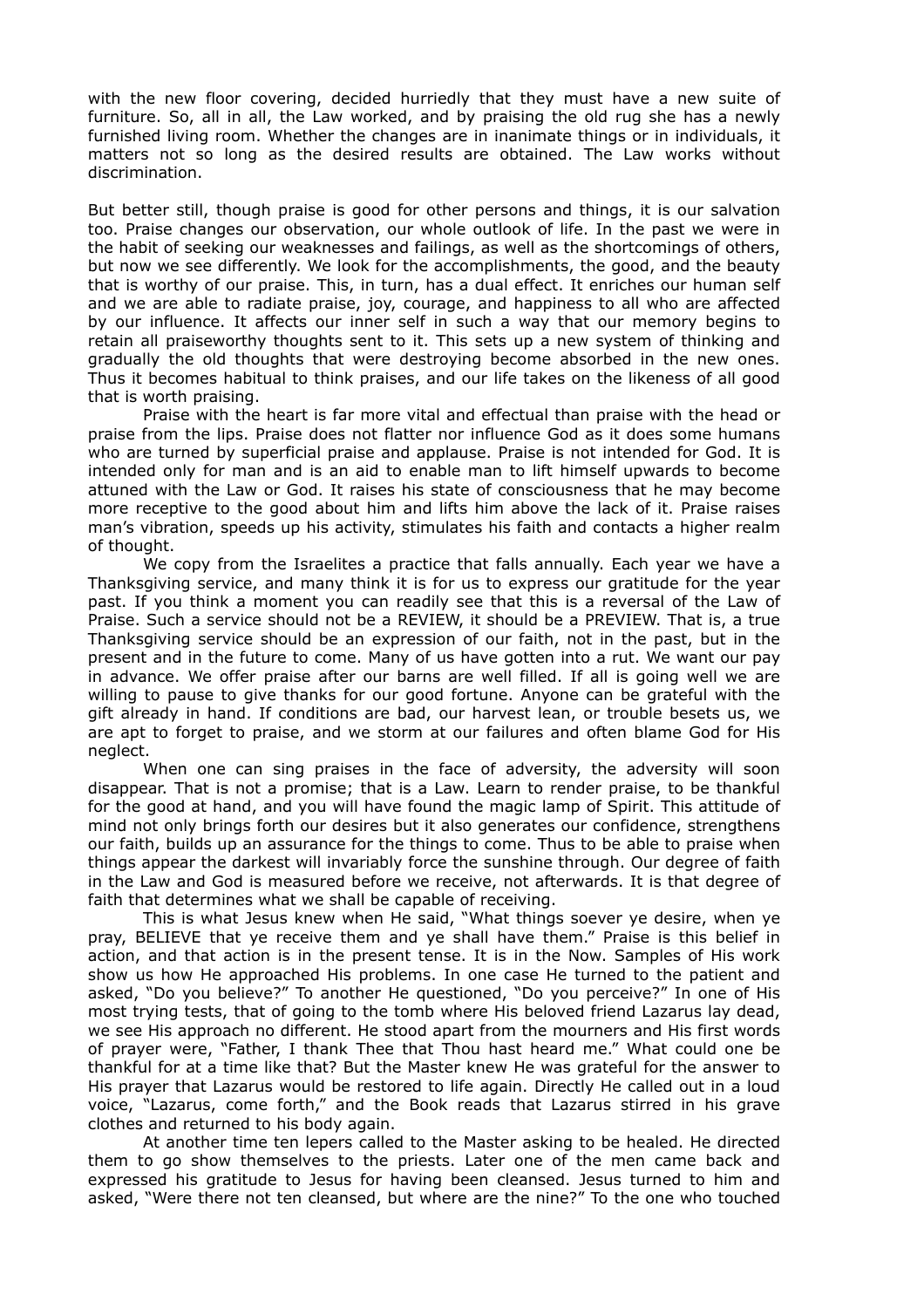the Law he said, "Arise, go thy way; thy faith hath made thee whole." One out of ten showed his willingness to return with a grateful heart. He received a permanent healing. Many students fail to repeat their demonstrations because they take too much for granted or they become careless with the Law after they have enjoyed some blessing. One of the first requisites of the Law is that we keep ever an attitude of praise and thanksgiving. If we hope to receive of God's outpouring good we must keep ourselves receptive, and praise is one of the simplest means known to accomplish this. Be ever grateful for the very least of things and the very most will come to you. We must keep our thoughts uplifted always, and praise is the means that will do this. If there is any ingratitude lurking in your mind and heart, begin at once to learn the Psalm of David, Praise ye the (Law) Lord.

 As we attune our thoughts to the Law of God, that Law serves us in proportion. This the late Russell Conwell, of the Philadelphia Baptist Temple, must have clearly understood when he called his people to attend a special service of Praise in song and prayer. Anyone in his church who wished prayers for his problems was urged to come, and bring his offerings, leave his name, and state his need. One man of meager means came and asked that his daughter's name be given out. She was a patient in a mental hospital and had to be put away for this reason. The week following the Praise service he called to see his daughter in the hospital and was amazed to have her brought down to him and pronounced healed. A woman brought her jewels and placed them on the altar as her offering. She was afflicted with a physical condition and suffered painfully. She was unable to walk without the aid of her crutches. When leaving the church after the service, she tripped and fell on the steps. As she was lifted to her feet she realized she had been healed. Another woman, a widow, came with her mite and asked that she might keep her home, as it was mortgaged and the payments long past due. She went home, but shortly after that it seemed that things were surely going against her. A leak broke out in a water pipe and she was forced to call in a plumber to repair it. How she was ever going to pay him only the Lord would know. When the plumber tore up some floor boards to repair the leak, he uncovered a can of money that her husband had hidden away, and the amount was more than enough to pay the mortgage and the plumber.

 These happenings are all true and can be repeated by anyone who will fulfill the Law as this believing minister has done. The Law cannot fail us when we do not fail it. Learn to turn the Law of Praise upon anything you are praying for and you will see action. Praise is faith in action. A faithful law faithfully observed will ever reward generously the observer. The Law of Praise will lift you from sickness to health; it will raise you from ignorance to intelligence, from poverty to affluence, from weakness to strength, from fear to courage. In fact the Law of Praise will promote you in all things and in all ways. Begin using the Law now.

 You haven't much to begin with, you say? Well, neither did Jesus when he had some five thousand hungry souls to feed. He had only five loaves and a few fish, yet he did something with them. He started action by praising the little at hand and then passed it about. You know the story, and the Master said that what he did we could do, there are no exceptions with the Law. How can it be done? When you learn to take what you have and build upon it, NOT with scorn and condemnation, but with praise and gratitude, you are working the Law and the Law will give the Increase. Praise LIFE that good is everywhere.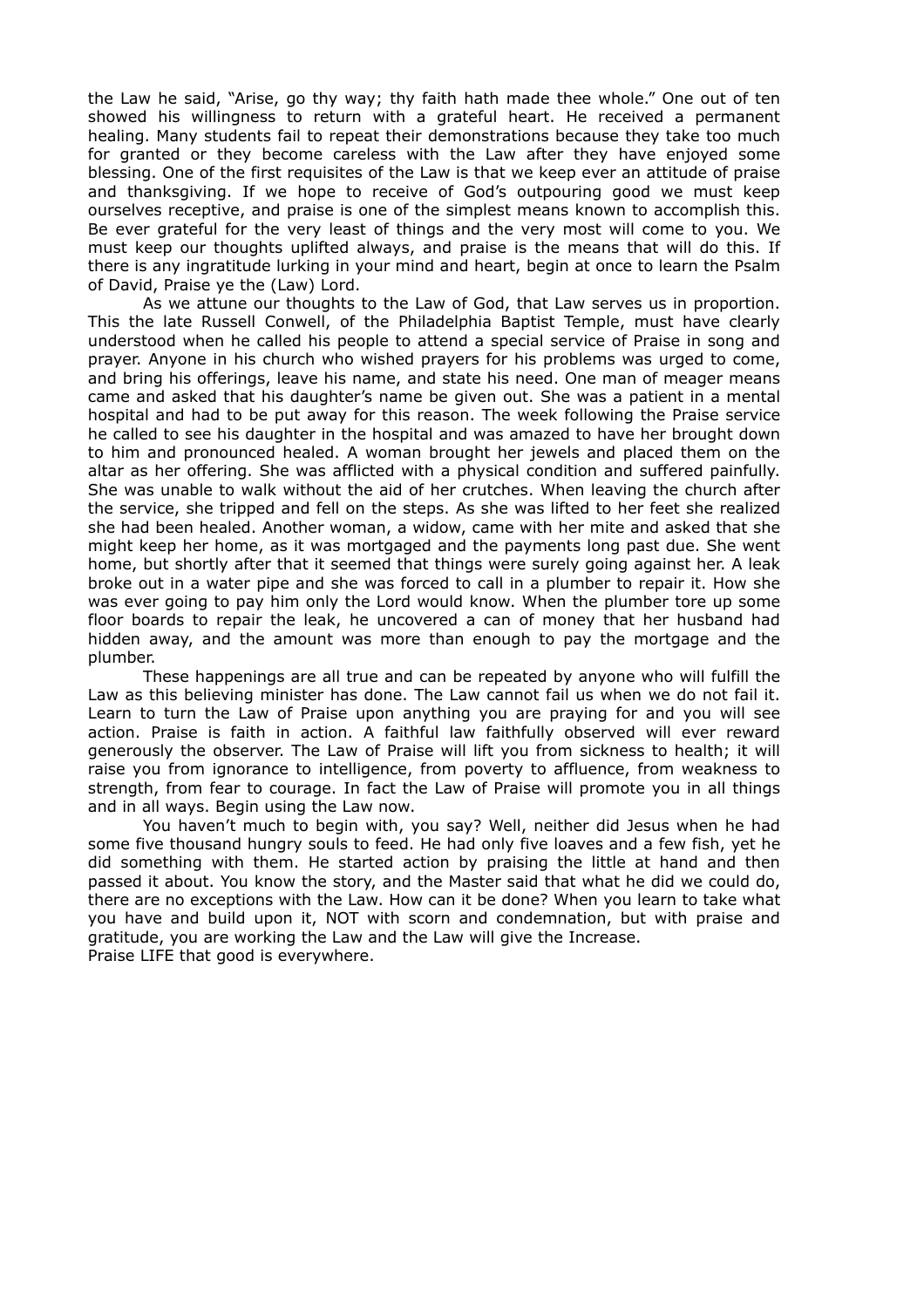L*aw o f Compensation*

*"Whatsoever a man sows, that shall he also reap."* Gal. 6:7

"THE world owes me a living," you hear people say, often with a reckless attitude of determination that they will collect that living in the easiest way they know how. It is current talk at the fireside, across the table, over the radio, and even a political issue that so-and-so should receive a pension in order that he might live on a sum of \$200.00 per month, more or less. Therefore, the statement is familiar to morest of us when we hear it. "I don't deserve this," or "How unjustly life has dealt with me," are common expressions of defeat and failure. Why should that person have more than I? I am just as good as he is. We hear these remarks again and again.

 The early religious teachings were that justice might be expected in another life. The rich and the powerful, assumed to be the wicked and the overbearing, were bound to receive their punishment in the end. While the poor unfortunate ones, the wretched ones, were to be devoted to their religion and their church; then they were sure to be bountifully rewarded in the next life. The promise of heaven and all that glitters has ever been held over them as a hope of future attainment to make up for their shortcomings on this plane of life, but no such attitude is ever accepted from the viewpoint of Truth when you know the Law.

 Sooner or later we must come face to face with this Law of Compensation, and inevitably our own comes to us, and only what is our own. As we apply it to life and watch its certain results, do we find a balance for the effort of living? Are we satisfied with the good we are receiving? Are we getting fair returns for our efforts? Do we feel that our own has really come to us? Most people are dissatisfied. There are some who even go so far as to say that life is not worth living. The great majority declare that injustice is riotous in the world and more especially in our own lives, that unhappiness, sickness and poverty exist through our living.

 In the study of the laws of Truth we learn to apply them so that they will dissolve all our adverse thoughts and conditions. The mistakes of a school boy do not come through the wise operation of the Law; they come through miscalculation. These mistakes will continue so long as he continues using the Law without correction. These mistakes will continue until he changes his way of using the Law. He cannot change the Law to suit his mistakes, but he must change his use of the Law to its correct application. The laws of successful living are the same as the laws of science; the supply and the possibility is ever the same and at hand, but it is our problem to change the use or application of the Law in order to bring about conditions better than those we have had.

 The purpose of this lesson is to show you that you can use the Law to lift yourself out of the place where you are to the place where you rightfully belong. Your right place is where you can enjoy success and plenty; this is natural, as the Law intended; your failure to realize these things is a miscalculation, a mistake. The Law does not need to change. Success or prosperity does not need to be made, it always is. But you, in turn, must change; then your affairs will follow the change. Where do you change? Well, the seat of all movement, the controller of all activity is your thought. "The key to every man is his thought," says Emerson. Why do prisoners strive to get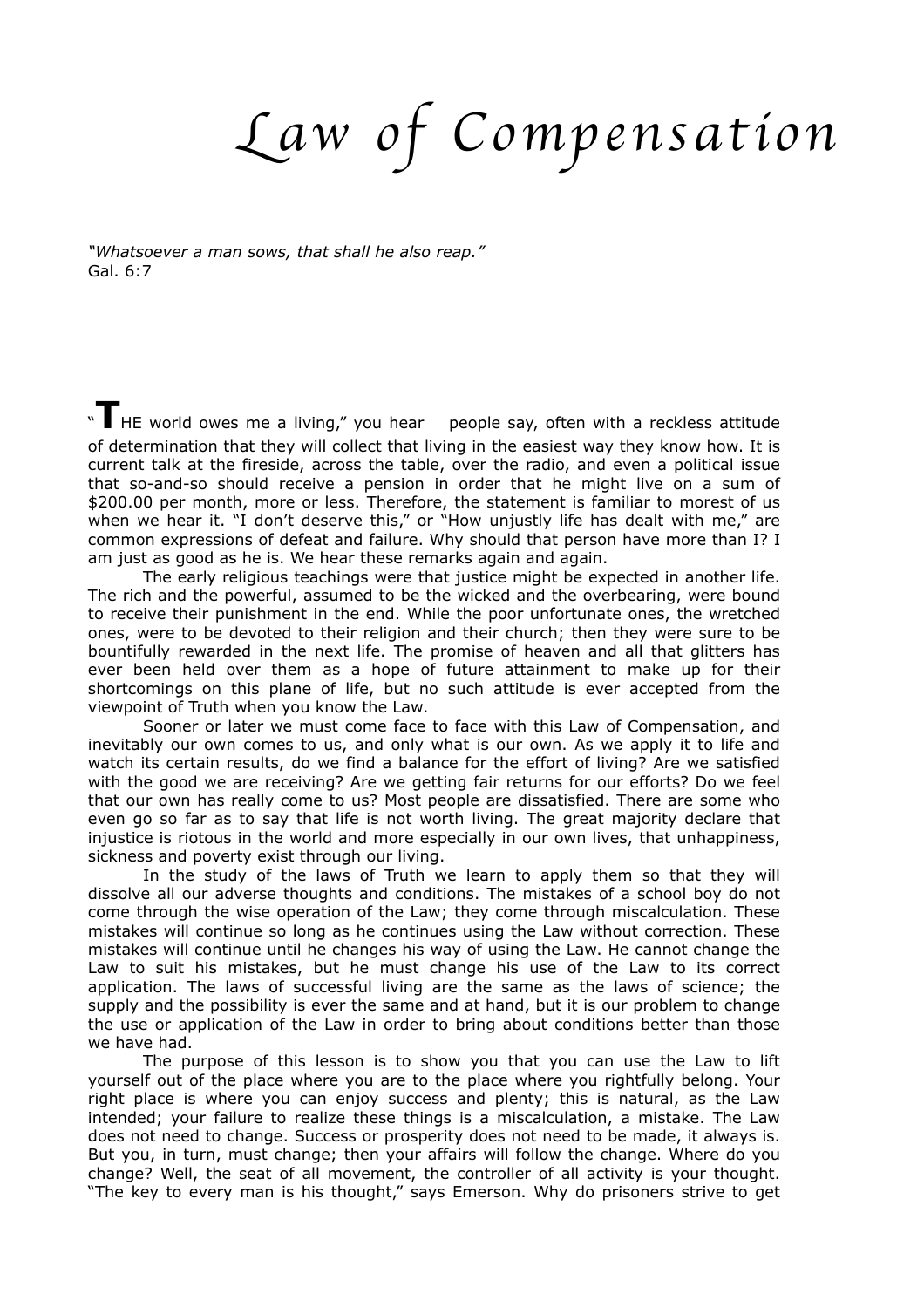the warden's keys? That they may gain their freedom in the outer world, because there is no other way out. Neither can you be free of your bonds except through the key, through the right use of your thought. The key to successful living is the right adjustment of your thoughts. If your thoughts are constructive and proper, you cannot remain imprisoned. If you are dissatisfied and unhappy, you will be inspired for something better.

 If you want prosperity and success but do not strive to change in any way, how can you expect things to be any different? A drunkard never becomes reformed until he decides to stop drinking. If some habit possesses or obsesses you, you are not the master of your life until you decide to change the habit. If you have been brought into the world amidst lack and limitation, you can never get above it until you change your ideas about it. There are many, many people who live and die and never know anything different from what has been handed down to them. Once you have changed your vision, you will change conditions. Only when we cease to recognize a condition do we cease to attract it. The only way we can cease to recognize things is to change our minds about them.

 Have you visited several homes and found them all different in some respect? They were neat, tidy, clean, orderly, bright, cheery, or dull, gloomy, disorderly, dusty, uninviting. The home is a reflection of the ruling mind. Its appearance speaks its keeper's mind. If you are working for success, look at the home; if order is the first law, then it must also be your first application. No, lack of money is no excuse for a disorderly home; it can be neat and clean even if you are using store boxes for furniture. If you wish a better home, a finer environment, nicer furnishings, you must alter your mind right where you are to receive better things. It is the little things that count, and many little things make a big thing. It is useless to pray for a new home if you cannot take care of your present one.

 A couple operated a fish store in our neighborhood. They neglected to keep the store tidy, were not always courteous in their dealings, nor prompt with deliveries. Becoming discouraged from repeated losses they closed out, selling what equity remained. The couple who bought the failing business and the fixtures moved in, rolled up their sleeves, scrubbed the room clean and dressed it up with tile boards, making it appear attractive and prosperous. They attracted business at once, established a name for quality food, cleanliness, and courtesy. Their business, in spite of former conditions, steadily grew until it was necessary to lease an adjacent room and increase the size of the store. Some years have passed and these two people have enjoyed an enviable success in the same business and location where others had failed. The Law helps those who help themselves. The law of Compensation always works that way.

 When you perform your tasks to the very best of your ability, or when you are thorough in your work and do it well, you infallibly bring out the best there is in you. Otherwise expressed, you grow more capable and efficient. You become better, and thereby show your growing superiority. And the Law is that he who becomes better will attract the better and be given the greater things to do.

 The principle involved is that when you become too large for your present place you will begin to draw yourself to something larger; you cannot attract the better until you first become larger. You must earn what you receive or you cannot keep it. If an individual appears to do so, it will not continue; for, in accordance with the Law of Compensation, that person will find his true place. Or, as popularly expressed, "Like water, he will find his true level," or "You can't keep a good man down." In truth, the only bar to your advancement is your own unfitness. In other words, he who more than fills his present place will, sooner or later, be advanced. Were it not for this principle, there could be no progress, no growth, no development, no evolution.

 If the office is all cluttered up with papers, magazines, and bundles, if the boss's desk is stacked with mail, and some a week old, the office force is careless. The business reflects the mind of the organization. The organization reflects the mind of its chief. Where do we go to find the cause of any leaks? We go to the head; we change his ideas, and the whole organization is converted directly. Change the mind of the general and you have changed the route and purpose of the whole army.

 To blame your difficulty on outer conditions or on other people is not correct. It is not the Law, it is You who are wrong. You have a snag in your mentality somewhere. Check back and readjust your ideas; they are creating and bringing forth your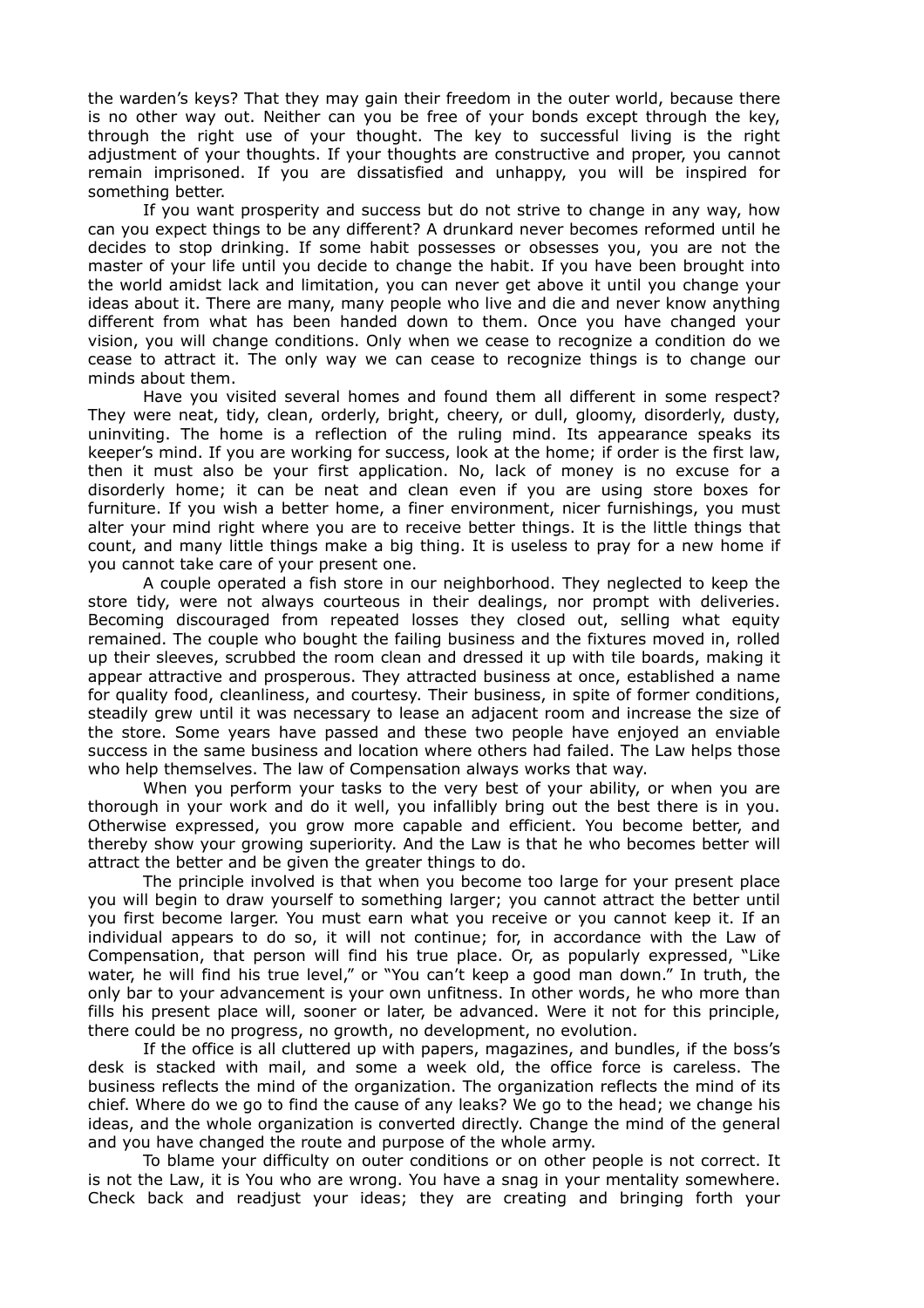conditions. "Do men gather grapes of thorns, or figs of thistles?" Jesus included this Law as a supreme factor in His doctrine. "Give and it shall be given unto you: Judge not that ye be not judged. With what measure ye mete, it shall be measured unto you." And Paul said, "Whatsoever a man soweth, that shall he also reap."

 The Law that we reap what we sow is mathematically accurate. Each experience through which we pass operates ultimately for our good. If we attract the unpleasant, it is often because some dormant or neglected phase of our nature needs to be awakened and developed; also, we learn from the experience to create something better. Hence the degree of contentment and satisfaction attained in whatever sphere of life we may dwell is largely dependent upon our ability to use constructively the experiences of life; for, in every case, the Law of Attraction will only bring what may serve us in our upward development. To interpret this Law in a simple form, it should be stated that whatever we attract we require, and whatever we need is always good. This is a correct attitude to adopt, because all experience is for our good and we must be able to see it in that light.

 While pursuing this practice you may not always secure the precise form of results desired, but you will steadily build up your mind and character in harmony, beauty, and strength; because all such effort to realize the ideal is highly constructive and develops in you the very qualities and conditions repeatedly pictured in mind. Clear, strong, positive thought along ideal lines is a wonderful preventive of morbid mental states and negative thinking, which leads to misdirected actions and conditions of weakness, misfortune, discord, and trouble. By constantly trying to meet and to deal with everything on its better side and to use the good it may contain to promote improvements, you are giving the whole attention to the Ideal and cooperating with the Law's fundamental purpose.

 Crowd out all inferior thoughts by superior thoughts, evil thoughts by good thoughts, ugly thoughts by beautiful thoughts, distressing thoughts by pleasant thoughts, and you will begin to overcome the growth of all negative and confused states of wrong and discord. In other words, learn to think constructively of all persons, all things, all events, and all circumstances. Appraise them from the ideal point of view. As you do this you will gradually transform your whole existence for the better. These are the means whereby you may steadily promote your welfare and advancement. As you train yourself to mentally look for the good, you will move towards the good; and as you form higher and larger conceptions of the good, these elements will begin to find expression in your words, acts, character, person, talents, powers, attainments, and achievements; that is, all things in your life will commence to improve as the direct result of your improved thinking. This process does not imply, however, that you are to ignore the wrongs of life, the empty places, and the undeveloped states of being; but that you are to think right through and beyond them towards the hidden Good or the Principle within that is ever seeking a higher and fuller expression. You will, therefore, cease to condemn and to criticize in a destructive manner; instead, you will seek to bring out the good in yourself and in others, and to discover and develop the greater possibilities everywhere.

 Whatever we possess today is our just reward. Very often it does not make us happy; we are dissatisfied with it, but still it remains ours. This fact would prove hopelessly discouraging were it not for a great truth that teaches us how to be free from every difficulty, released from all bonds, absolved from every debt. If you want success in living life, you must exercise an intelligent discrimination of your thoughts. When you talk hard times, money scarcity, limitation, you are sowing that type of seed. What kind of harvest do you expect to get if the farmer sowed thistle seed, and then complained that his field did not bring forth wheat? You would say, "Foolish man! Didn't he know he could only expect what he had planted?" Never make an assertion, no matter how real it seems to be to you, if you do not want it reproduced or continued in your life. Do not say money is scarce; the very statement will send money away from you. Do not say times are hard; this will tighten your purse strings so tight that even God will not be able to slip in another coin. Do not say you are not loved, or not interested in other people's lives. Truly you will lose their interest and their love.

 The Spiritual Supply from which the visible comes is never depleted. It never runs out. It is with you all the time. It will yield according to your demand upon it. It is not affected by your ignorant or blind talk of lack or loss; only you are the one affected,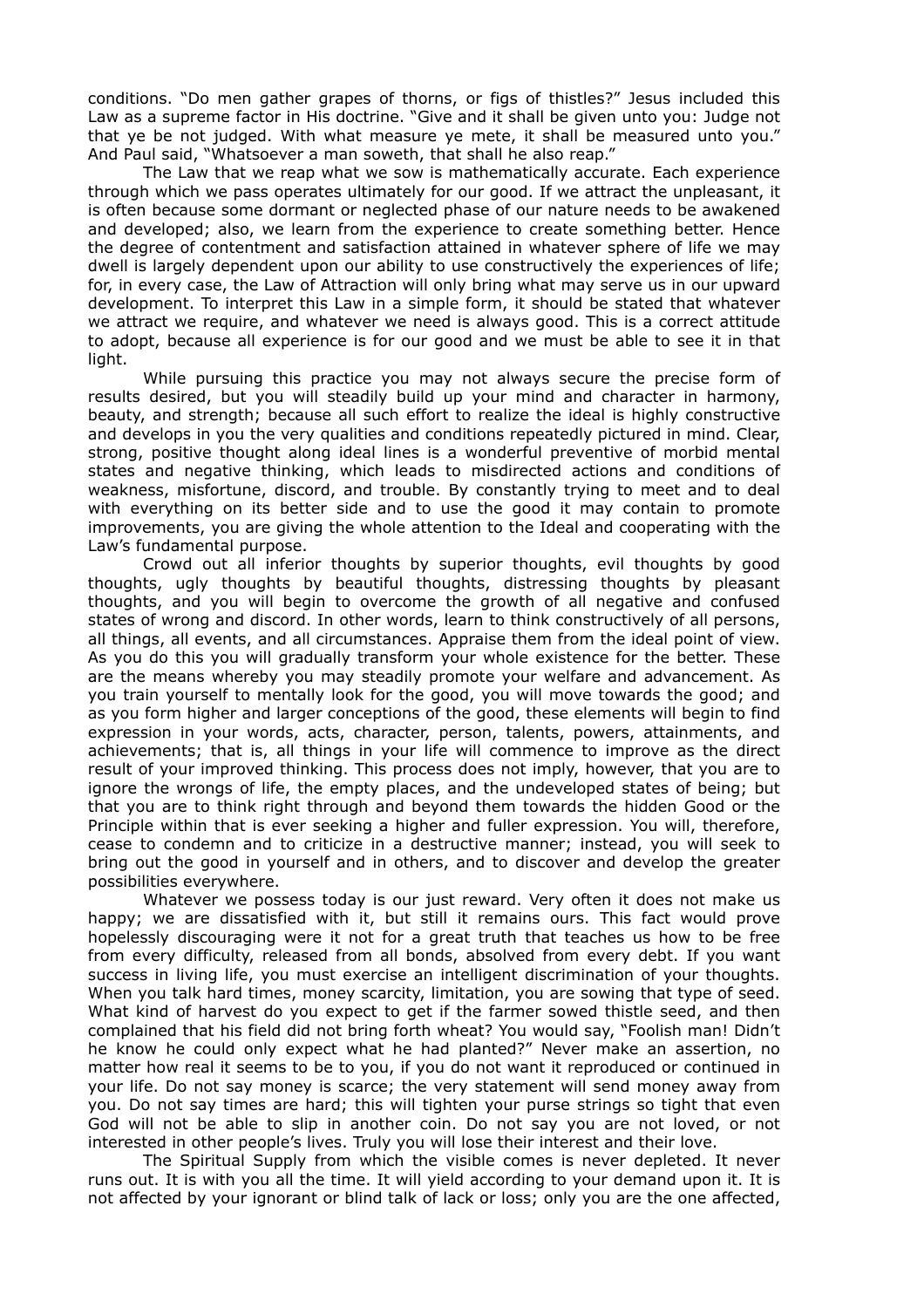and you control your demonstration with your thought. The unfailing Resource is willing to give, it has no choice in the matter; if you continue to pour out your thoughts into this substance, this will prosper you. Turn the energy of your mind upon ideas of plenty, love, happiness, joy, health, and they, in turn, will appear.

 If you want a better home, make the one you have as nice as you can. If you want new furnishings, new clothing, don't condemn or belittle what you have, but enjoy them to the fullest. If you want a position or a new one, get yourself in readiness to fill that position or improve the one where you are. Hence, your failure to meet your demands of life is not a failure of the material; it is but a failure within yourself of the lack of understanding or the lack of application. No matter what your problem is, the Law can work it out, but you must adjust your thinking to work with the Law. Do not expect that in just a few moments or a few applications you will realize a full consciousness of plenty. A builder does not erect a beautiful spire or dome to a million dollar cathedral without foundation; he must first have support to hold that spire aloft. He builds walls and cross braces to hold each wall, and each wall is built slowly and perfectly, stone by stone. You must realize that by working and proving the Law, you do so step by step, with each step bringing you closer to your goal.

 In Philadelphia a man boasted that he was a success, he rose above his competitors, he drove them off the street, some of them out of business. He founded his business upon competition, but I learned only recently that his business had dwindled down to the place where he was forced to close out and move to a smaller town. The Law of Compensation works slowly but surely; one cannot build upon the substance or the virtue that another has created. You can only build on that which you create. Competition in business is a rivalry, or strife, for two or more people. Fearing there is not enough for all, they fight with one another to get all they can. Don't fear your neighbor is getting more out of life than you are; don't try to compete with anyone or anything. It has been said that competition is the spirit of business, but I do not think that competition in the form of rivalry and strife, of arguing and fighting and lying about each other and each other's business, is the right spirit. I know it is not. Rather than call competition the spirit of business, let us call it compensation. Compensation means equal returns for that which is given; it means a balance of that quality or service that is extended to another. I am certain that if you conduct your life, which is your business, along the path of compensation rather than competition, you will find it more enjoyable to compare your quality and service with another. The better your service, the greater the reward, the more business you will attract. If you follow this Law, you will find that it is the golden rule in any life or in any business. You will be certain to succeed no matter if there are other so-called competitors seeking business in the same block.

 If you are not succeeding, if you lack any good thing, look more closely to the cause. It is not outside; it is somewhere within. See where you fail to use the Law correctly or where you fail in your consciousness to think rightly. There are three points common in everyday life where one may fall into a snare and a delusion.

 First of all: Do you EXPECT SOMETHING FOR NOTHING? Does it make you feel good, pleased, when you get something without paying for it? If so, you are violating the Law. Your returns will always be unsatisfactory. No matter where you go, be willing to pay your way. Have you known some people who hang back when you go out for an evening's entertainment? They stand back and let the other fellow pay for the show. People like that lose hundreds of dollars when they try to save themselves a paltry fifty cents. The quality of thought they entertain repels many dollars they rightly could attract. If you, knowingly, cheat another one of a dollar, it may cost you many dollars for the mistake.

 Second: Do you hunt for things that are called cheap? Are you A BARGAIN HUNTER? Cheap thoughts can only bring cheap returns. You who wait for bargain days will always have to take bargains, but remember, there are no bargains in life. If you have gained monetarily, you may have lost in other ways. You place yourself in a vibration that lowers your present state. It forces you below your proper level. It limits your thought to a state where you support underselling, cutting, bankruptcy and dishonesty on the part of the seller. He must lie, or deceive, or cheat somehow about the price of the bargain or some other article, because he is in business to make a fair profit. Thus, you become a party to the violation and come under its penalty.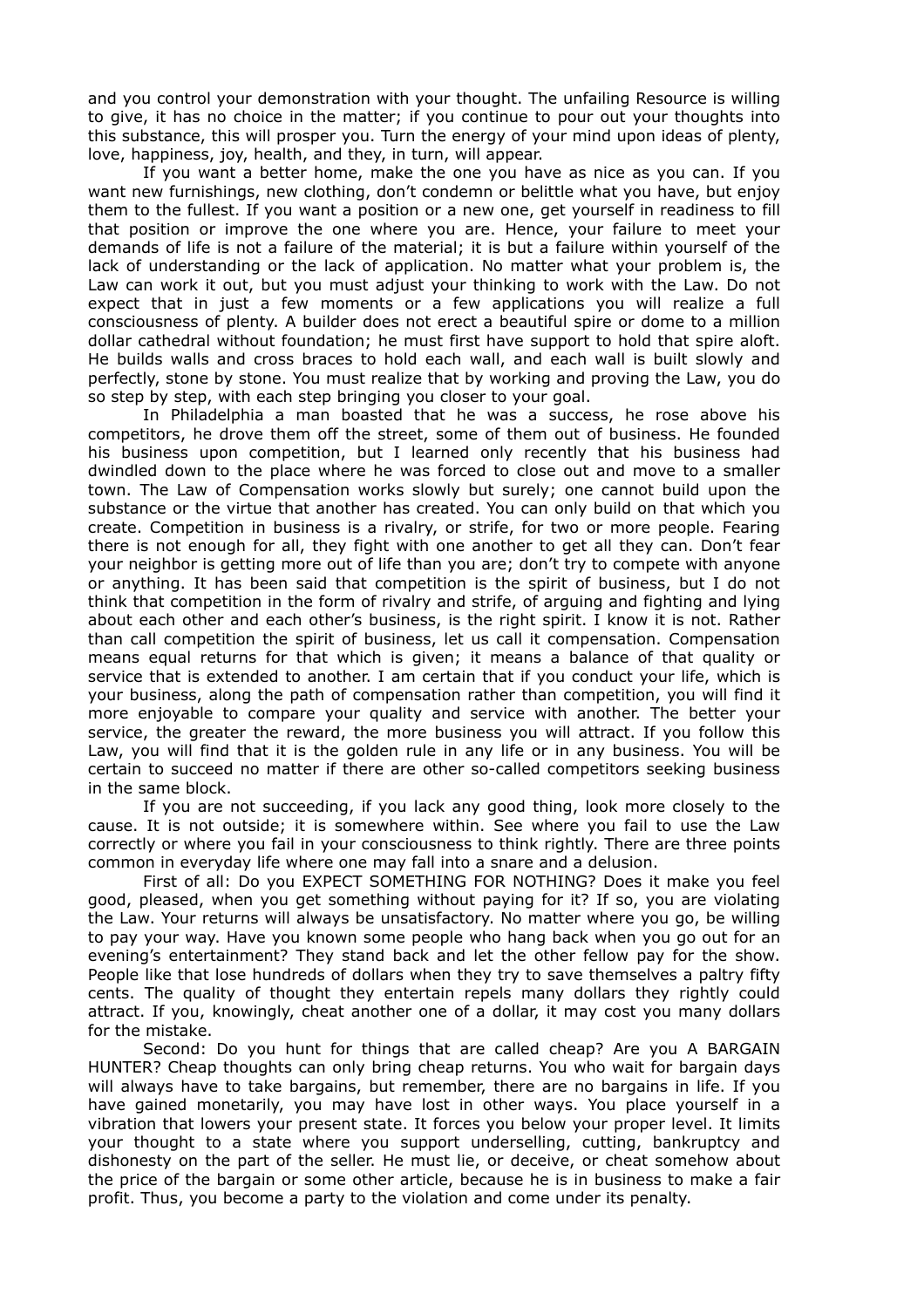Third: Do you begrudge spending money? Do you HATE TO PAY YOUR BILLS? Release your money cheerfully even if it be the last dollar you have. Decide what your need is; if it is of more value than the dollar in your purse, then spend the dollar cheerfully. In this way you comply with a law. Often when we get to a low level we begin to tighten up on our purse strings. We begin to hold back. This is like closing the faucet, limiting the supply from pouring in to you. I remember a man telling of a time when he had an urgent need for a thousand dollars. He had but a ten dollar bill in his purse and he was holding on to that bill like a drowning man to a straw. For days, he said, he carried it about with him, afraid to spend it for fear of being broke. Suddenly it occurred to him that he was pinning his faith more on the ten dollars than he was on the true source of supply. He was closing his faucet with a mere ten dollar bill; it had grown to become a fearful obstruction. When he realized this truth, he sat down at once and mailed the bill to a nearby church, and following the release of the bill, supply began to flow in to him. Before that week was out, he received his thousand dollars, enough to pay the month's obligations. He added, "Never since has supply failed to flow to me, for I learned my lesson."

 The Law inevitably produces its own exactness as a rule of action. It is a Divine Law and tolerates no violation. It does not bring forth figs from thistles. If man misuses the Laws of harmony, health, or supply, the Law of Compensation becomes manifest.

We are free agents to choose the method of procedure in our life. The Law is infinite, and through its expressions all things are possible to us. Every time we choose a good thought, we make a good investment.

What is life giving you today? Health, happiness, and abundance or sickness, misery, and lack? Whatever it is, it is your own. It belongs to no one else but you. You make your investments and you are daily enjoying the profits or losses. If you are dissatisfied with your investment, it may be wise for you to note what you invested. Only your own can come to you, and be sure that all that is yours will become manifest. It is your responsibility; no other person may share it. Your own and all of your own will come to you.

 "I rave no more 'gainst time or fate, For, lo, my own shall come to me." John Burroughs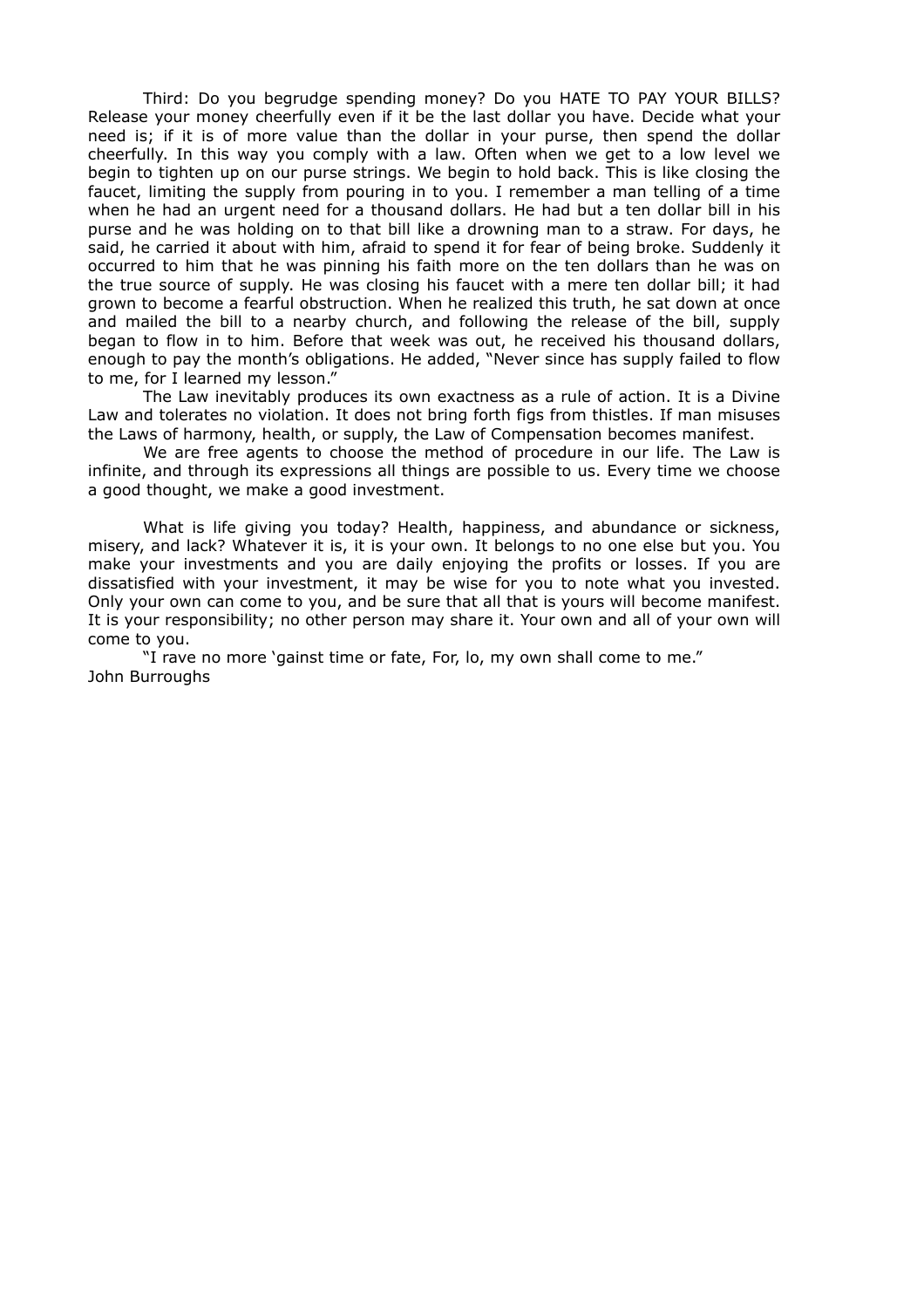L*aw o f Non -R e si s tan c e*

 *"But I say unto you; That you resist not evil."* Matt. 5:39

 **O**UR interest in this law of Truth is especially opportune at this time when, to many earnest students, there seems to be so much in the world to be met, which apparently cannot be met unless some resistance is set up. Sin and sickness seem to have multiplied despite all the efforts made to counteract them. Resistance as a means of securing peace and harmony is a mistaken and misleading idea. True harmony cannot come from in-harmony, nor peace from discord. Resistance fails because it is not in accord with harmony and order, which is the Law.

 The Master's doctrine, that ye resist not evil, seems a paradox to some of us. It seems contrary to the natural reactions of a body, for when we meet with opposition it seems natural to steel our energies, collect our wits, and use whatever means we have to outwit and break down the opposition. Yet, as contrary as it may seem in one sense, when it pertains to the more serious things in life, we are unconsciously using the Law in the trivial and material things. There are so many other names given to this Law that we may not recognize it always as the primal Law of Non- Resistance.

 For example, in our business world we hear about the psychology of salesmanship, service, credit, free deliveries, expert advisers and every other aid conceivable that will help us find the right pots and pans for the kitchen, the proper style and color of a crib for the nursery, the chair for the fireplace, and the accessories that are so necessary to show off the living room effectively. In fact, there is one business house that advertises, WE HAVE EVERYTHING UNDER THE SUN, so no matter what you need you can find it there. This is good business, you say, and the department heads know business is good as long as they use this law.

 Why do you suppose they keep the doors wide open in the stores where you shop? Certainly it is not to let fresh air in. It is to let prosperity come in to them without even having to swing open the doors. Have you ever noticed the number of people who walk through an open door in comparison to the number who open a door? Have you ever wondered why stores like the "5 and 10" or the "25 cents to dollar" stores prefer to use the basement instead of a second floor? It is easier for people to walk down stairs than to climb up. Of course, they eventually walk up the steps when they come out, but it is the first thought of the people that directs them to go down. You will note that this psychology is used freely in any large business. They often employ men and women to study ways and means to interest and attract customers. They study the Law of Non-Resistance and the simple ways it can be used upon the public.

 A salesman will study the ways and means of selling an article. He will approach a customer and present his product in a careful manner. He will bring out comparison with other similar products, he will praise his product and show all of its good points, trying all the while to avert any objection or argument in the customer's mind. In this manner he builds up a positive sales talk and leads his customer to a positive acceptance. He will get the customer to say "yes" to so many things that before the customer is aware of his action, he is signing a check or a contract. The whole of salesmanship is built on the Law of Non-Resistance. Successful business houses everywhere are using it. Department stores are the outgrowth of its use. When our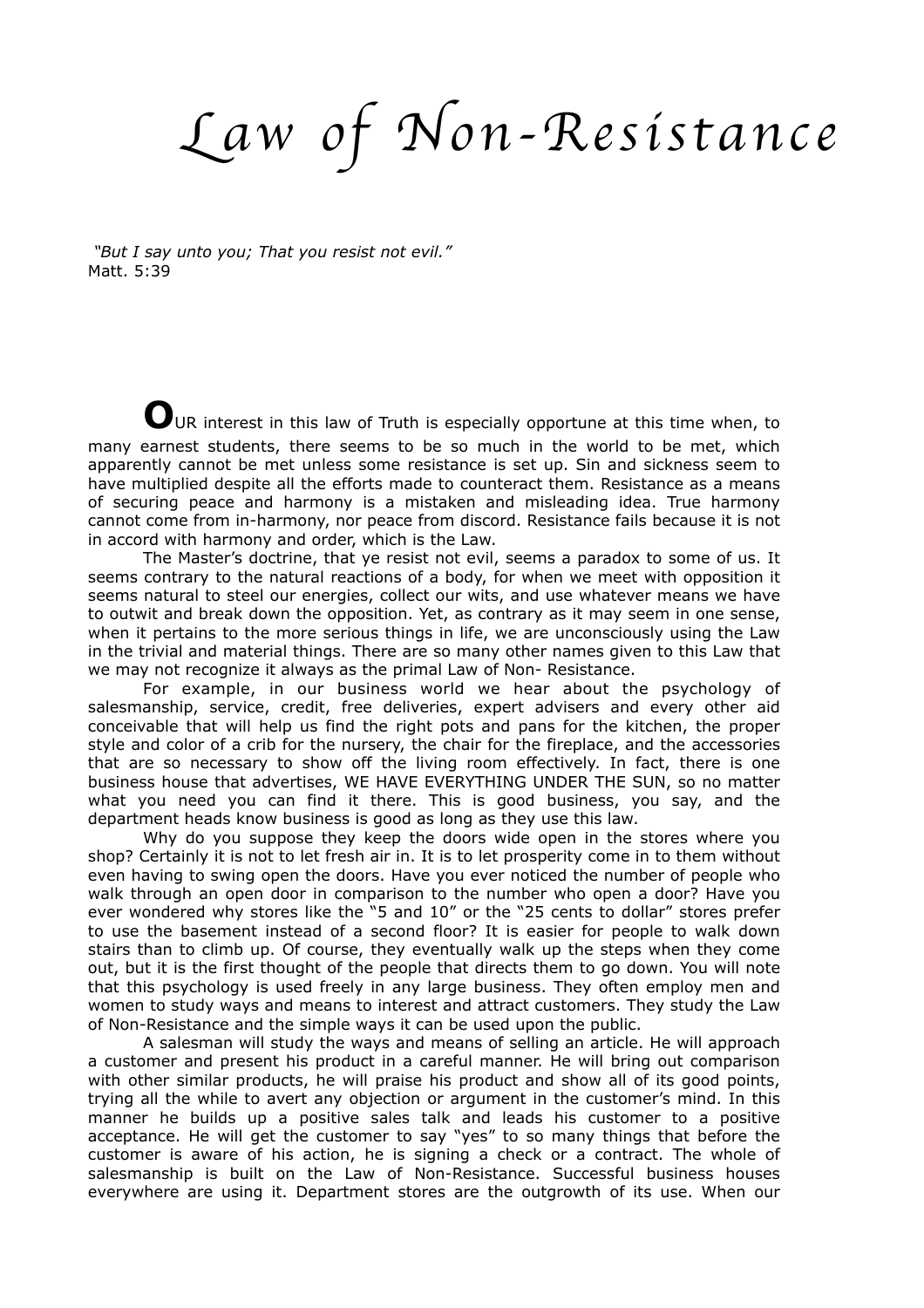grandparents went shopping with their baskets, there were many shops visited before they finished. Today we can use the phone and order our list of supplies, very likely from one store. Mail order houses are dependent upon this method. It is in this way that they make it easy for prosperity to come to them.

 Business houses do not employ the only salesmen, for everyone is a salesman of some kind. Whether we realize it or not, we are ever selling ourselves to our friends for approval or disapproval. We are ever striving to put forth our best self, and inwardly want our friends to see us in that light. A young man wishing to meet that certain young lady will try every means to gain an introduction. Then he will put his best foot forward, act his best, make the most pleasing impression. Why all this extra effort, you ask? Because he wants to make it easy for the fair lady to like him and wish to know him better. He is trying to sell her the idea that he is her best choice for a companion and friend. He may be unconsciously using the Law of Non-Resistance as far as he knows.

 Why does this young man put forth his best side? Oh, you say, that is only natural, it is a habit or a custom. That is true, yet we become so governed by habit and custom that there are times when we, in working for prosperity and good health, unconsciously put opposition in our path through this force of habit.

 There are some who may be working to gain success and to bring forth an increase of supply or material wealth and yet have gotten into the habit of talking and fearing hard times. We may talk about our neighbor or criticize the method he used to get ahead. We may fear business conditions and when we see the graph take a downward swing we fear for our investments and our job. When we do these things we are very foolish. In fact, as foolish as a merchant who advertised extensively that on a certain day he would inaugurate the biggest sale of the year. After getting his patrons all keyed up for the bargains promised, he barred the doors and closed everyone out. For such an act the patrons thought he must have gone crazy or else he did not want any business to come to him.

 Well, call him what you will, but some people are just as crazy at times when they want supply and prosperity to come to them and then bar the way with their conversations of poverty and discord. I don't say they are crazy, but I know they haven't learned how to think right; nor are they wise to the Law when they choke off their influx of good with negative chatter. One student wrote me and said, "I am working hard over limitation, for I have had enough of it." My answer to her was, "Cease working over limitation and work only for prosperity." The Law does not require us to work over or against the things we do NOT want but it does require us to work with and for that which we DO want. We dare not give our time, thought and energy to that which is opposed to what we want. That is setting up a resistance contrary to the Law and barring the way for our good to come in. How, then, shall we work for prosperity? By being non-resistant and in agreement with all that is prosperous and using every means at our command to make it easy for prosperity to come in.

 Water is very powerful, yet it is a perfect non- resistant element. We can see where it has worn away the hardest rock. We have seen it sweep everything before its torrential outburst. Bridges, buildings, trees, nothing can withstand its force. Yet, note how the great river begins. It starts with a small stream or brook high up in the mountains where the ice and snow feed it in the springtime. Note also that it is a very crooked little stream, nothing like the great river it finally flows into. You see the little stream of water run into a huge boulder, a fallen tree, or debris made up of bushes, decayed leaves, and the like. Does the little stream stop with the obstacle and wait for its force to build up so that it can push the opposition from its path? No, the little stream is not interested so much in the boulder or tree as it is in hurrying along and reaching a larger stream, a river, and then the mighty ocean. It does not waste any time with the obstacle, but quietly works its way around the interference and hurries on. It is urged to meet a river and then to be a part of the mighty ocean. Thus, we see that little stream wind its way round and round many crooks and turns, but every turn takes it nearer its goal.

 Some people, unwise to Nature's method, set up a different one. When they meet an obstacle they stop their progress to collect their forces and put up a fight to remove it. This resistance they set up causes friction. Friction causes an irritation and an inflammation. For this reason many people's lives are hard and exacting. The waste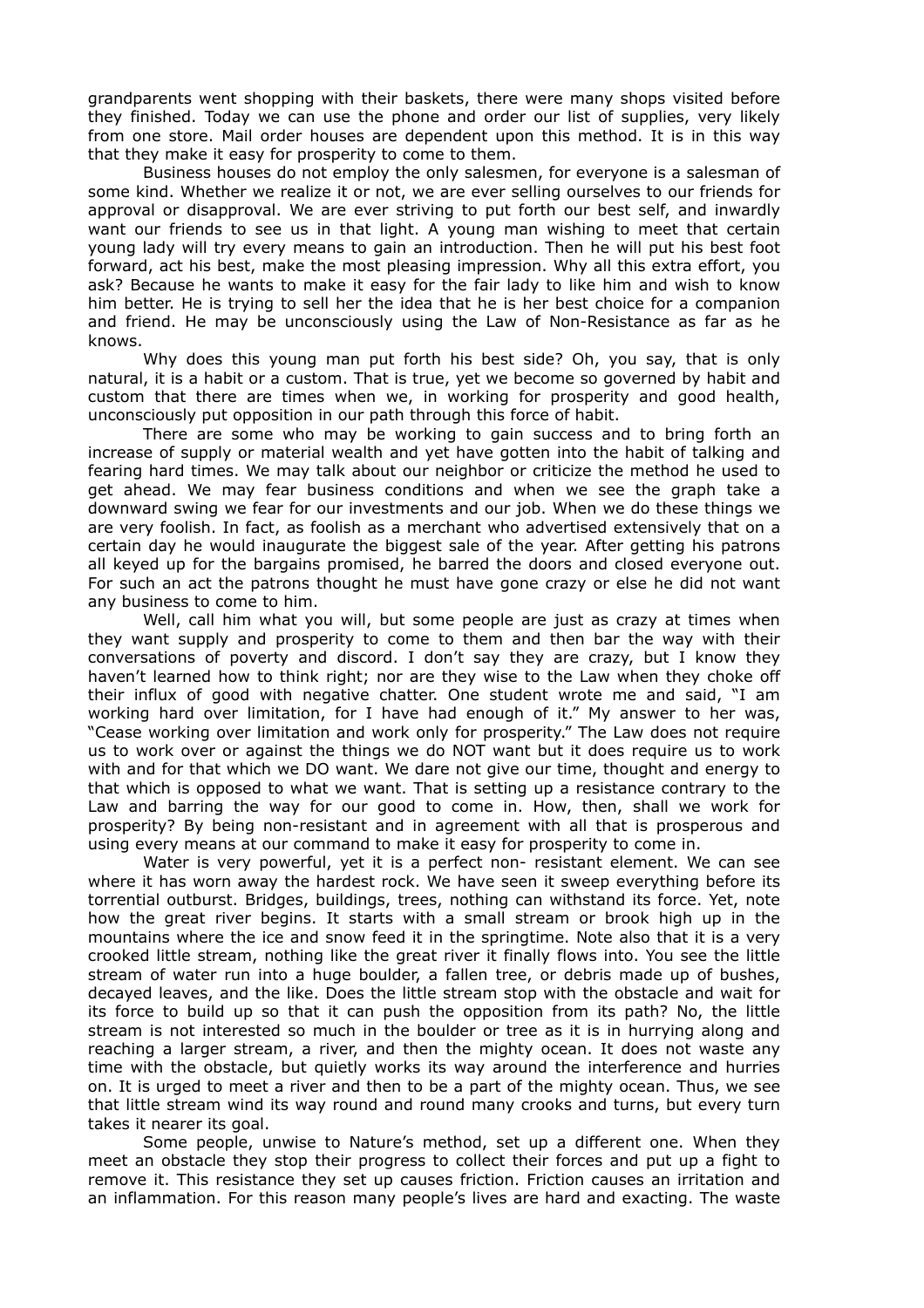of human energy is appalling. People in every walk of life are breaking down and wearing out like obsolete machinery. Remember, it is not the movement of a machine that wears it beyond use and service, it is FRICTION. Friction is opposition and resistance.

 If we go through life, fighting, opposing, resisting, arguing, we are bound to meet with many obstacles and likely become so occupied fighting them that we lose sight of our real objective. If we are always getting steeled for the next opposition or trouble we can expect plenty of it. Whereas if we strive to make little of the obstacle and keep our minds on the objective or the desire we set out to gain, we may have to wind around and around, but if we persevere we will ultimately win. We will reach the goal.

 Another lesson we may learn from the stream is that when it is small and struggling it has the most difficult time. In the beginning it will have so many obstacles across its path that it is ever winding around to avoid direct opposition. Silently it uses the Law to be non-resistant and it grows stronger in force and volume. When it becomes a larger stream and then a river its path is more direct and the obstacles become less and less. Then it is not far from the mighty ocean. Students are like that. They have their hardest tests and delays while they are yet weak in power and understanding. As they strike out on a new path in Truth, the obstacles and tests will be plentiful. The wise ones will not fight the obstacles, but bless them and go on. As they go on with faith and assurance, they grow stronger and become like a great stream and river. Their course becomes more direct, their understanding is of greater depth and the mighty ocean, their ultimate objective, is not far from them.

 A woman recently asked for help to meet her problem. She explained that her home was mortgaged and it was near time for her to make a payment, but the funds were lacking. She had converted her home into a rooming house, hoping to get money enough to live on, but there was the difficulty. She could not keep her roomers because they were so quarrelsome and critical. The house was always in an uproar, no one was content, and she was ill in mind from the strain and anxiety.

 It was explained that she must use the Law. She must not oppose the good, but strive to work with it. With all the friction and confusion in the home, she must go back and use the Law of NON-resistance. This she tried to do, but whereas she had been so exacting and unkind, she found it rather hard to be non-resistant. That evening as she entered the dining room, she greeted her people with a smile. The folks were so startled at the sudden change that they could hardly eat for wondering. That smile was the first smile some had ever seen from her, and others declared it was the first time in months that they remembered. One man was heard to utter when she had gone to the kitchen to fix the dessert, "The old lady is going soft." And more thought so later that evening when they heard her greet one young man who had gotten back in his rent and who was trying to slip up to his room without being seen. She greeted him pleasantly and said she was sorry he had missed his dinner.

 After a few weeks of this new plan the woman began to enjoy it. She had become changed within herself. She saw her folks in a different light. Instead of thinking them to be cheats, liars, and a quarrelsome lot, she saw good in them and she grew to like them more and more as one big family. They, too, became different. The family gathering at the table was looked forward to as a happy time and had grown to its capacity. Others had asked to have a room if and when a vacancy occurred. Even the young man who had tried to dodge her because of his arrearage had entered into the spirit of the new home and was able to get a job and paid up in full. Needless to say, the payments on the mortgage were met and the home was saved for the widow. She did as she was instructed. She became non-resistant to the good. She made light of the many obstacles and confusion that appeared, and slowly worked around them. She held in mind her objective. This in turn melted down the hardness within herself and then reached others. Though she appeared to be going soft to some, in doing so she reached her goal and was victorious.

 In another verse Jesus expressed the Law more simply; He said: "I say unto you, love your enemies; bless them that curse you; do good to them that hate you; pray for them that despitefully use you." In studying his statement one might at first think the Master was favoring the enemies, the opponents. Not at all; Jesus was speaking to all who desire to use the Law. To extend a loving thought to anyone or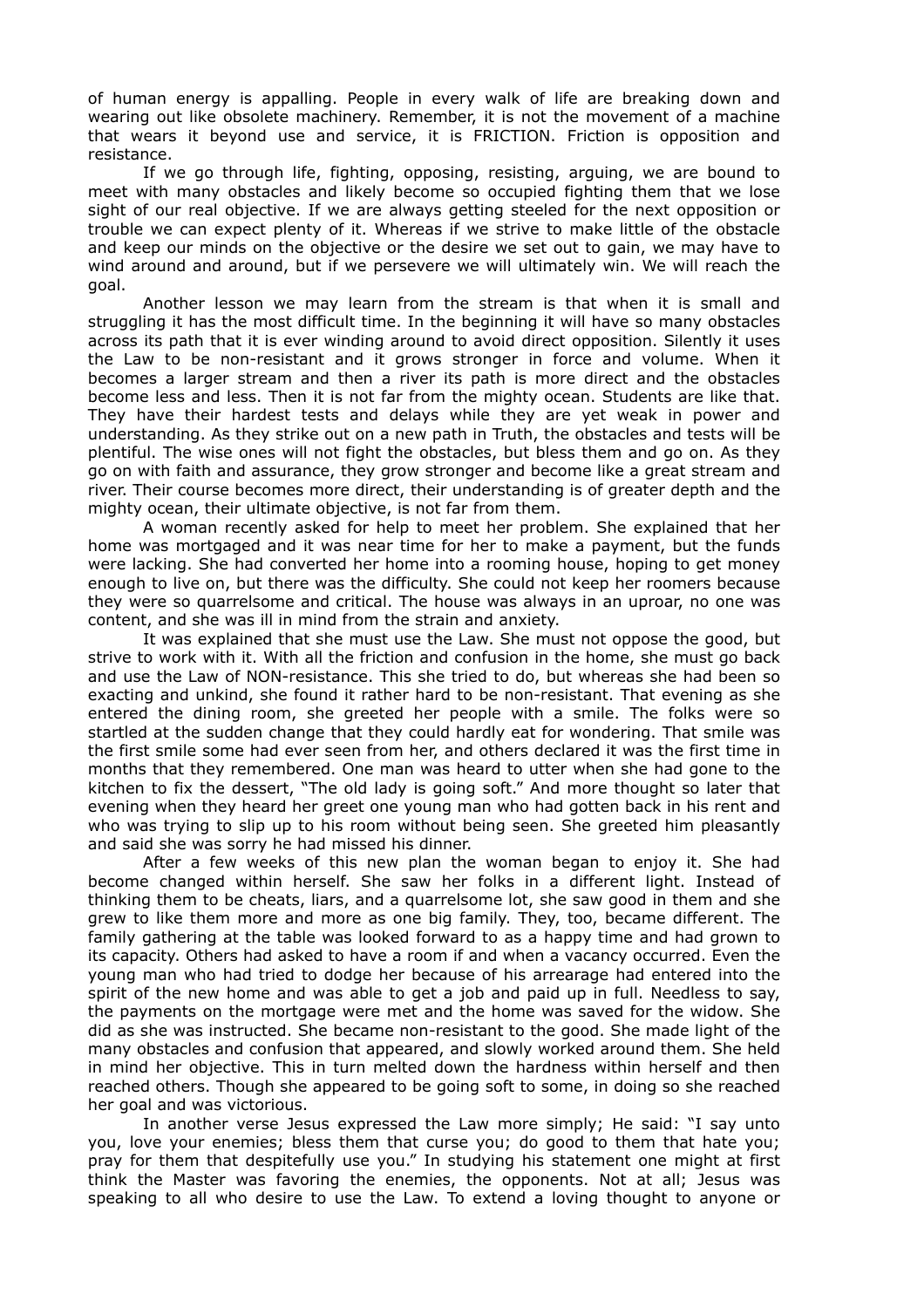anything removes the opposition and enmity that once seemed there. This removal must first be in the person's consciousness. Once the thought of enmity is removed from your consciousness you will not attract the same condition again. Do good to them that hate you because in doing good you are raised above the thought of hate and hate then cannot touch your life. Bless them that curse you and pray for them that misuse you. Why? Blessing calls forth the highest good within you. The highest good within you can only attract the highest good from another. To attract such good you are running around all opposition and abuse. Thus to live the Law with others about you does not especially favor the others so much as it favors you. It affects others in that it takes away from them their weapons of hate, malice, revenge and the like, and their love and interest will be reciprocal with yours.

 If a man resists a situation, he will have it always with him. If he tries to run away from it, like a shadow it follows him, and repeatedly he will meet it again. If he ignores the hardness of the condition and fearlessly works around it, he will find a time when that hard condition will have been absorbed and removed. Accept the condition as some evidence of good. Look for that good, and by being acceptable to it more and more evidence of it appears.

 "Agree with thy adversary" is another way of saying that nothing worthwhile and lasting is ever gained by argument. He who is convinced against his will is of the same opinion still. To disagree with one only causes that one to put on his full armor, to collect all his forces in opposition to yours. To agree with your worthy opponent leaves him defenseless and without need of his armament. To offer no resistance makes it easy for one to be amicable, and he who thought himself your enemy will find it a pleasure and a privilege to be a friend.

 "Blessed are the meek" may seem literally to support those kindly timid souls who are an easy prey for their more aggressive brothers. Rather, it refers to the one who is able to follow the Law of Non- Resistance to the point of inheriting the earth and all things thereof. To be meek does not mean to be an easy mark nor to be a door mat for anyone to walk over. I have heard it said that in this day one cannot be a real Christian and be easy and forgiving. In this day one must be on guard to protect one's rights from being overridden by the stronger and more abusive. One does not know what is fully required of a true Christian if he thinks this. We are not asked to be a martyr for our belief; nor is it unchristian to be able to speak out fearlessly and positively.

 We need not be an easy mark nor a door mat for anyone, for there is a greater power to be reckoned with, the power of the Law when you use it. Yet this does not make us like a pugilist, but a master. This does not require us to be hardboiled and boisterous in order that we may attain our rights. Our rights when they are righteous will uphold themselves, they are their own defense. They do not need us nor anyone to fight their battles. Now the Law reads that "WE ATTRACT WHAT WE EXPECT," so if one believes he is an easy mark, a door mat, a weakling, if he expects to suffer imposition and must resort to warlike means for his protection, then "They that take the sword shall perish by the sword." The Law of life reacts upon man according to his understanding and application.

 To be meek does not mean that we are submissive to the conditions of discord and disorder. We are meek only to the Law. Such meekness gives us the power of Spirit. Jesus was so strong in Spirit that His spoken word was like a two-edged sword, it beat welts upon the intruder like a whip lash. Jesus, though a humble man, was no example of weakness. When He spoke as one with authority to the Scribes or cleared the Temple of the money changers, He showed a strength that was a delight to His disciples to the extent that they implored Him to be their king. Do not confuse meekness with weakness. Nature eliminates weakness, and so she should. Weakness ever creates weakness. This brings on deterioration and finally death and decay. To live wisely one must be strong and positive, though righteously meek. Such strength is not measured in physical brawn and muscle, but in mind and spirit. NO ONE CAN BE TRULY MEEK WHO IS NOT STRONG AND SPIRITED.

 Meekness, then, is that strength appropriated when you do not argue, when you do not become angry or boastful and proud, when you do not insist upon having your rights in a quarrelsome manner. Meekness is the steel of one's nature. It is enduring. Meekness is the strength by which you win an argument by refusing to argue. When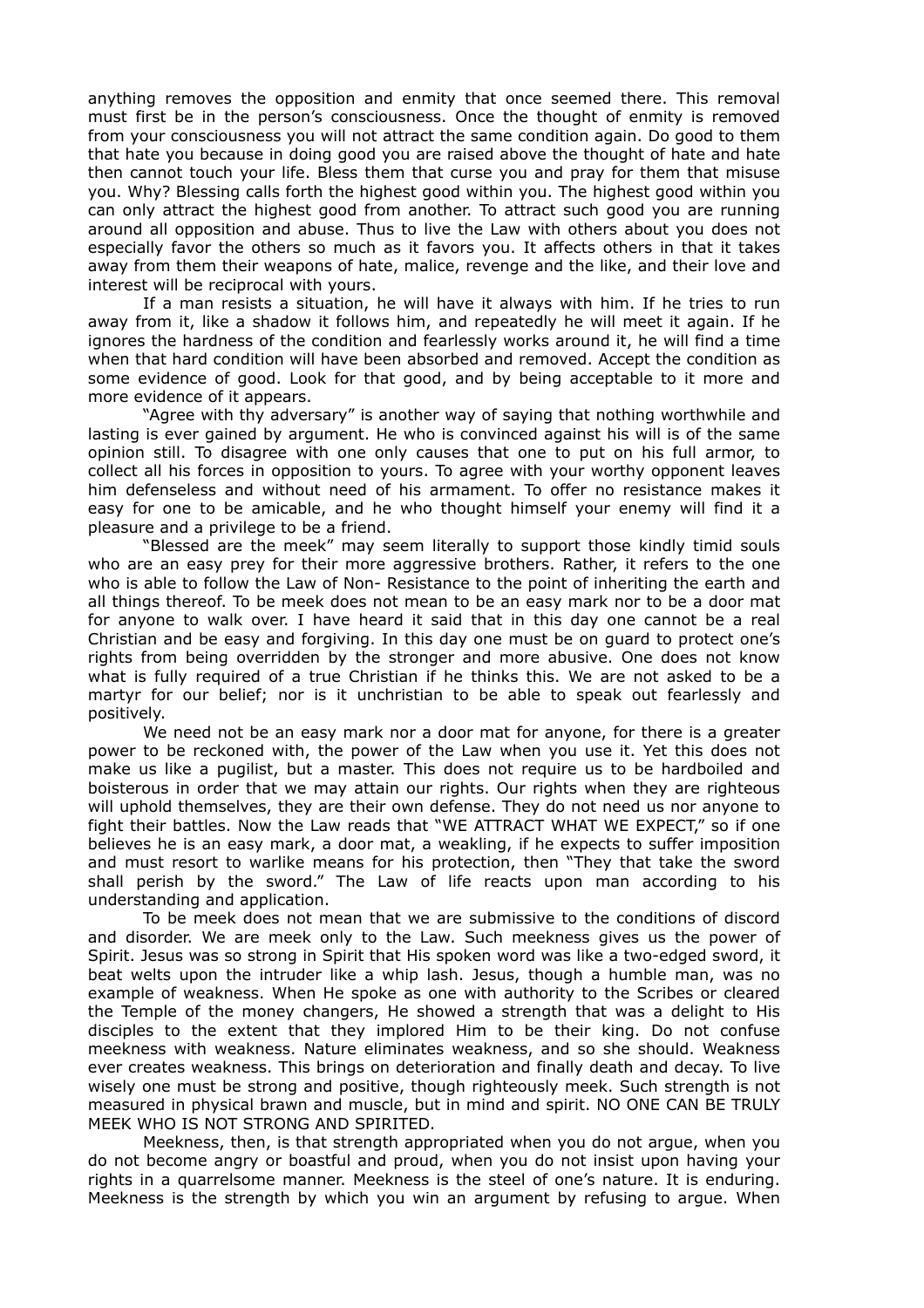differences of opinion arise and your opinion is right, the real victory lies in the fact that right is right, regardless of what others may say about it.

 In science we recognize the spirit of meekness as cooperativeness, persistent application, accurate computation, perfect harmony, symmetry of design and color, and so forth. Possibly the simplest illustration can be seen in our application of the law in Nature. We exercise the spirit of meekness in accepting the terms of nature, and the more fully we cooperate or submit to her, the more abundantly we are blessed. We carefully select the best seed and plant it in the right place at the proper time and in the most fertile soil. Careful are we to water and cultivate the growing plant to insure a bountiful yield. Why are we so careful, so particular, so non-resistant to obey nature's law? Is it because we are weaklings, crave excessive work, and in general, simpletons because of the utmost care and attention we are obliged to give? Only he who does not meet the law with non-resistance is foolish. With whatever degree the wise one meets the law with meekness, non-resistance, so will he be benefited. Thus, as man applies the spirit of meekness to the principles of his daily life, not to the conditions, so will he be proportionately blessed.

 When perplexed, remember the little stream of water and how determined it is to reach the mighty ocean. Be that determined to reach and realize all the good that is awaiting you. Why delay its benefits by putting obstacles into your stream of prosperity? Let us come over the path of non-resistance. Every worried thought, every fear, doubt, complaint, argument, and angry thought are but so many boulders, large and small, that you cast into your stream. These tend to change your course and to lengthen the time for your goal to be reached. Unite your forces for good with the good that is seeking you. Remove and dissolve every obstacle by blessing it and being willing to understand it. Mark it no longer a stumbling block, but a stepping stone, leading to your highest good.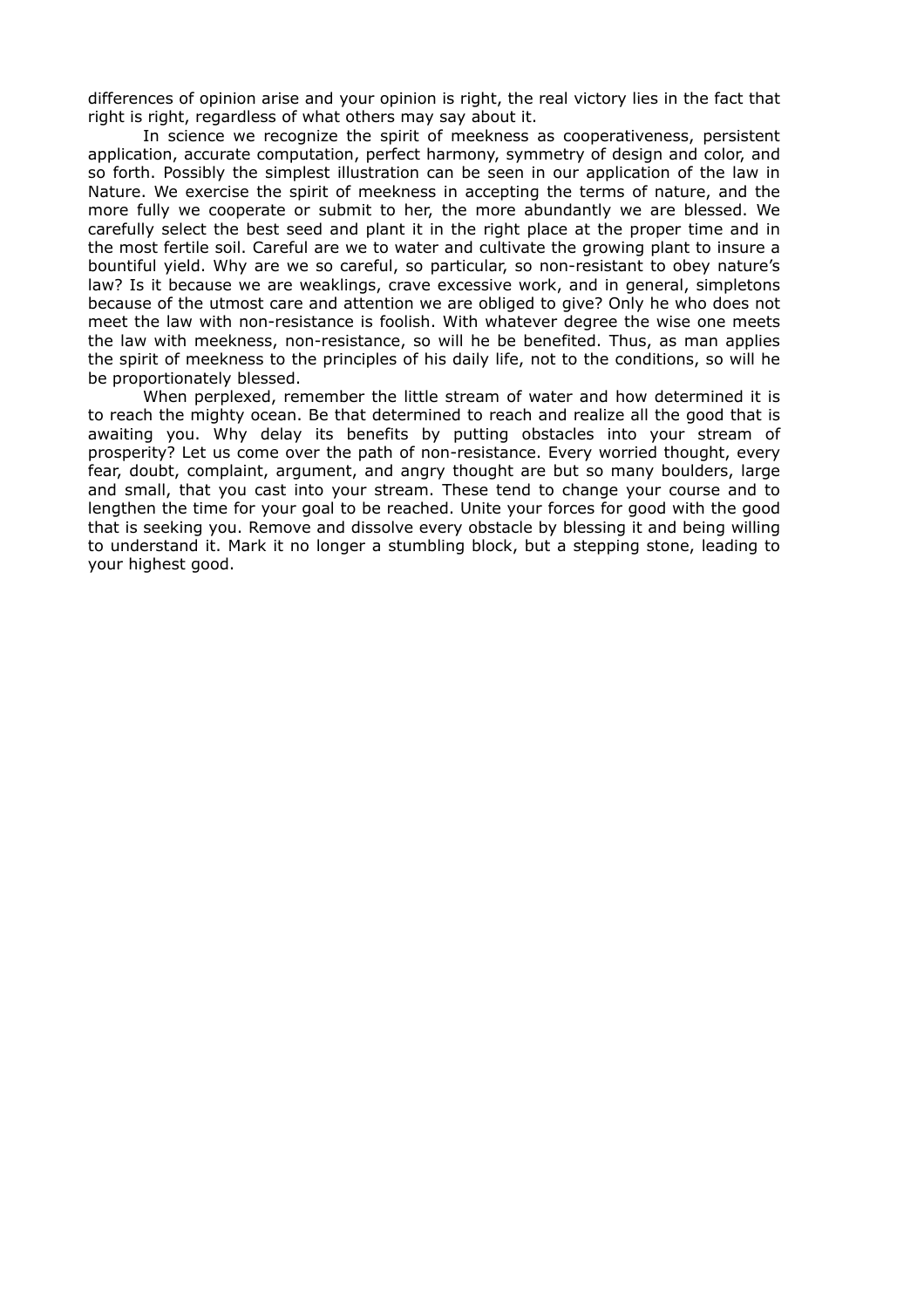L*aw o f Forgiv en e s*s

 *"Forgive, and you shall be forgiven."*  Luke 6:37

**T**<br>**T**HERE are crucial things in life that call for great human qualities. Our present fear is that man will not be big enough to meet the demands of the day. A lack of large character equipment is a real peril at all times. It is here and now that the world needs the help of a Master such as Jesus the Christ.

 Jesus taught bigness of character to His followers. With such bigness within Himself He was more than a Preacher. He was a Teacher Supreme. He not only pointed the way, but He went forward and showed the way. In the hours of great stress He showed Himself mightier than Pilate, the Governor of all Judea, or Caiaphas, the High Priest, and head of the Church, or any and all of the accusing Scribes and Pharisees. It is true that for a moment they had power over His body and tried Him and condemned Him to be crucified, the maximum sentence that could be given anyone, but through it all His mind and Spirit commanded them. They dragged Him through the streets bound as a prisoner, they nailed Him to a cross on the hill of Calvary, but He, looking down upon them and seeing their smallness of mind, cried out, "Father, forgive them; for they know not what they do." A man who is great enough to forgive is always greater than the forgiven. He is superior. He is greater than his adversary.

 Peter, the disciple, was greatly perplexed one time while listening to one of the many lessons of the Master. He raised the question which is the basis of this lesson. Turning to Jesus he asked: "Lord, how often shall my brother sin against me, and I forgive him, until seven times?" Now this was a generous gesture on his part, for the Jewish law which he had known allowed a man to be forgiven three times. This was more than twice the grace that the law allowed, so Peter must have felt the Lord would be pleased with his extension of forgiveness. But he found himself more perplexed when Jesus answered, "I say not unto thee until seven times, but until seventy times seven." Such a period would be indefinitely, so by that answer there are no limits or restrictions to the Spirit graces. The quality of forgiveness must be as limitless as Faith, Hope and Love.

 The Teachings of Jesus in reference to man's power to forgive sins are, I believe, among the least understood of all the Commands. As a rule there is a separation made between sin and its many effects. When a man sins we have been taught to think that this was a job for the minister, and so he is called to pray for the sinner. When a man becomes sick and distressed in mind and body from the effects of the sins he committed, we call for a doctor. The doctor in turn endeavors to treat or repair the body and arrest the suffering. This, at best, we know is but a temporary measure, for no real healing or permanent cure can be effected until the doctor and the minister work together.

 Jesus was the Master Physician in that He dealt with sin and sickness jointly. When they brought a man to Him who had been sick with palsy, Jesus spoke of forgiving the man's sins in order to heal him. The people who had gathered around and heard Him speak, questioned His actions. They said, "Who is this that speaks blasphemies?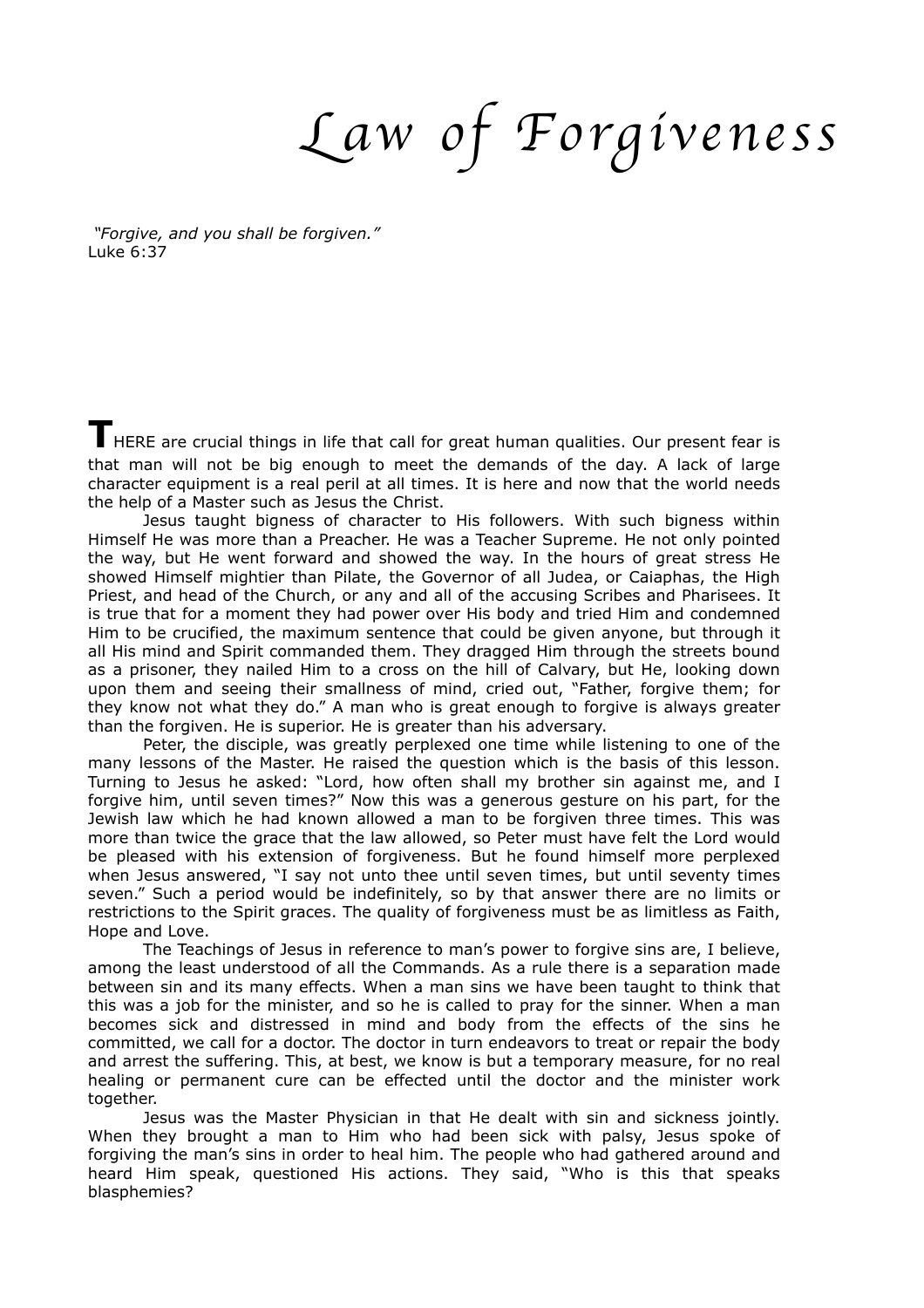Who can forgive sins but God alone?" They did not understand how He could consider sin as a cause of palsy. But there are some no further advanced today who still want to believe that such a disease is caused by a physical or an organic disorder, rather than to accept the possibility of it being a mental or spiritual laxity.

 Jesus plainly taught that if you forgive sin, the effect of such an act of forgiveness would become absorbed with natural and healthy ideas much the same as the blackest of night is absorbed with the dawn of light. The blackness disappears and the light of day shines upon all alike. When healthy and natural ideas fill the mind the body takes on a like condition. Thus our progressive men and women who are turning to a broader field of study and are effecting healings through mental and spiritual processes are not giving us anything new. They are merely catching up with the facts of all the Saints, Sages, Avatars, and Masters as well as the brightest scientists of our day.

 Jesus taught that the originating place of every act was in the mind. He said, in brief, that where there is lust in the heart, there is a sin; though the act may never be committed. At another place He speaks of the origin of sin being in the mind first before the act is committed. "For from within," He said, "out of the heart of man, proceed evil thoughts, adulteries, murders, thefts, deceit, blasphemy, pride, foolishness. All these evil things come from within, and they defile the man."

 Scientists accept the Truth that the body of man is moved by the mind, that all its functioning is governed by a ruling thought, whether that thought is subjective or objective, whether it is conscious or unconscious. Those who study the mental processes find that all the conditions of the body are created or caused by the mind. It is known that creation in any and every form is governed by and subject to a law. Hence, when one misuses, inverts, or violates a law, this mistake is called a Sin. A sin is a mistake, a misunderstanding, and a misjudgment. A mistake is falling short of, or disobeying the law, whether that law be mechanical or spiritual. Correction is the only method of adjustment or of appeasing the law. Thus, repentance and forgiveness are the only means available to alter and correct the mistake. They are the only means of liberating man from suffering the painful consequences of a mistake. They are the only means that will enable him to become in accord or in harmony with the law. Forgiveness of sin means that we must forgive, forsake, and forget that thought or person or condition which prompted the sin. It means to abandon or let go of the thing you ought not do. To abandon or release the wrong thoughts or idea is to be absolved and liberated from its sinful effects. Forgiveness is the first requirement which permits man to be in harmony with the Law of his being.

 "Who can tell what that Law is?" we may ask. Anyone who studies man as both a mental and a physical being can know the Law. If he were to try to learn the Law by studying the physical actions or the results of the Sin alone, it would lead to nowhere. He would be running around in circles, and that would be useless and futile. If he will go deeper and study the causes and that which prompted the sin, he will get results. He must analyze the case and search for some harbored, hidden, and forgotten shock or condition that would have caused the illness. Then, unless this harbored thought is uprooted from the unconscious mind or memory, this condition will continue to appear again and again in spite of all the surface remedies that may be applied to arrest the pain. Like weeds in your garden, if you go about and cut them off each time they appear before your eyes, they may be cut off for a time, but, because they were not pulled out root and all, they will sprout again. Weeds must be pulled out completely to be destroyed and permanently removed.

 A noted physician, talking before a group of other medical men on this very subject of thought being the source of disease, was recorded as having said in his concluding remarks, "Abnormal tumors and cancers are due to a long period of suppressed grief and anxiety." Another way of saying that such diseases are due to a lot of sinful thoughts getting bottled up and suppressed within our minds. If this state is so destroying, it might be wise for us to probe into our own selves and note the effect our emotions have upon the physical organism. Then let us seek by every means at our command to overcome, abandon, and forsake every emotional tug that has a debilitating and disturbing effect.

 Another leading psychiatrist has said, "Most of the cases of mental disorder of a functional type are due to a sense of guilt." There are some harbored and congested thoughts that need forgiveness. Usually a sick mind fears to release them or to forgive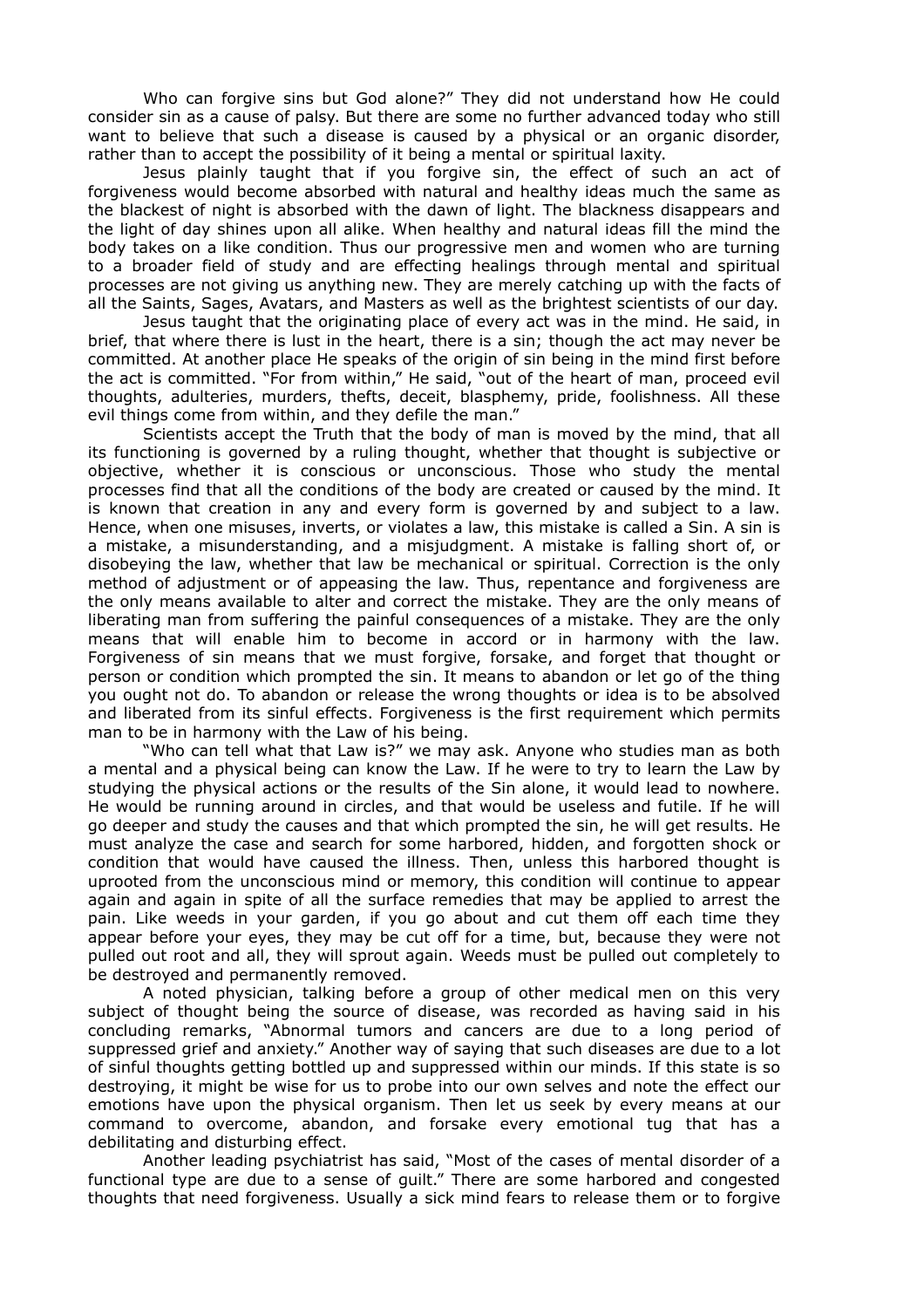them. This is natural, for if they were able to release and forgive the fearful thoughts they would no longer be sick- minded.

 Professor Gates of the Psychological Laboratory of Washington, D. C., in an experiment testing the emotions and the reactions of the body, found some interesting results. He found some forty bad emotions, and many more that were good. Of all the bad emotions he said the reaction of guilt was the worst. This deduction was gained by a chemical analysis of the perspiration taken from the body. A small quantity of perspiration was taken from each emotional reaction and tested. The bad emotion showed a strong acid test. Now if you put some acid on your flesh you know what will happen. The acid will burn, and if allowed to continue to burn it will prove painful and destroy the very tissue of your flesh. It is just such a chemical reaction that is affecting the tissue and organism of the body when these destroying thoughts are allowed to harbor within and generate a poison which weakens and eventually destroys the body.

 A wise physician one day had a caller who, as he put it, had gone the round of the doctors and sanitariums, but with it all was as yet not healed. In fact, he was growing worse, and in addition to the original malady, he had an increasing condition of melancholia and with suicidal tendency. The physician, knowing that he had gone the rounds and had had medical care, decided to approach the case from a mental angle. He questioned and studied each answer with care. After a time he gained the confidence of his patient and learned the real secret cause of his long illness.

 Many years before, this man and his brother were business partners, and the man had appropriated and lost some money that rightfully belonged to his brother. It was used in such a way that his brother could not have found this out even if he had investigated. They later severed business connections and he retired from that work, but, as he put it, he could never forgive himself for taking the money. He wanted to return it, but could not do so without the brother learning the truth. He said it was not the fear of legal punishment that tormented him so much, but the possible loss of his brother's affection. They had always been inseparable and devoted. It was for this reason that he feared to confess his guilt and make amends in whatever way he could.

 The physician explained that the thing to do was to relieve this hidden pressure. The only way to do it was to call on his brother and make a clean breast of the whole affair. The patient, not equal to the suggestion, went home to think it over. Three days later he called the physician, stating that he had spent three dreadful days and sleepless nights battling with himself, and had decided to visit his brother. He was in such a mental state that he knew his brother's treatment, once he learned he was a thief, could be no worse than the misery he was suffering. He told his brother the story, and to his surprise, the brother threw his arms about him and rejoiced with him that it was cleared from his mind. It was a joyful time for them, for that cloud, the only cloud in their lives, had disappeared. The skies were clear again and the restoration of the health of the patient was miraculous to those who did not understand what had been cleared away.

 Through repentance and forgiveness the man was able to do as Jesus had commanded the woman He was called upon to judge, "Go thy way and sin no more." The rooted sorrow had been plucked from his memory. His mind was free to think on healthy, happy and joyful thoughts. This allowed his body to be quickly healed. To some it may have seemed like a miracle, but not at all; it was a natural law operating in a natural, unrestricted way.

 Facing such indisputable facts we can understand more fully why Jesus so often spoke of forgiving sin. He knew the law of forgiveness and He knew how vitally important a part it played in every man's life. The more we study it, the more amazed we become at its simplicity and accuracy of fulfillment. We are to forsake, for as Solomon tells us, "A SIN FORSAKEN IS A SIN FORGIVEN," to forgive, to release some part of our disposition that is not an asset nor a pleasure to others around us. In turn, we are repairing the breach where we have missed the mark, made a mistake, or sinned. Weeds do not remove themselves in time. Instead they will increase and grow stronger until they choke out the flower. The same thing is true of our sinful thoughts. In the garden of our memory they must be plucked out, cast out, and destroyed so that only flowers of healthy and happy thoughts may grow.

 A man may have the habit of excessive drinking, and is not only miserable within himself, but causes much unhappiness in his home. He desires to overcome the sinful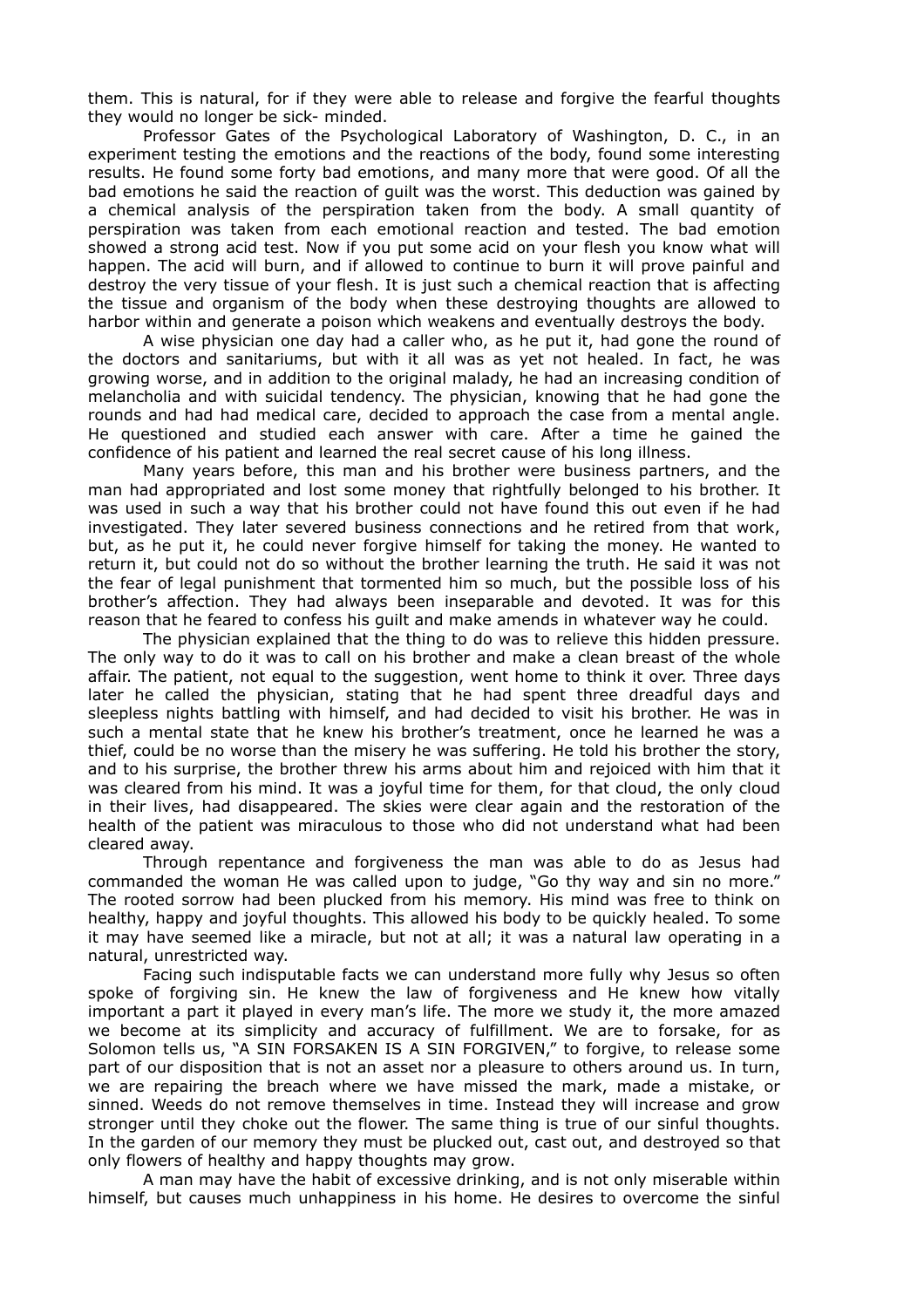habit. He is given every aid from his friends and loved ones to help him resist the desire and the craving for drink. Time after time he rises above the temptation, and then he fails. Repeatedly his family forgives him and encourages him to battle on. Finally he reaches the place when he no longer has the craving, then he is able to forsake the desire for drink and overcome its sinful effects. Then he has forsaken, not the drink alone, but the desire for the drink. When man forsakes the idea that prompts the desire and brings about the physical action, then and not until then does the Law forgive and lift him from its debilitating effect. A sin forsaken is a sin forgiven when the thought or idea that prompted the sin is corrected.

 James explains the truth clearly in saying, "Every man is tempted, when he is drawn away of his own lust, and enticed. Then when lust has conceived, it brings forth sin.(error)" Simply put, it means that every man when he conceives an idea that is wrong, destructive, or evil, and dwells upon it, eventually causes it to become a fact. When he wishes to overcome a sinful condition he does not waste time wrestling with the fact, but corrects, forsakes, forgets, forgives the idea that started it. This is the weed in the garden that must be pulled out - top, stock, root and all to be completely discarded.

 At another time we find that Jesus repeated the Law and with some explanation. In His prayer He states, "Forgive us our debts as we forgive our debtors." This is a perfectly reasonable proposition. As we forgive those who transgress against us, so shall we be forgiven of our transgressions. This law has followed us down through time, and today we speak of it as though it were something new, we call it "modern psychology." The Law reads that certain ideas must be dissolved and cleared from the mind in order that other ideas or new ideas of a different character may replace them. It may be explained as a bottle that is already full which must be emptied before it can be refilled or added to. Jesus spoke of it when He said: "Neither do men put new wine in old bottles, else the bottles break."

 For example, if you hold in your mind that someone has wronged you or has treated you unjustly, you cannot be free from your wrongdoings or injustice so long as you hold that thought in your consciousness. Often people complain that they do not understand clearly or get the illumination of spirit as others have testified. You need only to search your memory to find the cause. If you do not get the understanding you expect, first search your mind for lurking, unforgiving thoughts that have been tucked away from your notice. Is your thought realm filled with resentment that you may hold against some person or condition? Have you a feeling that you have been slighted by this person or that one? The Law reads, "If ye forgive not their trespasses, neither will your Father forgive your trespasses." We make the conditions for ourselves as we meet the demands of the Law.

 Some people ask if we believe in canceling monetary obligations of those who owe us, or, literally, should we cancel the debts of our debtors? There were a number of people in the past months who have made the front page in the newspaper because they wrote off their books with receipts in full to all who owed them. Did this eliminate the debts? Well, the debtors were loud in their praises for such a generous soul, but they came right back to do more business with the grocer or the butcher and asked them to charge it. In other words, they were glad to be relieved of the debt charged against them, but they knew no different than to return and open a new account.

 The answer is, that so long as we believe in the necessity and reality of debt, such debt will continue to endure. So long as we believe in debts we shall get into debt and continue to collect all the burdens and headaches that come with them. He who does not in his own thought release all men who owe him stands liable, himself, to fall into debt. If we send receipted bills to all who owe us, would that relieve us from the burden of debt? No, the signing of the receipts does not erase the idea of debt from our minds. First we must erase from our minds the thought that anyone can owe us anything. This then will bring us into a clear atmosphere in which we sow seeds or ideas of abundance for those who are indebted to us. In this way the debtors will find their minds more fertile soil to bring forth thoughts of abundance. When they catch the spirit of the free flowing thought of plenty, they will be happy to pay their debts, and all that is justly ours will come to us cheerfully. In other words, when we free our minds from all thoughts of debt and try to realize more and more the presence of plenty, we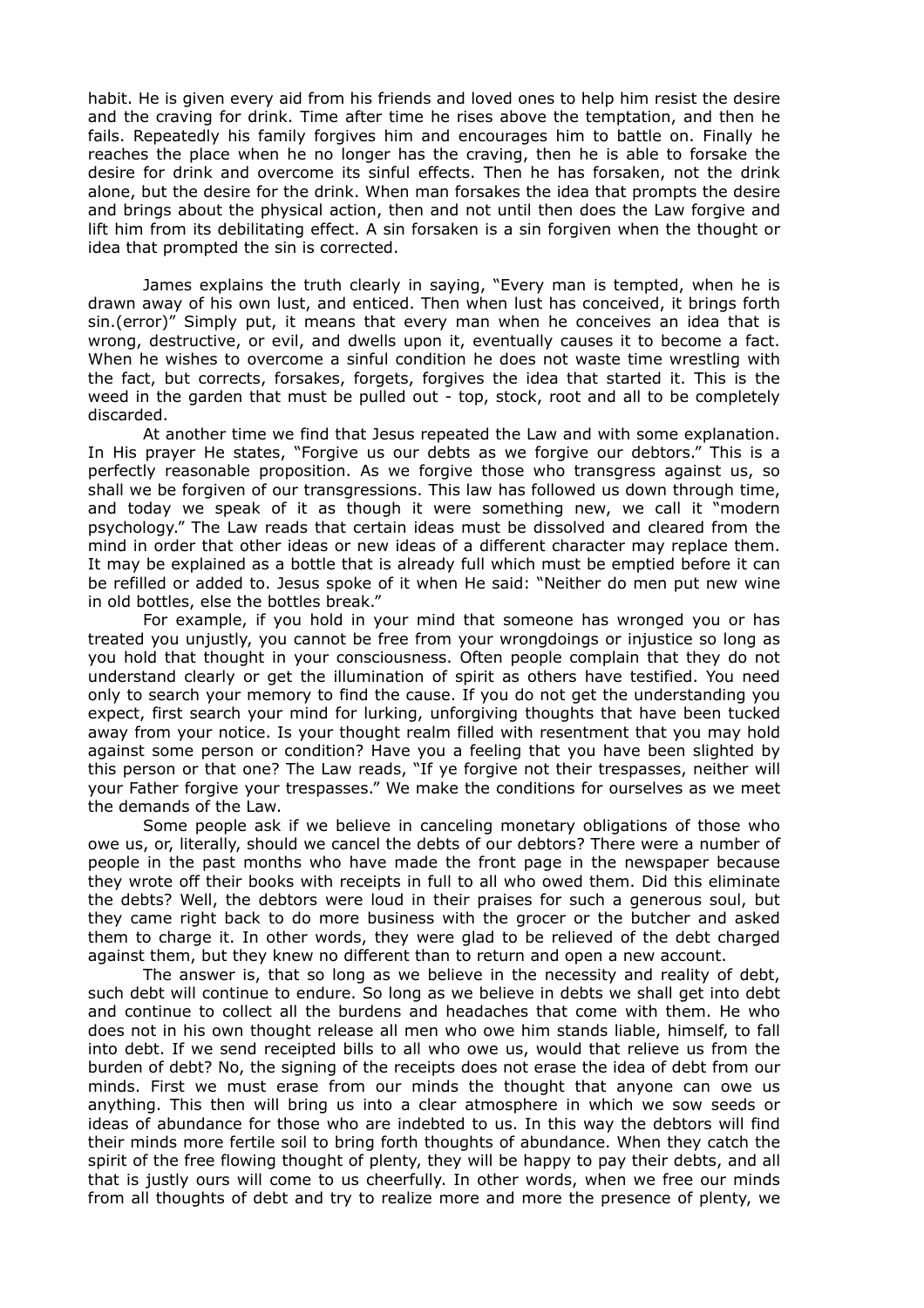shall soon be strong enough to reach out and realize abundance for our debtors. As they are lifted up from the thoughts of limitation and lack, they will attract more and more substance with which they can pay their bills. In this way, and only in this way, can debts be permanently canceled. Through applying the Law of Forgiveness both parties concerned will be lifted from a debt consciousness to a prosperous consciousness, and prosperity and plenty shall abound.

 Everyone must at some time walk the path of forgiveness. We must learn to live this Law. It must be important, for the Master taught that there was no hope of forgiveness for the unforgiving. Only as we forgive are we forgiven. We must put forth the first effort. Our willingness must open the way for our forgiveness. We dare not ask more of the Law than we are able to extend to ourselves or to our brothers. Unless we prove this Law by living it, we cannot hope to gain the bigness of character that life requires.

 As we ponder over this whole thought, we may wonder if the Master was looking forward to the essential part forgiveness must play in the order of the world events of today. The Truth runs deep into everyday life. When we recall the rivalries that prevail in almost every shop and office, when we see the jealousies that divide the neighborhood, when we observe and feel the envies both scholastic and professional, when we have strife and discord in our own homes, we see the solemn, though simple teachings of forgiveness strike deeply into your life and mine. If we cannot forgive, we may know we have a small soul untouched by the teachings of the Master. These are our daily tests, for it is in the school of forgiveness that the lessons of life are learned.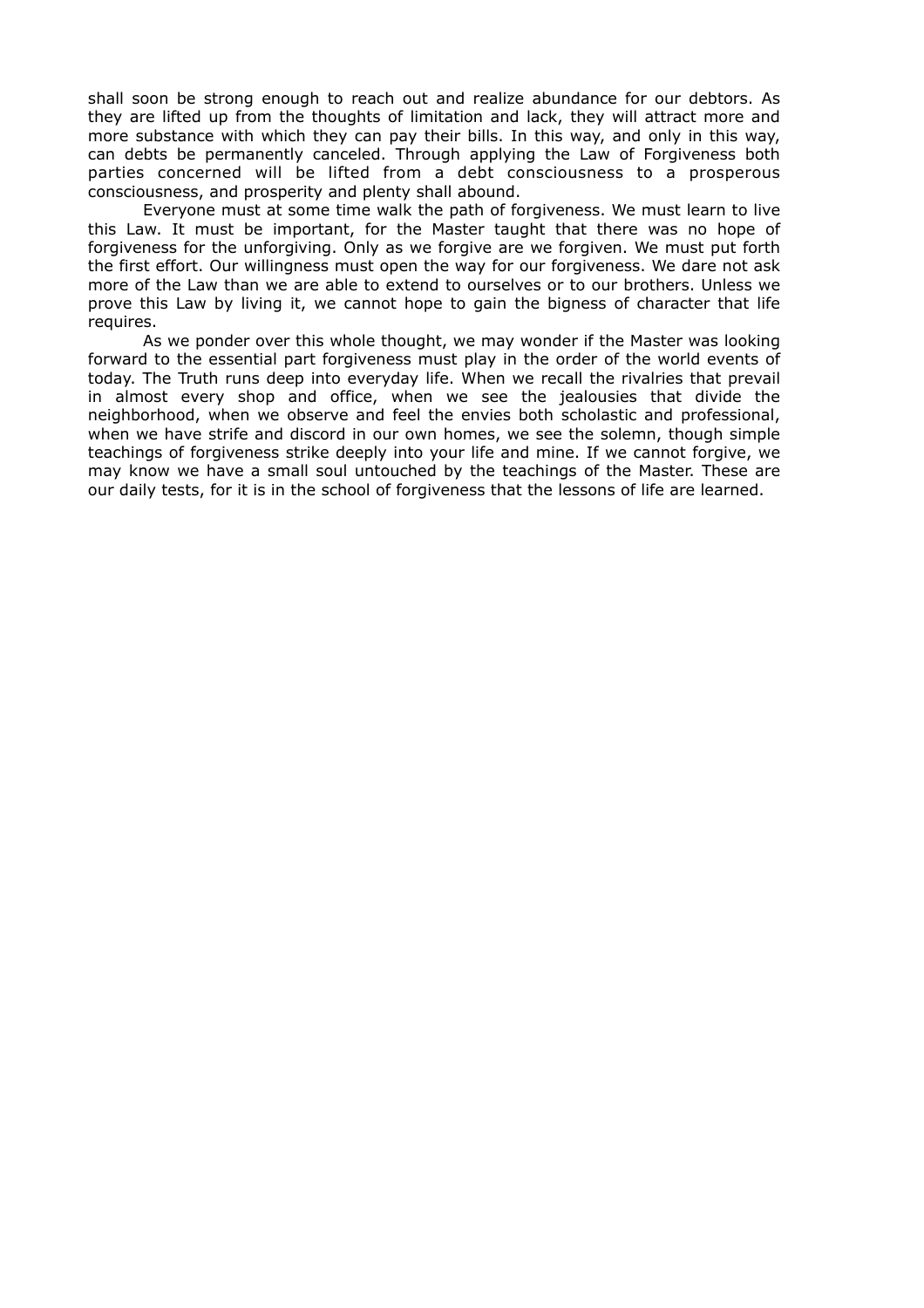## F*orgive*

That slight misdeed of yesterday, why should it mar today? The thing he said, the thing you did, have long since passed away; For yesterday was but a trial; today you will succeed, And from mistakes of yesterday will come some noble deed. Forgive yourself for thoughtlessness, do not condemn the past; For it is gone with its mistakes; their mem'ry cannot last; Forget the failures and misdeeds, from such experience rise, Why should you let your head be bowed, Lift up your heart and eyes!

Selected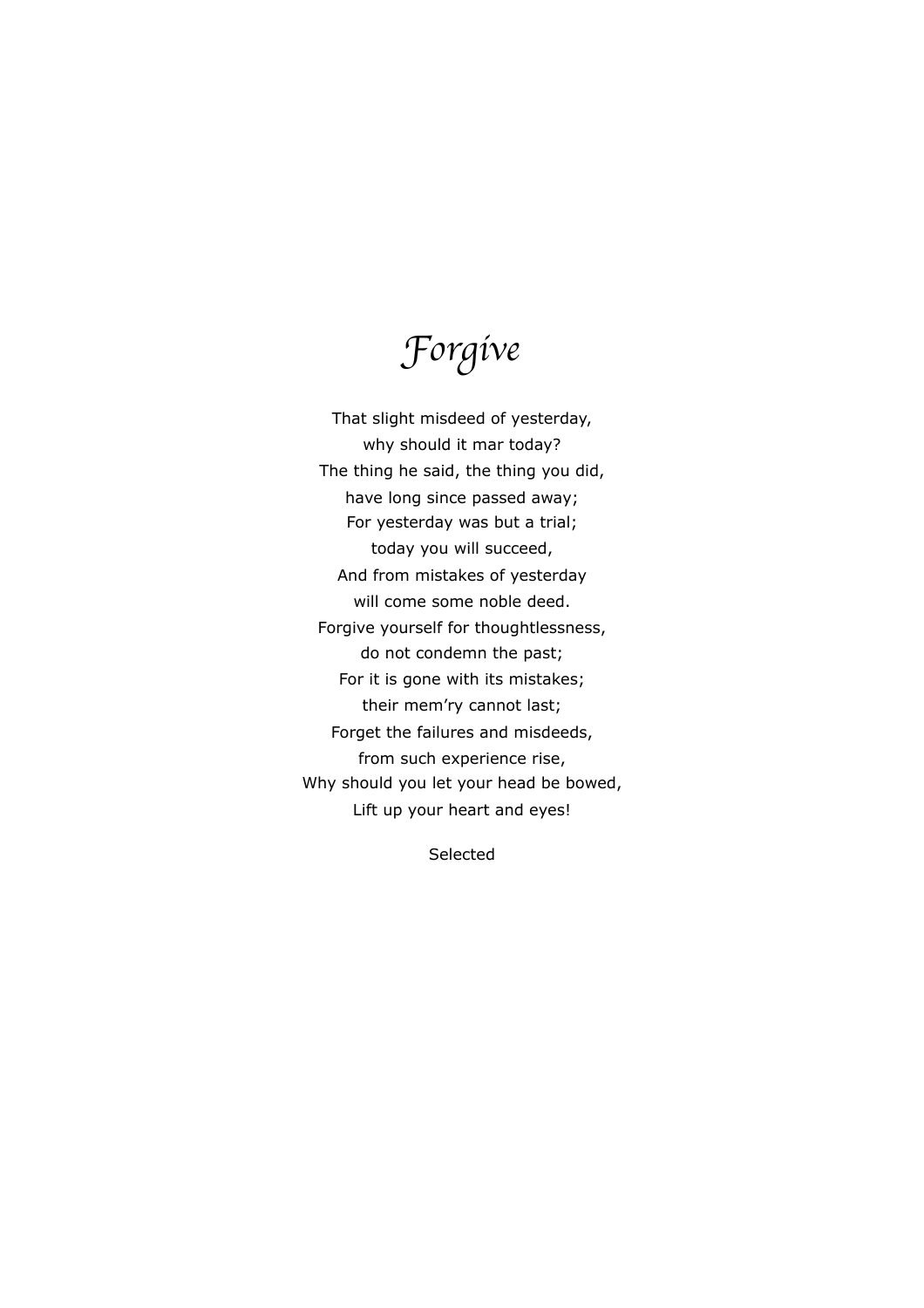L*aw o f Sacrific*e

 *"Straight is the gate, and narrow is the way, which leads unto life, and few there be that finds it."* Matt. 7:14

**E**VERY man should have an ideal or a hero. If there is one who has none and desires none, do not trust him too far. A man who has no ideals does not wish to be any greater than he is, and will in time prove a detriment to others. Abraham Lincoln is the ideal hero for the American youth, and that applies to any youth from six to sixty or over.

 Lincoln came from the lowliest and poorest of stock and yet rose to the highest office in the land that we as a people can bestow. There is hardly a boy or a man today who cannot say that he has as many or more natural gifts and opportunities than Lincoln had. He was plain and honest and determined to get along in his world. He had many faults like all of us. He would rather rest his lanky body in some comfortable position and proceed to tell yarns than to do any work. He was neither as polite nor as polished as his wife wanted him to be. He had but a few dollars in his pocket when he moved into the White House as our President. But money does not make a man. Polished manners do not make him. Even education does not make great a man whose soul is small.

 Abe's soul began to grow from the seed of thought that was placed in his mind when yet a small lad by his mother, who made it a point to teach him what she could when she was able. One day Mrs. Lincoln became very ill, and, knowing that she was dying, called her family around her bedside, then placing her feeble hand upon little Abe's head she said to them, "Be good to one another." She expressed the hope that they live as she had taught them, loving their kindred and worshiping God. She had done her work and, stoop-shouldered, thin breasted, sad, at times most miserable, without prospect of better conditions on earth, she passed away. She may have dreamed, but little realized the grand future that lay in store for the ragged, hapless boy who stood at her side.

 Though Abe was quite young at her passing, he never forgot his mother. She taught him a lesson that he carried with him through life. She taught him that the beginning of wisdom is not imposed by discipline, but the beginning of wisdom is first the desire for discipline, the love of it, the voluntary choice of it. Thus he learned that discipline is the highroad that leads to everything that makes life worth living.

 Go to a concert or opera today and listen to the voice that captivates the music lovers who hear it - voices of such artists as McCormick, Lily Pons, Thomas, Eddy, McDonald, Moore, and your favorites that you can name. How do they ever happen? Ah, they do not happen. Granted that they may be especially gifted, but those final magical results come not by chance or accident, but from discipline. Discipline that is consciously chosen, ardently desired, and patiently persisted in.

 Yet we hear it said that we are an undisciplined generation of people. This, however, is not true. In every realm of life we enjoy the fruits of disciplined research and toil, with results far greater than our forefathers ever dreamed. I shall never forget the thrilling experience I had one evening sitting in my home before a cozy fireside. The radio was beside my chair and I casually reached over, turned it on, and selected a prominent station. To my keen surprise I heard a voice calling Richard Byrd in the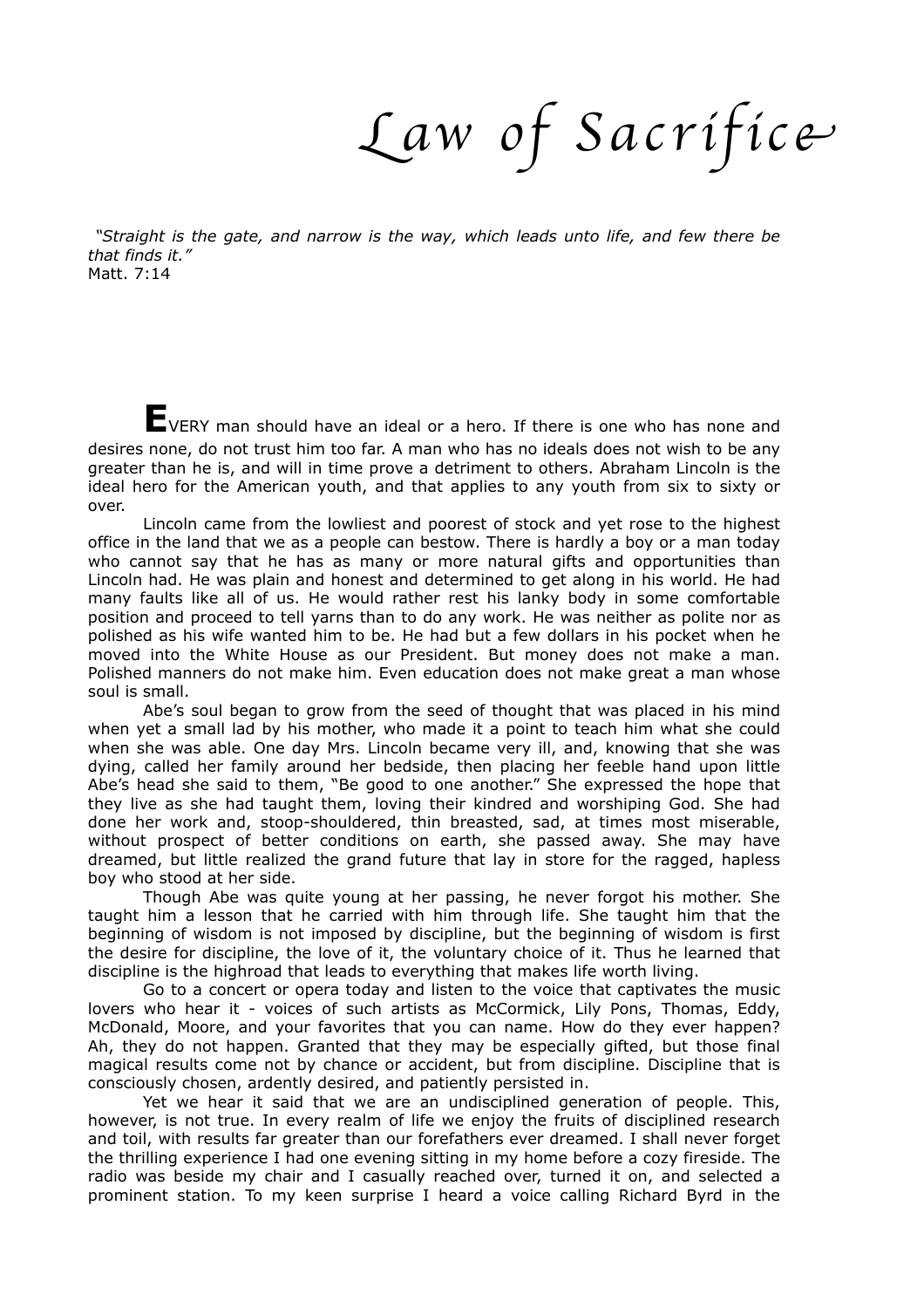Antarctic regions at the South Pole. I then heard the Commander tell of the hazards and difficulties they had met the day before as they unloaded supplies and hauled them to their new home, Little America, over the slope of broken ice and drifted snow. Had he written a detailed report and sent it by letter it would have taken months to reach us, yet here in less than a second his voice vibrated through the air and I, like many others, heard him report the happenings of the day. The old miracle workers never dreamed that such as this could happen. Happen - that is not the word; discipline - that is it. It was painstaking, scientific, technical discipline that produced such a result.

 We are not an undisciplined generation in any realm except one, and that is in our morals. In science, in art, in athletics, in any practical endeavor we know the worth of discipline. Yet we let ourselves go, we must have our fling, we unleash our instincts and throw off restraint. It is the denial of discipline that characterizes much of our moral life. Men everywhere are awakening to the necessity of disciplining their thoughts and acts. We train domestic animals carefully, we harness the forces of Nature to serve us regularly and well, and yet when it comes to ourselves, the most valued of all, we let our thoughts run wild. No one can attain his ambitions until he learns to discipline his mental force and is able to control his thinking. No one can be truly religious before his mind is in order and his ideals are brought in harmony with the Divine mind. No one can gain wisdom and understanding of life except that he seeks it in God's appointed way according to the Law.

 First let us note one simple fact. SOMETHING ALWAYS HAS TO BE SACRIFICED FOR SOMETHING ELSE. Everything in life has its own price and is ever up for sale. We have to purchase it at the price it demands. Day after day we go up to life's counter and say, "I will give you this if you will give me that." This bartering has another name more familiar perhaps; we call it "sacrifice." Sacrifice, then, is not what our preachers have made it out to be. It is an inescapable necessity. It is a definite law that we must obey. We are sacrificing every day of our lives whether we want to or not, whether we know it or not. No matter what we want of life we have to give up something in order to get it.

 From one of the Master's sayings the modern mind shrinks back and tries to avoid. "Straight is the gate, and narrow is the way, which leads unto life, and few there are that finds it." How we dislike to hear such words. We are through with narrowness, we say. We are more liberal today, we want the broad open ways. We claim our freedom and declare there is no need for us to be so narrow. We will not go through the small and narrow way. Yet there are few statements that Jesus uttered that are more accurate and complete than that one. No man will ever find the richness of life in any realm by loose and casual wandering. Always he will have to go down a narrow way and through a strait gate called discipline.

 Go hear Kreisler play his violin and listen to music that is almost divine. Watch the skilled surgeon at his delicate task of repairing a broken body that it may hold its life a little longer for the soul to grow stronger. Consider the scientist in his laboratory with his scientific formulas. Remember George Eliot saying that she was a young woman when she began "Romola" but an old one when she finished it. Or think of Admiral Byrd flying over the South Pole and talking to us about it by means of radio. Are such experiences life? Indeed they are. Liberated life of an attained achievement, the most satisfying sort of living man can ever know, but strait is the gate and narrow is the way of discipline that leads to such a life.

 When this law of sacrifice is carried over into the moral realm, it is commonly presented one- sided. We are taught that if we want to live a good life we have to give up so many pleasures. How familiar that sounds to some of us. The result is that we rebel, and when we think of sacrifice we think of the ones who have had to give up so much pleasure for goodness. Who are some of the great sacrificers in history? Well, there was Socrates who drank the hemlock; there was Jesus who was crucified on the cross; there was Paul who was beheaded; there was Peter who was crucified upside down; there was Luther and Wesley and Calvin, all religionists; there were Livingstone, Nightingale and scores of others. But think for a moment, are they the ones who made the most terrific sacrifices?

 We speak of the supreme sacrifice of Jesus upon the cross; we read of the martyrdom of Saints Peter, Paul, and John but what about Judas Iscariot? Think of what he had a chance to become. Think of the companionship he once possessed, and the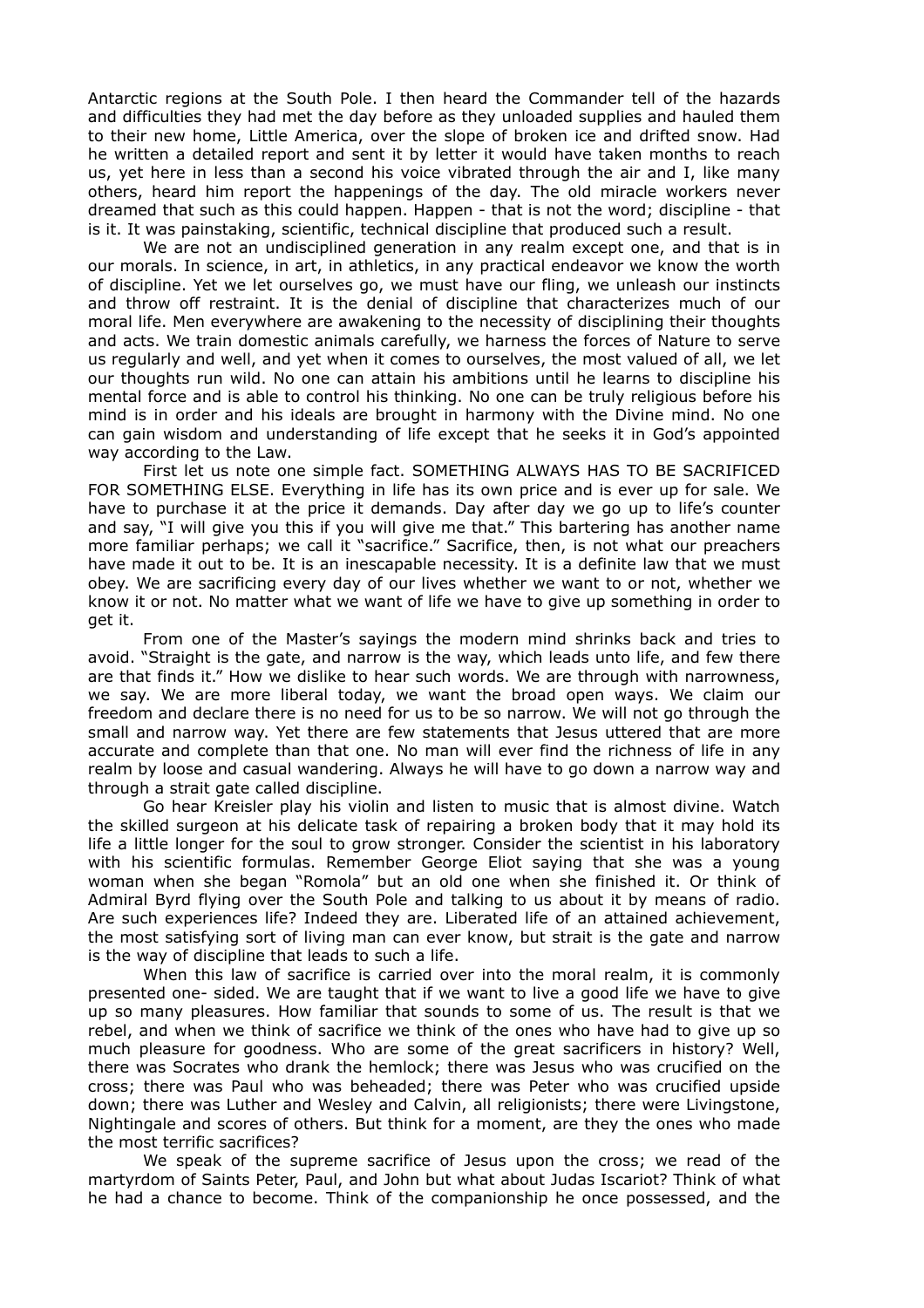place he might have occupied. Think of what he threw away. Think of what he got for it. I say to you, the Cross was not a sacrifice to be compared with what Judas paid. For but thirty pieces of silver and utter disgrace he cast aside the richest opportunity of any man in all history. A youth who had disdained discipline, had cast aside restraint and had his fling wrote as he sat behind prison bars, "A thousand, thousand times I have paid in full for those few hours." This young man and his nephew, a few years his junior, had attended a revival meeting in a town not far from me, and on their way home they argued the question the minister had talked about at the meeting. The argument grew into angry words, and when they reached home this anger had been fanned to a murderous heat. The younger man went to his room, and got a gun, and shot at the uncle. The uncle in turn wrestled for the gun and turned it upon the youth and killed him. I say this is costly living. We should take this earnestly unto ourselves and realize how the word sacrifice touches every one of us.

 A man called at my office seeking help in a very serious problem. He had a fine home, a lovely, devoted wife, and two splendid children. It is true that the wife had taken up much of her time with the children and the husband was going out to his club and social affairs alone. He had met another woman and thought he was in love with her. This was his problem, what about the family and the home? There is only one answer, and it is not for me or any mortal to decide. The Law will determine it for you. You cannot have a lovely home, a devoted family and enjoy loose living. If you will not sacrifice or give up the loose living for the lovely home, you will be forced to sacrifice a lovely home and loved ones for loose living. You cannot enjoy the satisfactions and pleasures of a true friendship and indulge in a bad temper. If you will not sacrifice your temper for friendships, you will sacrifice your friendships for a bad temper. One cannot have a sterling character that friends will respect and trust and resort to crooked practices. If he will not give up his crooked ways for trustworthiness, he will have to sacrifice his trustworthiness for crookedness.

 You may ever be sure of this: no matter how far you may go before the rope gets tight, no matter how wild or how lax you may live, even though you think you are getting away with it and do, you cannot fool the Law. SOMETHING ALWAYS HAS TO BE PAID FOR SOMETHING ELSE. All fine living, all success and happiness is like fine art; you must choose the spiritual beauty to be created and desired, then go the strait and narrow way to gain it. For, the beginning of wisdom is first the desire of discipline.

 Some say then, if you want to enjoy the pleasures of life, this means that your freedom is impossible. It means on the contrary that you, who think this, have not found what real freedom is. This reminds me of a drunkard who was giving a stump lecture to the amusement of a few on the subject of freedom. He declared he wanted his freedom and that he had a right to drink all the liquor he wanted and no government could stop him. He was having his freedom and yet he was so drunk he did not know what he was saying or doing. Freedom is not living an obsessed, undisciplined life. Freedom is in being able to control your life and in making it what you want it to be.

 If you wish to become a skilled athlete, an efficient teacher, an expert lawyer, or a beautiful singer, the beginning of such success is first the desire for discipline of your time and thought. If you want that rich, radiant, and worthwhile specialty in living life, the rule is just the same. AN UNDISCIPLINED LIFE IS AN INSANE LIFE. We must pull ourselves together around high ideals of clean, serviceable, and effective living under the highest leadership we know, or under the teachings and the example of a master.

 The highest example of a master is the Christ. In all His work and teachings He proved that discipline, self-control, and self-mastery ever precede wisdom and achievement. Mrs. Lincoln had taught His words to little Abe, and it was because Abe grew into manhood and sacrificed his life of laziness, looseness, and careless meanderings for the strait and narrow way of a disciplined life of principle and honesty and justice that caused him to become a great soul. It was the law of sacrifice working through him that enabled him to become the President and Savior of a great Nation.

 Evidence of this greatness was seen in his work at Washington. During the war a young Vermont boy, whose name was William Scott, was sentenced to face the firing squad for being found asleep at his post. Now it wasn't Scott's post but that of his buddy whom he had relieved when he became ill. Double duty was too much for Scott, so he fell asleep. He was so well liked by all that his captain and friends appealed his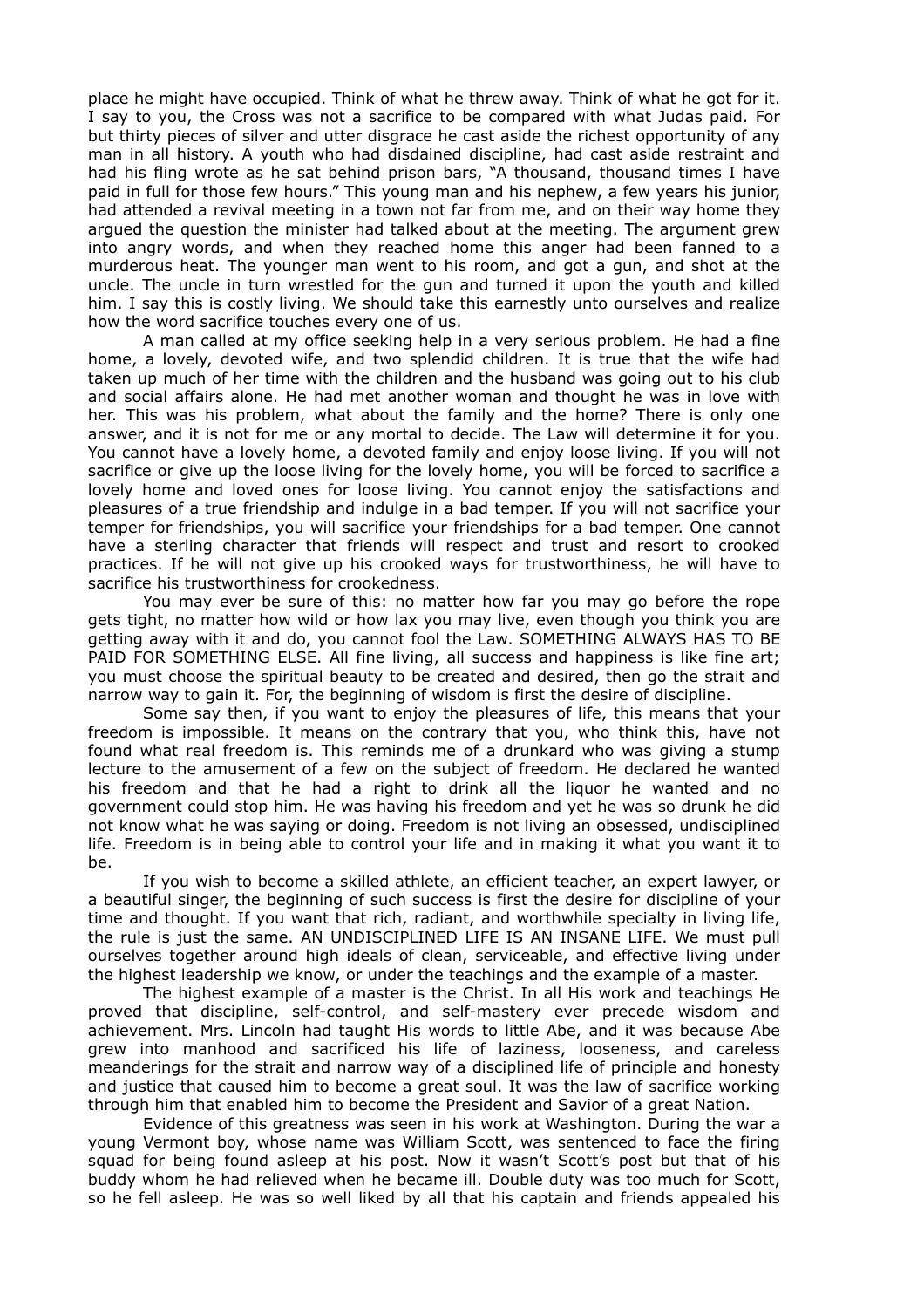case to the President. Lincoln decided to go to Chain Bridge and handle the case in person. He went to the camp and talked to Scott. Scott said he was the kindest person he had ever met. He said the President had asked him about his home, the farm, his friends, and lastly his mother. He said he was glad he could draw a picture of her out of the bosom of his shirt and show it to him. Mr. Lincoln told him how thankful he should be to have a mother and how he should make her a proud mother and that he should never cause her another sorrow or tear. Scott thought it very strange that he did not speak of his fate in the morning. Strange that he should advise not to cause his mother another sorrow or tear when he was about to die. Finally he mustered up his courage and asked the President if he would grant one favor, namely, that he would not have to face his friends, but that a firing squad be drawn from another company. Mr. Lincoln wheeled about, and facing Scott said, "My boy, you are not going to be shot tomorrow. I am going to trust you and send you back to your friends. As I have been put to considerable trouble to come up from Washington, how are you going to pay the bill?"

 The boy stammered his gratitude; he suggested he could send him his savings; he could borrow money by mortgaging the farm; his friends would help, too, and there was all his army pay. Then Mr. Lincoln put his hands on the boy's shoulders, and looking sorrowfully into his face, he said, "My boy, my bill is a very large one; your friends cannot pay it, nor your bounty, nor the farm, nor your comrades. There is only one man in all this world who can pay it, and his name is William Scott. If from this day William Scott does his duty so that if I were to be there when he comes to die, he can look me in the face as he is now doing and say, 'I have kept my promise,' then my debt will be fully paid."

 William Scott kept that promise. He had learned the secret that Mr. Lincoln's mother had taught him when a boy. It was this law of sacrifice, and that the beginning of such wisdom was first the desire and love of discipline; that it was the strait and narrow way that led to the high road of everything that makes life worth living. It was the road that led Mr. Lincoln to the White House. It was the road that leads back to the Vermont hills, to home, to happiness, and to mother. It is the road for all who persevere and find it. It is the road that Jesus followed to triumph and mastery. It is the road I recommend to you, for on it you will find the Law of Sacrifice ever working to bring to you the joys and the pleasures that result always from the wisdom and understanding that accompany it. "Blessed is the man who endures temptation, for when he is tried he shall receive the crown of life, which the Lord (Law) has promised to them that love the Lord (Law)."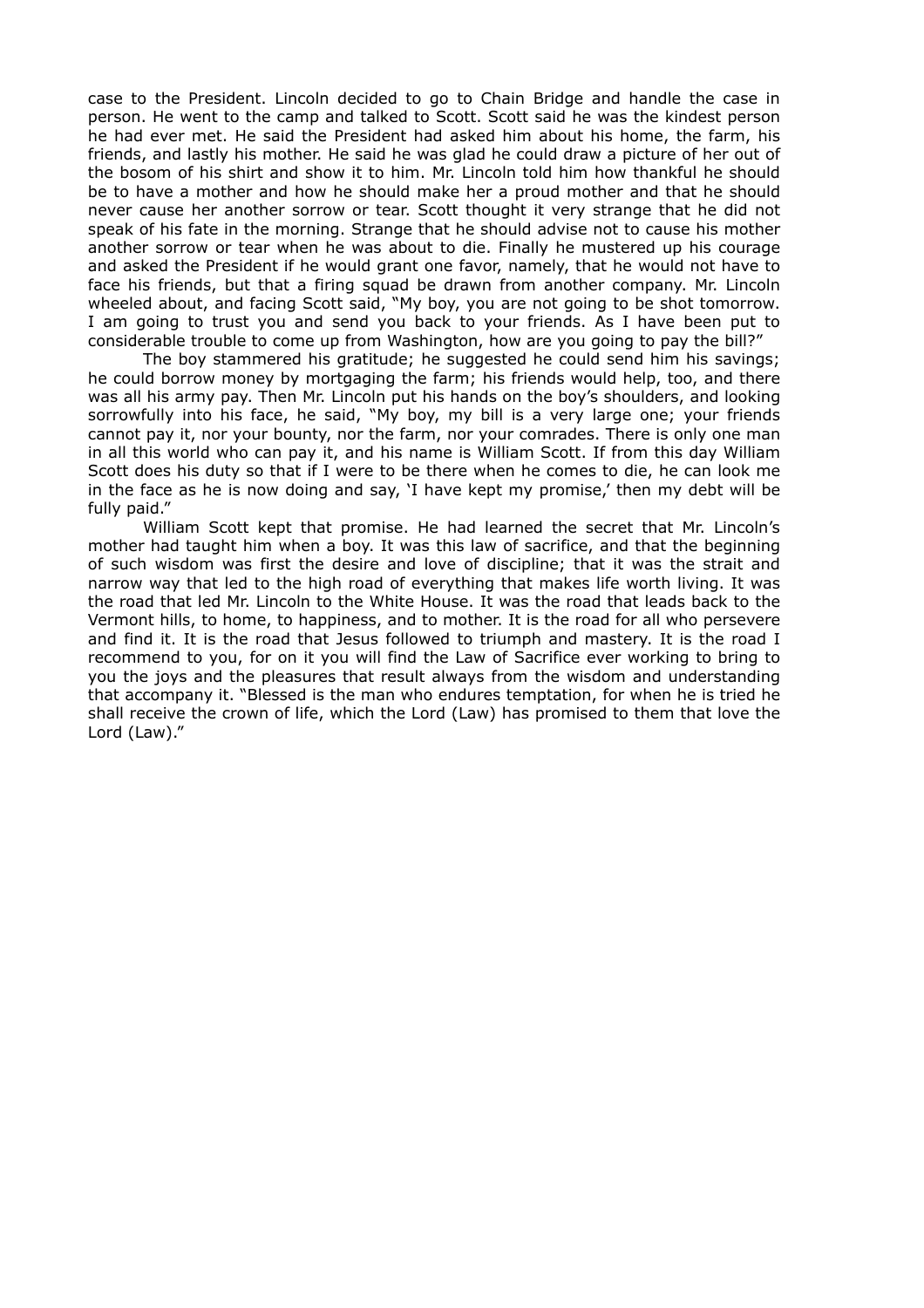## I*nvictus*

Out of the night that covers me, Black as the pit from pole to pole, I thank whatever gods may be For my unconquerable soul. In the fell clutch of circumstance I have not winced nor cried aloud. Under the bludgeonings of Chance My head is bloody, but unbowed. Beyond this place of wrath and tears Looms but the horror of the shade, And yet this menace of the years Finds, and shall find me unafraid. It matters not how straight the gate, How charged with punishment the scroll. I am the master of my fate; I am the captain of my soul. W. E. Henley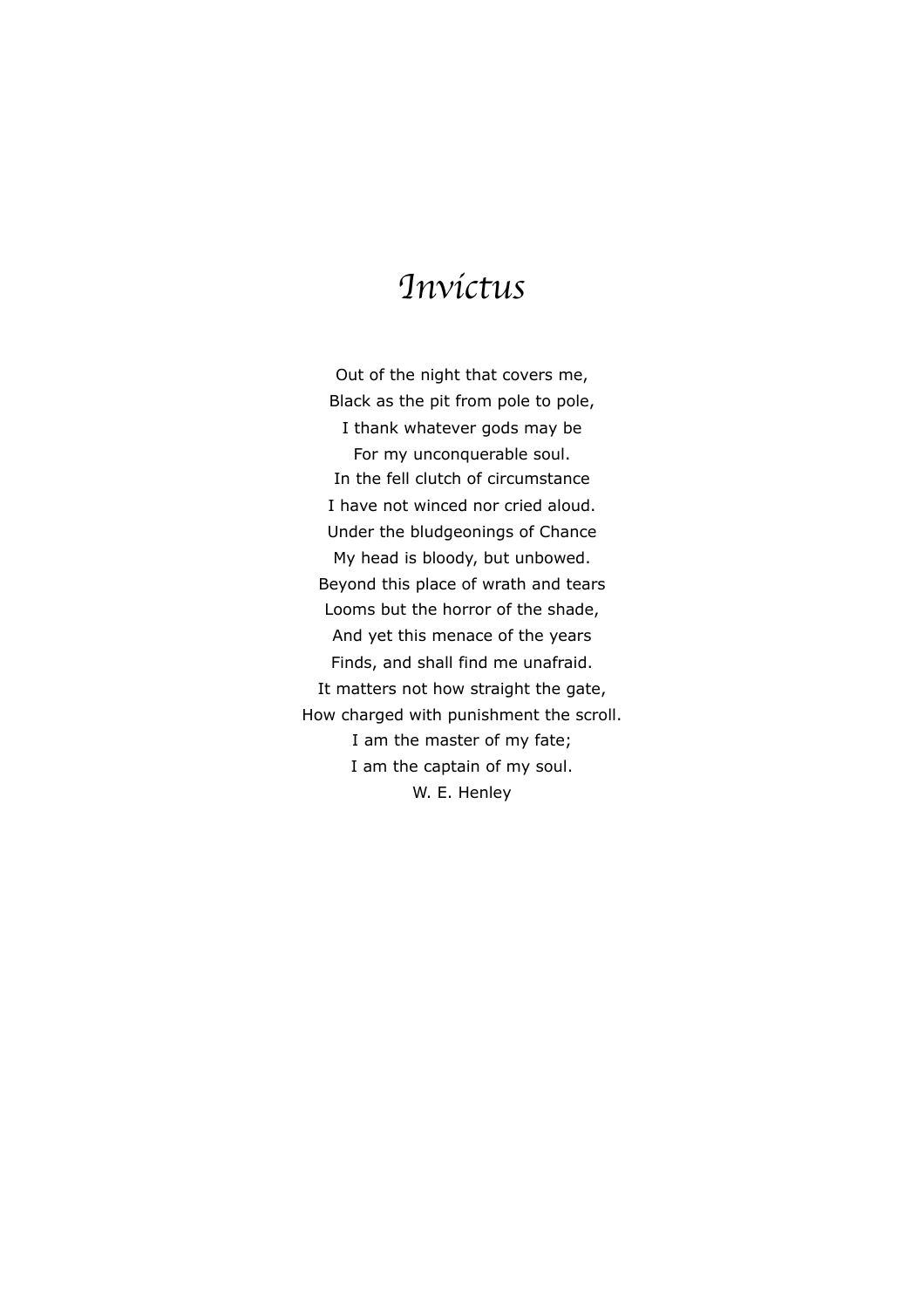L*aw o f Obedienc*e

 *"Obey my voice, and I will be your God, and you shall be my people."*  Jer. 7:23

**T**O be ushered into turmoil, blindly toil a few years and then go out into uncertainty, is surely not the purpose of Man's existence. Life must mean more than this, and it does mean more. Man should be a builder, and to him is given all the materials out of which to construct the kind of life he desires to live. He builds in wisdom or in ignorance, according to his obedience, according to his understanding of a Divine Law and the use of it in his daily life.

 Many people, when they learn that the science of living is governed by exacting laws, immediately assume that to live rightly is to live the hard way. They are afraid of a law that is exacting in its demands when it touches their relationship with the finer things. Yet these same people would not be willing that the laws which govern human society should be modified in any way. They recognize that the laws which govern social conduct and activity must be properly enforced if organized society is to function harmoniously and safely. In other words, they recognize that government is for the good of mankind and that without it human life and welfare would be in continual jeopardy.

 If this is true of human government and established by constitution and law, it is even more true of divine government. And the more exacting the law, the more certain the safety, prosperity, and happiness of him who fulfills the law's demands. In the realm of science no laws are more exacting than those which govern the science of mathematics. An accountant, even when he fails immediately to solve a problem, knows it can be solved only by calling into operation the exacting laws that govern all mathematical calculations. Were those laws subject to change, the solution of mathematical problems would be utterly hopeless.

 Perhaps in no way has religion gone so far astray as in its conception or understanding of God, whether it be the God of the Christians or of the heathen. Instead of recognizing that the Supreme Intelligence is Law, operating according to and as surely as the Laws of Nature, men have created in their ideas a God who is partial, subject to appeal from saint and sinner alike; a God who can be persuaded and bargained with; a God who gives life and takes it away; a God who heals sickness and causes it; a God who impoverishes and enriches; a God who rewards and punishes; and having accepted this wrong idea, it has made prayer largely a matter of doubts, lacking in that strong assurance that a thing will be so because it is according to the Divine Law.

 To many folks this aspect of truth creates an illusion of a God for all; a God who is not interested in man's needs and problems; a God who is not a father to whom we can take our cares and with whom we can converse. "They have taken away my Lord," cried Mary. Sooner or later, however, they discover that this divine knowledge of the nature of God, as Law, has given them their Lord in a sense so close and intimate that all doubt in claiming their good is ended; for once the Law is understood, we hold the secret of eternal happiness, peace, and dominion or mastery over all the forces around us.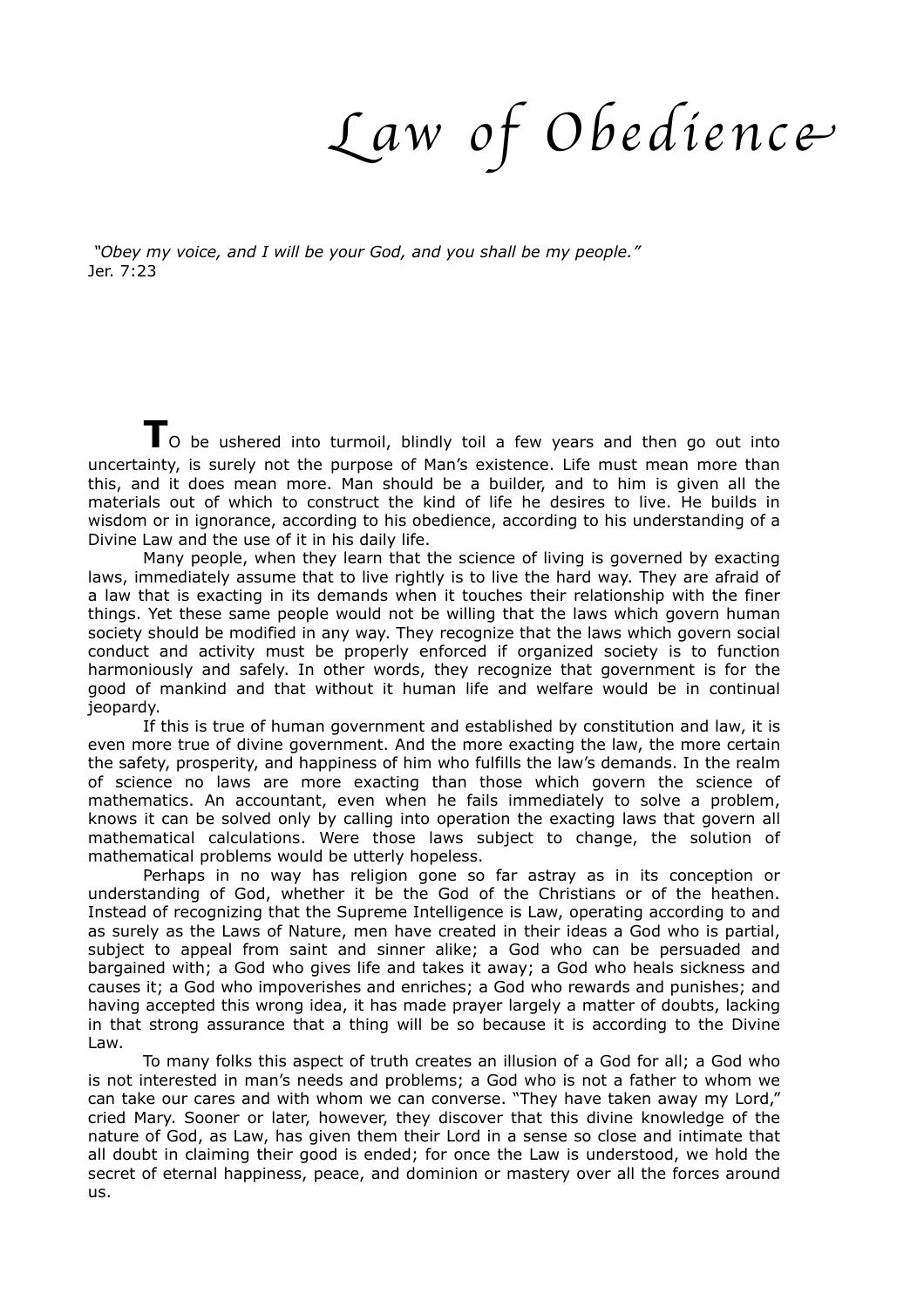The word "obey" means to submit to rule or to comply with orders or instructions. Obedience, then, is the governor of all movement whether it be mechanical, literal, or spiritual. A giant machine without its governor would tear itself apart, would be utterly destroyed because it failed to obey its own laws of momentum or gravity. An intellectual giant who fails to comply with the laws of learning will become as an idiot. A student failing to comply with or to obey the instructions of spirit, the Law of God, will reverse that good and create evil. We are dependent entirely on obedience for our success or failure in this life.

 Our societies, cities, states and nation are supported by it. Our properties and lives are dependent upon it. Because of our respect for obedience, we, as a whole, support it. But woe unto the man who tries to break through to pillage, to plunder for selfish gain. As we look into the home we see the mother training her child into habits of discipline. Tomorrow we see a happy mother because her child has grown into youth and manhood and has earned success. A success because, back in the beginning of his life, the seed of obedience was placed there which brought forth respect, obedience, and unselfish thought. On the other hand, we may see where others fail because they have been allowed to grow up being disobedient, disrespectful, and selfish.

 Business is founded upon obedience, and as each member obeys the laws of commerce, he will succeed. It is only when man expands these laws by overspeculation, and by wild-cat schemes, inflated values, or lack of cooperative agency, that he brings upon himself failures and causes bankruptcies and loss. All our problems of life are due in some measure to our obedience to the Law of Thought and its Creator, God. Our difficulties have been in knowing what to obey and what not to obey.

 We see in Nature the answer. She has no troubles she cannot overcome. She has no problems she cannot solve. She has no burdens she cannot bear; no tasks she cannot perform. Why? All her operations are governed by the mighty Law of Harmony and Order which constantly removes every discord, which heals all diseases, which rights every wrong, which supplies every need. If, in the winter, a young sprout attempts to break through the soil before season, Mother Nature destroys that sprout, rills it off or freezes it out. Yet, at the same time, the very snow and ice that freeze the little unruly sprout, serve as a blanket of warmth and protection to the other seedlings complying with her laws. When man wishes to use Nature in his work, such as farming or gardening, he must know how to comply with Nature's law. In turn, as he obeys her laws, he derives the best results, and in the end he will enjoy the greatest harvest. He who obeys the laws of Nature and acts as her obedient servant, later becomes the master and reaps a full harvest.

 Every student who obeys the Law and is a true servant of Good will become a greater soul and will reap the power to control his every condition and enjoy blessings galore. This is what the Master tried to tell us when he said, "He that is greatest among you shall be your servant; whosoever shall exalt himself shall be humbled; whosoever shall humble himself shall be exalted." Yet this does not picture for us a weakling, one who gives way to the stronger or is easily brushed aside by the more aggressive, for Paul says, "When I am weak, I am strong," meaning, of course, that when he is weak to obey the Law of Good, he is strong and spirited.

 Our mistakes are largely due to the fact that we have obeyed more readily the laws of earth than the Laws of Spirit. We have subjected our ideas to the outward appearances of things rather than to the inner truths as the Law teaches them. Peter and the apostles said to those who gathered about them in the market place, "We must obey God rather than man." We must obey the Law of Good rather than the law of man. They knew that an individual is only as he thinks he is, and if he obeys the promptings of the Spirit or the urge of his senses, his results will be accordingly. Paul says, "Know ye not to whom ye yield yourselves servants to obey, his servants ye are to whom ye obey; whether of sin unto death or obedience unto righteousness."

 If we are to obey the Spirit within us rather than the conditions about us, then the Law requires us to first think things into existence from the within before we shall see them on the without. Most of our experiences are the outgrowth of our own created activities. These created activities are first to be bound in thought that we think in our minds. The law reads, "As ye sow, so shall ye reap," which is mathematically accurate and true. If you plant a turnip seed, Nature does not produce potatoes. If you plant a corn seed, Nature does not make a mistake and bring forth a giant oak tree. On the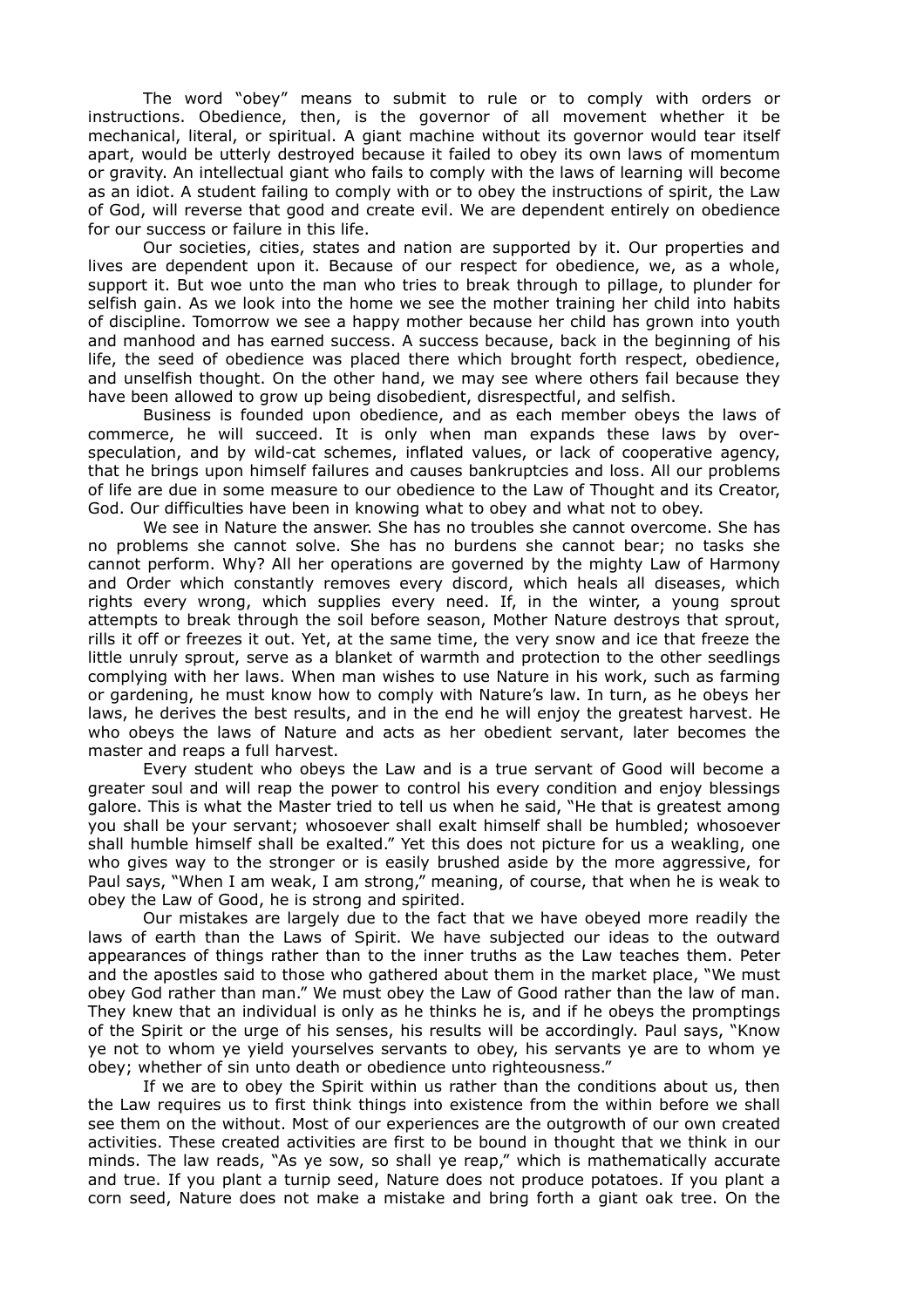same reasoning, if you plant thoughts of worry, the law you obey will give you something to worry about. It will produce more and more circumstances to increase your worries. If you think of disease and lack, you will receive exactly what you are expecting. Whatever law you obey will in turn serve you. The most important thing then is to know what to obey.

 You laugh at the troubles of little ones because you view them from their true value. To the child his tiny task seems real and all important, and not until he outgrows his childish ways can he look back with amusement and not feel regret. Not until we can rise superior to our problems and our troubles can we ever hope to cease to have further troubles. A mother put her little boy to bed one night, but later she found him restless, unable to sleep. He called down and asked that the light be left lighted for him. The mother knew something was wrong so she went up to his room and gained his confidence by talking with him. She learned that during the day other children had threatened to send the "boogie man" after him because he would not give over his toy to them. The mother then explained that there was no "boogie man." She said that the principle of it was to frighten him into submission so that he would give over his toy to the other children. She told him he could go to sleep because there was no real "boogie man." The child had obeyed the illusion of things and was frightened, but the mother saw the truth. In knowing the truth she could see through the principle of fear involved, and by dispelling it from the mind of her son, enable him to go peacefully to sleep.

 The purpose of our lesson is to learn how we might properly choose and serve the Law for our highest good. We either serve principle or things in all that we think and do. Things are, the events or the results of invisible causes, whereas principle is the true cause and is spirit. Principle is that which we think in our minds and things are the results of those thoughts. A man who obeys illusions or worships things, will have burdens to carry. A man's burdens are the things which he claims as his personal property. Things that he feels are his very own and, therefore, he must protect and serve them. Years ago a relative of mine worshiped illusions and things. He strove to accumulate riches. He worked so hard gaining his wealth that he lost his health. Then he turned about and tried to gain his health by spending his wealth, and in the end he passed away, a disappointed and disillusioned man. That man, like so many others, had started out in life with the wrong conception of the Law of God.

 Strange, but man does not own an earthly thing. All that he has, has been loaned to him according to his understanding of the law he serves. Man was born naked and he dies in that nakedness. All his earthly things are stripped off of him; even his many burdens become illusions again. His real task in life is to find his place according to his understanding, and that understanding determines the way he lives life. Analyze your burdens. They arise from some ideas of possession that you think. You may have dependents, others who must be supplied, and you feel you must care for them, as they have no other protector or provider. But when you realize the "allness" of God, who sees even the sparrows fall, you will then change your idea of responsibility. Then your mental release will permit a greater flow of good to come to you, and it will come to you in many other ways than before. Thousands today are held in bondage to the idea that they must be helped by others, that they must have relief. Their greatest need is not your help or mine so much as it is a new understanding of life itself. The fear of the future has become a race belief and it affects all ages. As you obey the law of fear instead of the Law of God, you will have many more burdens. For only as we are able to cast our burdens upon the Law shall we be free.

 If you are obedient to the Law you will not suffer these burdens to be heaped high upon you. You will live in the present, do your highest duty every day, forget the past, and let the future take care of itself. For to trust the Law you must know of its guidance by experience and practice. To those who have not learned this guidance, the experience must be acquired. God does not require you to follow his leading on blind trust. Behold the evidence of an invisible intelligence pervading everything, even your own mind and body.

 Disobedience to the Law is refusal to do what we know is right. We all know the right, but we do not always do it because it seems to interfere or delay our immediate attainment of the object we see. We want quick returns, forgetting that the Law moves slowly, yet it works perfectly and well. We want instantaneous healing of our diseases, but we are loath to give up the net of habits that caused them.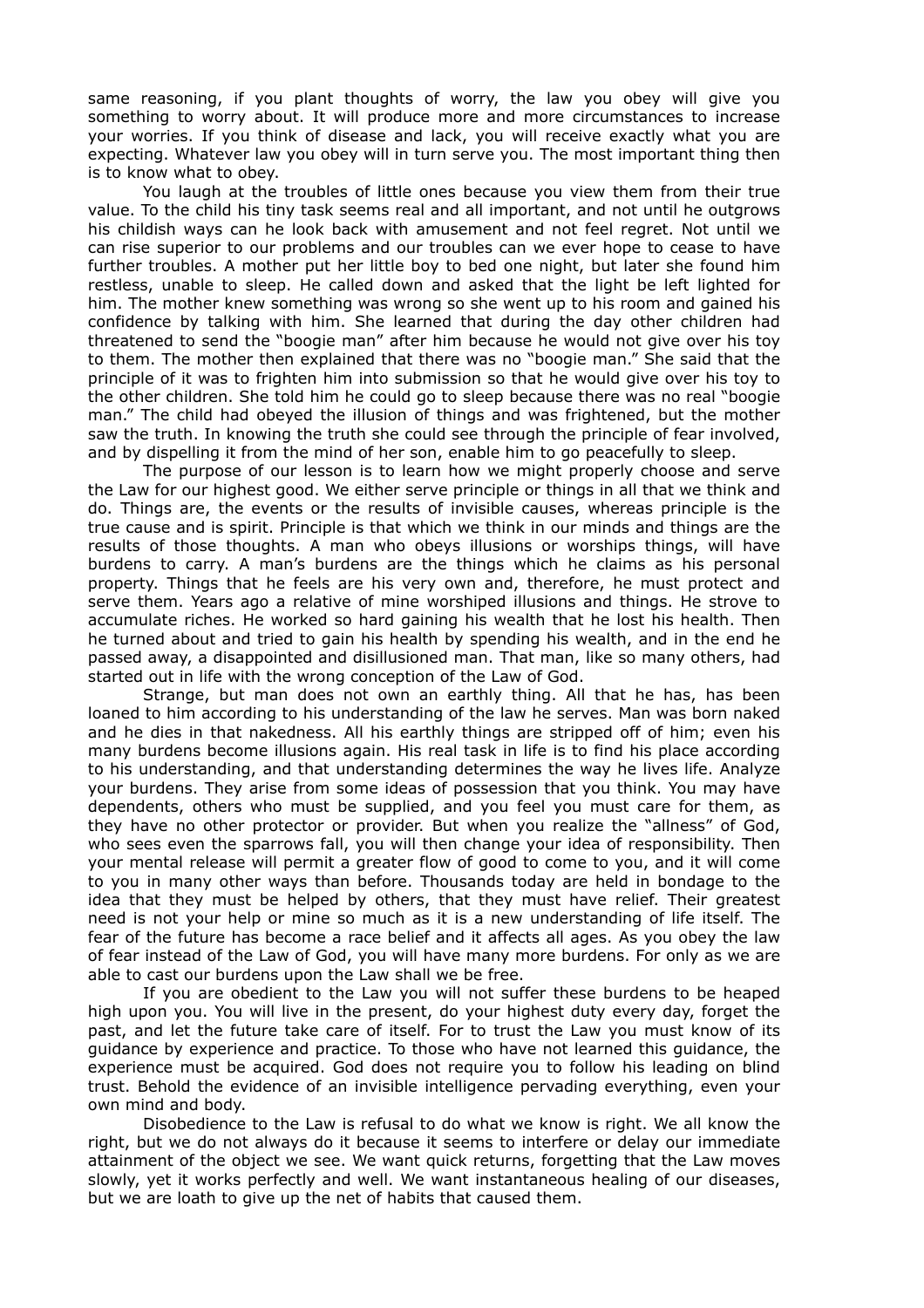When we speak of a man of principle we mean a man who is governed by the law of right thinking and living; a man who is not easily swayed; a man who is not an opportunist; a man who will not deviate from the path of what he deems to be right for the sake of personal profit or popular acclaim; a man, in short, whom one may trust absolutely to be true to his convictions regardless of the temptations to change or modify them. No one will deny that such a man inspires the utmost confidence and may become a tower of strength and leadership. He is one on whom others rely for leadership, whereas the man who is easily persuaded to yield to pressure, even for kindly motives, is not the type of individual on whom we can depend.

If this is true of man in the outer realm, how much more true it is of man in the inner realm, the mental realm, because God is Principle - not merely governed by principle. The God-governed man is never in doubt as to the results to be gained by following the principle, for principle is based on law and obedience. So this Law can have only one result: happiness, peace, and prosperity.

 All that is required of us is to learn obedience to the Law of Truth and not to obey the petty things that arise steadily as we allow our visions to be disturbed and harassed. Blessed are they that hear the word of God and keep it. "Obey my voice and I will be your God and ye shall be my people." When we obey the voice (Law), then we understand with the Master the statement, "All that is mine is thine." This is the Law acting through us. As we obey the Law, we humble our personal self to the Divine self within us. We refuse to accept the outer appearances of things as being final and true but we turn within and seek that which is real and true as God, the Law, intended it to be. Let us live with God in His work, not after we die, not tomorrow or next year, but right here and now. God's kingdom is all about us, awaiting our acknowledgment or obedience of His Law. We must be able to converse and live with God, the Law, in our daily life. Then we shall live with love and joy, with hope and wealth and peace here and everywhere. It is ours for the decision.

 "If they obey and serve Him, they shall spend their days in prosperity and their years in pleasure." Job 36:11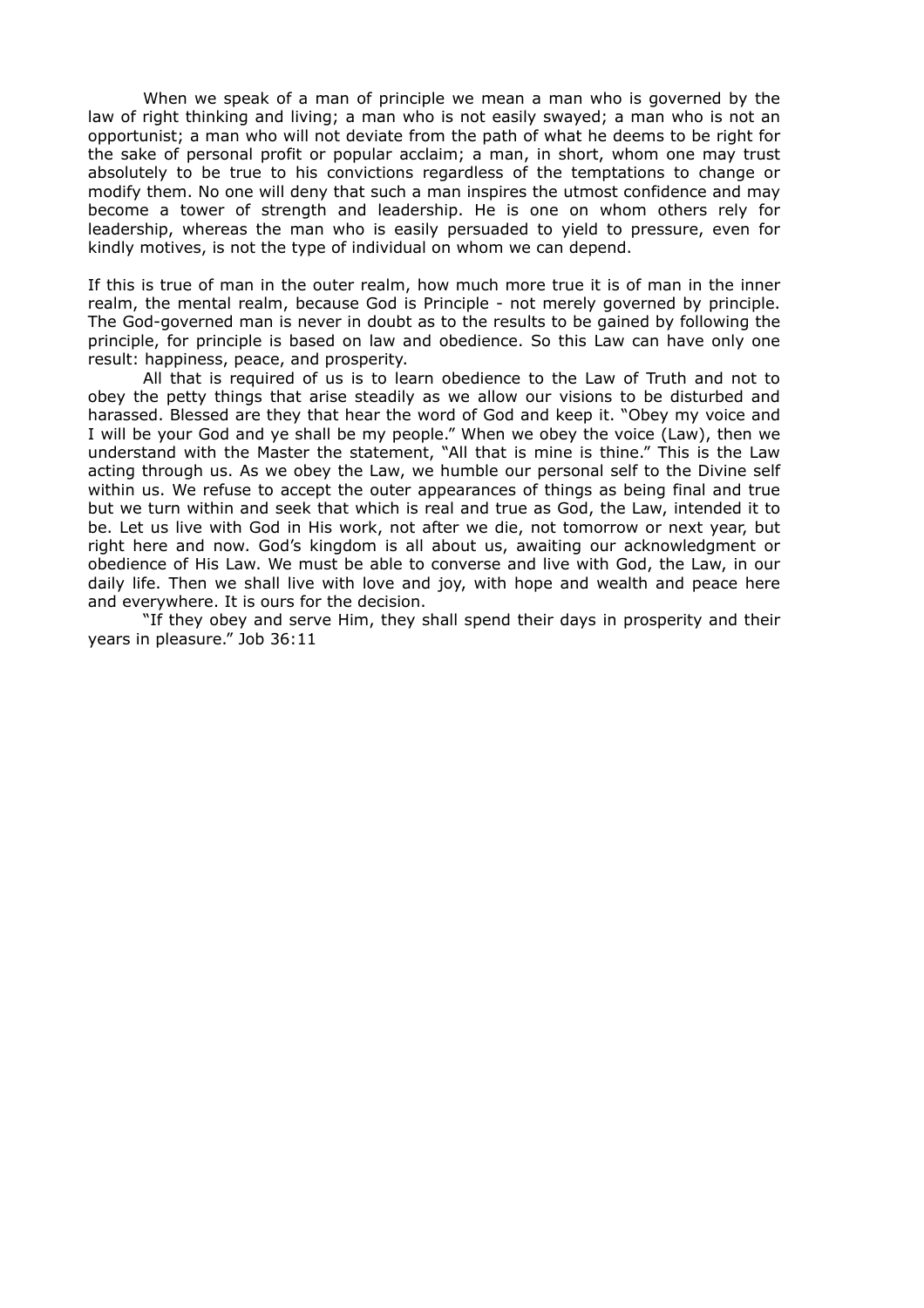R*esolve*

Build on resolve, and not upon regret, The structure of the future. Do not grope Among the shadows of old sins, but let Thine own soul's light shine on the path of hope, And dissipate the darkness. Waste no tears Upon the blotted record of lost years, But turn the leaf and smile, oh smile to see The fair white pages that remain for thee. Prate not thy repentance. But believe That spark divine dwells in thee: let it grow. That which the upreaching spirit can achieve The grand and all-creative forces know; They will assist and strengthen as the light Lifts up the acorn to the oak tree's height. Thou hast but to resolve, and lo! God's whole Great universe shall fortify thy soul. Ella Wheeler Wilcox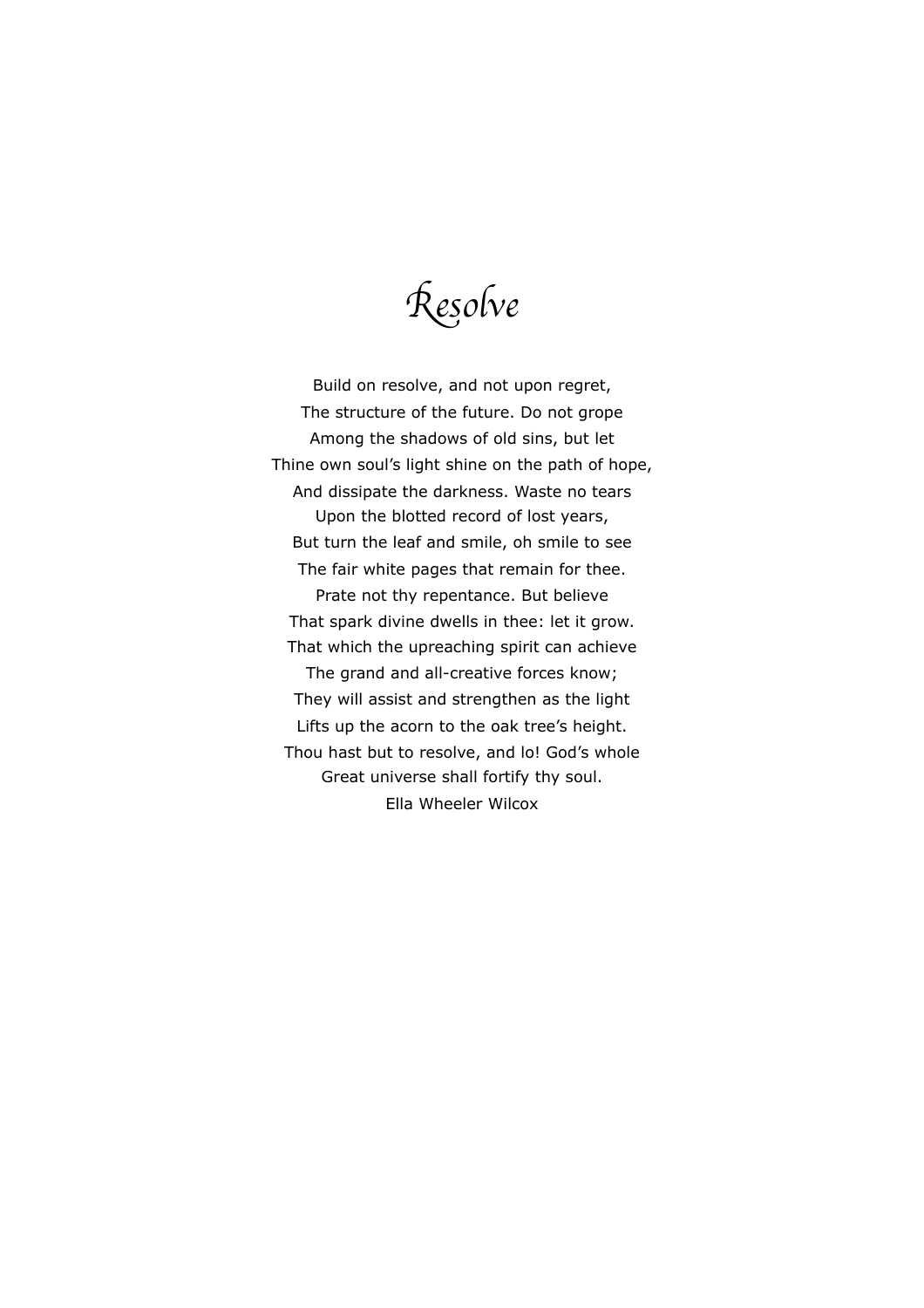L*aw o f Success*

 *"He can who thinks he can."* 

**G**OD intended every individual to succeed. It is God's purpose that man should become great. It is God's will that man should not only use, but enjoy, every good in the universe. The Law of God denies man nothing.

 Man is born to be rich. The powers inherent in him are inexhaustible. Each normal person is endowed with a complete set of faculties which, if properly developed and scientifically applied, will insure success, ever- growing success.

 Man is made for progress. Every man contains within himself the capacity for endless development. Advancement into all things is the Law's great purpose. By learning to work with the Law in promoting that aim, man may build himself into greater and greater success.

 All the processes of Nature are successful. Nature knows no failures. She never plans anything but success. She aims at results in every form and manner. To succeed in the best and fullest sense of the term we must, with Nature as our model, copy her methods. In her principles and laws we shall discover all the secrets of success.

 Infinite resources are at man's disposal. There are no limits to his possibilities. He focuses and individualizes the elements, forces, and principles of the whole world. He can develop a wonderful intelligence; thus, all life's questions may be answered, all Nature's secrets discovered, and all human problems solved. Nothing is impossible.

 Higher faculties, remarkable talents, superior insight, and greater power are dormant in all, and by special psychological methods, these exceptional elements can be developed to an extraordinary degree for actual and practical use. Every mind can develop greatness. It is simply a matter of KNOWING HOW. True self-help, selfdiscovery, self-knowledge, and the proper instruction in applying one's faculties and using one's forces will advance any person. Practice will insure efficiency; use will bring forth results. Success, therefore, is within the reach of every aspiring man.

 Do you wish to succeed? You can. You possess all the essentials within yourself; all you need is to gain a right understanding of the principles and laws upon which success is based, and then to apply the right methods of operating these causes until success is earned.

 The law of success is as definite as the laws of any science. The exact use of this law will produce results every time. It is results that count; and as results may be multiplied indefinitely by a persistent application of this law, there is no ending to the success you can enjoy. Great things are no less possible than small things, and it is the great things that will follow whoever uses the law with faith and understanding. Whatever your present state or condition may be, there is a better and a larger future in store for you, but you must prepare yourself for it. You cannot rise into the better and greater things unless you DO SOMETHING about it. Study, planning, and effort are all necessary. The young and the old alike are entitled to advance. To be true to yourself and to the Law which governs you, you simply must advance, for advancement is success. It is the Law's intention that you shall move forward. You can stand still, and you can go backward, thus retarding your normal progress for a while, perhaps as long as a life time, but in the end you will be compelled to move forward, especially in the direction of soul's growth.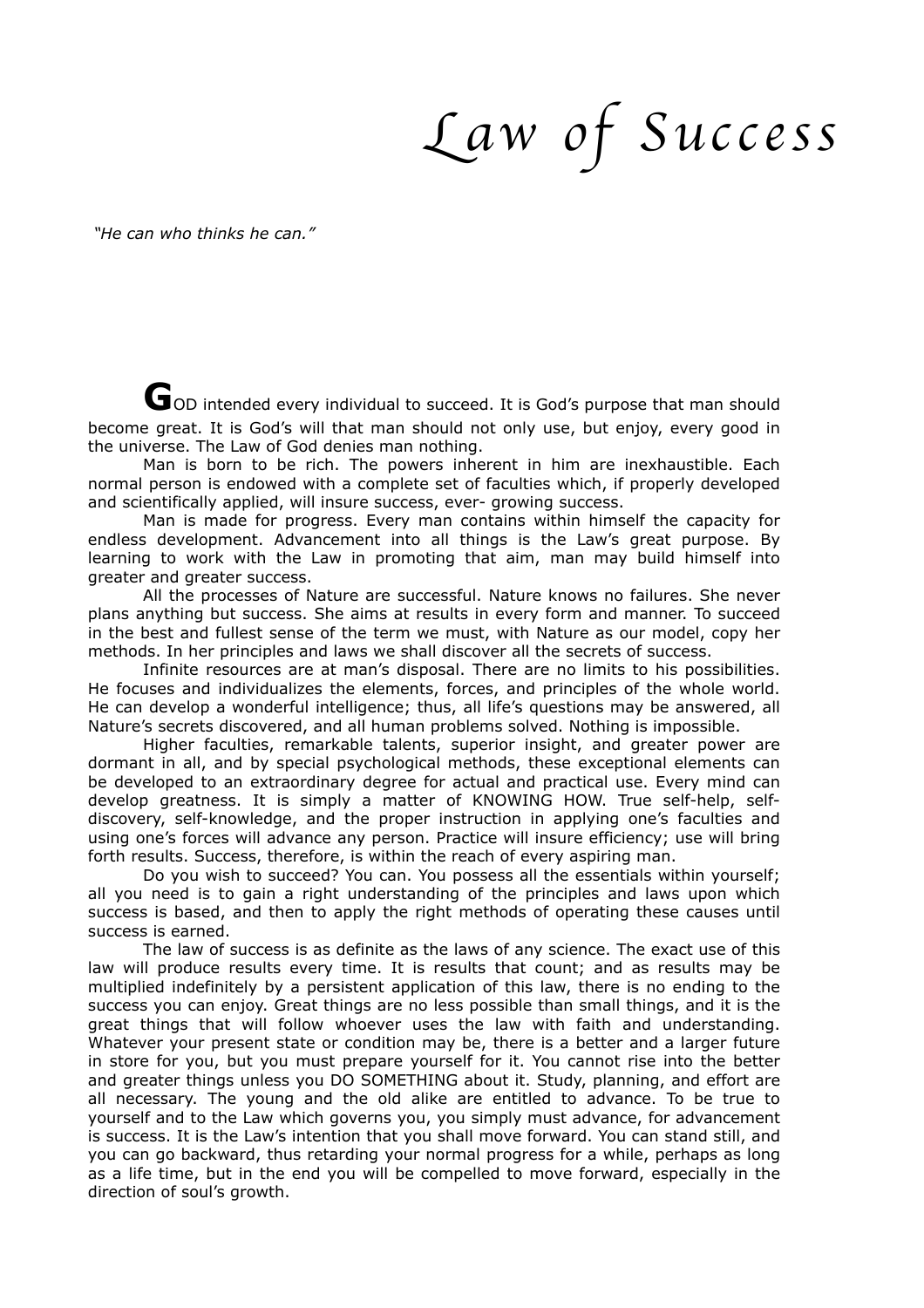Nature brooks no interferences with her purposes. This is often the reason why "prods and pricks" of adversity come when you fail to move forward. There is a new element abroad, the spirit of progress, and we must all keep pace with the times.

 You can achieve your ambition. Aim high and build well. What you imagine to yourself as success can be reached. The Law never blunders; what she idealizes, she has the power to actualize; what she images in your mind, she has the power to produce materially. She ever seeks to build you up in your power and in success; that is her plan for you. The faculties possessed by all great and successful men are the same human faculties you possess. They gained some understanding of the right kind, and then they applied their faculties in the best way they knew for advancement, and so earned success. Some will ask, "But in what does true success consist?" Almost every other person will hold a different view as to what constitutes real success. To avoid confusion of ideas, let us define our meaning of the term. Most people consider success as being a high state of worldly prosperity; others, as the realization of personal hopes, or fulfillment of heart's desires; still others, as the achievement of their ambitions or the performance of great deeds. Real success, however, is something more than this. We do not define it in terms of money, position, fame or wealth, although it may include all these. True, genuine success of the largest kind lies in the results obtained, harvest reaped and distributed, so that our fellow beings at large are benefited and the world enriched. Yet for the purpose of our lesson, the term success will be interpreted in a more individual sense as meaning personal advancement and increase, and the favorable termination of anything attempted.

 Man is so constructed that he may utilize the elements of his life to build himself up into an ever- increasing power, betterment and success. He is also subtly related to everything outside of himself that this purpose may be fulfilled. Such fulfillment, however, will depend on the actual use he makes of his mind, and whether he chooses to serve in ignorance or to govern with knowledge the forces in his life.

 Success is bringing one's self and one's actions to a standard higher than the ordinary human standard. Most all the failures and defeats in life are due to mental blindness. When the heart is right the head thinks right. All our acts are judged by our inner motives, not by the outer accomplishments. "Out of the heart are the issues of life." Moral cowardice, indecision at critical moments, a desire to have one's own way, inability to cooperate, have shattered the hopes of millions. They have wrecked their prospects of success. To eliminate these mental handicaps is the first move for all who wish to aim high.

 Success depends upon adopting a true course, upholding what is just and right in thought and action. Adherence to a principle is most essential. Success is not a creature of circumstance, nor a game of chance, nor luck, for not until the Golden Rule is the basis of commercial activity can we be in harmony with the principle. Religion and business are not two separate sciences; they are both as one. Lord Leverhulme said, "It is frequently stated that modern business cannot be conducted on the line of the Sermon on the Mount. I can only say that a business conducted on any other basis will never be permanently successful." Business is an expression of man's highest aim, man's religion.

 The fact that a man is honest and truthful and industrious does not insure his success. More may be necessary than this, for if a man is timid, backward, or fearful, fear will act as a brake to retard his progress. If a man is an efficient engineer, yet has an inferiority complex, that complex will make him mediocre and he will not be able to extend himself according to his skillful training. Fear is largely the cause of failures; it cannot be eliminated either by drugs or by the surgeon's knife. The only remedy known for fear is understanding. When one understands that the universe is filled with the presence of God, there is nothing to fear.

 Most of us could meet our obligations if it were not for fear of some kind that tells us differently. We hypnotize ourselves into a belief which incapacitates our power. Fear clouds our vision, it benumbs our faculties, it paralyzes our mental forces which must be free and active if we are to avert calamity. When man's mind is confused by fear, he is in no condition to accept an opportunity. "God does not give us the spirit of fear, but of courage and a sound mind."

 Man's religion does not make for him a success. If a man wears glasses to improve his vision, for the same reason man gets more out of life with a religion that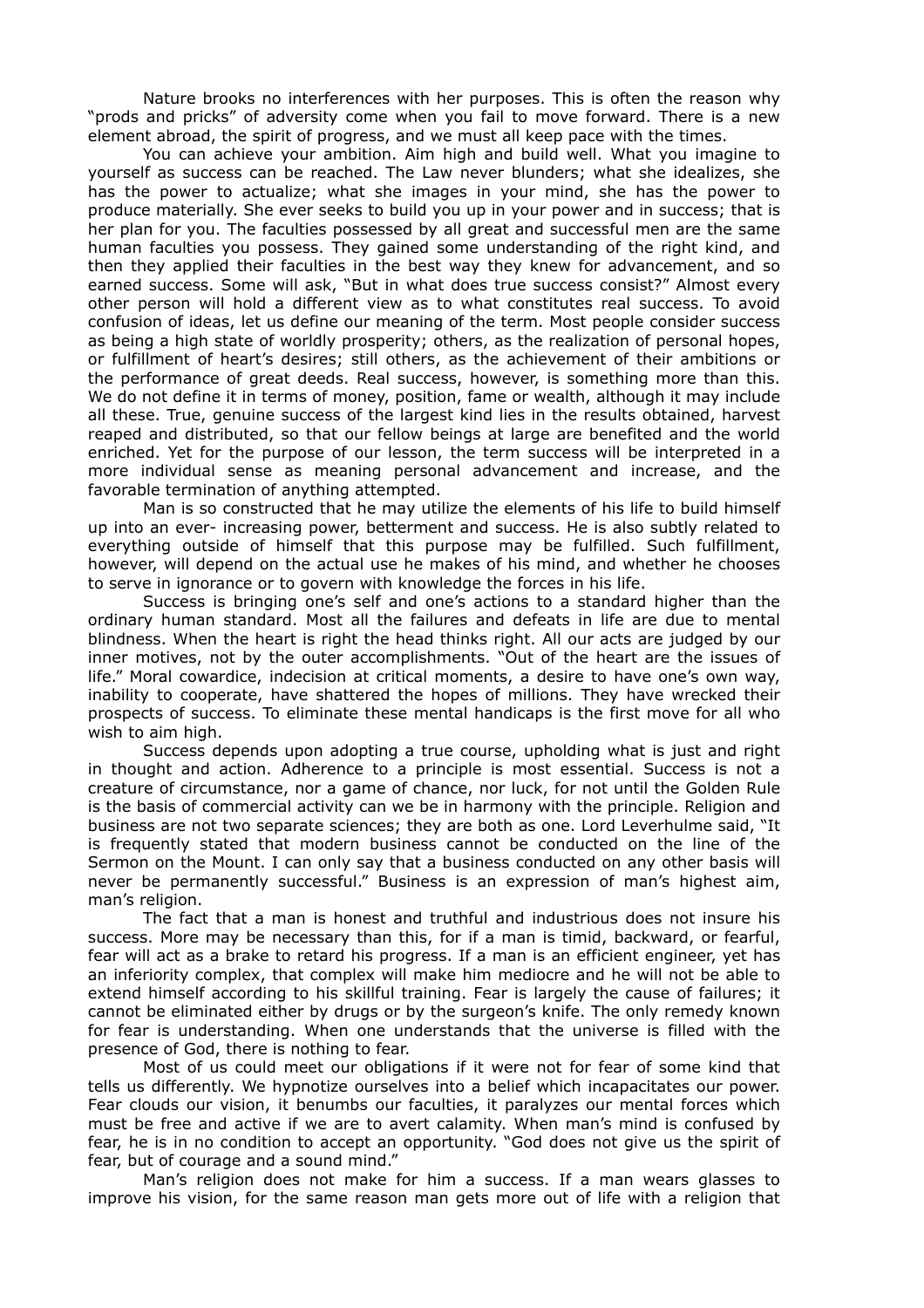serves to enlarge his vision. A true religion serves to expand or to enlarge man's vision, whereas the practical irreligious man is cramped by his narrow and limited view. If we think supply depends upon people or material conditions and then are worried when people fail us, conditions go from bad to worse. The only safeguard is to feel and know that God (the Law) is our supply, and to affirm it constantly. If we desire success, we must think success, we must talk and act success, and we can do this more easily if we know that God, the Law, is on our side. "No good thing will God, the law, withhold from them that walk uprightly." The religious-minded man realizes that He that is for us is greater than that which is against us.

 It is said that half our failures are a result of our pulling up on our horses and checking them as they are about to leap the barrier. Expert riders let the horse have his head and this insures a safe jump. Half our failures then are that we pull in at the moment when we should let all our forces out to have full vent as we make a leap. We jerk ourselves back into failure just when we could be riding on to victory.

 Two boys dove into the river one day, challenging one another to swim across, a distance of about two miles. They swam on with a strong and steady stroke and the lead swimmer, not looking back, continued swimming on toward the other shore. When he walked out on the bank of the river and had completed his swim, he looked back to note that his friend was nowhere near. He looked more carefully and, behold, there he stood back on the other shore from where they had started. When he met his friend he said to him, "How was it that you did not follow me across the stream and reach the other shore?" The boy who turned back said: "Oh, after I got about half way out I looked back and saw how far I had come and I was afraid I couldn't make it, so I turned back." "But," said the boy who swam across the stream, "why didn't you think to look forward as I did, for I saw only the shore coming closer and closer to me with each stroke. Why didn't you think it was just as hard to turn back to safety as it was to continue swimming to your goal?"

 When Moses led the Children of Israel out of Egypt to the Promised Land, they met with what seemed to be an impossible barrier, the Red Sea. Some wanted to turn back; many murmured and complained because they had ventured so far from Egypt. Moses cried out: "God, what shall I do?" and word came back to him, "Why criest thou unto me? Speak to thy children that they go forward." Moses spoke to his people, and as they marched into the sea the waters parted and they crossed over on dry land. Moses burned his bridges behind him as he went, then there could be no retreat.

 Success is a matter of advancement by grade. No man can become a success except by training. An athlete will train for weeks and months to fit himself for a contest that may last for only a few minutes. The real secret consists in moving FORWARD, and that peculiar mental attitude which promotes this constant progress is the ruling factor in the art of success. No person can succeed who is not imbued with the desire to advance. In fact the first step is to become thoroughly saturated with the "spirit of progress" so one feels stimulated with a persistent desire to work for better and greater things. The desire to advance implies the power to advance. That is the Law as absolute in its actions as any law of science. The fact that you desire to succeed is evidence that you have the power to succeed; otherwise you would not have been urged to aspire success ward. You cannot aspire to succeed unless you have the power to succeed. Desire creates the power; power inspires the mind of the individual, and success is the result of that inspiration rightly applied.

 Investigating the lives of successful men, we find a very striking fact: We find a common quality that is responsible for their success, which consists of a constructive state of mind. Psychologists term this constructive state of mind as a "successful attitude." Simple as it may seem, in most every case the difference which decides success or failure is the ruling mental attitude. It is at fault and is the cause of failure. The discovery of this remarkable fact by modern psychology probes to the very root of some deep practicable problems and indicates a way out of adversity and failure. In short, the positive mental attitude of the man who thinks he CAN in contrast with the negative attitude of another who thinks he CAN'T, is practically the only difference between the one who succeeds and the one who fails. The former learns the truth and discovers he can do things and the idea liberates his sleeping energies, stirs them into activity, thrills him with the desire to advance, inspires him to get things done, so he moves into success.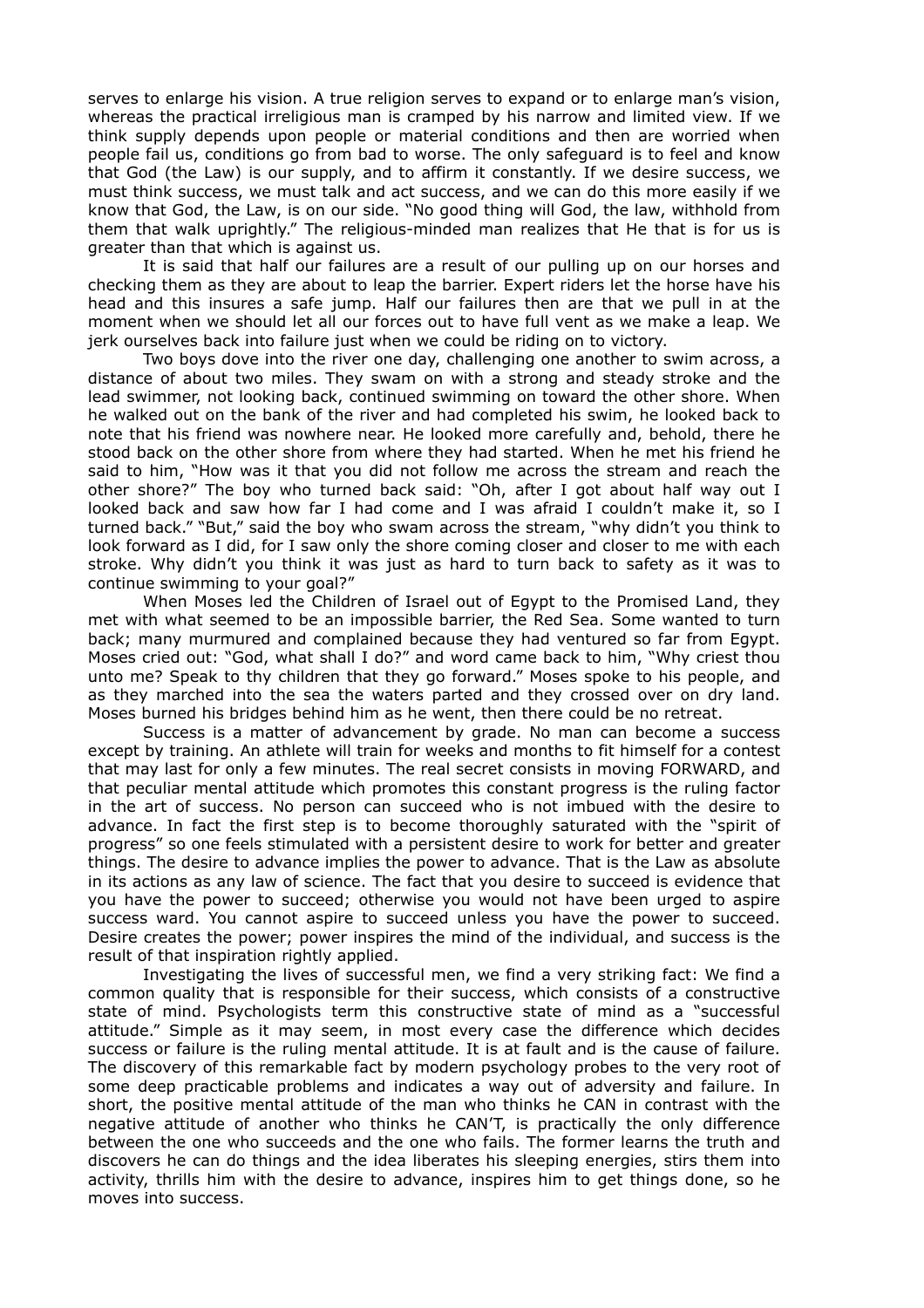Some persons, however, live in the conviction that as they are, so they must remain. They believe that God had cast them into a fixed mould and that the little ability or power which they possess is all they can hope or wish for in this life. Scientific research into the mysteries of the human mind reveals a wonderful world of power and possibility. The psychological truth is, that what is possible to one mind is possible to another, and vastly more than we have ever dreamed. The same human faculties and cultivated powers of the great and the successful are possible in all minds. The only real difference is in the degree of development, not kind.

 Begin now to take a superior view of yourself, your life and circumstances, and of things and persons in general. As you mentally perceive the better and greater, you will consciously and unconsciously reach out for the better and the greater. In other words, your thoughts, desires, words, and mental actions will gradually become filled with the "spirit of progress" and your faculties will grow stronger and your powers will increase.

 Catch the spirit of the words "I can" and you have the key to the successful attitude. Know you can succeed, and proceed to think, live, and act in that strong conviction. You may search everywhere, anywhere, to discover the mystic secret of success, only to find that in the end it is all contained in these two little words, "I can."

 Modern psychology has discovered that the person who thinks he can will speedily develop the power that can. This is a demonstrable law of the mind. Persistently think you can do what you want to do, and it will not be long before you find yourself actually doing that thing. There is no miracle about it; the law works that way. The principle involved is that if the "I can" attitude is adopted, the mind will proceed to direct all energies into those faculties which are employed in doing that which it is desired to accomplish, and steadily build them up until they become large enough and strong enough actually to perform what previously appeared to be impossible.

 When Napoleon sought to conquer Italy he was faced with an apparently insurmountable obstacle, the towering Alps. They were considered by the people who lived around them to be absolutely unscalable, but the words "I can't" were not in Napoleon's mind. He, being determined to conquer, persistently said to himself, "I can." His descent on the other side of the mountains so surprised the people in that country that they were practically conquered without opposition. The shock of his doing what was deemed impossible, took away their power of opposition. Thus, his greatest obstacle proved his sure means to victory. So it is with all difficulties. Obstacles viewed from a higher point of view are invariably stepping stones to success. John Bunyan was thrown into prison, and while imprisoned there he faced a problem equal to the Alps. He wanted to continue with his religious work. He was not easily defeated, so on the twisted paper that was brought to him as a cork in the milk jug, he wrote his immortal "Pilgrim's Progress." This book alone has reached more people than he could have ever preached to in a whole lifetime.

 Obstacles serve as an opportunity to call up our latent powers. They draw us out and make us strong; they lead us to the goal we have in view. When you are up against it, when you desire to progress, declare to yourself these words, "I can." Remember those simple words contain the magic formula to all success and no goal worthwhile has ever been won without the realization of them.

 One's state in life is largely determined by one's mental attitude. Men radiate discouragement, gloom, and failure because they accept the "I can't" attitude. Others positively emanate success through a cheerful confident, energetic "I can" attitude. We meet them everywhere. One gravitates to conditions of adversity, ill luck, and misfortune, the other attracts the very best and rises on and on to success. The negative weak one, the "I can't" individual, repels us; we instinctively shun him; that is the Law warning us to avoid him because he is out of tune with the Divine order of things. On the other hand, the strong type of "I can" individual attracts and draws us to him. He is optimistic and we are glad to associate with and to do business with him. Everyone has his own individual atmosphere, the same as a flower has its aroma. So let us seek to build up a strong positive "I can" attitude which will lead us to success.

 In all circumstances you are greater than the things or the conditions; if not actually, you are potentially. Whatever you aim at, be certain of winning; aim high, aim well, and your mistakes will come few and far between. Keep the "I can" attitude;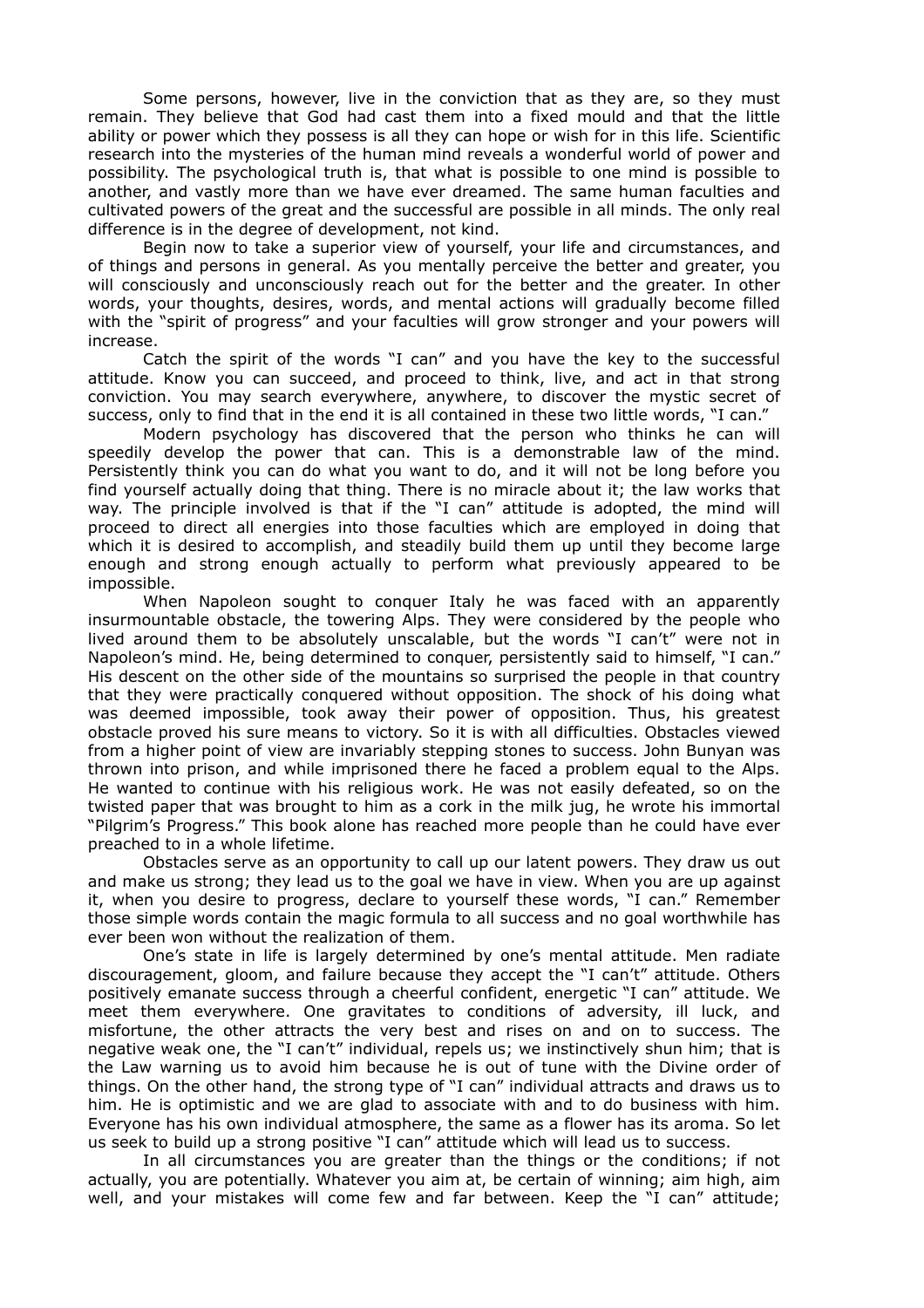affirm it constantly. You will succeed; you are bound to win. John D. Rockefeller states, "The man who starts out with the idea of getting rich won't succeed. He must have a larger ambition. There is no mystery to business success. If he does each day's task successfully, stays faithfully within natural operations of commercial law, and keeps his head clear, he will come out all right."

 The next step is to encompass your life or to state your ideal or your objective. Make a mental picture and hold in mind that which you are aspiring to achieve. Begin with a persistent effort to work towards the final goal. Life, after all, is just like a series of many steps; each step may provide you with new problems, but as you meet each new problem, keep your eye ever fixed upon the top - your objective, your aim, your goal. No matter how crude or how poor your first efforts may be, they are but the beginning. You may not compare yourself with another; everyone has had to commence at some time at the very bottom. In the meantime, know that you cannot fail until you give up. You never can fail if you never give up. Keep on trying; each effort produces some result. Success, after all, is only the collection of many good results.

 "Never leave till tomorrow that which you can do today," said Benjamin Franklin. The worst enemy you will encounter on life's highway is within your own self. Its name is PROCRASTINATION. Procrastination kills ambition. It gets one into the habit of indecision, which causes failure. Practice making your decisions clearly and promptly; take care of the little questions that come to you and they will automatically take care of any other big questions, should they arise. One who cannot decide for himself clearly subordinates his judgment; he becomes receptive to the racial thought around him and then he becomes one of the masses and can attract only what the masses supply.

 What do you do with your spare time? How do you spend it? Where do you spend it? Do you give it any value? In these days much profit and sometimes the whole success depends upon the using of the odds and ends, the so-called "by-products." Byproducts are something apart from the main article manufactured, and yet they have a value of their very own. All types of big business have their by-products, odds and ends, that pay them well. The Armour Meat Packing Company uses all their by-products to advantage. From the pigtails to the hair, there are endless by-products. The pigtails are dried and sold as a delicacy; the hair is made into brushes and strong rope. Now if Armour neglected to use the by-products, there would be a great difference in the amount of dividends they pay their stockholders.

 The point for us is this: we may not be manufacturers like the Armour Meat Packing Company. We are dealers in time. Our success depends upon the use of our time and its many by-products which we call "odd moments." What about those odd moments? The real success of some started in the odd moments. What one does with his spare time, not only is clear profit, but it increases his mental activities. Every minute you save by making it useful and profitable, adds to your life and the possibility of a successful one. Every minute lost is a neglected by-product. Once it is gone it can never be returned.

 Think of the quarter-hour before breakfast, the half- hour after, and twenty minutes on the trolley, the time wasted awaiting appointments during the day, and the scores of chances each day when you might read, or figure, or concentrate, or work for your goal. Use all your time constructively. It is only the aimless, worthless, unsuccessful ones who speak of killing time. The one who is killing time is destroying his opportunities, while the man who is succeeding is making his time live and making it useful. I always like to hear a person say that there isn't enough time in the day for him. That person is getting the most out of his life, and, I venture to say, he is succeeding.

 Success, then, summarized, is the way we learn to use two valuable things—our time and thought. Knowledge alone is not success; it is the way we use that knowledge. It is important always to remember that back of all our toil and struggle, under the dust and smoke of things, there are the arms of the Father guiding, guarding and supporting us. Whatever you lack, He has; whatever you need, He can supply; whatever obstacle you encounter, God, within you and about you, can overcome it. "So near to man," wrote Emerson, "when duty whispers low, 'thou must' the youth replies, 'I can.'"